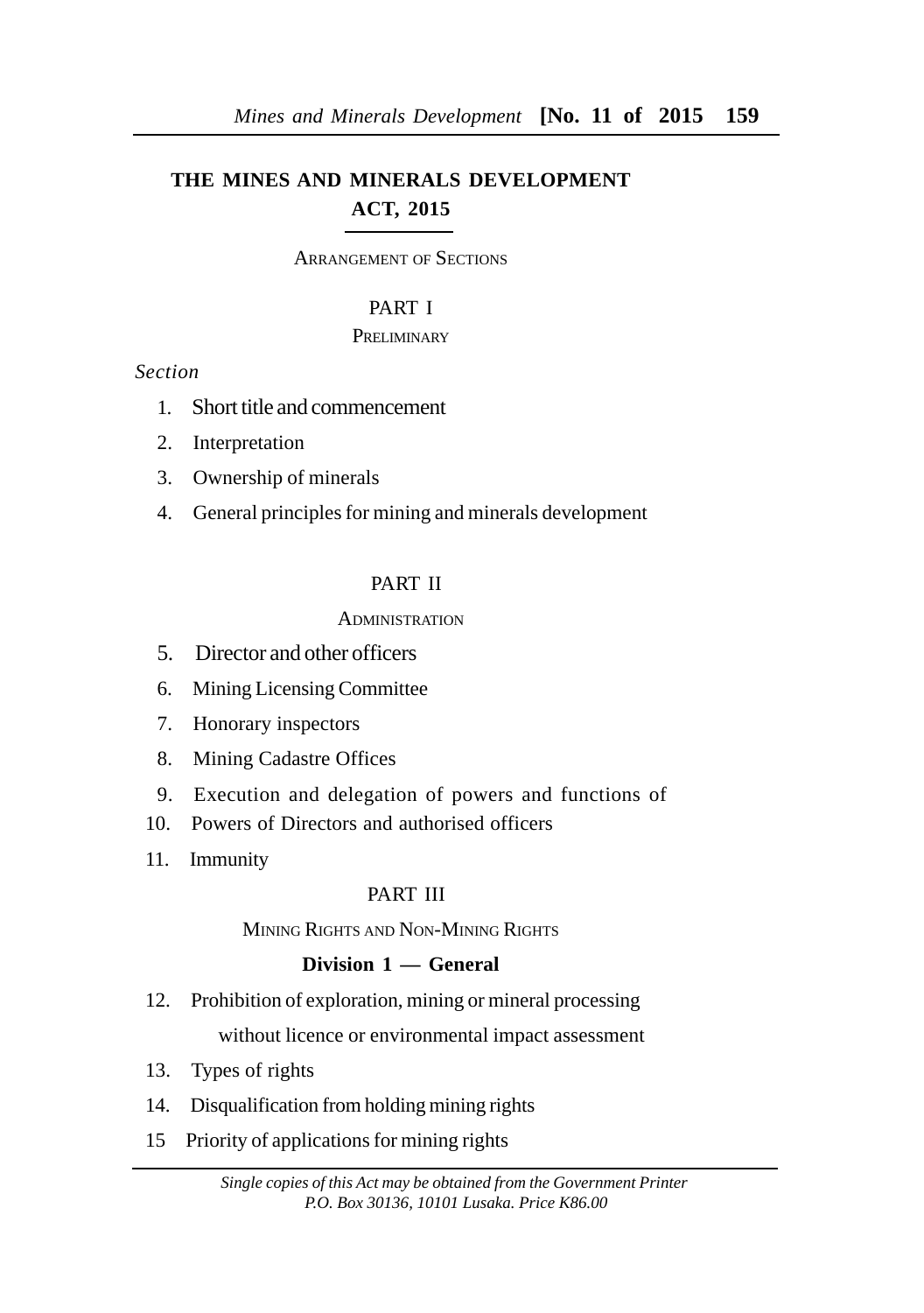- 16. Mining right for area subject to other rights
- 17. Acquisition of mining rights by Government
- 18. Survey of land
- 19. Bids
- 20. Preference for Zambian products, contractors and services and employment of citizens

#### **Division 2 — Exploration Licence**

- 21. Application for exploration licence
- 22. Consideration of application for exploration licence
- 23. Exploration licence
- 24. Duration of exploration licence
- 25. Obligations of holder of exploration licence
- 26. Restrictions on removal of minerals
- 27. Geological survey, mapping and exploration on behalf of Republic
- 28. Closure of area to priority licensing

## **Division 3 — Mining Licence**

- 29. Licensing of mining activities
- 30. Application for mining licence
- 31. Consideration of application for mining licence
- 32. Mining licence
- 33. Deferment of commencement of mining
- 34. Duration of mining licence
- 35. Obligations of holder of mining licence
- 36. Suspension of production or closure of mine by Director of Mines Safety or Director of Mines
- 37. Suspension of production by holder of mining or mineral processing licence

#### **Division 4 — Mineral Processing Licence**

- 38. Application for mineral processing licence
- 39. Consideration of application for mineral processing licence
- 40. Mineral processing licence
- 41. Obligations of holder of mineral processing licence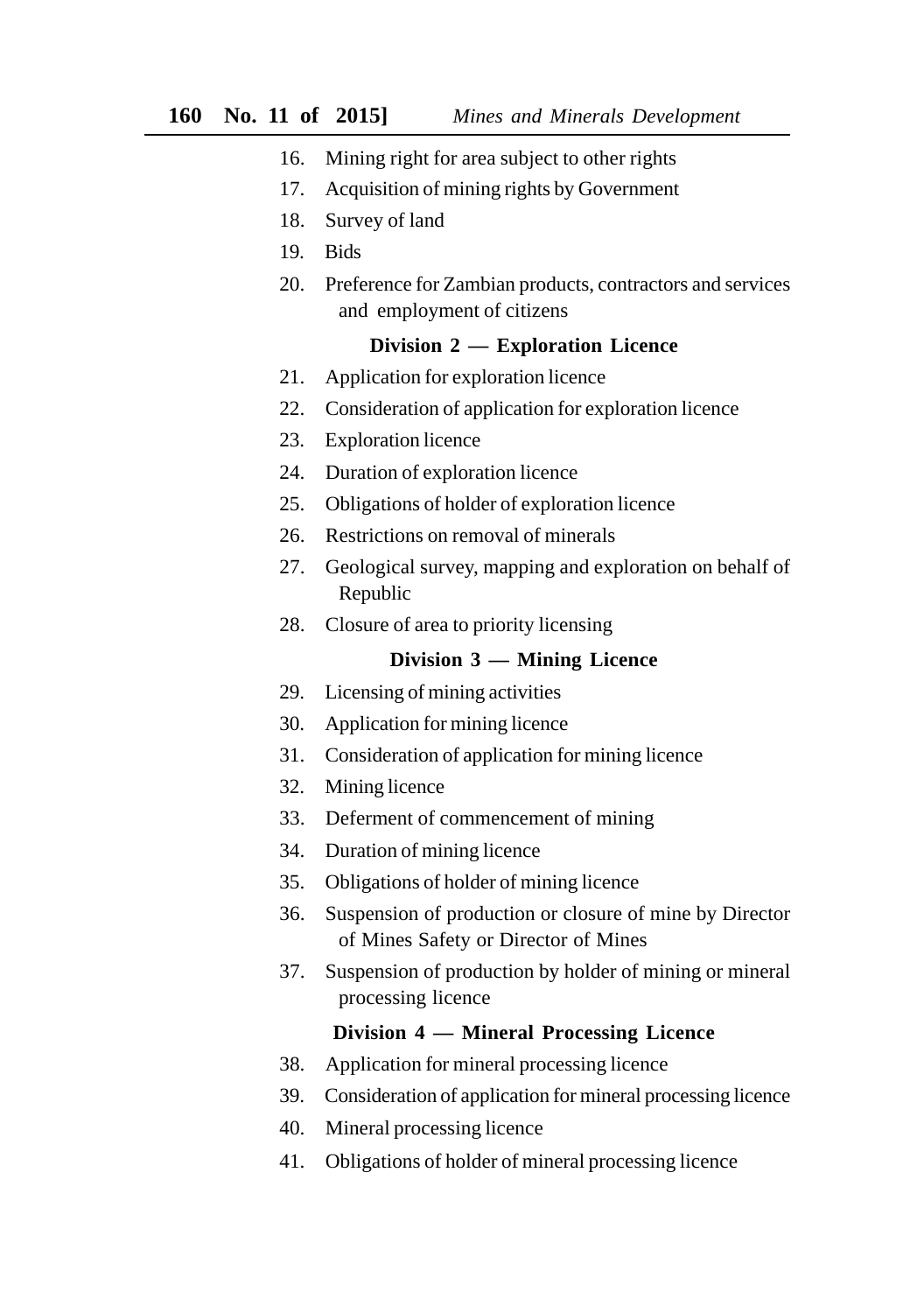# **Division 5 — Gold Panning Certificate**

- 42. Application for and grant of gold panning certificate
- 43. Obligations of holder of gold panning certificate

## **Division 6 — Mineral Trading Permit**

- 44. Prohibition of trading in minerals without permit
- 45. Application for mineral trading permit
- 46. Obligations of holder of mineral trading permit

# **Division 7 — Mineral Import and Mineral Export Permits**

- 47. Importation and exportation of minerals
- 48. Duration of export or import permit

# **Division 8 — Authorisation for radioactive minerals and minerals analysis**

- 49. Prohibition of acquisition, selling, etc. of radioactive minerals
- 50. Application to acquire, sell, etc. radioactive minerals
- 51. Mineral analysis

## PART IV

## MINING RIGHTS AND SURFACE RIGHTS

- 52. Restrictions of rights of entry by holder of licence or permit
- 53. Exercise of rights under licence or permit
- 54. Right to use and access water or graze stock
- 55. Acquisition of use of land by holder of mining right
- 56. Arbitration of disputes
- 57. Compensation for disturbance of rights, etc
- 58. Rights to building materials

## PART V

## REGULATORY PROVISIONS

- 59. Integrated decision making
- 60. Disposal of conflict mineral
- 61. Display of mining or non-mining right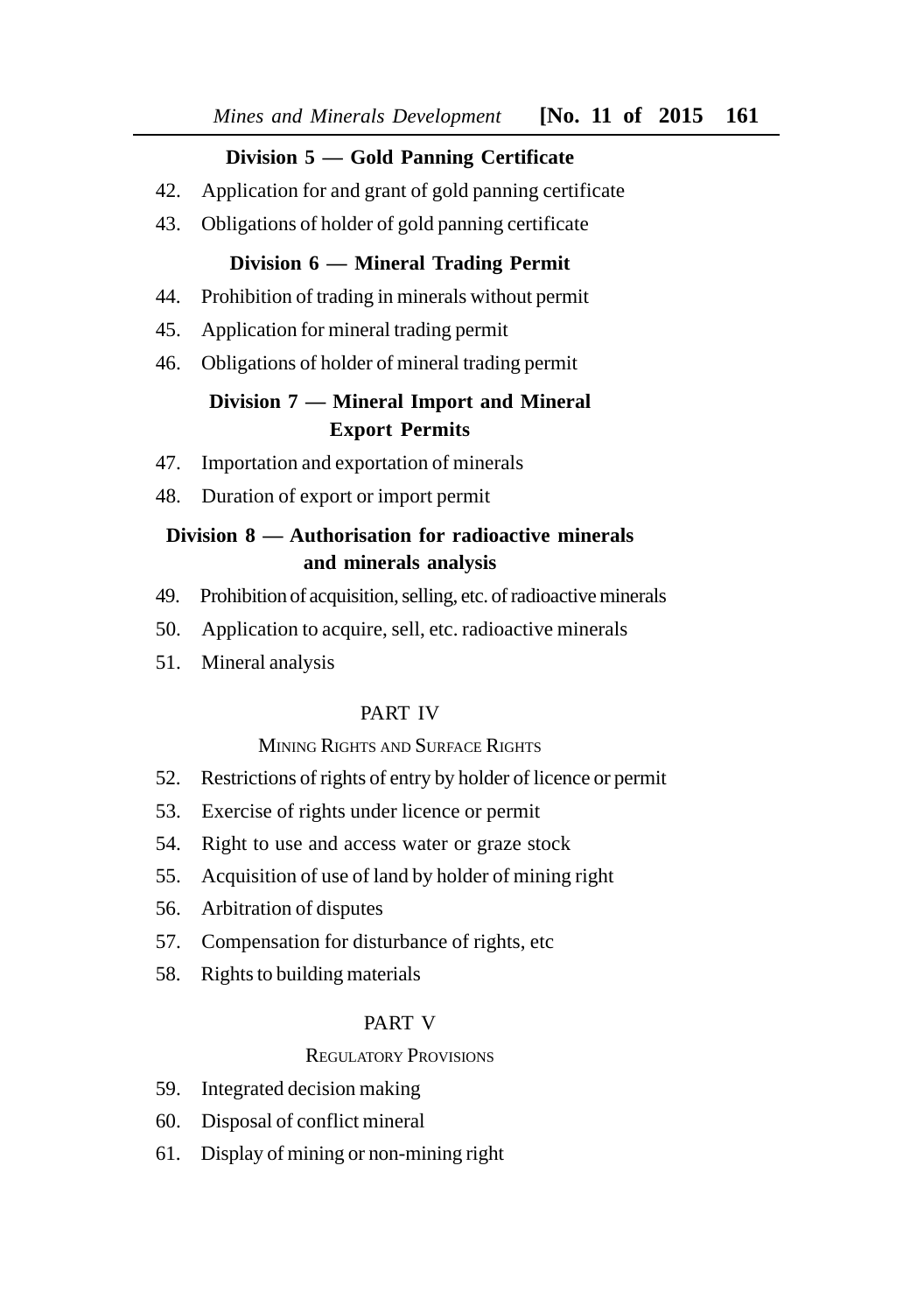- 62. Registered office
- 63. Insurance and indemnities
- 64. Restrictions on mining rights and mineral processing licence
- 65. Amendment of programme of exploration or mining operation
- 66. Transfer of mining licence
- 67. Transfer of control of company
- 68. Alteration of exploration or mining area
- 69. Mergers or coordination of mining operations
- 70. Abandonment of land subject to mining or non-mining right
- 71. Surrender of mining right or mineral processing licence
- 72. Suspension or revocation of mining right or mineral processing licence
- 73. Surrender of records on termination of mining right or mineral processing licence
- 74. Management of assets on suspension, abandonment or revocation of mining right or mineral processing licence
- 75. Compliance order
- 76. Renewal of mining or non-mining right
- 77. Annual charge
- 78. Production of information
- 79. Registers

## PART VI

SAFETY, HEALTH AND ENVIRONMENTAL PROTECTION

- 80. Consideration of environment and human health when granting mining rights or mineral processing licences
- 81. Conditions for protection of environment and human health
- 82. Clearing away of mining plant or mineral processing plant
- 83. Sale of mining plant or mineral processing plant
- 84. Wasteful mining practices
- 85. Notification of accidents and dangerous occurances
- 86. Environmental Protection Fund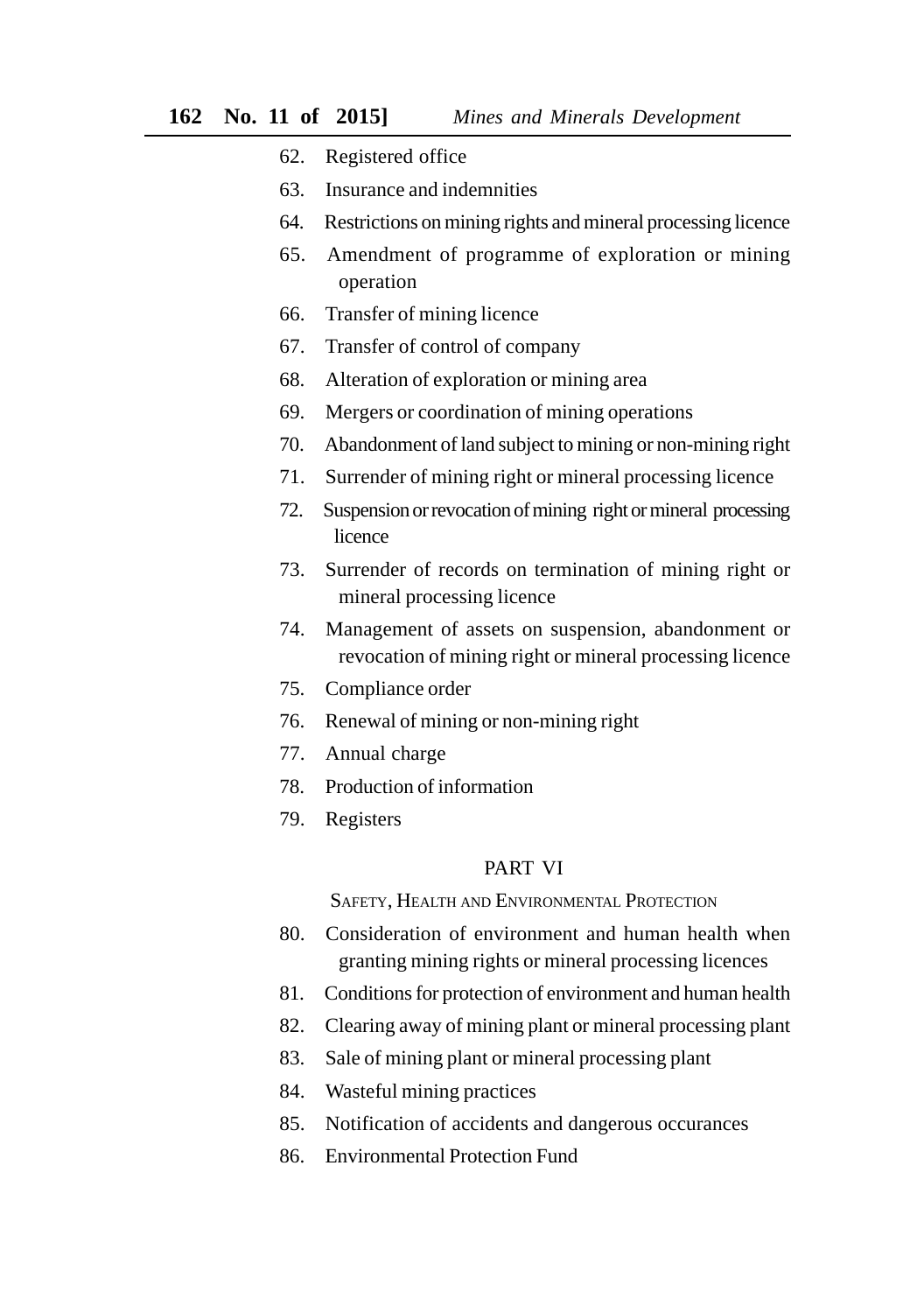87. Liability and redress

#### PART VII

#### MINERAL ROYALTIES AND CHARGES

- 88. Collection and assessment of mineral royalty
- 89 Royalties on production of minerals
- 90. Due date for mineral royalty
- 91. Mineral royalty returns
- 92. Provisional assessment of mineral royalty
- 93. Remission of mineral royalties
- 94. Deferment of mineral royalties
- 95. Prohibition of disposal of minerals

## PART VIII

## MINING APPEALS TRIBUNAL

- 96. Notification of decisions
- 97. Appeals against decision of Directors
- 98. Mining Appeals Tribunal
- 99. Decision of Tribunal
- 100. Appeals to High Court
- 101. Rules

#### PART IX

#### OFFENCES AND PENALTIES

- 102. Failure to appoint manager
- 103. Notice of accidents
- 104. Endangering safety and health of persons employed in mine
- 105. Working in suspended or closed mine
- 106. Prohibition of conduct with dangerous results
- 107. Obstruction of holder of mining right
- 108. Offences relating to records and reports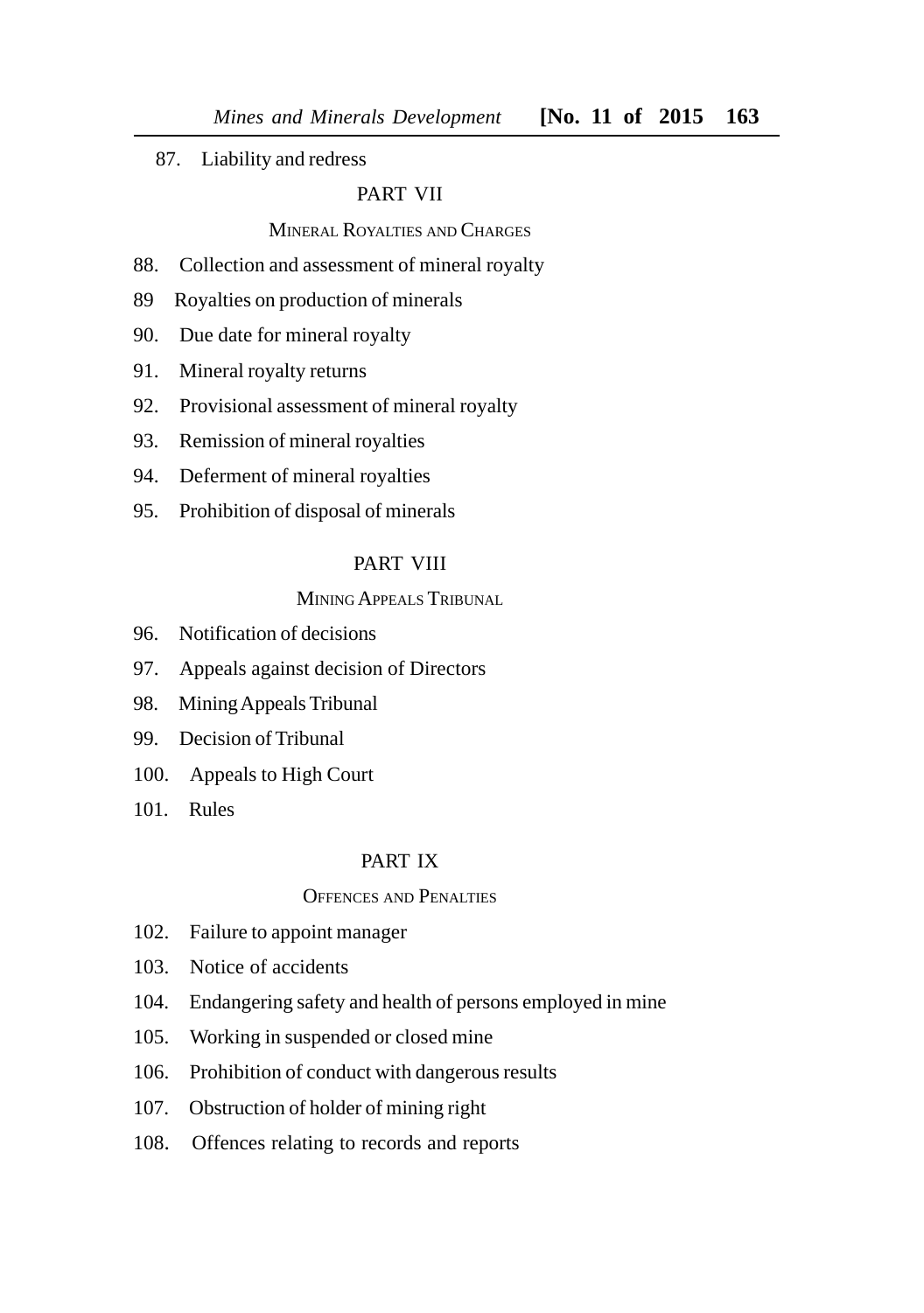- 109 Permitting unqualified person to prepare analytical reports
- 110. Use of false certificates
- 111. Offences related to mining
- 112. General penalty
- 113. Mingling samples of ore
- 114. Offences committed by body corporate or unincorporated body

## PART X

#### GENERAL PROVISIONS

- 115. Summary imposition of penalties
- 116. Recovery of fees
- 117. Disclosure of information
- 118. Electronic submissions and payments
- 119. Regulations
- 120. Repeal of Act No. 7 of 2008
- 121. Transitional provisions

## **SCHEDULE**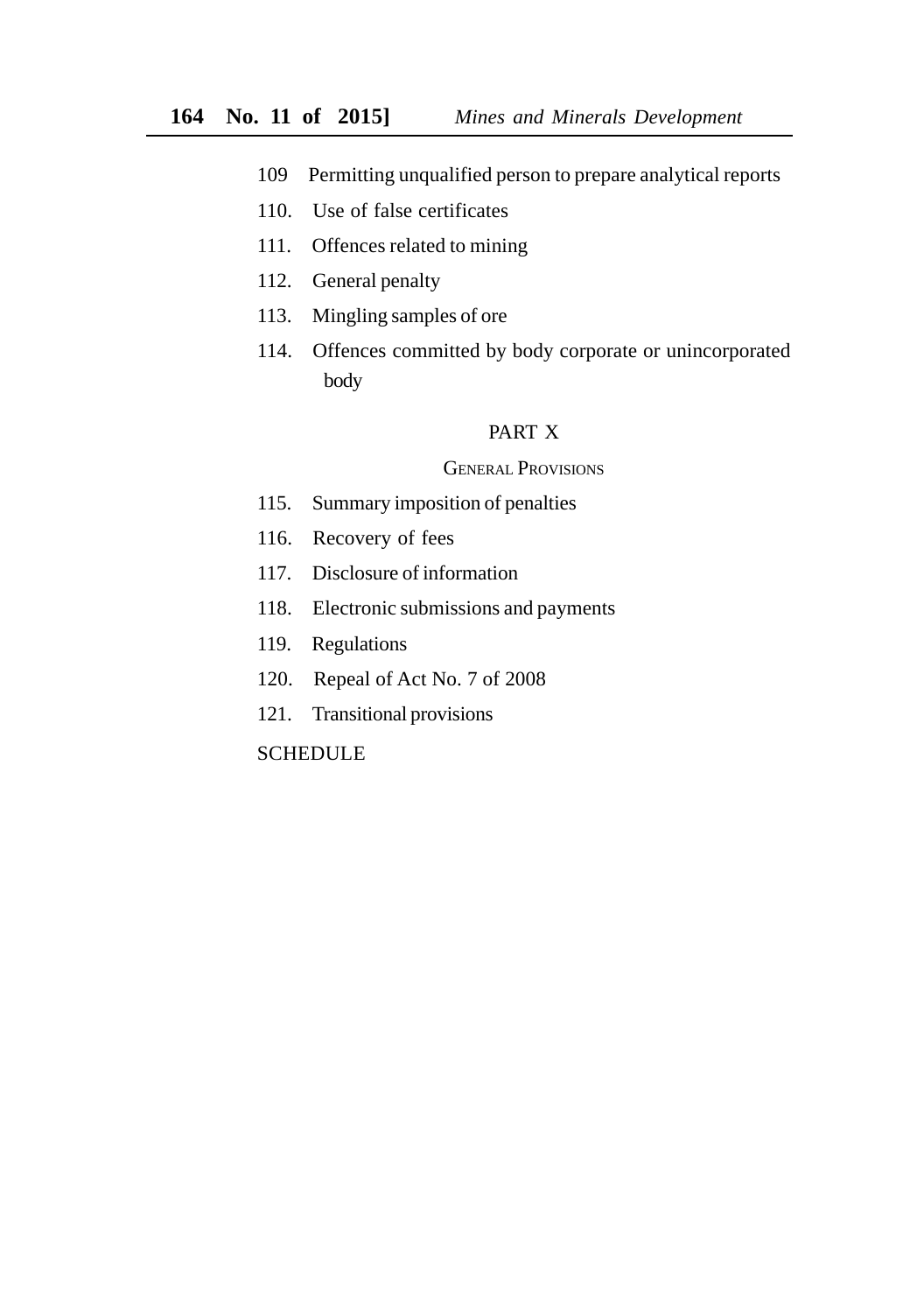GOVERNMENT OF ZAMBIA

# **ACT No. 11 of 2015**

Date of Assent: 14th August, 2015

**An Act to revise the law relating to the exploration for, mining and processing of, minerals; provide for safety, health and environmental protection in mining operations; provide for the establishment of the Mining Appeals Tribunal; repeal and replace the Mines and Minerals Development Act, 2008; and provide for matters connected with, or incidental to, the foregoing.**

[ 14th August, 2015

ENACTED by the Parliament of Zambia

#### PART I

#### **PRELIMINARY**

**1.** This Act may be cited as the Mines and Minerals Development Act, 2015, and shall come into operation on 1st July, 2015.

- **2.** (1) In this Act, unless the context otherwise requires—
	- " access agreement " means an agreement entered into between the holder of a mining right and an owner or occupier of land over which the mining right subsists, for the conduct of exploration, mining or other activities authorised by the mining right to be carried on upon the land;
	- " appropriate authority " in relation to any matter, means the Minister responsible for that matter or such public officer as the Minister may authorise to give the requisite consent in that behalf;
	- " artisanal mining " means an artisan's mining operation undertaken by a citizen pursuant to a mining licence granted under Part III;

Short title and. commencement

interpretation

Enactment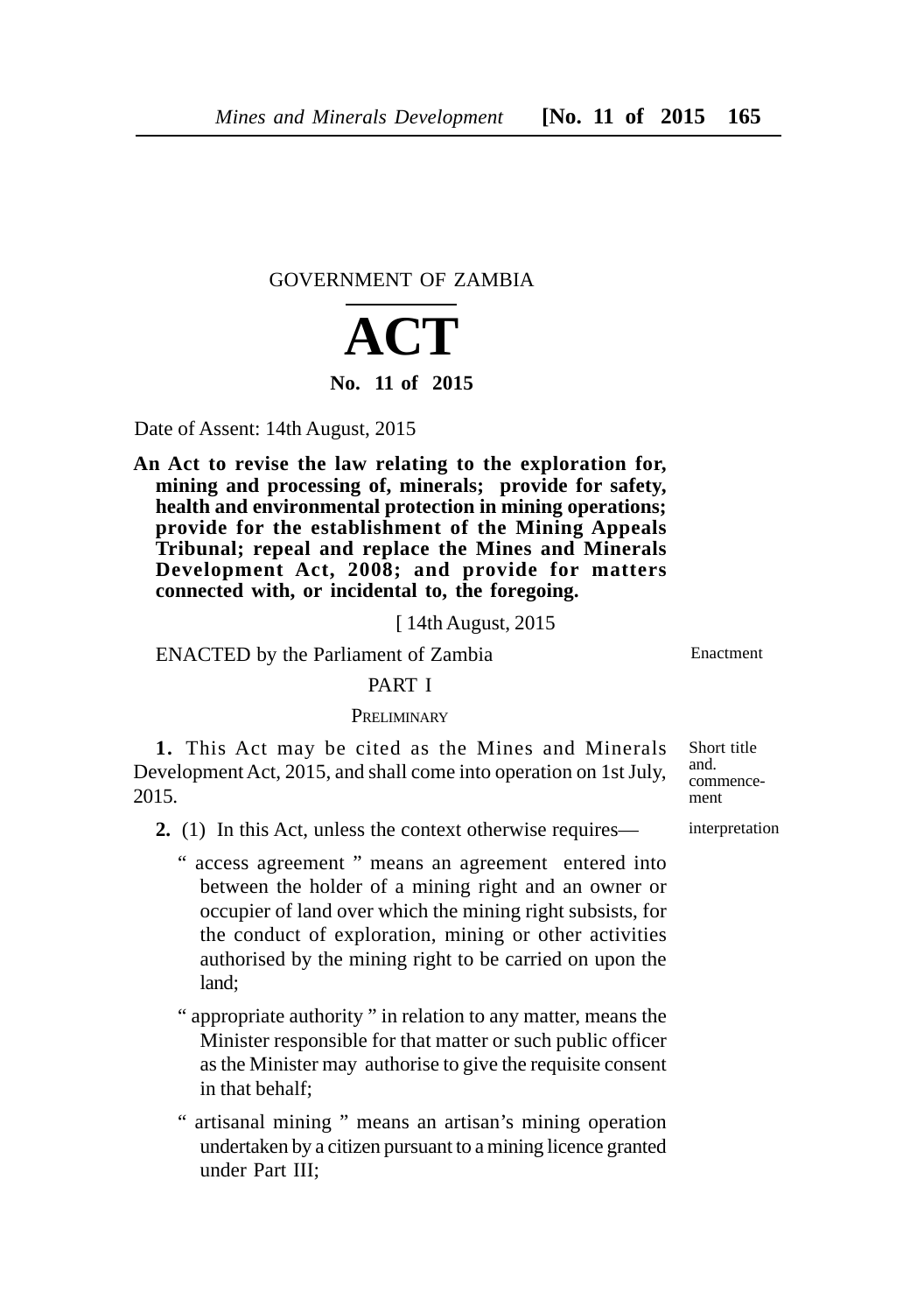|                       | " authorised officer " means a public officer or other person<br>designated as such under subsection $(8)$ of section <i>five</i> ;                                                                                                                                                                                                                                                    |
|-----------------------|----------------------------------------------------------------------------------------------------------------------------------------------------------------------------------------------------------------------------------------------------------------------------------------------------------------------------------------------------------------------------------------|
|                       | " base metal " means iron, copper, nickel, aluminium, lead,<br>zinc, tin, magnesium, cobalt, manganese, titanium, scandium,<br>vanadium, molybdenum, chromium, tungsten, tantalum,<br>bismuth, cadmium, zirconium, antimony, beryllium,<br>germanium and rare earth elements, or a non-precious<br>metal that is common or chemically active, or both common<br>and chemically active; |
| Act No. 14<br>of 2015 | "bird sanctuary" has the meaning assigned to it in the Zambia<br>Wildlife Act, 2015;                                                                                                                                                                                                                                                                                                   |
|                       | " cadastre unit " means a quadrilateral formed by the<br>intersection of meridians and parallels and with a distance<br>equal to six sexagesimal seconds, and that covers an<br>average planimetric surface of three point three four<br>zero zero hectares;                                                                                                                           |
|                       | " certificate of abandonment" means the certificate granted<br>by the Director of Mining Cadastre                                                                                                                                                                                                                                                                                      |
|                       | under section <i>seventy</i> at the abandonment of a mining or<br>non-mining right;                                                                                                                                                                                                                                                                                                    |
| Cap. 1                | "citizen" has the meaning assigned to it in the Constitution,<br>and in relation to a partnership, means a partnership which<br>is composed exclusively of citizens;                                                                                                                                                                                                                   |
|                       | " citizen-empowered company " means a company where<br>twenty-five to fifty percent of its equity is owned by citizens;                                                                                                                                                                                                                                                                |
| Act No. 9 of          | "citizen-influenced company" has the meaning assigned to<br>it in the Citizens Economic Empowerment Act, 2006;                                                                                                                                                                                                                                                                         |
| 2006<br>Act No. 9 of  | "citizen-owned company" has the meaning assigned to it in<br>the Citizens Economic Empowerment Act, 2006;                                                                                                                                                                                                                                                                              |
| 2006<br>Cap. 321      | "Commissioner-General" means the Commissioner-General<br>appointed under the Zambia Revenue Authority Act;                                                                                                                                                                                                                                                                             |
|                       | " Committee " means the Mining Licensing Committee<br>established under section six;                                                                                                                                                                                                                                                                                                   |
| Act No. 14            | "Community Partnership Park" has the meaning assigned<br>to it in the Zambia Wildlife Act, 2015;                                                                                                                                                                                                                                                                                       |
| of 2015<br>Cap. 388   | "company" means a private or public company as defined in<br>the Companies Act;                                                                                                                                                                                                                                                                                                        |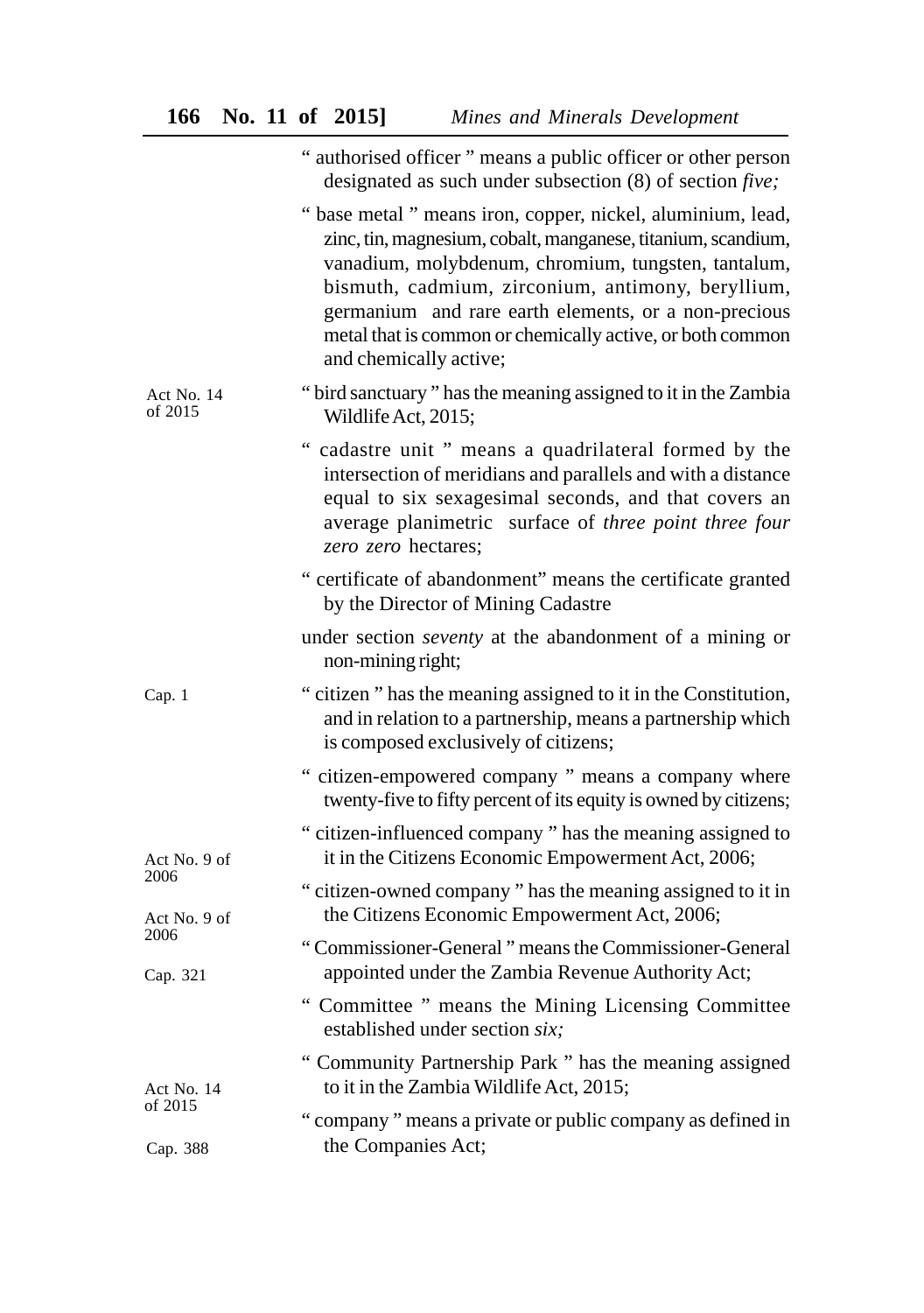- " conflict mineral" means a mineral which is mined from an area of armed conflict;
- " co-operative " means a co-operative society established under the Co-operative Societies Act, 1998;
- " day " means a calendar day;
- " decision letter " means a letter issued by the Zambia Environmental Management Agency stating that—
	- *(a)* a proposed project is not likely to cause adverse effects on the environment; or
	- *(b)* a proposed project is likely to bring about adverse effects on the environment and an authorisation, licence, permit or permission should not be issued to the applicant;
- " Director of Geological Survey " means the person appointed as such under paragraph *(c)* of subsection (1) of section *five;*
- " Director of Mines " means the person appointed as such under paragraph *(a)* of subsection (1) of section *five;*
- " Director of Mines Safety " means the person appointed as such under paragraph *(b)* of subsection (1) of section *five;*
- " Director of Mining Cadastre " means the person appointed as such under paragraph *(d)* of subsection (1) of section *five;*
- " Directors " means the Director of Mines, Director of Mines Safety, Director of Mining Cadastre and Director of Geological Survey;
- " energy mineral " means a naturally occurring substance in the earth's crust used as a source of energy, and includes coal, uranium and any other mineral used to generate energy, but does not include petroleum;
- " environmental impact assessment " has the meaning assigned to it in the Environmental Management Act, 2011;

Act No. 12 of 2011

- " exploration area " means the land covered by an exploration licence;
- " exploration licence " means an exploration licence granted under section *twenty-three;*

Act No. 20 of 1998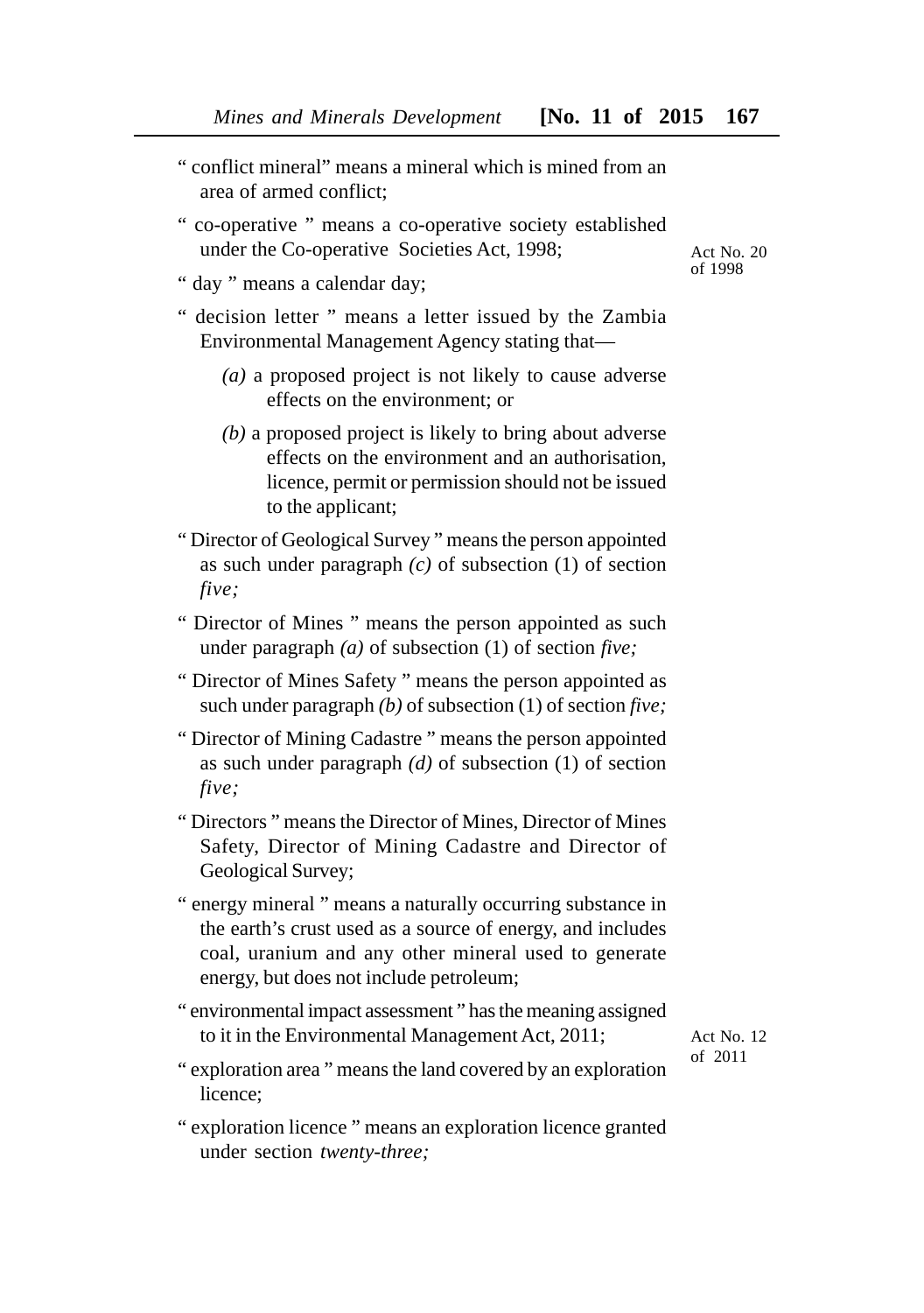|                       | "exploration" means the search for a mineral by any means<br>and carrying out of such works, and removal of such<br>samples, as may be necessary to test the mineral bearing<br>qualities of any land and define the extent and determine<br>the economic value of a mineral deposit;                                                                                                                                                                                                                                                                              |
|-----------------------|--------------------------------------------------------------------------------------------------------------------------------------------------------------------------------------------------------------------------------------------------------------------------------------------------------------------------------------------------------------------------------------------------------------------------------------------------------------------------------------------------------------------------------------------------------------------|
|                       | " force majeure" means an event which is beyond the<br>reasonable control of a holder and which makes the<br>exploration or mining operations under the licence<br>impossible;                                                                                                                                                                                                                                                                                                                                                                                     |
| Act No. 14<br>of 2015 | "Game Management Area" has the meaning assigned to it<br>in the Zambia Wildlife Act, 2015;                                                                                                                                                                                                                                                                                                                                                                                                                                                                         |
|                       | " gemstone " includes amethyst, aquamarine, beryl, corundum,<br>diamond, emerald, garnet, ruby, sapphire, topaz, tourmaline<br>and any other nonmetallic mineral substance used in the<br>manufacture of jewellery;                                                                                                                                                                                                                                                                                                                                                |
|                       | " gold pannig " means the process of liberating gold from a<br>placer deposit by gentle agitation and gravity in a pan<br>through a water course or body;                                                                                                                                                                                                                                                                                                                                                                                                          |
|                       | " gold panning certificate " means a certificate for gold panning<br>granted under section forty-two;                                                                                                                                                                                                                                                                                                                                                                                                                                                              |
|                       | "holder" means the person in whose name a mining right or<br>non-mining right is registered under this Act;                                                                                                                                                                                                                                                                                                                                                                                                                                                        |
|                       | "industrial minerals" includes a rock or mineral other than<br>gemstones, base metals, energy minerals or precious metals<br>used in their natural state or after physical or chemical<br>transformation, including barites, dolomite, feldspar,<br>fluorspar, graphite, gypsum, ironstone when used as a fluxing<br>agent, kyanite, limestone, phyllite, magnesite, mica, nitrate,<br>phosphate, pyrophyllite, salt, sand, clay, talc, laterite, gravel,<br>potash, potassium minerals, granite, marble, clay, silica,<br>diatomite, kaolin, bentonite or quartz; |
|                       | "large-scale exploration" means exploration over an area<br>covering a minimum of three hundred and one cadastre<br>units and not exceeding fifty-nine thousand eight hundred<br>and eighty cadastre units;                                                                                                                                                                                                                                                                                                                                                        |
|                       | "large-scale mining" means mining over an area of a minimum<br>of one hundred and twenty-one cadastre units and not<br>exceeding seven thousand four hundred and eighty-five<br>cadastre units;                                                                                                                                                                                                                                                                                                                                                                    |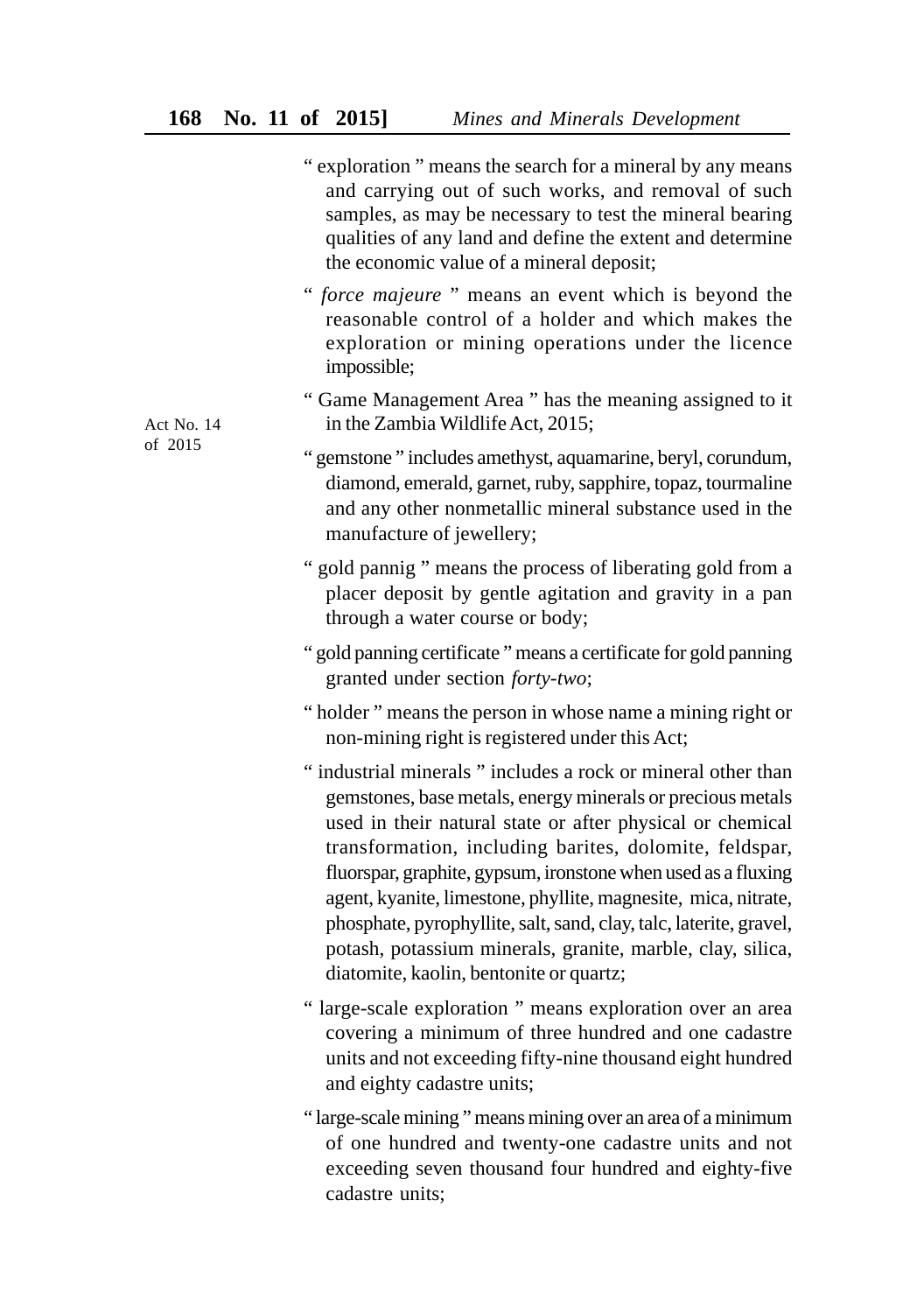- " local office " means an office of the Mining Cadastre Department of the Ministry;
- " mine " means any place, pit, shaft, drive, level or other opening or excavation, and any drift, gutter, lead, vein, lode, reef, saltpan or working, in or on or by means of which any operation connected with mining is carried on, together with all the works, machinery, plant, buildings, premises, erections and appliances, whether above or below the ground, that are used in connection with the operation or for the extraction, treatment or preparation of any mineral or for the purpose of dressing mineral ores;
- " mineral " means any substance, whether in solid, liquid or gaseous form, occurring naturally in or on the earth or under water, formed by or subjected to a geological process, or any substance occurring in tailing dams, slag dumps, waste rock dumps, residue waste rock dumps, residue stockpiles or residue deposit, but excludes —
	- *(a)* water, other than water taken from the land or any water body for the extraction of any mineral from that water; and
	- *(b)* petroleum;
- " mineral processing " means the practice of beneficiating or liberating valuable minerals from their ores which may combine a number of unit operations such as crushing, grinding, sizing, screening, classification, washing, froth floatation, gravity concentration, electrostatic separation, magnetic separation, leaching, smelting, refining, calcining and gasification or any other processes incidental thereto;
- " mineral processing licence " means a licence granted under Part III for processing minerals and cutting, polishing and manufacturing jewellery;
- " mineral processing operations " means an operation carried out under a mineral processing licence;
- " mineral product " means any mineral substance, in any form, extracted for commercial purposes pursuant to a mining right, or any product obtained from the mineral substance by way of mineral processing;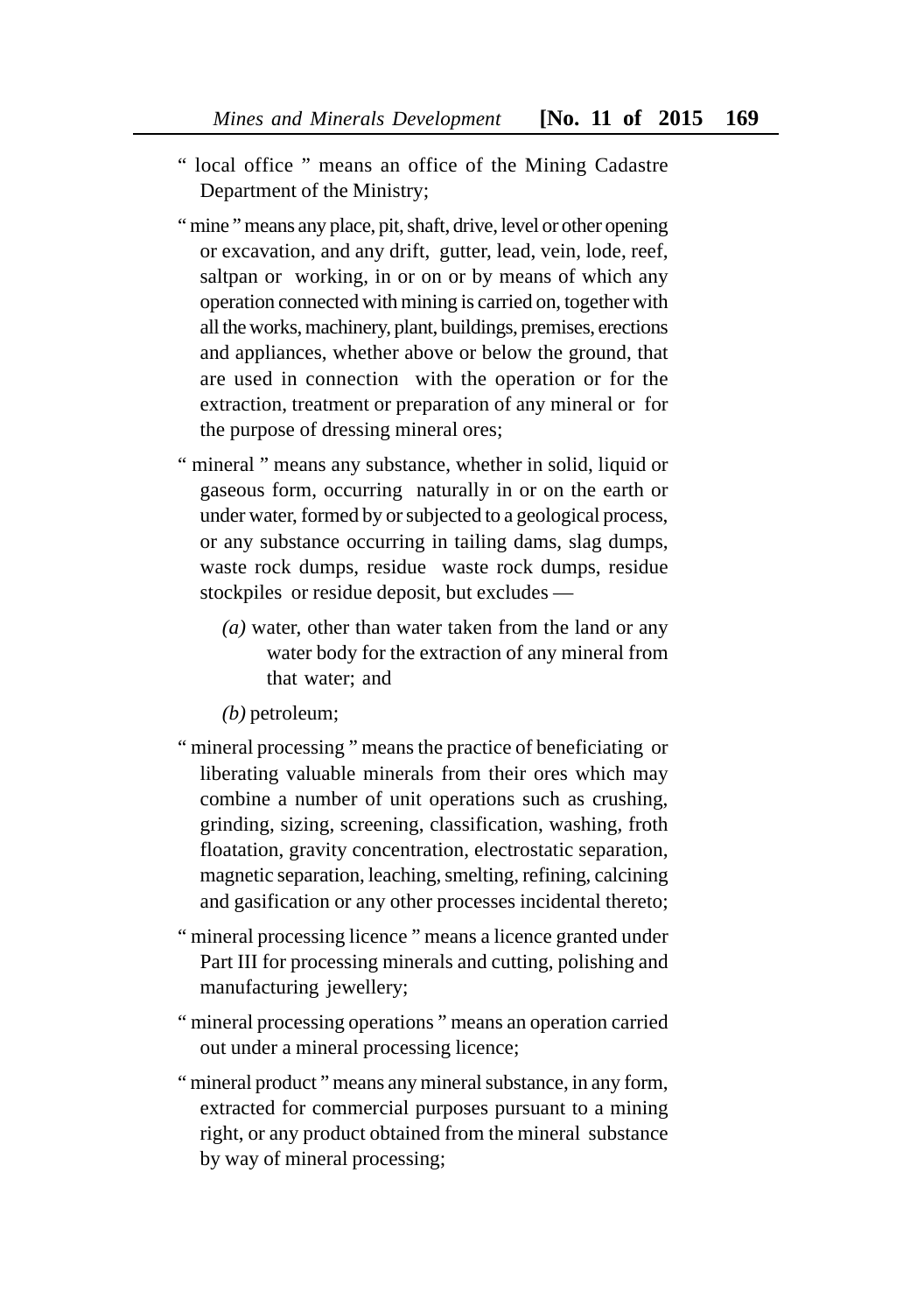- " mineral royalty " means a payment received as consideration for the extraction of minerals;
- " mineral trading permit " means a mineral trading permit granted under Part III;
- " mining " means the extraction of material, whether solid, liquid or gaseous, from land or from beneath the surface of the earth in order to win minerals, or any operations directly or indirectly necessary or incidental to the extraction of the material;
- " mining area " means an area of land subject to a licence under this Act;
- " Mining Cadastre Office " means the central administrative office for processing applications for mining rights and mineral processing licences established pursuant to section *eight;*
- " mining licence " means a mining licence granted under section *thirty-two;*
- " mining operations " means an operation carried out under a mining right, excluding an operation carried out under an exploration licence or mineral processing licence;
- " mining plant " means any building, plant, machinery, equipment, tools or other property used for mining, whether or not affixed to land, excluding any timber or other material used or applied in the construction or support of any shaft, drive, gallery, terrace, race, dam or other work;
- " mining right " means a right granted under subsection (1) of section *thirteen;*
- " non-mining right " means a mineral processing licence or mineral trading permit granted under this Act;
- " open cast mining operations " means any working or excavation open to the surface beneath the original surface of the ground for the purpose of mining, but excludes prospecting pits;
- " ore " means a natural aggregate of one or more minerals which may be mined and sold at a profit or from which some parts may be profitably extracted;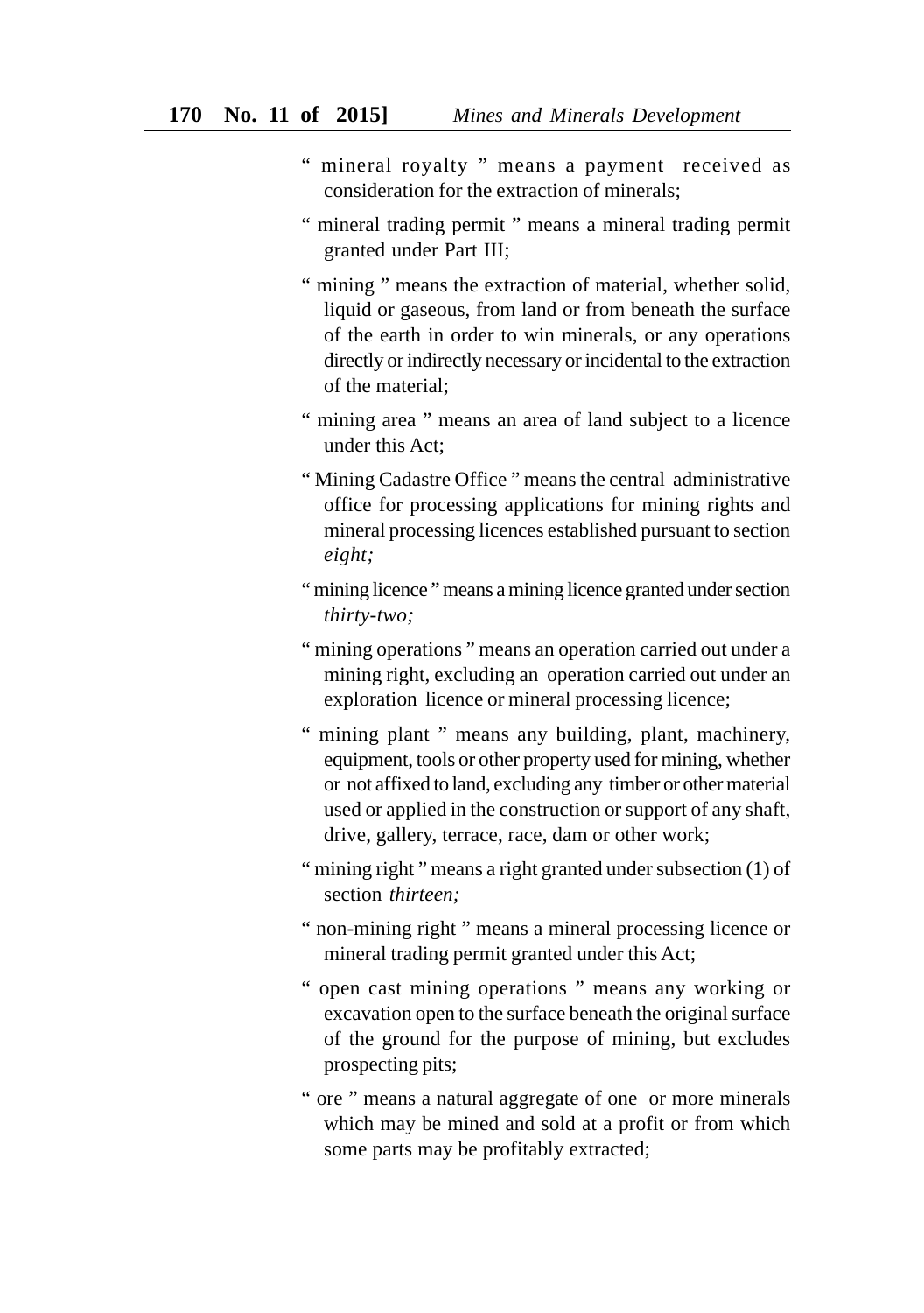- " petroleum " has the meaning assigned to it in the Petroleum (Exploration and Production) Act, 2008, but does not include coal; Act No. 10 of 2008
- " person " includes a partnership and co-operative;
- "precious metal" means gold, platinum, palladium, indium, osmium, rhodium, iridium, ruthenium, selenium and silver, or any other relatively scarce, highly corrosion resistant metal of high economic value;
- " radioactive mineral " means a mineral which contains by weight at least onetwentieth of one percent of uranium or thorium or any combination thereof, including—
	- *(a)* monazite, sand and other ores containing thorium; and
	- *(b)* carnotite, pitchblende and other ores containing uranium;
- " regional certificate " means a forgery resistant document with a format that identifies a shipment of specified minerals as having complied with the requirements of a regional mineral tracking and certification scheme;
- " regional mining cadastre offices " means mining cadastre offices established in districts throughout the Republic, other than Lusaka, to enable the public lodge applications for mining rights and non-mining rights;
- " register " means a register established and maintained pursuant to section *seventy-nine*;
- " registered office " means an office of a holder for the purpose of delivery of correspondence, service of notices or documents and for the storage of records as provided under this Act;
- " repealed Act " means the Mines and Minerals Development Act, 2008; Act No. 7 of 2008
- " single licensing system " has the meaning assigned to it in the Business Regulatory Act, 2014;
- " small-scale exploration " means exploration over an area covering a minimum of three cadastre units and not exceeding three hundred cadastre units;

Act No. 3 of 2014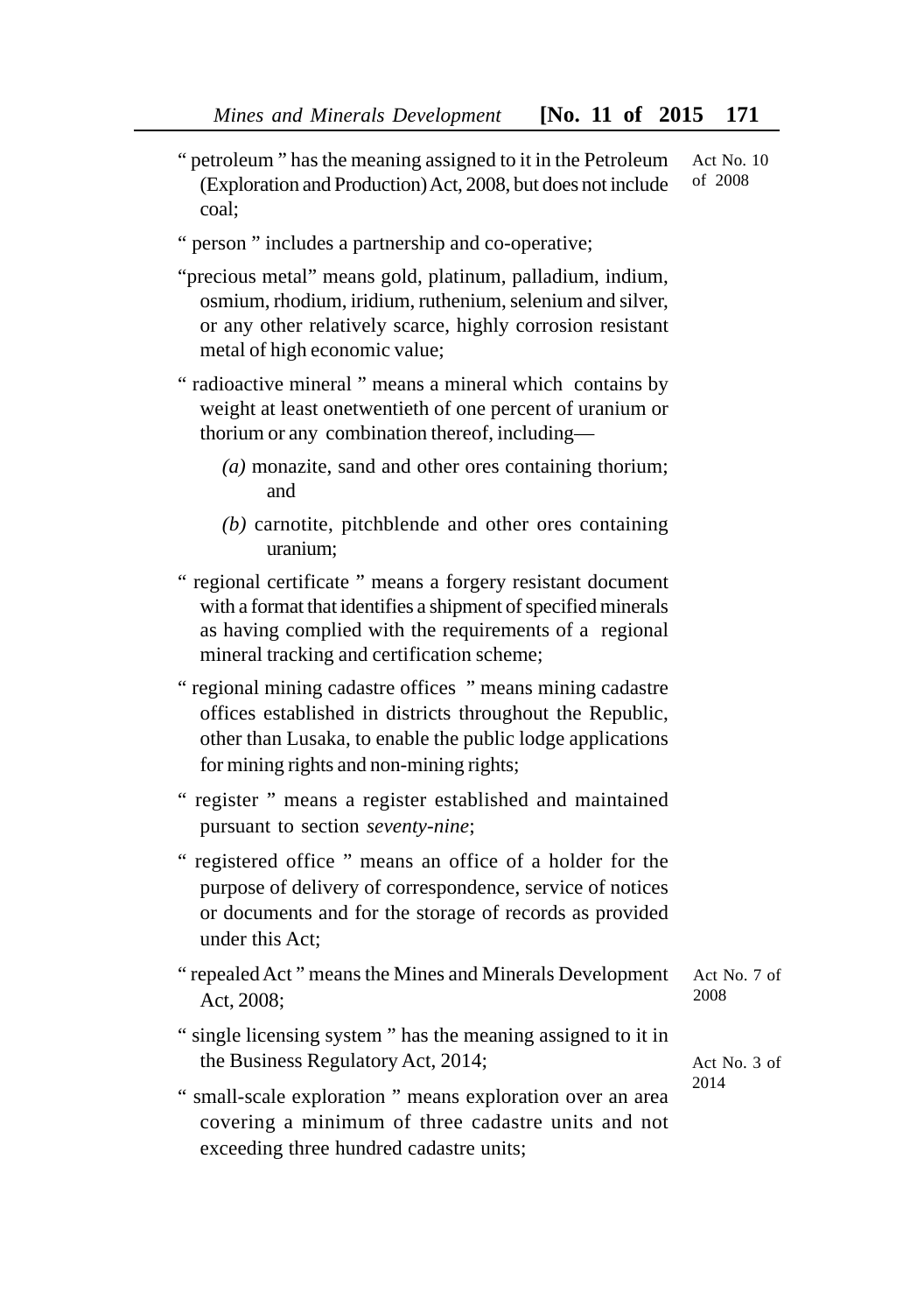|                                                                    | " small-scale mining " means mining over an area covering a<br>minimum of three cadastre units and not exceeding one<br>hundred and twenty cadastre units;                                                                                   |
|--------------------------------------------------------------------|----------------------------------------------------------------------------------------------------------------------------------------------------------------------------------------------------------------------------------------------|
|                                                                    | " technical committee " means a technical committee<br>established by the Minister to evaluate bids under section<br>nineteen;                                                                                                               |
|                                                                    | "Tribunal" means the Mining Appeals Tribunal established<br>under section ninety-eight;                                                                                                                                                      |
|                                                                    | "underground mining operations" means any working beneath<br>the surface of the ground, which is accessed by means of<br>a ramp, adit, raise, shaft or winze, but does not include an<br>open pit mine or quarry;                            |
| Act No. 14<br>of 2015<br>Act No. 12<br>of 2011                     | " wildlife sanctuary " has the meaning assigned to it in the<br>Zambia Wildlife Act, 2015; and                                                                                                                                               |
|                                                                    | "Zambia Environmental Management Agency" means the<br>Zambia Environmental Management Agency established<br>under the Environmental Management Act, 2011.                                                                                    |
|                                                                    | A reference in this Act to land subject to a mining right or<br>(2)<br>mineral processing licence means a reference to an area of land in<br>respect of which a mining right or mineral processing licence has<br>been granted and subsists. |
| Ownership of<br>minerals                                           | 3. (1) All rights of ownership in, searching for, mining and<br>disposing of, minerals wheresoever located in the Republic vest in<br>the President on behalf of the Republic.                                                               |
|                                                                    | This section has effect notwithstanding any right, title or<br>(2)<br>interest which a person may possess in or over the soil in, on or<br>under which minerals are found.                                                                   |
| General<br>principles for<br>mining and<br>minerals<br>development | 4. The following principles shall apply to the mining and<br>development of minerals-                                                                                                                                                        |
|                                                                    | $(a)$ mineral resources are a non-renewable resource and shall<br>be conserved, developed and used prudently, taking<br>into account the needs of the present and future<br>generations;                                                     |
|                                                                    | $(b)$ mineral resources shall be explored and developed in<br>amanner that promotes and contributes to socio-<br>economic development and in accordance with<br>international conventions to which Zambia is a party;                        |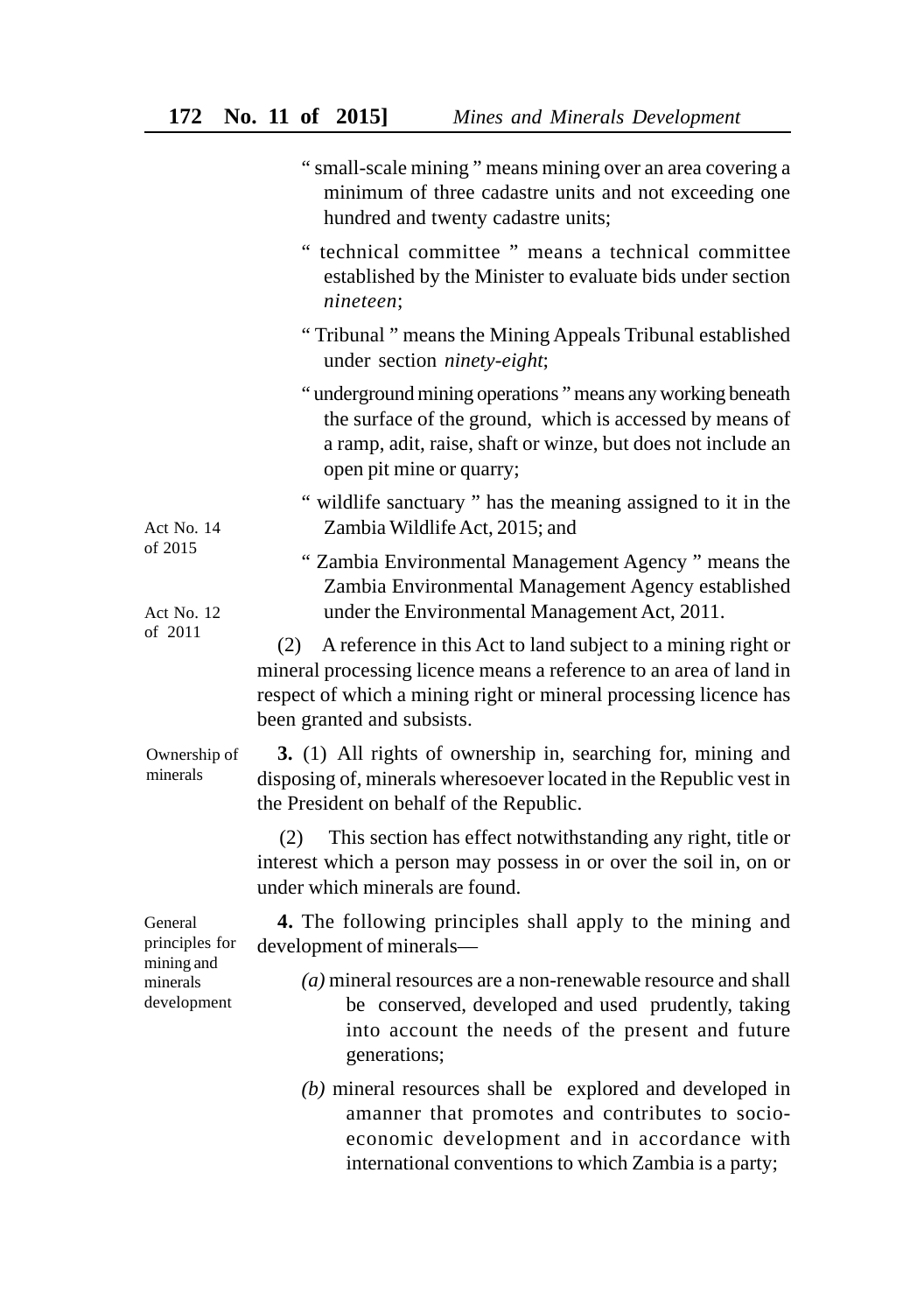- *(c)* the exploitation of minerals shall ensure safety, health and environmental protection;
- *(d)* wasteful mining practices shall be avoided so as to promote sustainable development and prevent adverse environmental effects;
- *(e)* citizens shall have equitable access to mineral resources and benefit from mineral resources development; and
- *(f)* development of local communities in areas surrounding the mining area based on prioritisation of community needs, health and safety.

#### PART II

#### **ADMINISTRATION**

**5.** (1) The Public Service Commission shall appoint as public officers —

*(a)* the Director of Mines;

*(b)* the Director of Mines Safety;

*(c)* the Director of Geological Survey; and

*(d)* the Director of Mining Cadastre.

(2) The Directors referred to in subsection (1) shall exercise and perform the powers and functions conferred or imposed upon the Directors by or under this Act or any other written law.

(3) The Director of Mines shall supervise and regulate the proper and effectual development of mines and conduct of mining operations in accordance with the provisions of this Act.

(4) The Director of Mines Safety shall have responsibility for matters concerning the environment, public health and safety in exploration, mineral processing and mining operations.

(5) The Director of Geological Survey shall—

*(a)*undertake the geological mapping of Zambia and exploration operations on behalf of the Republic;

*(b)*advise the Minister on geological matters;

*(c)*provide data concerning the geology and mineral resources of Zambia, and assist members of the public on information concerning geological matters; and

Directors and other officers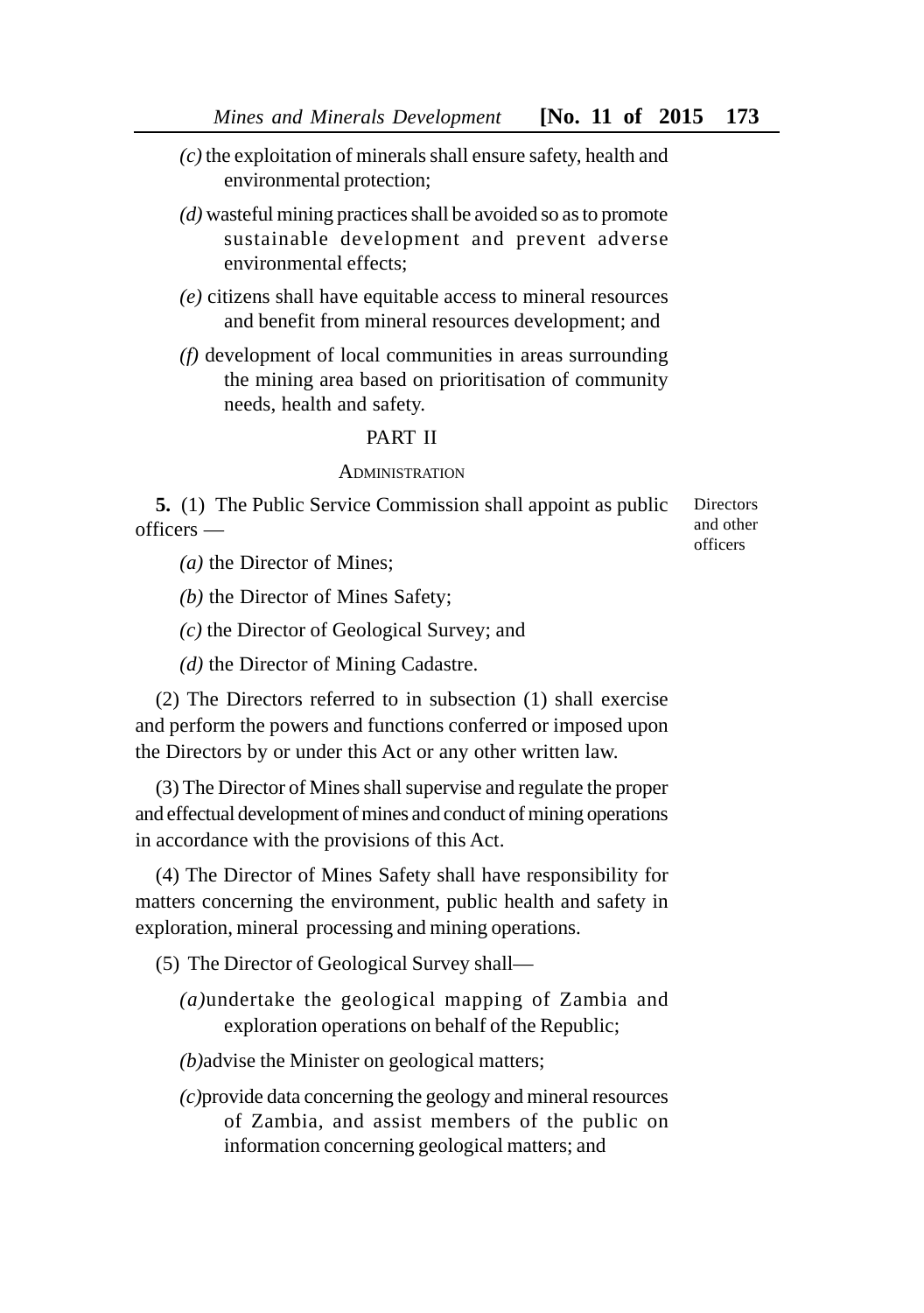*(d)*maintain such laboratory and library and record facilities as may be necessary for the performance of the functions under this Act.

(6) The Director of Mining Cadastre shall be responsible for the administration of mining rights and mineral processing licences.

(7) The Public Service Commission shall appoint such other public officers as may be necessary for the administration of this Act.

(8) The Directors may, by *Gazette* notice, designate any public officer to be an authorised officer for the purpose of the exercise and performance of all or any of the functions conferred on an authorised officer by the provisions of this Act.

(9) An authorised officer shall be provided with a certificate of appointment, which shall be *prima facie* evidence of the authorised officer's designation as such.

(10) An authorised officer shall, on demand by a person affected by the exercise of any power under this Act, produce for inspection the authorised officer's certificate of appointment.

(11) The Minister may attach the Director of Mines, Director of Mines Safety or Director of Geological Survey or an authorised officer to exploration, mining or mineral processing operations, border posts or mineral product trading centres in order to enforce the provisions of this Act.

**6.** (1) There is established the Mining Licensing Committee which shall —

- *(a)* consider applications for mining rights and non-mining rights and grant, renew or refuse to grant or renew mining rights and non-mining rights;
- *(b)* terminate, suspend or cancel mining rights and non-mining rights;
- *(c)* amend the terms and conditions of mining rights and nonmining rights; and
- *(d)* advise the Minister on matters relating to its functions under this Act.

Mining Licensing **Committee**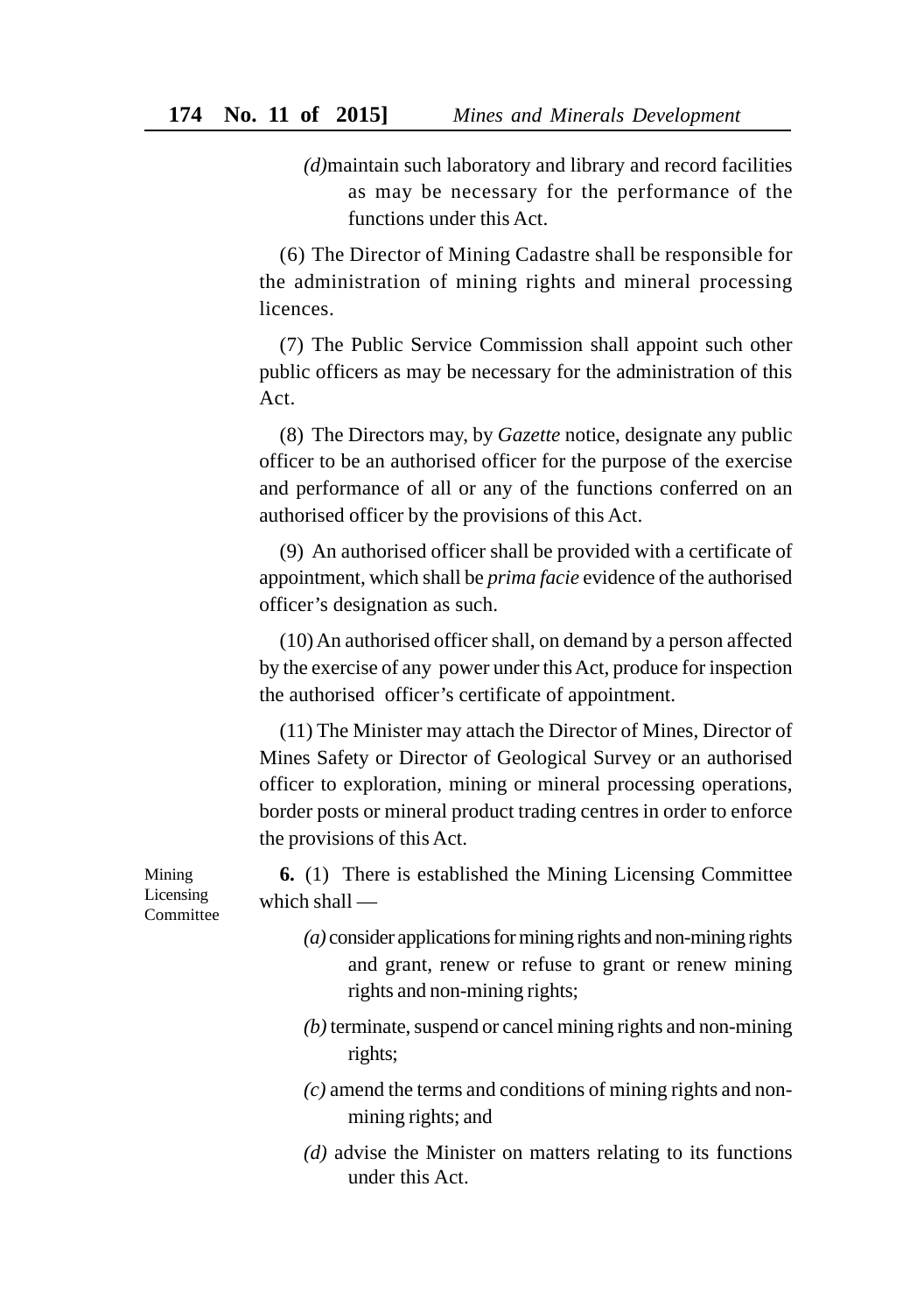(2) The Committee shall consist of the following members who shall be appointed by the Minister—

*(a)* the Director of Mines;

*(b)* the Director of Geological Survey;

*(c)* the Director of Mines Safety;

- *(d)* the Director of Mining Cadastre who shall be secretary;
- *(e)* one representative each of the Ministries responsible for —

(i) the environment;

(ii) land;

(iii) finance; and

(iv) labour; and

*(f)* a representative of —

(i) the Attorney-General;

(ii) the Zambia Development Agency; and

(iii) the Engineering Institution of Zambia.

(3) A person shall not be appointed as a member of the Committee if the person—

- *(a)* is an undischarged bankrupt;
- *(b)* has been convicted of an offence under this Act or any other relevant written law;
- *(c)* has been convicted of an offence involving fraud or dishonesty; or
- *(d)* has a mental or physical disability that makes the person incapable of performing the functions of a member.

(4) The Minister shall, where practicable ensure equitable gender representation when appointing the members of the Committee.

(5) The Minister shall appoint the Chairperson of the Committee and the members shall elect the Vice-Chairperson of the Committee from amongst themselves.

(6) The Committee may, in considering an application under this Act, consult any person in the area to which an application for a mining or non-mining right relates who may be affected by the grant, termination, suspension, cancellation or renewal of a mining or nonmining right.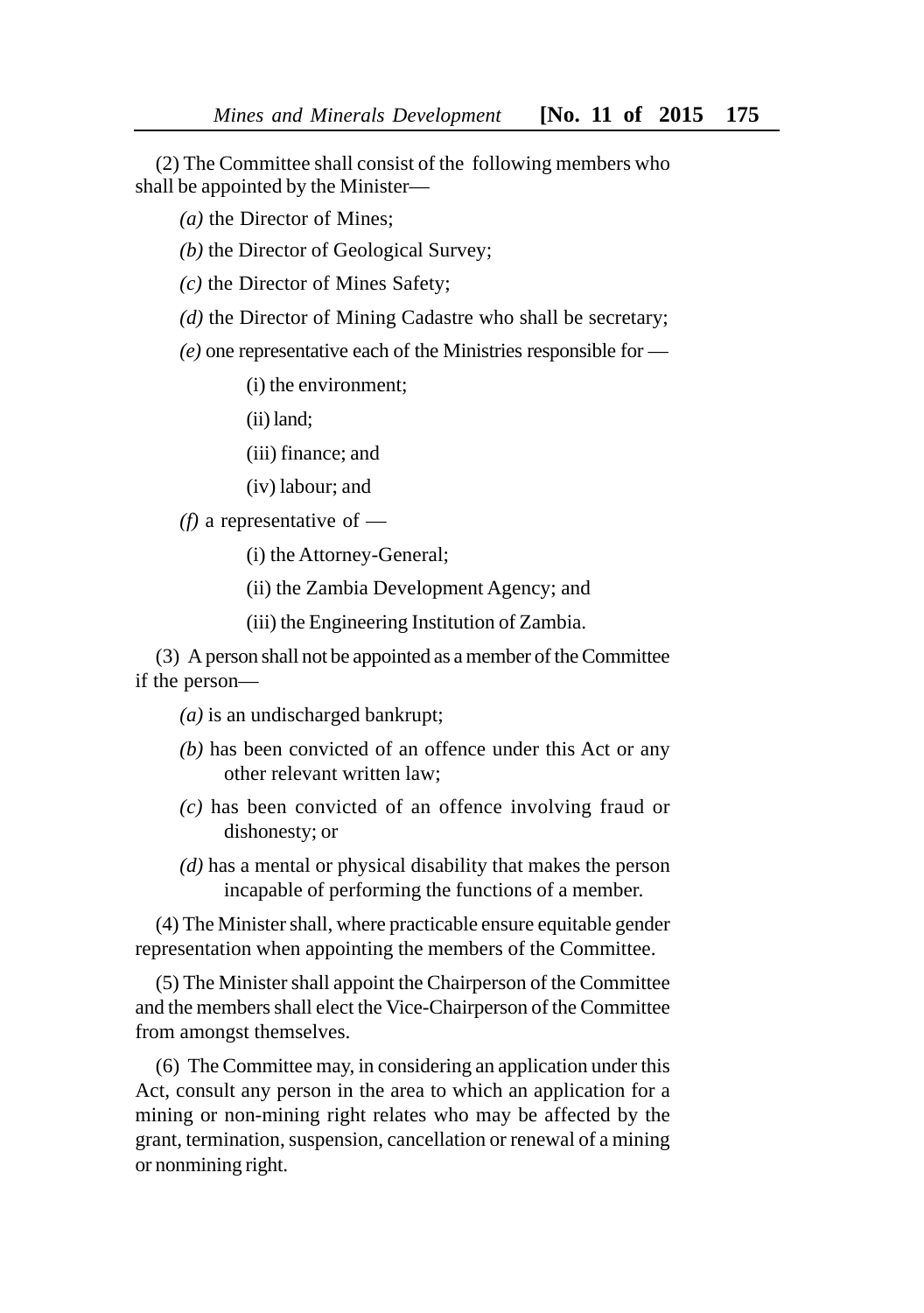(7) The Minister shall, where the Minister disposes of any matter contrary to the advice of the Committee, furnish the Committee with a statement, in writing, of the Minister's reasons for doing so.

(8) The provisions of the Schedule apply to the Committee.

Honorary inspectors

**7.** (1) The Minister may, in consultation with the Directors, by notice in the *Gazette*, on such terms and conditions as the Minister may specify in the notice, appoint any suitably qualified person as an honorary inspector.

- (2) The appointment of an honorary inspector may be
	- *(a)* general, so that the honorary inspector is empowered to act in any part of the Republic, in a mining area or other area specified in the notice of appointment; or
	- *(b)* limited, so that the honorary inspector is empowered to act in areas of the honorary inspector's residence including a mining area as may be specified in the notice of appointment.

(3) Subject to the provisions of this Act and the terms of the notice of appointment, an honorary inspector shall, within the terms of appointment, exercise the functions and perform the duties of an authorised officer.

- **8.** (1) There shall be a Mining Cadastre Office which shall
	- *(a)* receive and process applications for mining rights and mineral processing licences;
	- *(b)* administer mining rights and mineral processing licences; and
	- *(c)* maintain public cadastral maps and cadastre registers.

(2) The Ministry shall establish regional mining cadastre offices which shall receive applications for mining rights and forward the applications for processing by the Mining Cadastre Office.

Execution and delegation of powers and functions of **Directors** and other officers

**9.** (1) Where an office referred to in subsection (1) of section *five* is vacant or the holder of the office is, owing to illness or other cause, unable to exercise or perform the powers and functions of office, the Public Service Commission shall appoint another person to exercise or perform the powers and functions of that office.

Mining Cadastre **Office**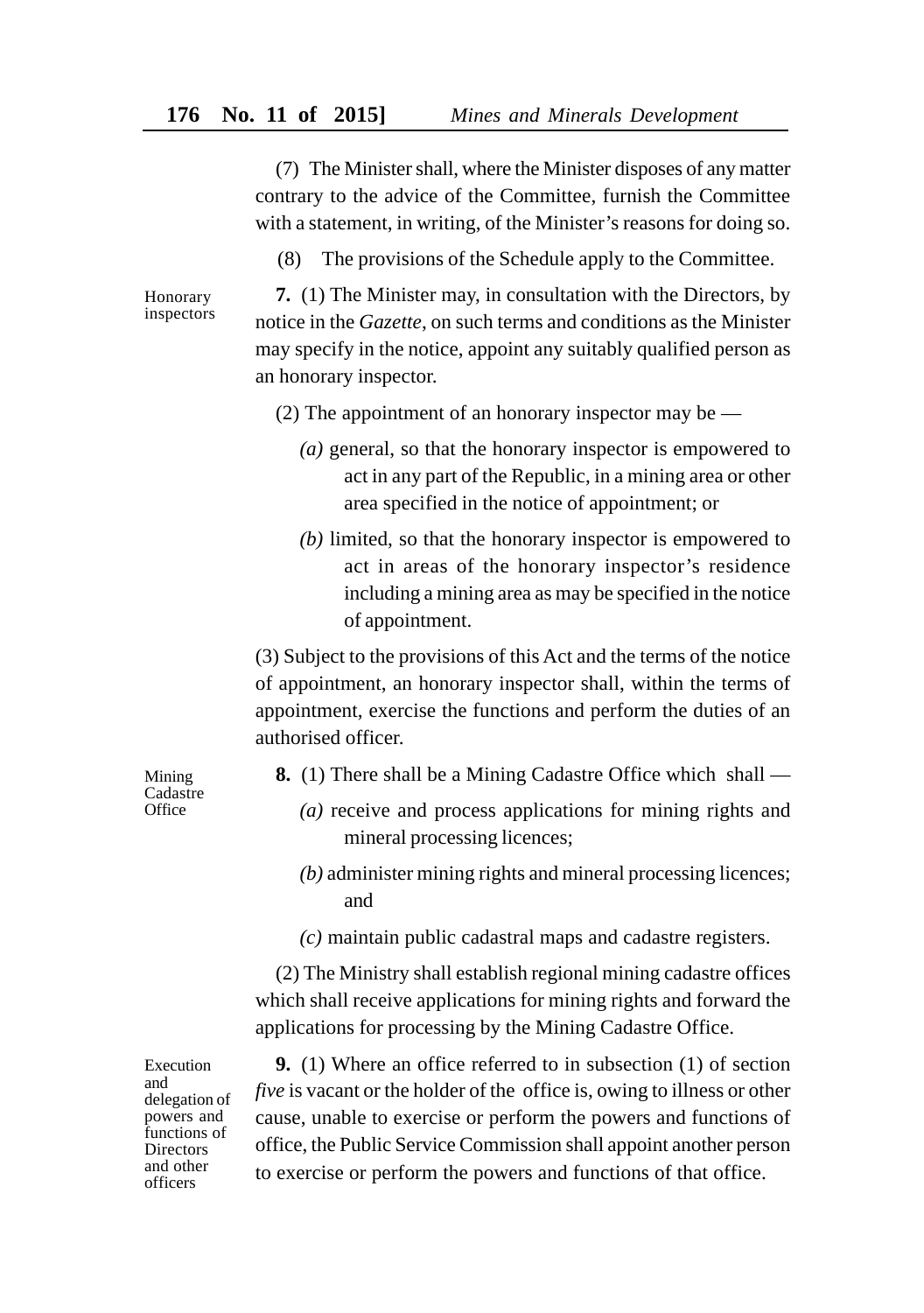(2) The holder of an office referred to in subsection (1) may, by *Gazette* Notice, and subject to such terms and conditions as may be specified in the Notice, delegate to any public officer the exercise or performance of any of the powers and functions conferred or imposed on the holder of the office by this Act.

(3) The holder of an office referred to in subsection (1) may exercise or perform a power or function despite the delegation of the exercise or performance of the power or function to some other person.

**10.** (1) The Directors or an authorised officer may, at any reasonable time, enter upon a mining area or any premises or working on or under the mining area to —

Powers of Directors and authorised officers

- *(a)* inspect the area, premises or workings and examine exploration, mining or mineral processing operations or the treatment of minerals at the area, working or premises;
- *(b)* ascertain whether or not the provisions of this Act or the conditions of a mining right or non-mining right are being complied with;
- *(c)* ascertain whether or not any nuisance exists upon the area, land or mine or in the premises or workings;
- *(d)* give directions and take steps to enforce any provision of this Act or to abate or remove any nuisance;
- *(e)* take soil samples or specimens of rocks, ore concentrates, tailings, minerals or any other material from the area, premises or workings for the purpose of examination or assay;
- *(f)* examine books, accounts, vouchers, documents, maps, drilling logs or records of any kind; or
- *(g)* obtain any information necessary for the purposes of this Act.

(2) The Directors or an authorised officer may, at any reasonable time, inspect and make copies of any book, account, voucher, document, map, drill logs or record kept by a holder of a mining right or non-mining right for purposes of this Act.

(3) A holder of a mining right or non-mining right shall provide such reasonable assistance as is required to enable the Directors or an authorised officer to exercise or perform any power or function under this section.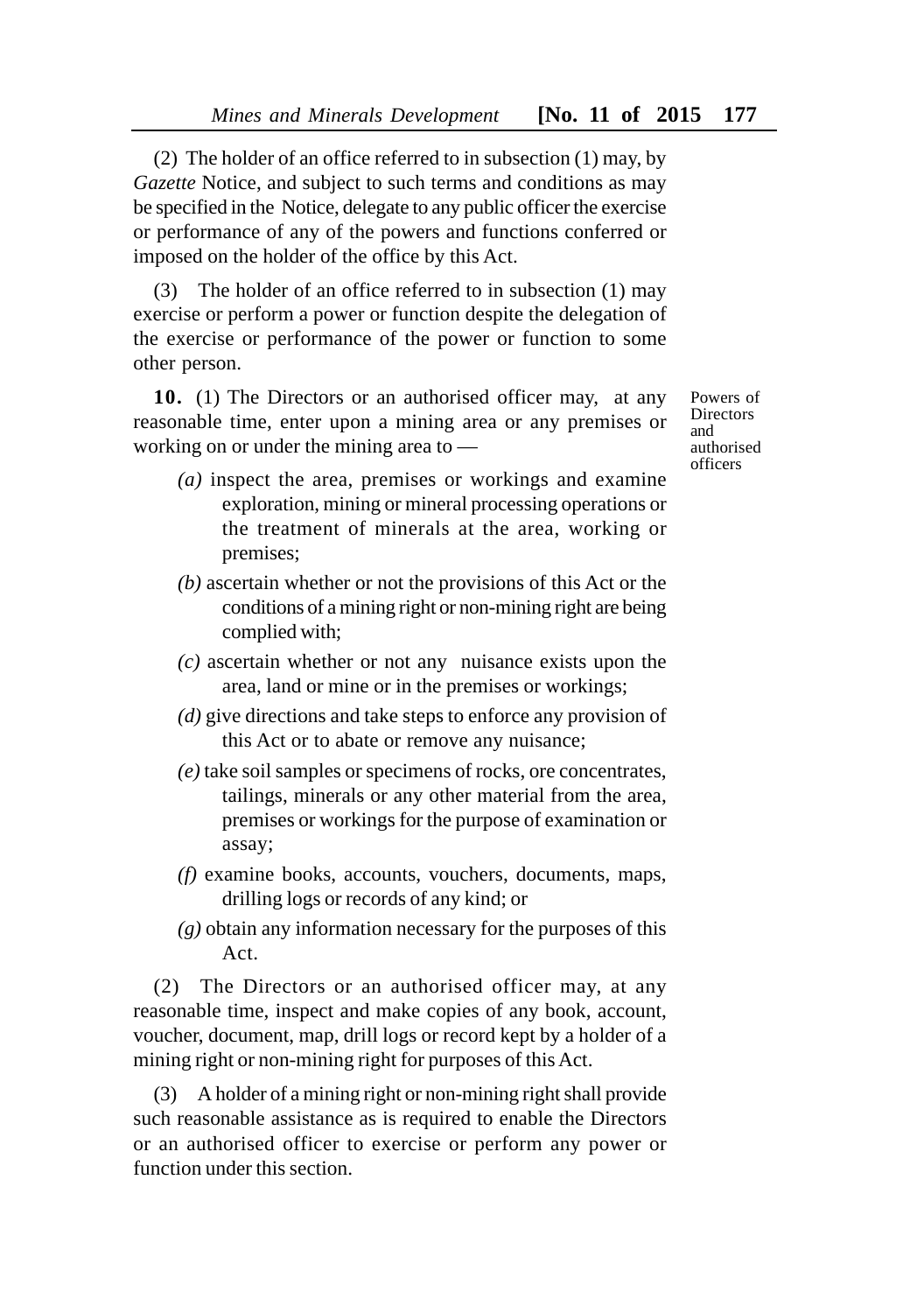(4) A person who, without reasonable excuse, delays, hinders or obstructs the Directors or an authorised officer in the exercise or performance of any power or function under this section commits an offence and is liable, upon conviction, to a fine not exceeding two hundred thousand penalty units or to imprisonment for a term not exceeding two years, or to both.

**11.** The Directors or an authorised officer shall not be liable for anything done or omitted to be done in good faith in the exercise or performance, or purported exercise or performance, of any power or function conferred or imposed on the Directors or authorised officers by or under this Act. Immunity

#### PART III

MINING RIGHTS AND NON-MINING RIGHTS

#### **Division 1 - General**

**12.** (1) A person shall not explore for minerals or carry on mining operations, mineral processing operations or gold panning except under the authority of a mining right, mineral processing licence or gold panning certificate granted under this Act.

(2) A person shall not undertake exploration, mining or mineral processing activities without obtaining the prior written approval of the environmental impact assessment relating to the exploration, mining or mineral processing operations by the Zambia Environmental Management Agency as provided under section Act No. 12 of twenty-nine of the Environmental Management Act, 2011.

> (3) A person who contravenes subsection (1) or (2) commits an offence and is liable, upon conviction—

- *(a)* in the case of an individual, a partnership or co-operative, to a fine not exceeding seven hundred thousand penalty units or to imprisonment for a term not exceeding seven years, or to both; or
- *(b)* in the case of a body corporate, to a fine of five million penalty units.
- **13.** (1) The following mining rights may be granted under this Act:
	- *(a)* an exploration licence; and
	- *(b)* a mining licence.

Prohibition of exploration, mining or mineral processing without licence or environmental impact assessment

2011

Types of rights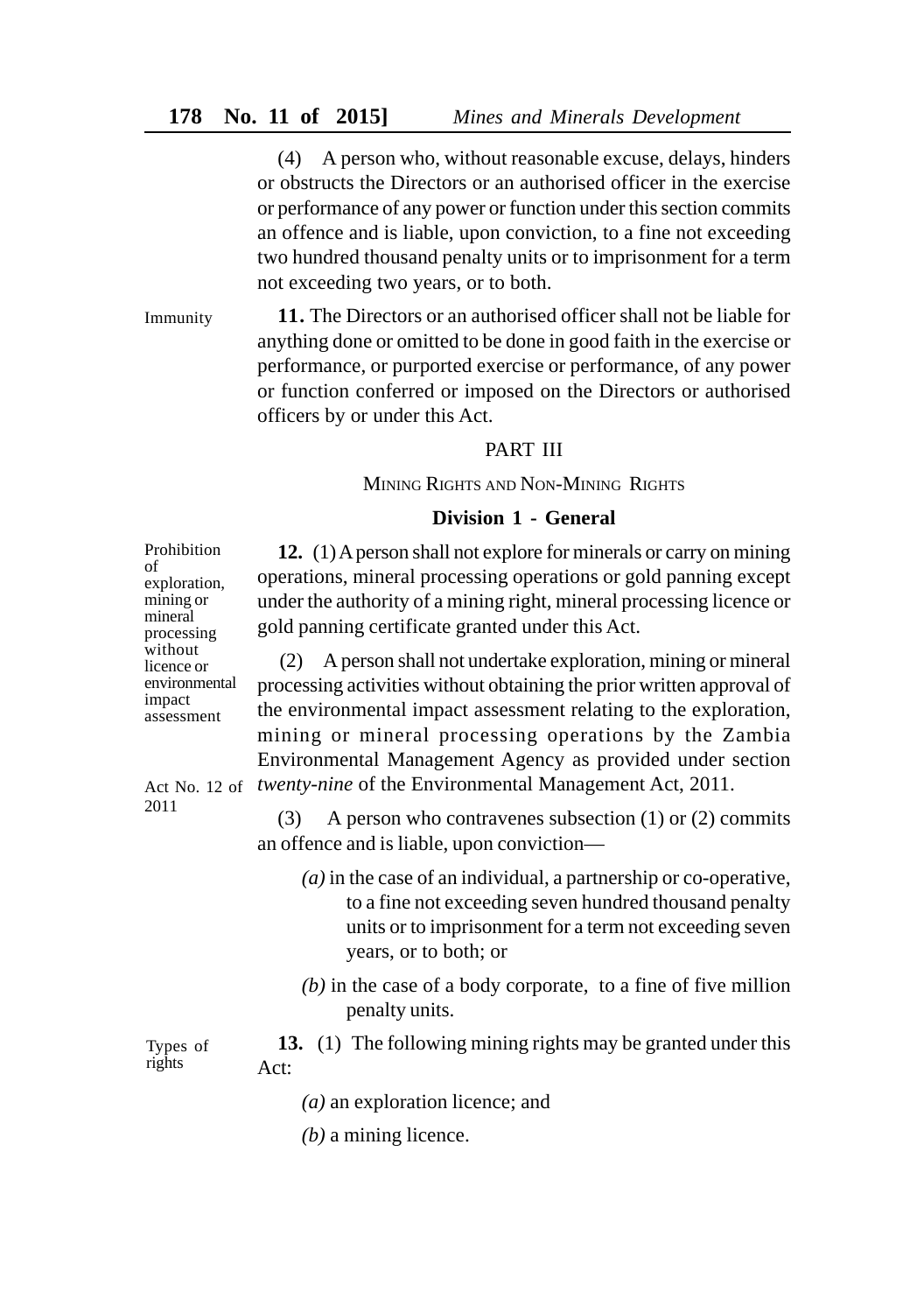(2) The following non-mining rights may be granted under this Act—

*(a)* a mineral processing licence;

*(b)* a mineral trading permit;

*(c)* mineral import permit;

*(d)* mineral export permit; and

*(e)* gold panning certificate.

(3) A mining right over an area between a minimum of two cadastre units and a maximum of one hundred and twenty cadastre units in extent shall only be granted to the following companies:

*(a)* citizen-influenced company;

*(b)* citizen-empowered company; and

*(c)* citizen-owned company.

(4) A mining right over an area exceeding two cadastre units shall only be granted to a company.

**14.** (1) A mining right or non-mining right shall not be granted to any person except in accordance with the provisions of this Act.

(2) A mining right or non-mining right shall not be granted to or held by a company which—

*(a)* is in liquidation, other than liquidation which forms part of a scheme for the reconstruction of the company or for its amalgamation with another company;

*(b)* is not incorporated under the Companies Act;

*(c)* has not established a registered office in Zambia; or

- *(d)* has among its directors or shareholders holding more than ten percent of the issued equity of the company, a person  $w$ ho —
	- (i) is or becomes an undischarged bankrupt under any written law, or enters into an agreement or composition with creditors, or takes advantage of a legal process for the relief of bankrupt or insolvent debtors; or
	- (ii) has been convicted, within the previous five years, of an offence involving fraud or dishonesty, or of an offence under this Act or any other written law within or outside Zambia, and sentenced to imprisonment without the option of a fine.

Cap. 388

**Disqualification** from holding mining rights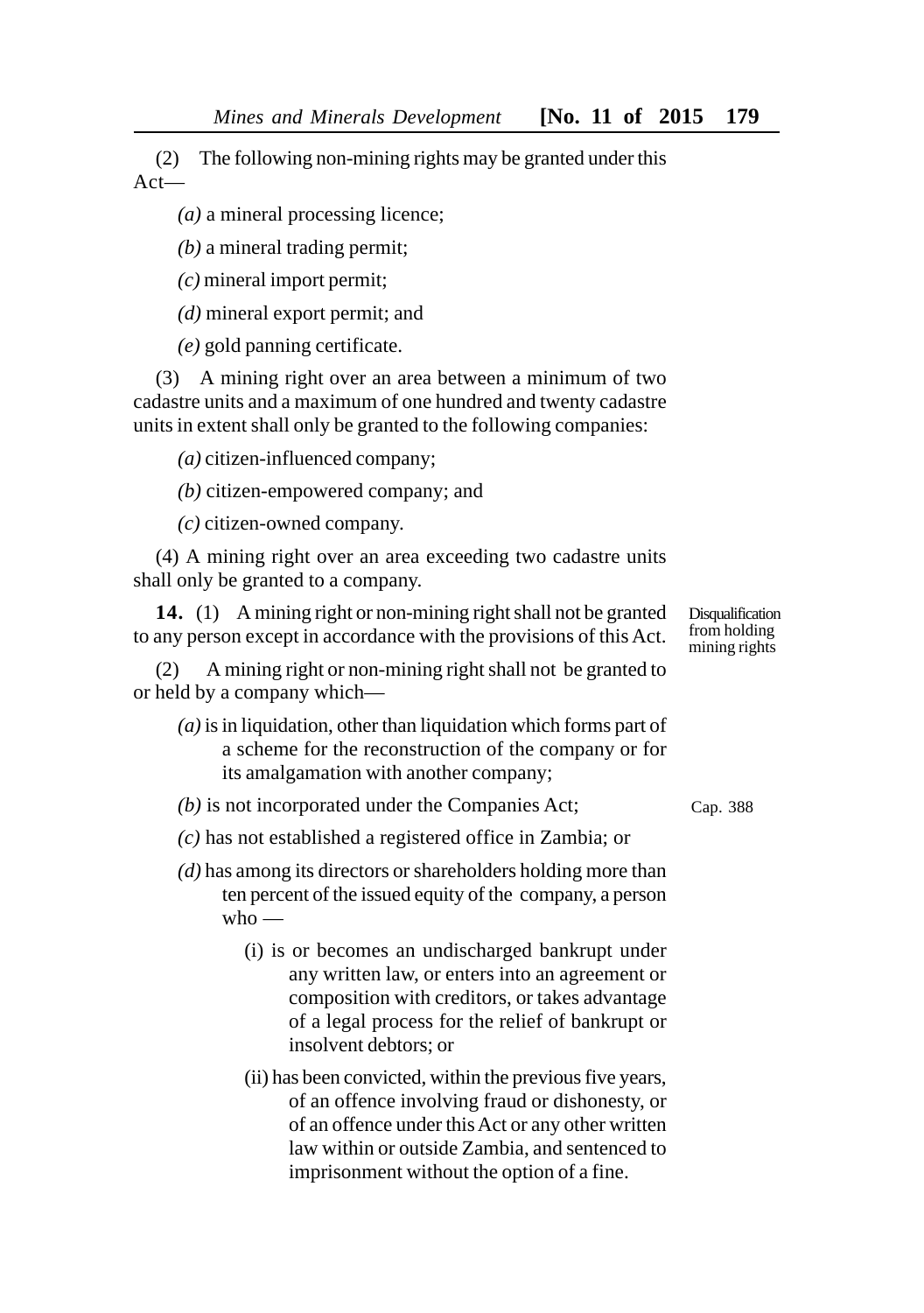(3) A mining right or non-mining right shall not be granted to or held by an individual who —

*(a)*is under the age of eighteen years;

- *(b)* is or becomes an undischarged bankrupt, having been adjudged or otherwise declared bankrupt under any written law, or enters into any agreement or composition with creditors, or takes advantage of any legal process for the relief of bankrupt or insolvent debtors; or
- *(c)* has been convicted, within the previous five years, of an offence involving fraud or dishonesty, or of an offence under this Act or any other written law within or outside Zambia and sentenced to imprisonment without the option of a fine.

(4) A document or transaction purporting to grant a mining right or a non-mining right to any person not entitled to hold the right under this Act is void.

**15.** Subject to this Act, where more than one person apply for a mining right over the same area of land, the Committee shall dispose of the applications in the order in which they are received.

**16.** (1) An applicant for a mining right over an area subject to another mining right shall apply for consent from the holder of the mining right, which consent shall not be unreasonably withheld.

(2) A holder of a mining right over an area in respect of which an application is made under subsection (1) may, within a period of ninety days, give consent, in writing, to the applicant if—

- *(a)* the minerals or metals applied for are different from those indicated on the holder's licence;
- *(b)* the geographical position of the minerals or metals applied for is different from the holder's resource indicated in the approved programme of operations; and
- *(c)* the geographical location of the application for the mining right does not compromise the integrity of the exploration or mining programme of the holder of the existing mining right.

(3) An applicant shall, where a holder of a mining right over an area in respect of which the application is made withholds consent, apply to the Minister, who shall determine the matter taking into account the matters referred to in subsection (2).

Mining right for area subject to other rights

Priority of applications for mining rights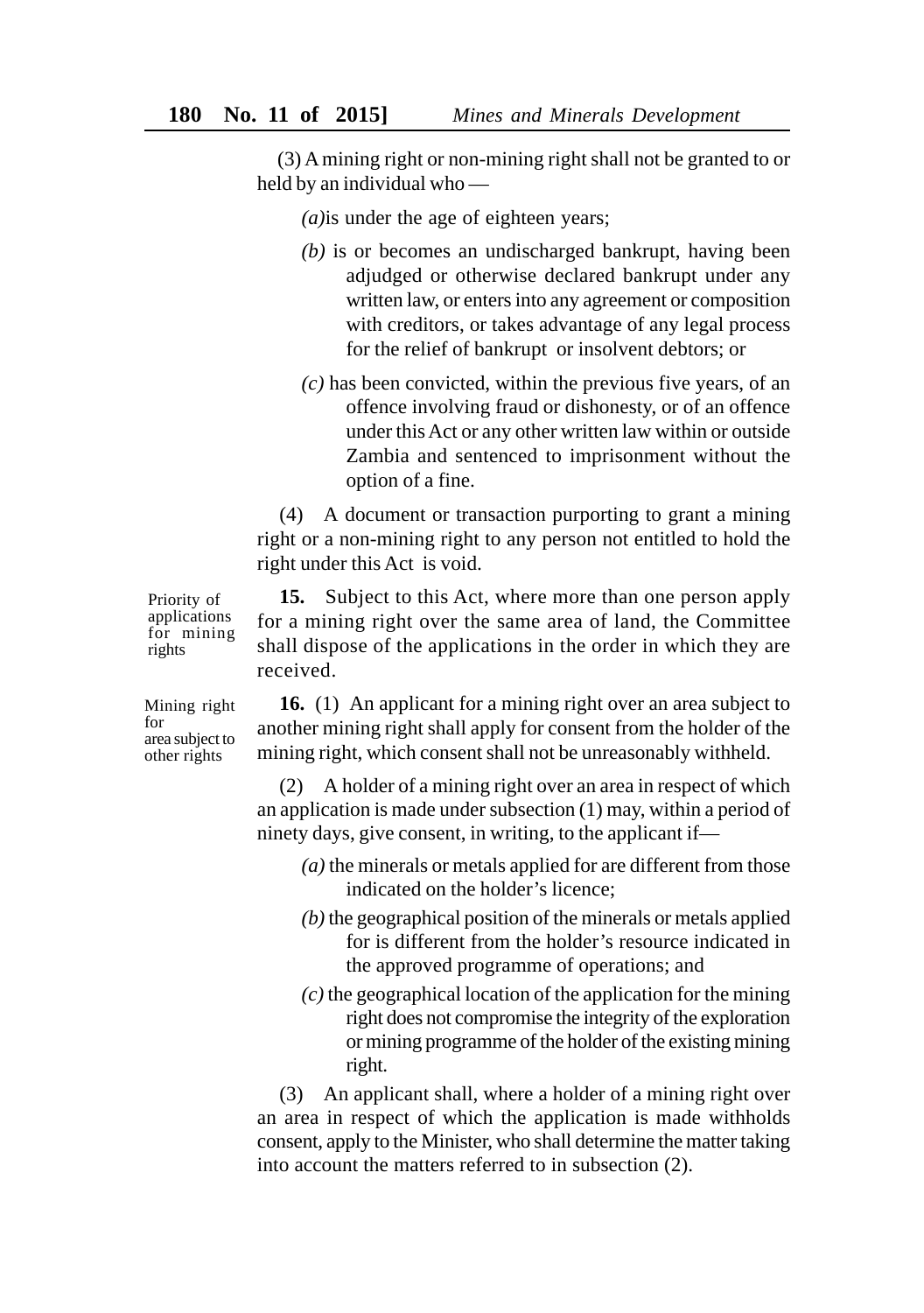**17.** (1) Subject to the other provisions of this Act, the Government may acquire mining rights for Government investment over identified areas.

(2) The identified area referred to in subsection (1) shall be reserved for Government investment and shall not be subject to an application for the acquisition of a mining right by any person.

(3) Mining rights acquired in accordance with sub-section (1) shall be granted to a Government investment company in accordance with this Act or any other relevant written law.

**18.** (1) An applicant for a mining licence shall submit to the Mining Cadastre Office, at the time of application, the proposed positions of all beacons defining the location and extent of the land under application

(2) A holder of a mining right or mineral processing licence shall, within one hundred and eighty days of the grant of the licence, survey and demarcate the area covered by the licence in the prescribed manner and register a pegging certificate at the Mining Cadastre Office.

(3) A person who contravenes subsection (2) commits an offence and is liable, upon conviction, to a fine not exceeding three hundred thousand penalty units or to imprisonment for a period not exceeding four years, or to both.

**19.** (1) Subject to the other provisions of this Act, the Minister shall, by notice in a daily newspaper of general circulation in Zambia, issue invitations for bids for mining rights over identified areas or mineral resources which are not subject to mining rights or nonmining rights.

- (2) The notice referred to in subsection (1) shall include—
	- *(a)* a description of the areas with map and geographical coordinates for which the bids are to be solicited;
	- *(b)* the procedures and rules relating to the submission of the bids; and
	- *(c)* the period within which the bids shall be submitted.

Acquisition of mining rights by Government

Survey of land

**Bids**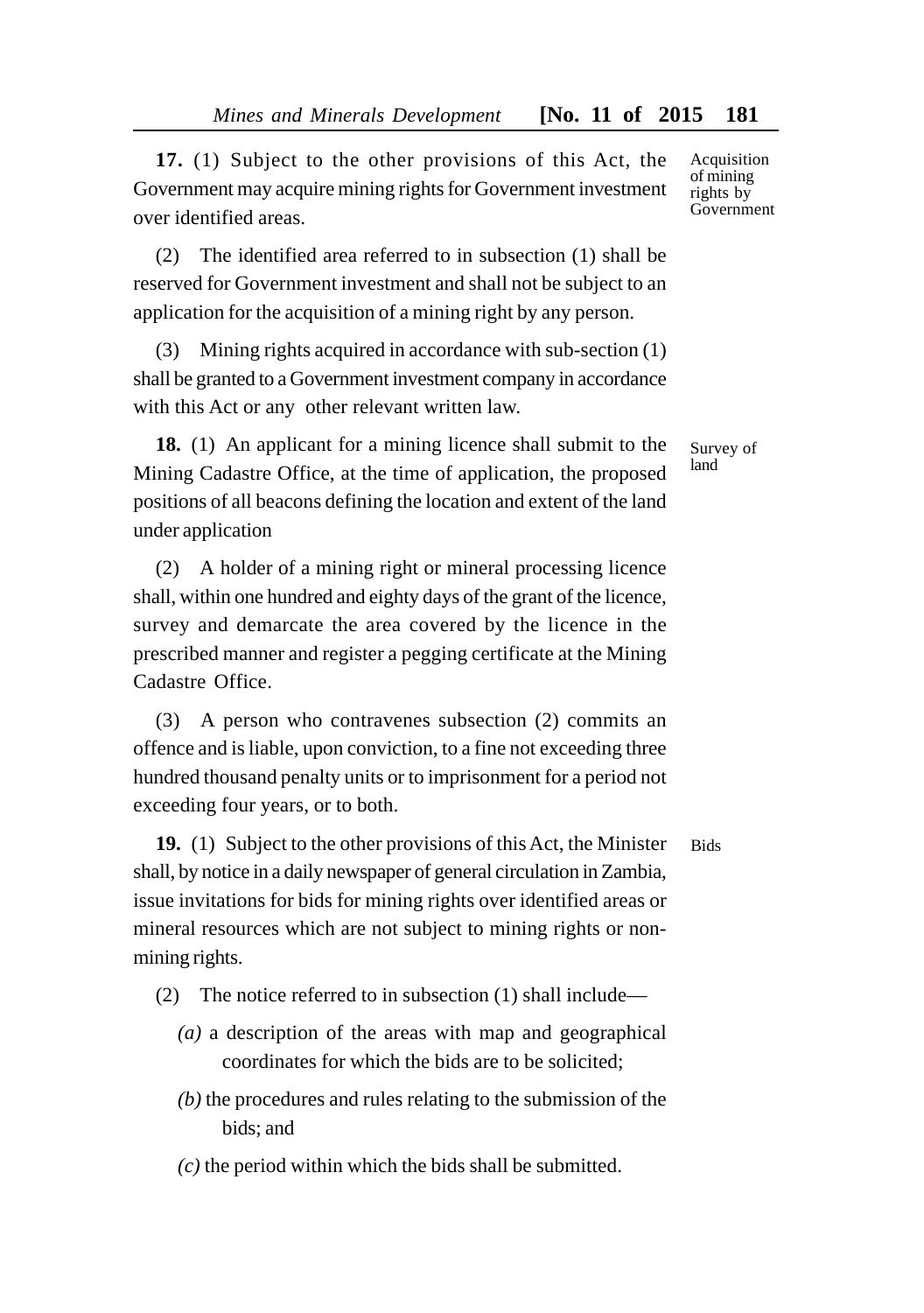(3) The Minister shall establish a technical committee to evaluate bids under this section.

(4) The Minister shall, within fourteen days from the date of the expiry of the period referred to in paragraph (c) of subsection (2), refer the bids for evaluation by the technical committee established under subsection (3).

(5) The technical committee shall consider the following in evaluating the bids:

*(a)* the bidder's investment and financial plan;

- *(b)* in the case of a holder of a mining right, whether the holder has been compliant with the provisions of this Act and the terms and conditions of the mining right;
- *(c)* the bid price; and
- *(d)* any other relevant matters for purposes of this Act.

(6) The technical committee shall provide a detailed analysis of all the bids, ranked in accordance with pre-determined parameters, and recommend to the Committee the bidder with the highest score to be granted the relevant mining right in accordance with the provisions of this Act.

(7) The Committee shall, upon receipt of the recommendation by the technical committee, grant a mining right to the recommended bidder in accordance with the provisions of this Act.

**20.**(1) A holder of a mining right or a mineral processing licence shall, in the conduct of mining operations or mineral processing operations and in the purchase, construction, installation and decommissioning of facilities, give preference to the —

- *(a)* materials and products made in Zambia; and
- *(b)* contractors, suppliers and service agencies located in Zambia and owned by citizens or citizen-owned companies.

(2) A holder of a mining right or mineral processing licence shall, in the course of operations—

- *(a)* give preference in employment to citizens with relevant qualifications or skills; and
- *(b)* conduct training programmes for the transfer of technical and managerial skills to Zambians.

Preference for Zambian products, contractors and services and employment of citizens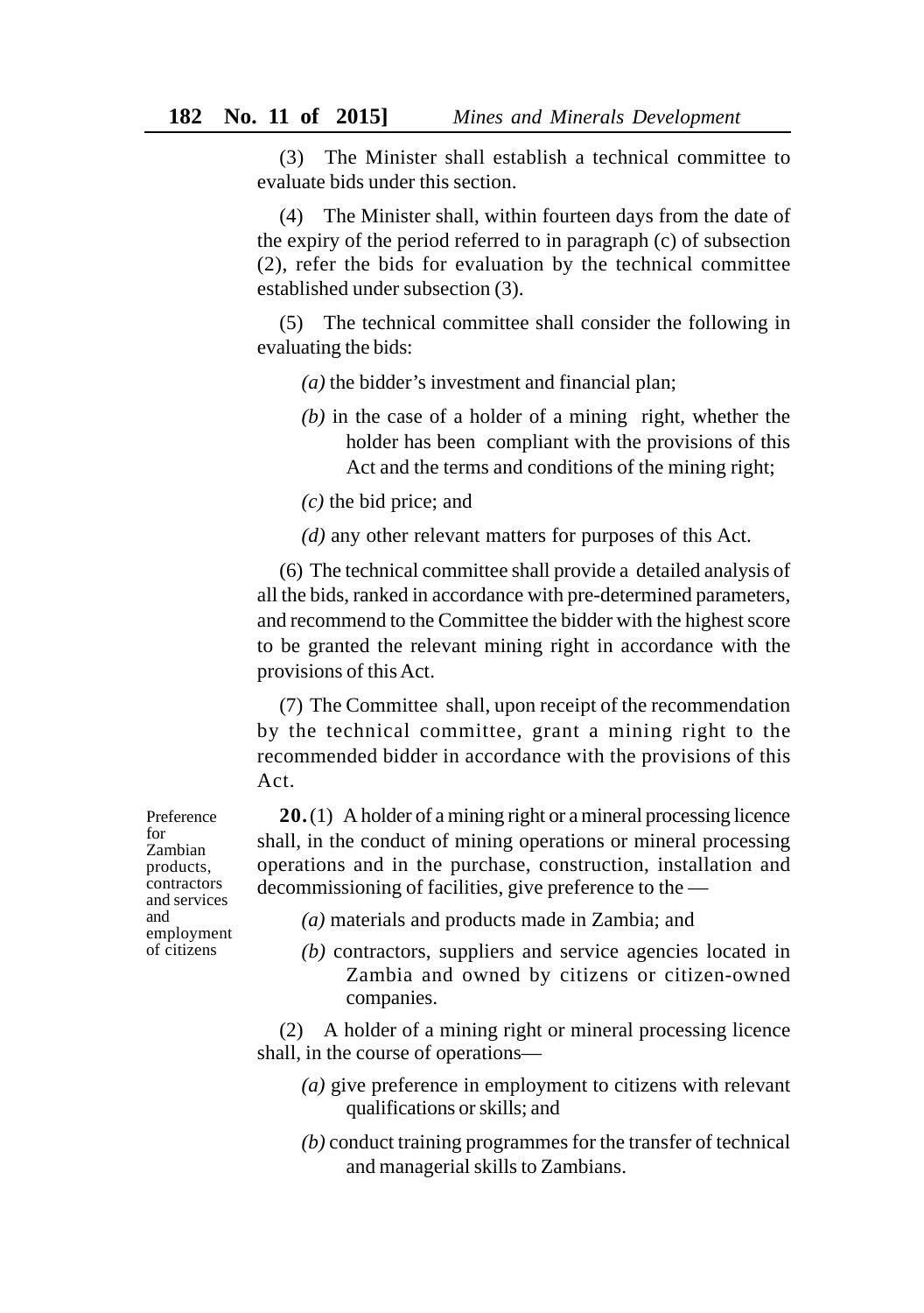(3) A person who contravenes subsection (1) or (2) is liable to pay a fine of five hundred thousand penalty units and an additional fine of twenty thousand penalty units for each day during which the default continues.

## **Division 2 - Exploration Licence**

**21.** (1) An application for an exploration licence shall be made to the Director of Mining Cadastre in the prescribed form upon payment of the prescribed fee.

(2) The area of land over which an application for an exploration licence is made shall be represented by complete and contiguous cadastre units as follows:

- *(a)* for small-scale exploration, a minimum of three cadastre units and not exceeding three hundred cadastre units; and
- *(b)* for large-scale exploration, a minimum of three hundred and one cadastre units and not exceeding fifty-nine thousand eight hundred and eighty cadastre units.

(3) Subject to subsection (4) and the other provisions of this Act, a company or its subsidiaries shall not hold a number of licences whose accumulated total area is more than two hundred and ninetynine thousand, four hundred cadastre units.

(4) A company that accumulates an exploration area in excess of one hundred and forty-nine thousand, seven hundred cadastre units shall pay additional fees for the excess area as may be prescribed.

**22.** (1) The Committee shall, in considering an application made under section *twenty-one,* take the following into account:

- *(a)* that the applicant has the financial resources and technical ability to conduct the proposed exploration optimally in accordance with the exploration work programme;
- *(b)* that the estimated expenditure is compatible with the proposed exploration work programme, area size and duration of the exploration work programme;
- *(c)* if the land is within a National Park, Community Partnership Park, Game Management Area, bird or wildlife sanctuary, National Forest, Local Forest, Botanical Reserve or private forest or is land to which subsection (1) of section *fifty-two* applies, the applicant has obtained the necessary written consent of the appropriate authority;

Consideration  $\alpha$ f application for exploration licence

Application  $f_{\alpha r}$ exploration licence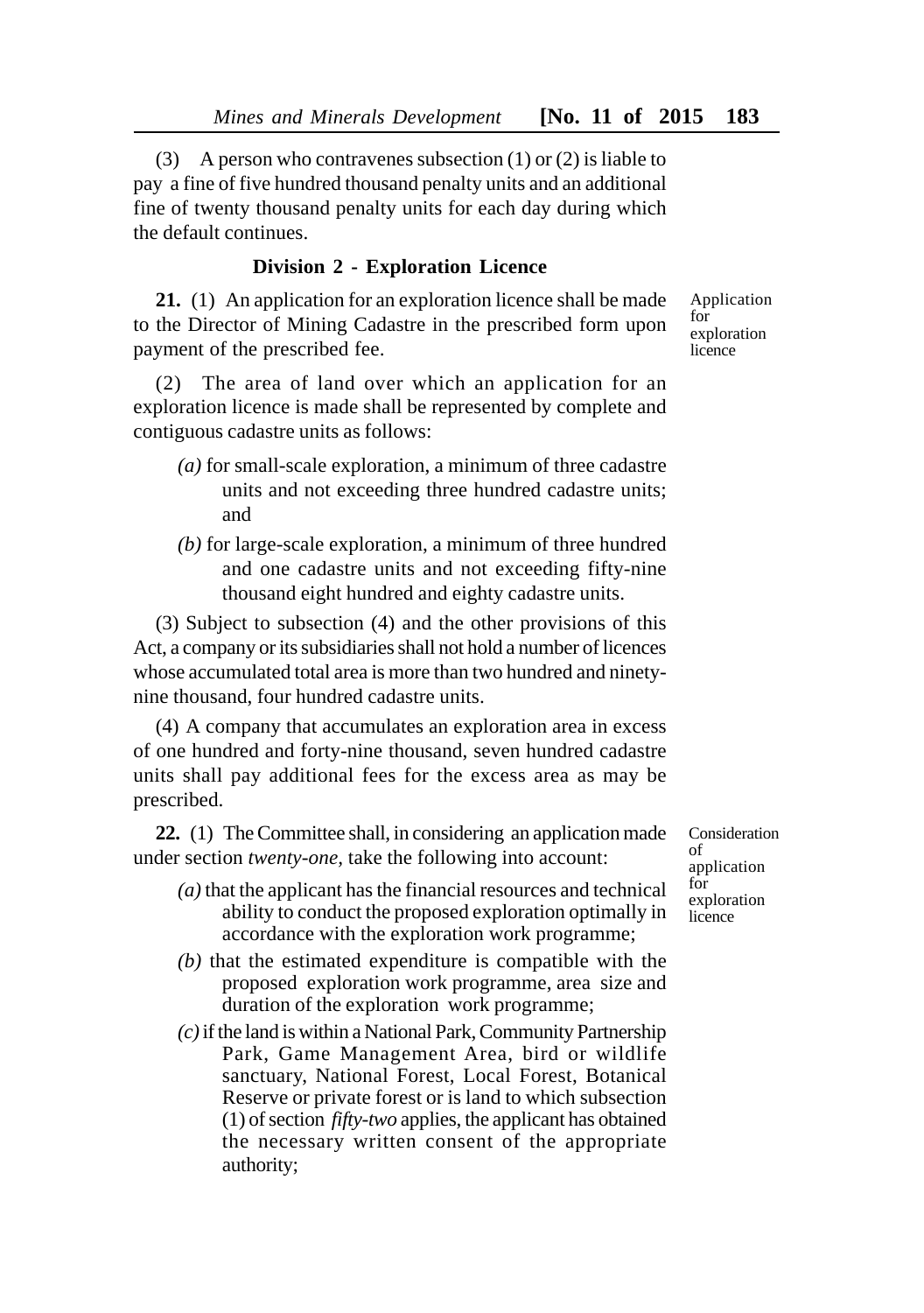- *(d)* that the proposed programme of exploration operations is adequate and makes proper provision for environmental protection;
- *(e)* that the proposed exploration area is not the same as, and does not overlap in any manner with, an existing mining right or mineral processing licence area; and
- *(f)* if the applicant is a holder, that the applicant has not contravened any condition of the licence or permit or any provision of this Act.

(2) The Committee may cause investigations to be conducted in order to assess whether or not the applicant has fulfilled the criteria in subsection (1).

(3) The Committee shall not grant an exploration licence to an applicant if —

- *(a)* the applicant is disqualified from holding an exploration licence;
- *(b)* the applicant is the holder of another mining right and is in breach of any condition of that mining right or any provision of this Act;
- *(c)* the area of land for which the applicant has made the application, or a part of it, is subject to another mining right and the holder of that mining right has not consented to the exercise of the right in respect of which the application is made;
- *(d)* the area of land for which the application is made covers or includes an area of land for which an application has been earlier made by another person; or
- *(e)* an application is for an exploration licence in respect of an area—
	- (i) that the applicant relinquished; or
	- (ii) over which the applicant previously held an exploration licence for ten years.

(4) An applicant is not eligible to apply for an exploration licence in respect of an area over which the applicant previously held an exploration licence for ten years until after a period of one year from the date of the expiry of the previous exploration licence.

(5) The Director of Mining Cadastre shall, where an application is rejected under subsection (3), inform the applicant of the rejection and give the reasons for the rejection in writing.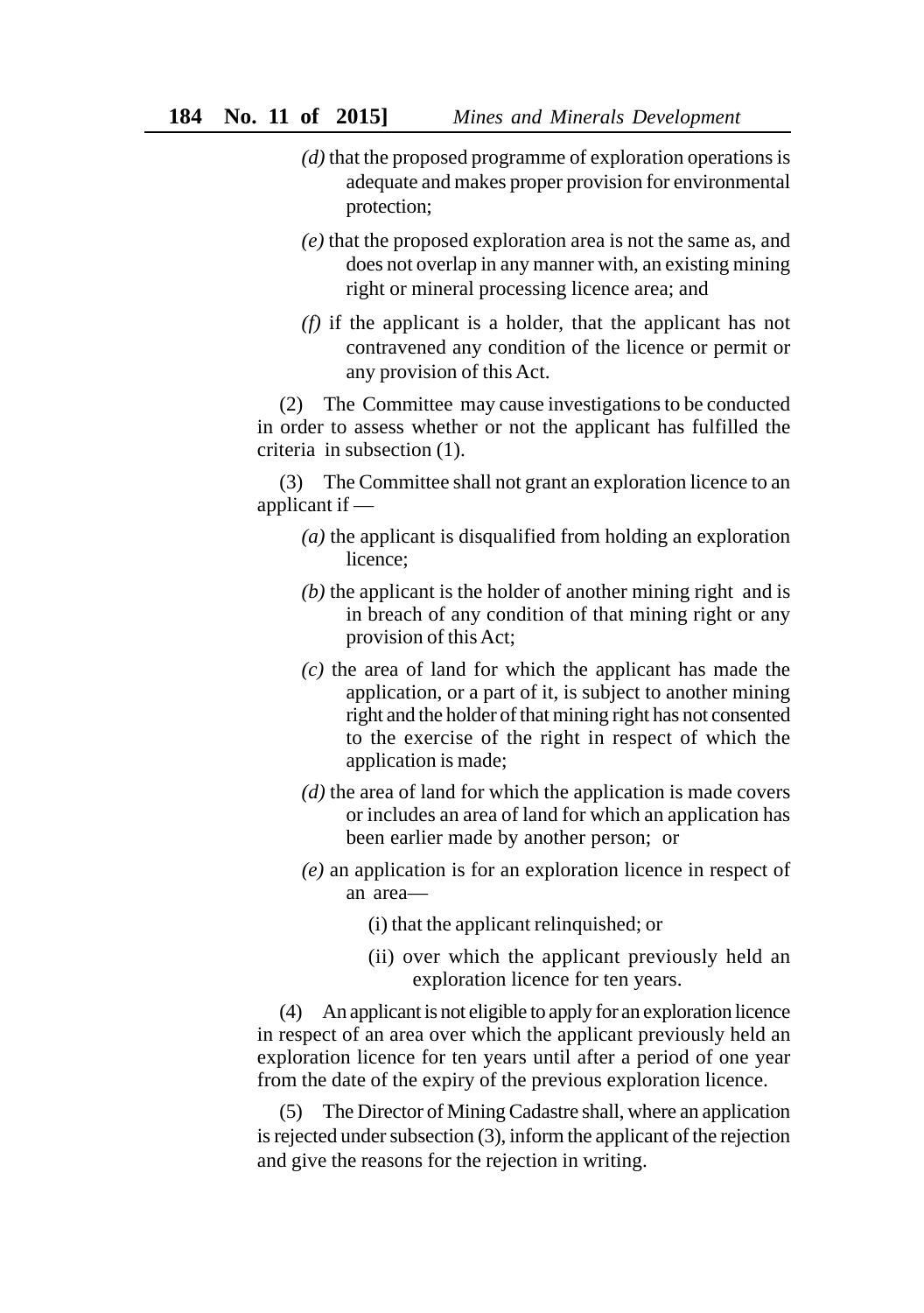**23.** (1) The Committee shall, within sixty days of receipt of an application under section *twenty- one*, grant the applicant an exploration licence, in the prescribed form, if the application complies with the provisions of this Act.

(2) An exploration licence confers on the holder exclusive rights to carry on exploration in the exploration area for the minerals specified in the licence and to do all such other acts and things as are necessary for, or incidental to, the carrying on of those operations.

**24.** (1) Subject to the other provisions of this Act, an exploration licence shall be valid for an initial period of four years.

(2) An exploration licence may, on its expiry after four years, be renewed for two further periods not exceeding three years each, but the maximum period from initial grant of the licence shall not exceed ten years.

(3) A holder of an exploration licence shall relinquish fifty percent of the exploration area at each renewal.

(4) Notwithstanding subsection (2), an exploration licence for small-scale exploration and gemstones, other than diamonds, is not renewable.

**25.** (1) A holder of an exploration licence shall—

- *(a)* only commence exploration operations if the holder submits to the Mining Cadastre Office —
	- (i) a decision letter in respect of the environmental project brief approved by the Zambia Environmental Management Agency; or
	- (ii) written consent from the appropriate authority where subsection (1) of section *fifty-two* applies to the land;
- *(b)* within one hundred and eighty days of the grant of the exploration licence, register a pegging certificate at the Mining Cadastre Office;
- *(c)* give notice to the Director of Mining Cadastre of the discovery of any mineral deposit of possible commercial value within thirty days of the discovery;
- *(d)* expend on exploration operations not less than the amount prescribed or required by the terms and conditions of an exploration licence;

Obligations of holder of exploration licence

Duration of exploration

licence

Exploration licence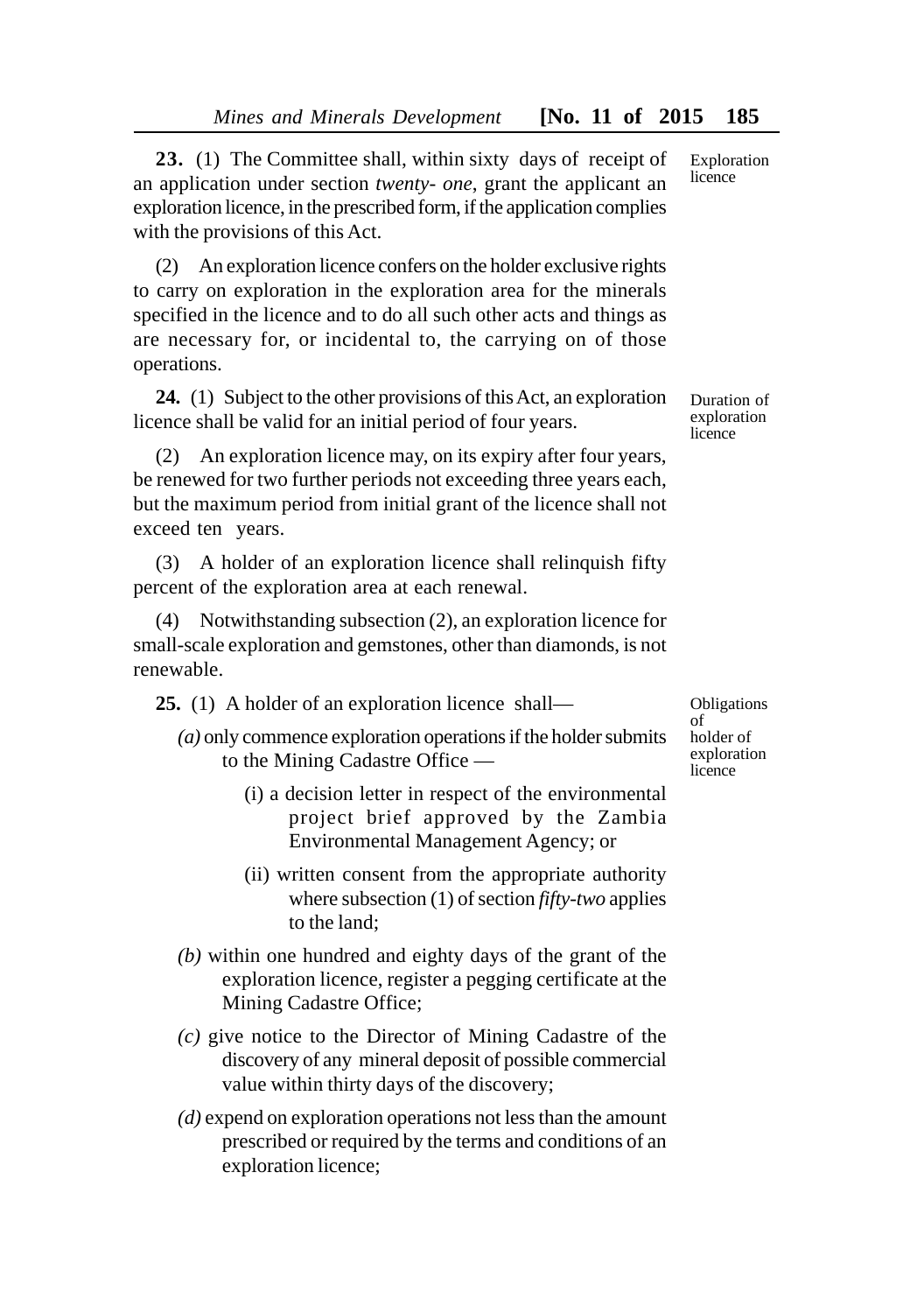- *(e)* carry on explorations in accordance with the programme of exploration;
- *(f)* backfill or otherwise make safe any excavation made during the course of the exploration, as the Director of Mining Cadastre may specify;
- *(g)* permanently preserve or otherwise make safe any borehole in the manner directed by the Director of Mining Cadastre and surrender to Government, on termination, without compensation, the drill cores, other mineral samples and the boreholes and any water rights in respect of the boreholes;
- *(h)* unless the Director of Mining Cadastre otherwise stipulates, remove, within sixty days of the expiry or revocation of the exploration licence, any camp, temporary buildings or machinery erected or installed and repair or otherwise make good any damage to the surface of the ground occasioned by the removal, in the manner specified by the Director of Mining Cadastre; and
- *(i)* keep and preserve such records as the Director of Mines Safety may determine relating to the protection of the environment.

(2) A holder of an exploration licence shall keep full and accurate records, at the holder's office, of the exploration operations which shall indicate—

- *(a)* the boreholes drilled;
- *(b)* the strata penetrated, with detailed logs of the strata;
- *(c)* the minerals discovered;
- *(d)* the results of any seismic survey or geo-chemical, geophysical and remote sensing data analysis;
- *(e)* the result of any analysis or identification of minerals removed from the exploration area;
- *(f)* the geological interpretation of the records maintained under paragraphs *(a)* to *(e);*
- *(g)* the number of persons employed;
- *(h)* any other exploration work;
- *(i)* the costs incurred for all exploration activities carried out by the holder under the exploration licence; and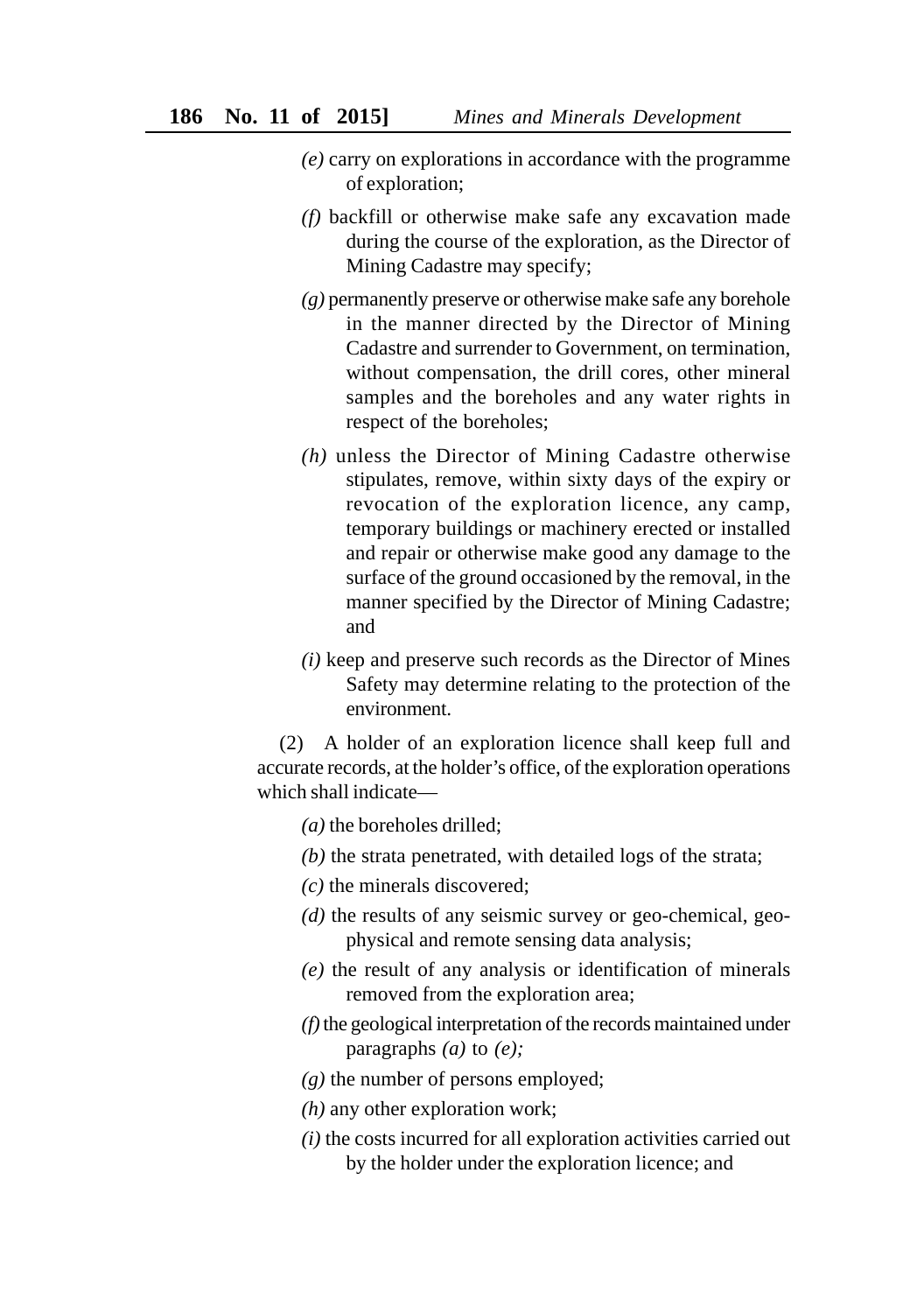*(j)* such other matters as may be prescribed.

(3) A holder of an exploration licence shall furnish to the Directors, at least once in every three months, digital and hard copies of the records, as may be prescribed.

**26.** (1) Except for the purpose of having the mineral analysed or conducting tests on the mineral, a holder of an exploration licence shall not remove any mineral from the exploration area without the written permission of the Director of Geological Survey and shall, when removing any mineral, comply with such conditions as the Director of Geological Survey may specify in the written permission.

(2) The Minister may, by statutory instrument, determine the quantities of mineral samples to be removed from an exploration area for the purpose of mineral analysis or conducting tests on the mineral.

**27.** (1) The Director of Geological Survey or an authorised officer may, for the purpose of carrying on exploration operations on behalf of the Republic, enter upon any land with such number of persons as the Director of Geological Survey or authorised officer may consider necessary, and exercise the rights of a holder of an exploration licence.

(2) The Director of Geological Survey or an authorised officer may, for the purpose of carrying out the geological mapping or exploration on behalf of the Republic—

- *(a)* enter, at any reasonable time, upon any land with such persons, animals, vehicles, appliances, instruments and materials as are necessary for the survey;
- *(b)* break up the surface of any part of any land for the purpose of ascertaining the rocks or minerals within or under the land;
- *(c)* take any samples and specimens of the soil, rocks or minerals found on the land;
- *(d)* fix any post, stone, mark or object to be used in the survey of the land;
- *(e)* dig up any ground for the purpose of fixing any post, stone, mark or object; and
- *(f)* enter into or upon any land through which it may be necessary to pass for the purpose of the survey.

Restrictions on removal of minerals

Geological survey, mapping and exploration on behalf of Republic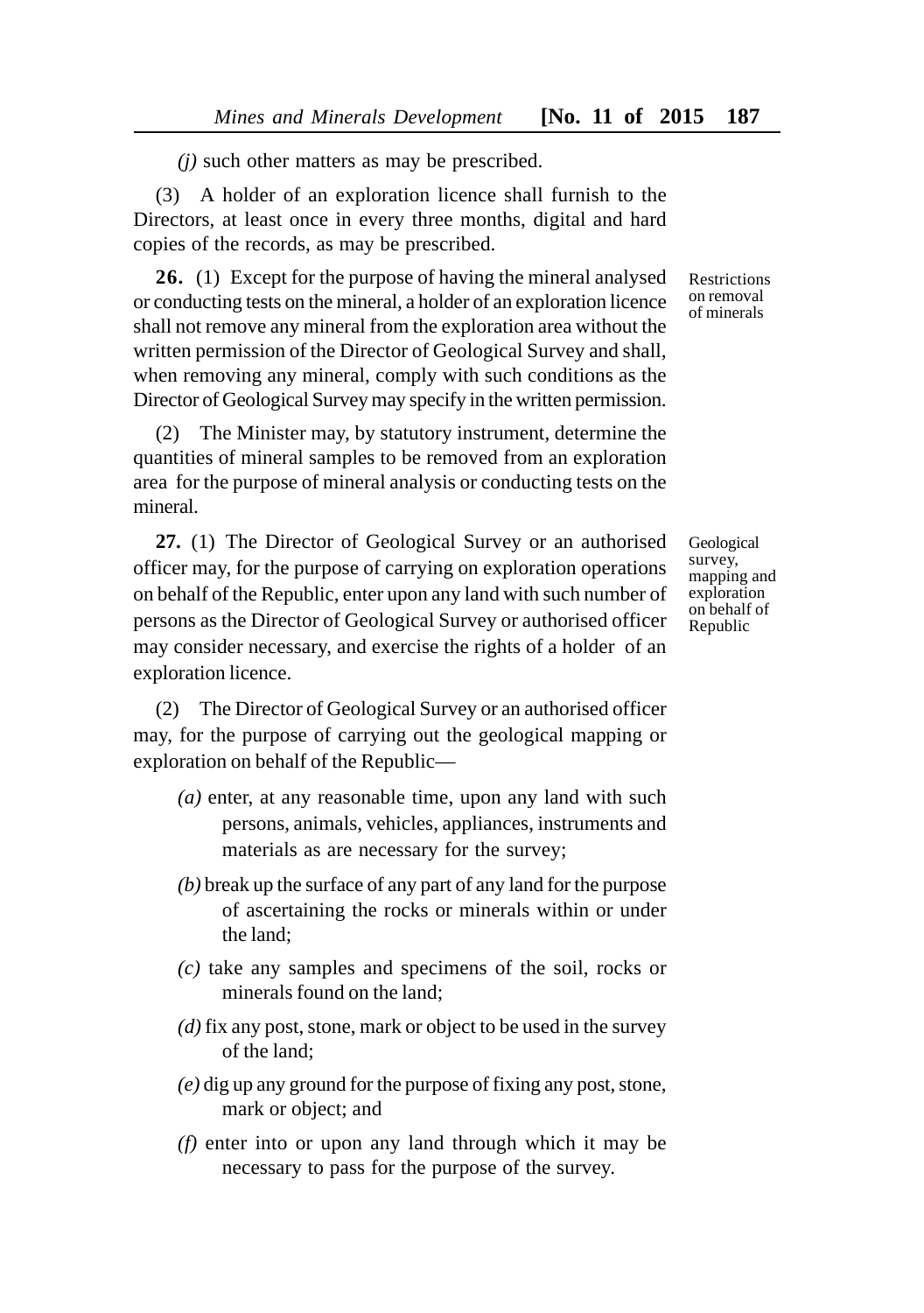(3) The Director of Geological Survey or authorised officer shall not fix any object, post, stone or mark on any land without the consent of the owner or occupier of the land, which consent shall not be unreasonably withheld.

(4) The owner or occupier of the land referred to in subsection (3) shall, within one month of the request for consent, grant the consent.

(5) Where the owner or occupier of the land to which access is requested under subsection (3) delays or unreasonably withholds to grant consent, the Director of Geological Survey or an authorised officer shall refer the matter to the Committee.

(6) Notice of the intention to exercise any power conferred by this section shall be given in the *Gazette* and in a daily newspaper of general circulation in the area where the land is situated, at least fourteen days before the exercise of the powers, unless the land is State land alienated by the President in accordance with the Lands Act.

- (7) The Director of Geological Survey shall ensure that
	- *(a)* as little damage and inconvenience as possible is caused by the exercise of any of the powers conferred by this section; and
	- *(b)* all excavations opened are backfilled before abandoning any land.

(8) Nothing in subsection (1) authorises a person to enter upon any land referred to in subsection (1) of section *fifty-two* without obtaining the consent required to be obtained under that section.

Closure of area to priority **licensing** 

**28.** (1) Subject to subsection (2), the Minister may, by statutory order, close an area described in the statutory order to priority licensing in respect of all minerals or the minerals specified in the statutory order.

(2) The Minister shall not close an area under subsection (1) that is already subject to a mining right or mineral processing licence.

(3) The Director of Mining Cadastre shall record an area closed to priority licensing in the appropriate register.

(4) An area closed to priority licensing under subsection (1) shall be subject to bidding in accordance with section *nineteen.*

Cap. 184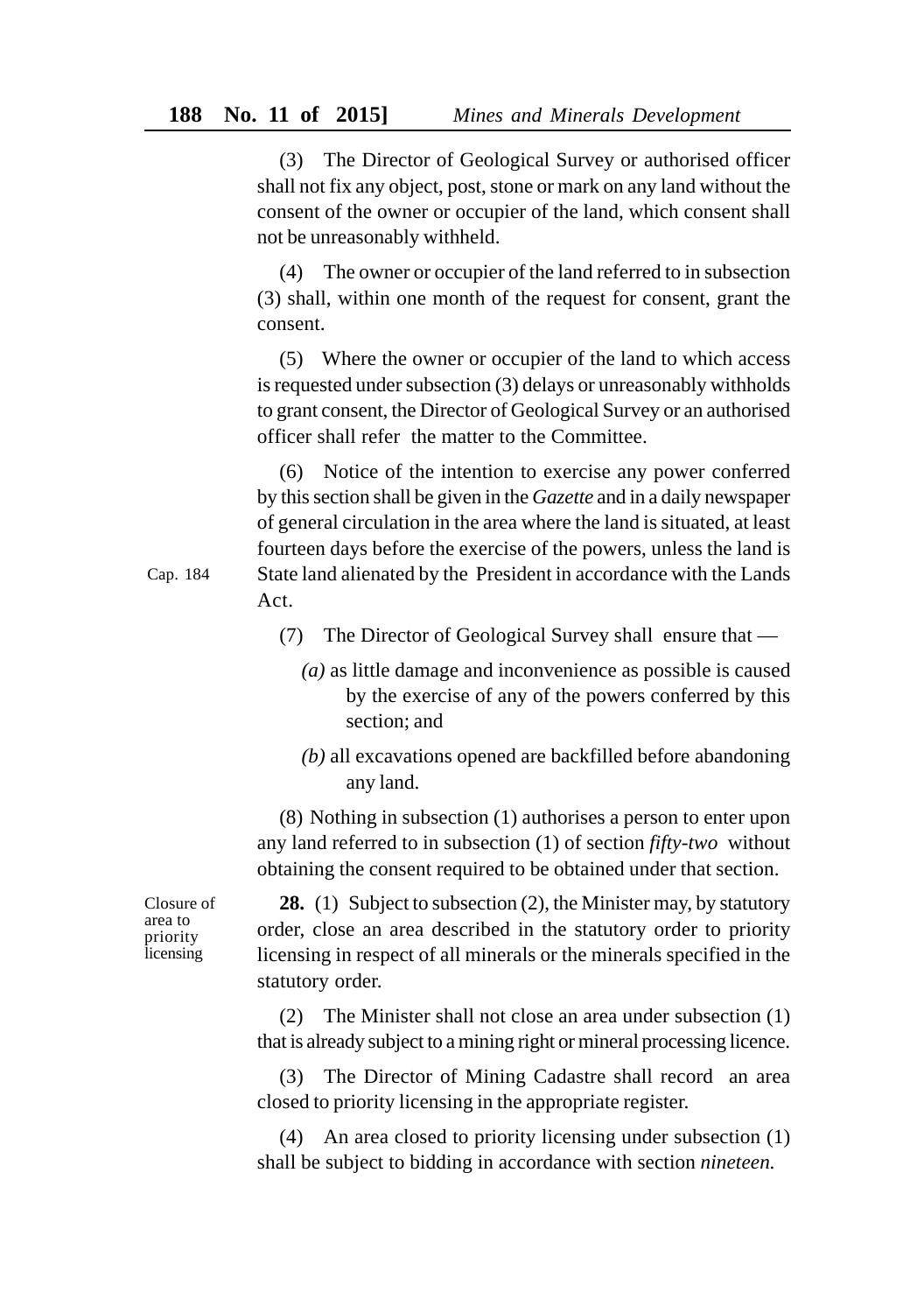## **Division 3 - Mining Licence**

**29.** (1) A person who intends to carry on any artisanal mining, small-scale mining or large-scale mining shall apply for a mining licence under this Part.

(2) Artisanal mining shall only be undertaken by a citizen or a co-operative wholly composed of citizens.

(3) Small-scale mining shall only be undertaken by a citizenowned, citizen-influenced or citizen-empowered company.

(4) An applicant for artisanal mining or small-scale mining shall not be granted a mining licence in respect of radioactive minerals.

**30.** (1) A holder of an exploration licence may, not later than six months before the expiry of the exploration licence, apply for a mining licence for the mining of minerals within the exploration area.

(2) An application for a mining licence shall be made to the Director of Mining Cadastre in the prescribed manner and form upon payment of the prescribed fee.

(3) The area of land over which an application for a mining licence is lodged shall be represented by complete and contiguous cadastre units as follows:

- *(a)* for artisanal mining, a minimum of one cadastre unit and not exceeding two cadastre units;
- *(b)* for small-scale mining, a minimum of three cadastre units and not exceeding one hundred and twenty cadastre units; and
- *(c)* for large-scale mining, a minimum of one hundred and twenty-one cadastre units and not exceeding seven thousand, four hundred and eighty-five cadastre units.

(4) An application for a mining licence shall not be made for an area in excess of the area of mineralisation and additional areas reasonably required for development of infrastructure relating

to the mining licence.

**31.** (1) The Committee shall, in considering an application under section *thirty,* take the following into account:

*(a)* whether there are sufficient deposits or resources of minerals to justify their commercial exploitation;

Consideration of application for mining licence

Application for mining licence

Licensing of mining activities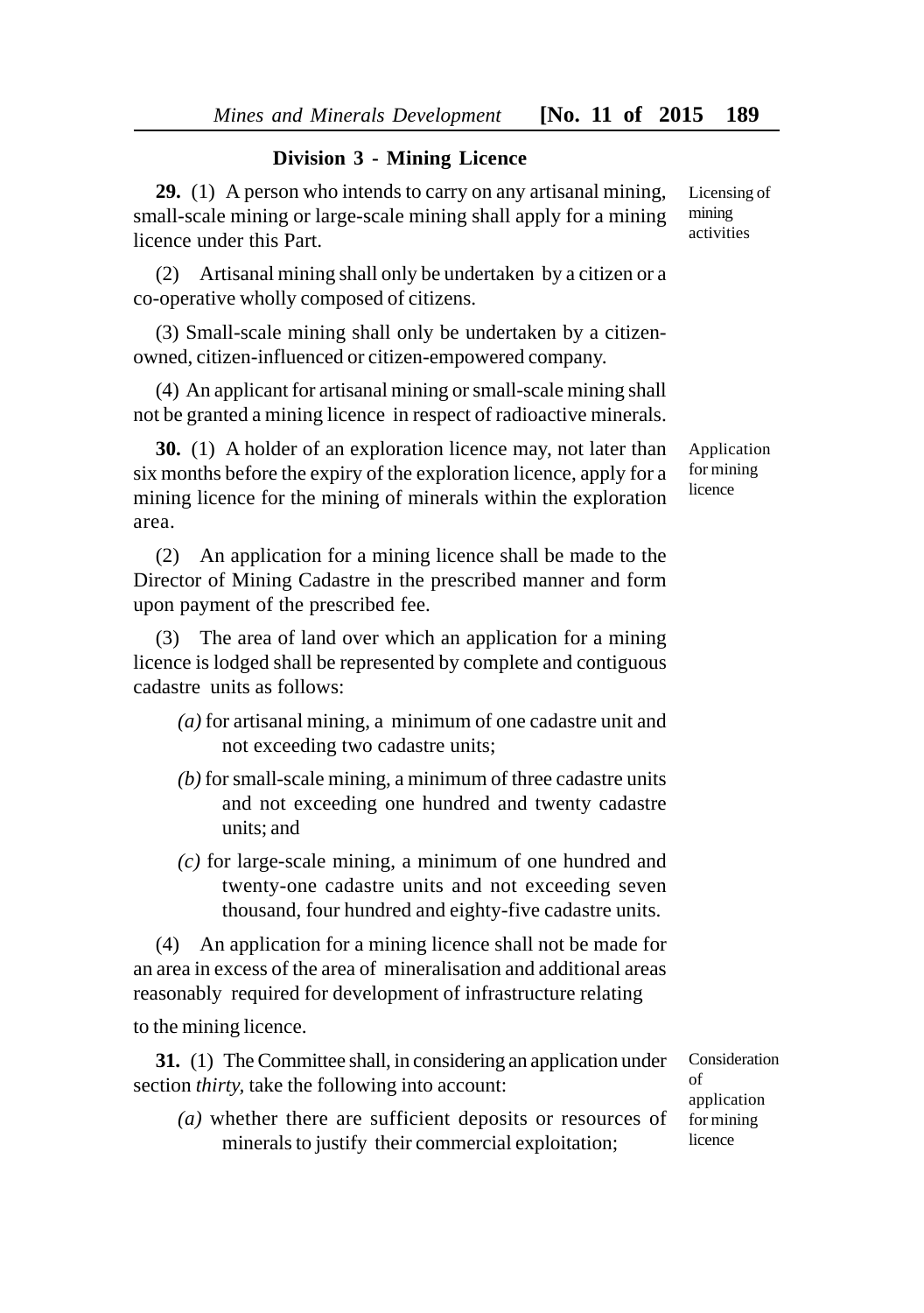- *(b)* that the area of land over which the licence is sought is not in excess of the area required to carry out theapplicant's proposed programme for mining operations;
- *(c)* that the proposed programme of mining operations is adequate and compliant with the decision letter in respect of the environmental project brief or environmental impact assessment approved by the Zambia Environmental Management Agency;
- *(d)* where consent is required for the area under any written law, that the applicant has submitted evidence of that consent;
- *(e)* the standards of good mining practice and the applicant's proposed programme for development, construction and mining operations in order to ensure the efficient and beneficial use of the mineral resources for the area over which the licence is sought;
- *(f)* in respect of large-scale mining—
	- (i) whether the applicant has the financial resources and technical competence and the financing plan is compatible with the programme of mining operations;
	- (ii) the applicant's undertaking for the employment and training of citizens and promotion of local business development;
	- (iii) whether the applicant's feasibility study report is bankable; and
	- (iv) the applicant's capital investment forecast; and
- *(g)* that the applicant is not in breach of any condition of the exploration licence or any provision of this Act.

(2) The Director of Mining Cadastre may cause an investigation to be conducted in order to assesswhether the requirements of this section have been met.

(3) The Committee shall, where an application does not comply with the provisions of this Act, reject the application and inform the applicant of the rejection and the reasons for the rejection, in writing.

(4) The Committee shall not grant a mining licence to a person disqualified under section *fourteen.*

**32.** (1) Subject to the other provisions of this Act, the Committee shall, within ninety days of the receipt of an application under section *thirty*, grant the applicant a mining licence, in the prescribed form, if the application meets the requirements of this Act.

Mining licence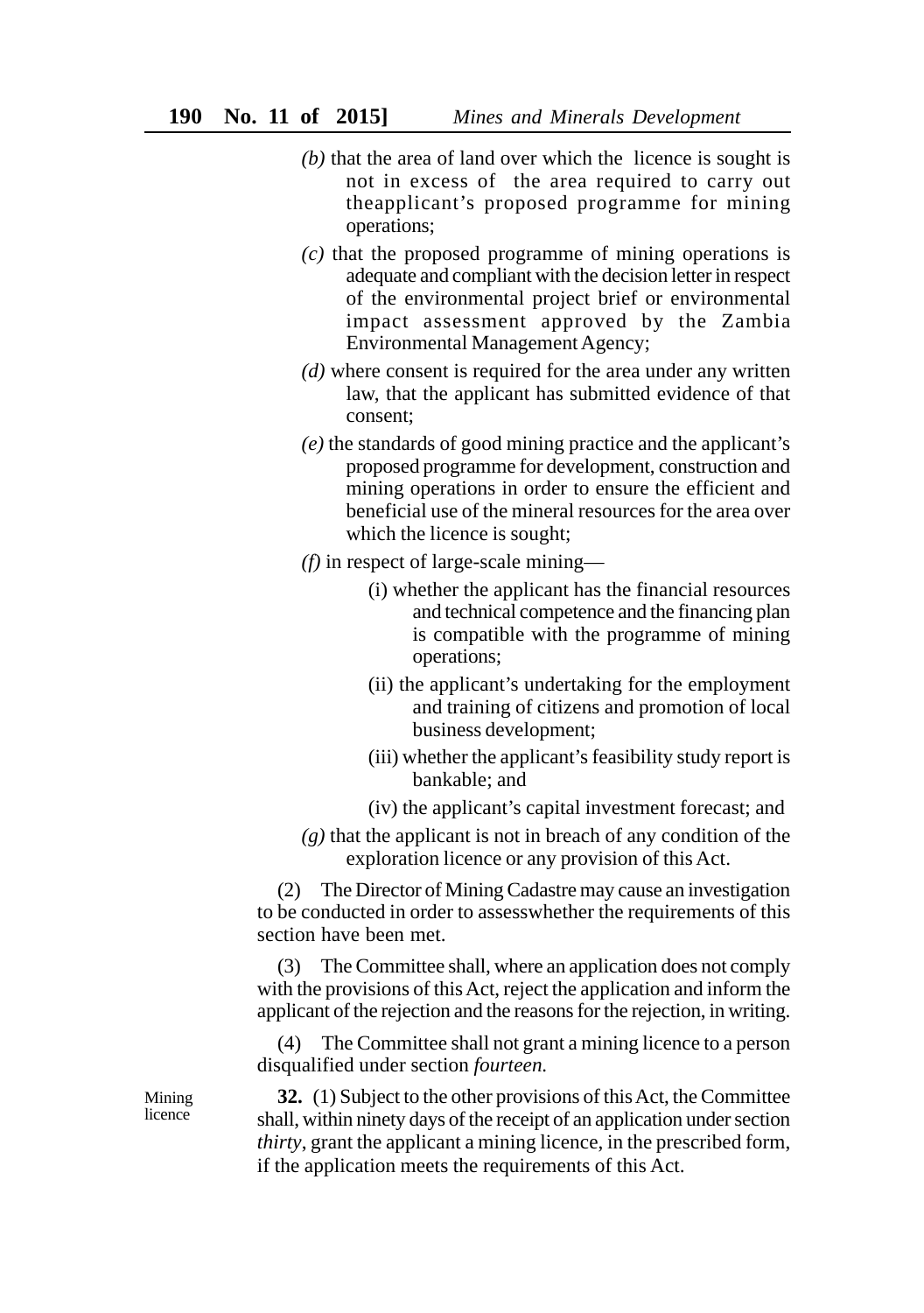(2) There shall be attached to a mining licence as part of the conditions of the licence

- *(a)* the programme of development, construction and mining operations as approved by the Director of Mining Cadastre;
- *(b)* the applicant's undertaking for the employment and training of citizens;
- *(c)* the applicant's undertaking for the promotion of local business development;
- *(d)* the applicant's capital investment forecast; and
- *(e)* the applicant's undertaking for management of the environment in the mining area.

(3) Subject to the conditions of a mining licence, the mining licence confers on the holder exclusive rights to carry on mining, processing and exploration in the mining area and to do all such other acts and things as are necessary for, or incidental to, the carrying on of those operations.

(4) Without limiting the generality of subsection (1), a holder of a mining licence may—

- *(a)* enter onto the mining area and take all measures on or under the surface for the purpose of the mining operations;
- *(b)* erect the necessary equipment, plant and buildings for the purposes of mining, transporting, dressing or treating the mineral recovered in the course of mining operations;
- *(c)* dispose of any recovered mineral product, and in the case of recovered gemstones, as prescribed by the Minister, by statutory instrument;
- *(d)* explore for any mineral within the mining area; and
- *(e)* stack or dump any mineral or waste products within the licensed area.

**33.** (1) The holder of a mining licence may apply to the Director of Mining Cadastre for authorisation to defer the commencement of mining on the grounds that—

Deferment of commencement of mining

*(a)* the holder has identified a mineral deposit within the exploration area which is potentially of commercial significance; and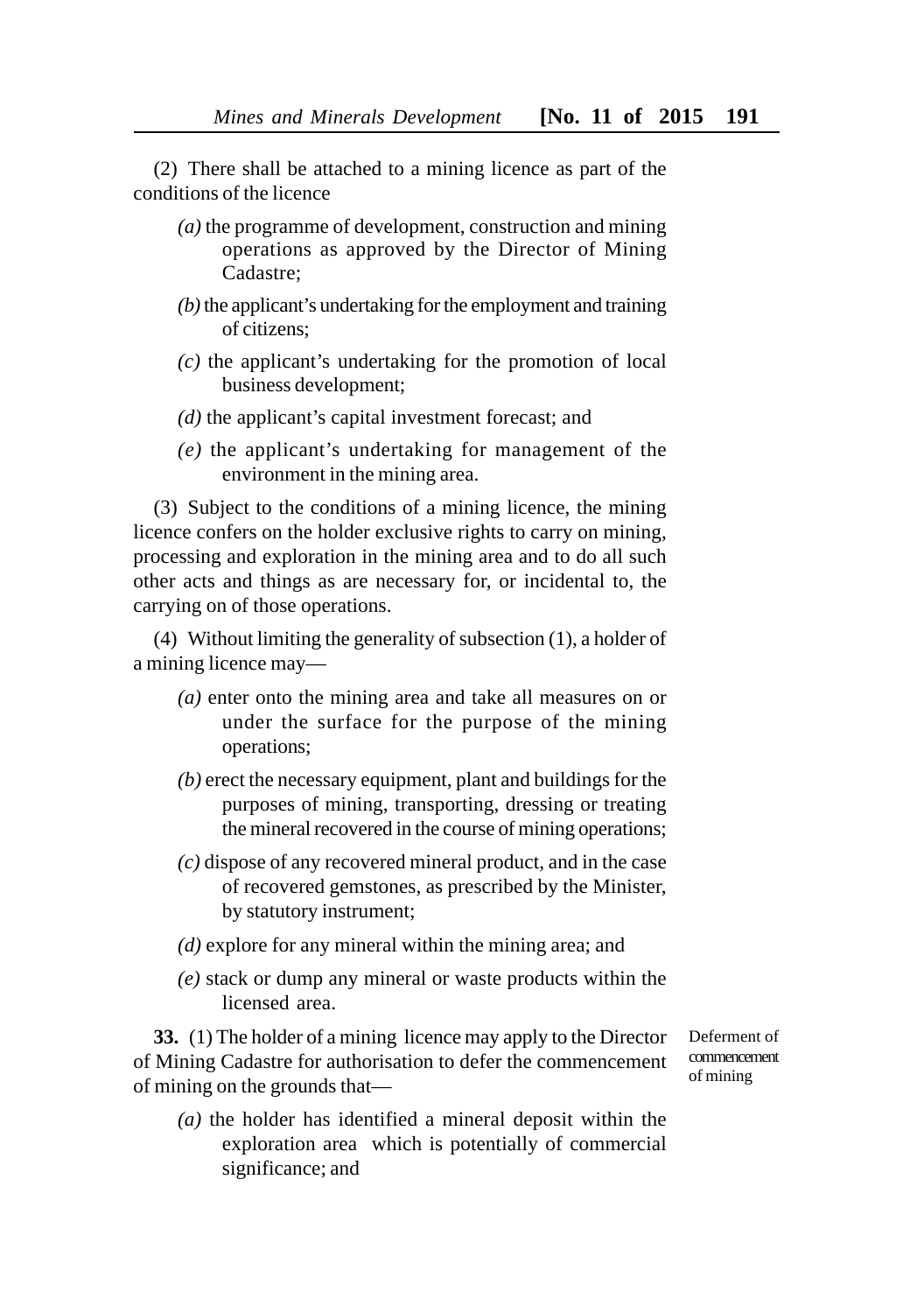*(b)* the mineral deposit cannot be developed immediately due to adverse economic conditions or technological constraints, or both, which are, or may be, of a temporary nature.

(2) An application for deferment of the commencement of mining shall be made in the prescribed manner and form, upon payment of the prescribed fee.

(3) The Director of Mining Cadastre may, within sixty days of receipt of an application for authorisation to defer mining in an exploration area, if the Director of Mining Cadastre determines that commercial development of the deposit is not presently possible for the reasons specified in the application, but may be possible within a period of five years, grant authorisation to defer commencement of mining on such terms and conditions as the Director of Mining Cadastre may determine.

(4) An authorisation to defer the commencement of mining shall be for a period not exceeding five years.

(5) Where the Director of Mining Cadastre, based on the findings of independent studies determines that commercial mineral development of an area subject to an authorisation is possible during the currency of the authorisation, the Director of Mining Cadastre may, by notice to the holder of the mining licence, require the holder to commence mining operations, within ninety days of the notice, in accordance with the mining licence.

**34.** A mining licence shall be granted for a period not exceeding—

- *(a)* two years, for artisanal mining;
- *(b)* ten years, for small-scale mining; and
- *(c)* twenty-five years, for large-scale mining.
- **35.** (1) A holder of a mining licence shall—
	- *(a)* within one hundred and eighty days of the grant of the mining licence, register a pegging certificate at the mining cadastre office;
	- *(b)* develop the mining area, and carry on mining operations, with due diligence and in compliance with the programme of mining operations and the environmental impact assessment;
	- *(c)* take all measures on or under the surface to mine the mineral to which the mining licence relates;
	- *(d)* for large-scale mining—

Obligations of holder of mining licence

Duration of mining licence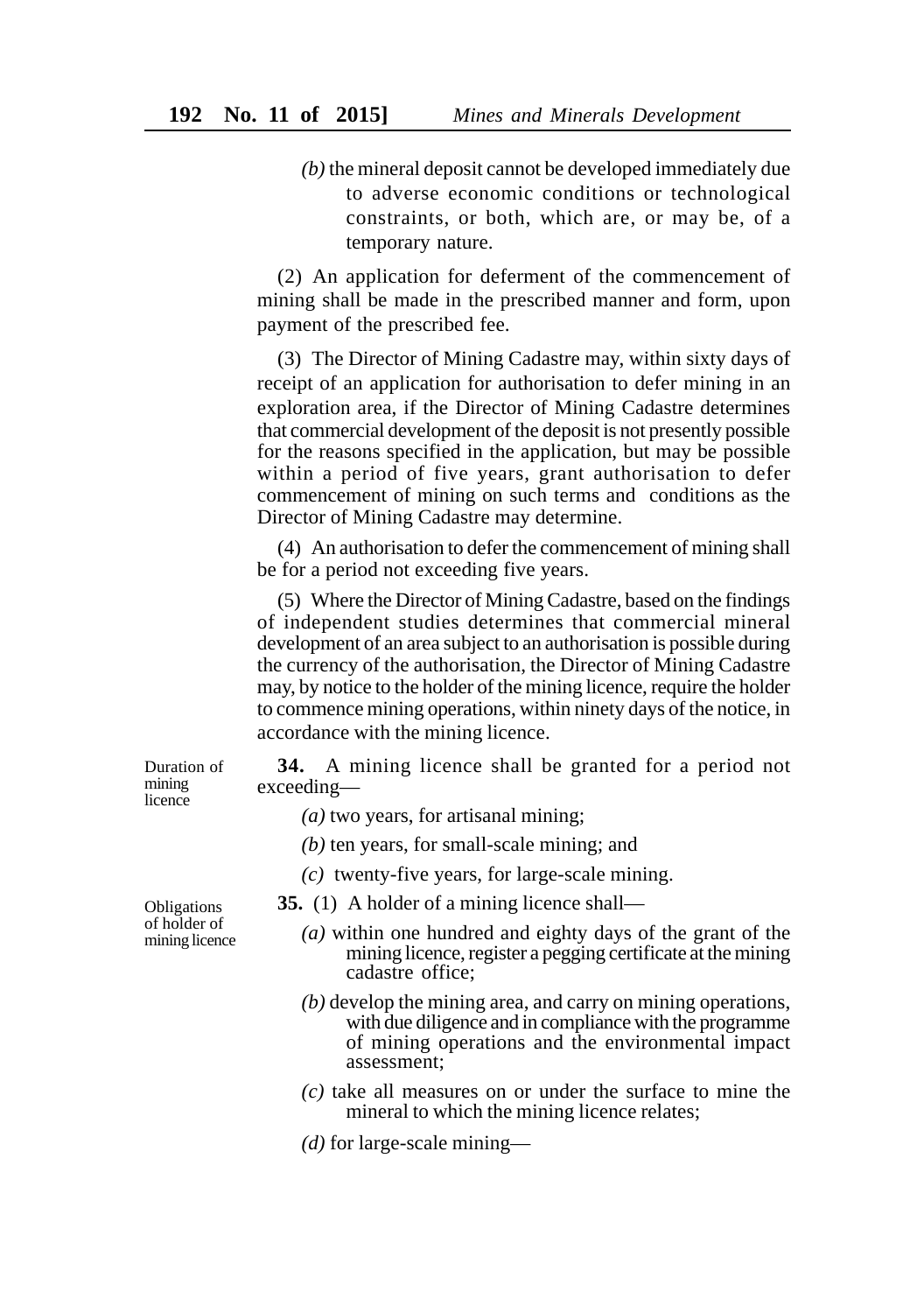- (i) implement the local business development undertaking attached to the mining licence; and
- (ii) employ and train citizens of Zambia in accordance with the proposal for employment and training attached to the licence;
- *(e)* comply with the proposed forecast of capital investment;
- *(f)* demarcate the mining area and keep it demarcated in the prescribed manner;
- *(g)* maintain at the holder's office
	- (i) complete and accurate technical records of the operations in the mining area which should include mine plans and sections, primary and secondary developments, ore resources and reserves, ore recovery and treatment and production costs;
	- (ii) copies of all maps and geological reports, including interpretations, mineral analysis, aerial photographs, satellite maps, core logs, analyses and test results obtained and compiled by the holder in respect of the mining area;
	- (iii) accurate and systematic financial records of the operations in the mining area and such other books of account and financial records as may be prescribed; and
	- (iv) where the holder is engaged in any other activity not connected with the operations under the mining licence, separate books of account from the operations under the mining licence;
- *(h)* permit an authorised officer, at any reasonable time, to inspect the books and records maintained pursuant to paragraph *(b)* and deliver to the Director of Mines, Director of Geological Survey, Director of Mines Safety or Director of Mining Cadastre without charge, copies of any part of the books and records as may be required;
- *(i)* keep and preserve records and submit reports on mining operations and the protection of the environment as may be prescribed;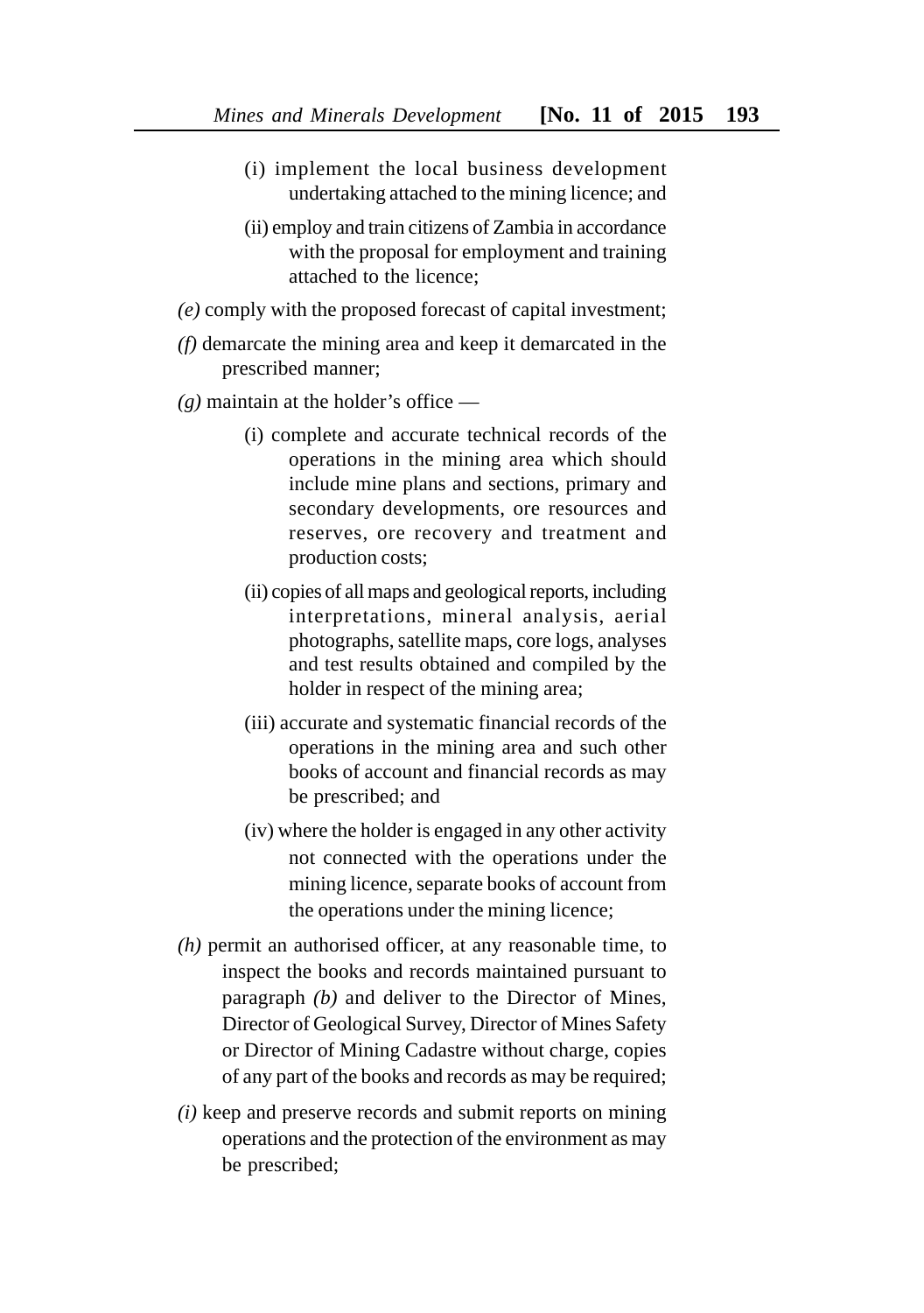- *(j)* submit to the Director of Mining Cadastre such reports, records and other information as the Director of Mining Cadastre may require concerning the conduct of the operations in the mining area;
- *(k)* submit to the Director of Mining Cadastre, within three months of the end of each financial year—
	- (i) a copy of the annual audited financial statements showing the profit or loss for the year and the state of the financial affairs of the licensee at the end of that financial year; and
	- (ii) for large-scale mining, a return showing compliance with the obligations specified in paragraph (d); and
- *(l)* maintain security and ensure that there are no illegal miners at the licensee's tenements.

(2) The holder of a mining licence shall submit to the Directors as may be prescribed—

- *(a)* annually, mine plans and sections, primary and secondary developments, ore recovery and treatment and production costs; and
- *(b)* every two years, ore resources and reserves statements.

**36.** (1) Subject to the other provisions of this Act, the Director of Mines Safety or Director of Mines may direct a holder of a mining right or mineral processing licence to suspend or curtail production or close the mine or a section of the mine for any of the following reasons:

- *(a)* contravention of a condition of the mining right or mineral processing licence that presents danger of imminent harm to persons within the exploration, mining or mineral processing area;
- *(b)* an unsafe working environment;
- *(c)* uncontrollable pollution of the area resulting from the mining operations;
- *(d) force majeure*; or
- *(e)* a labour dispute that disrupts the mining or mineral processing operations.

Suspension of production or closure of mine by Director of Mines Safety or Director of Mines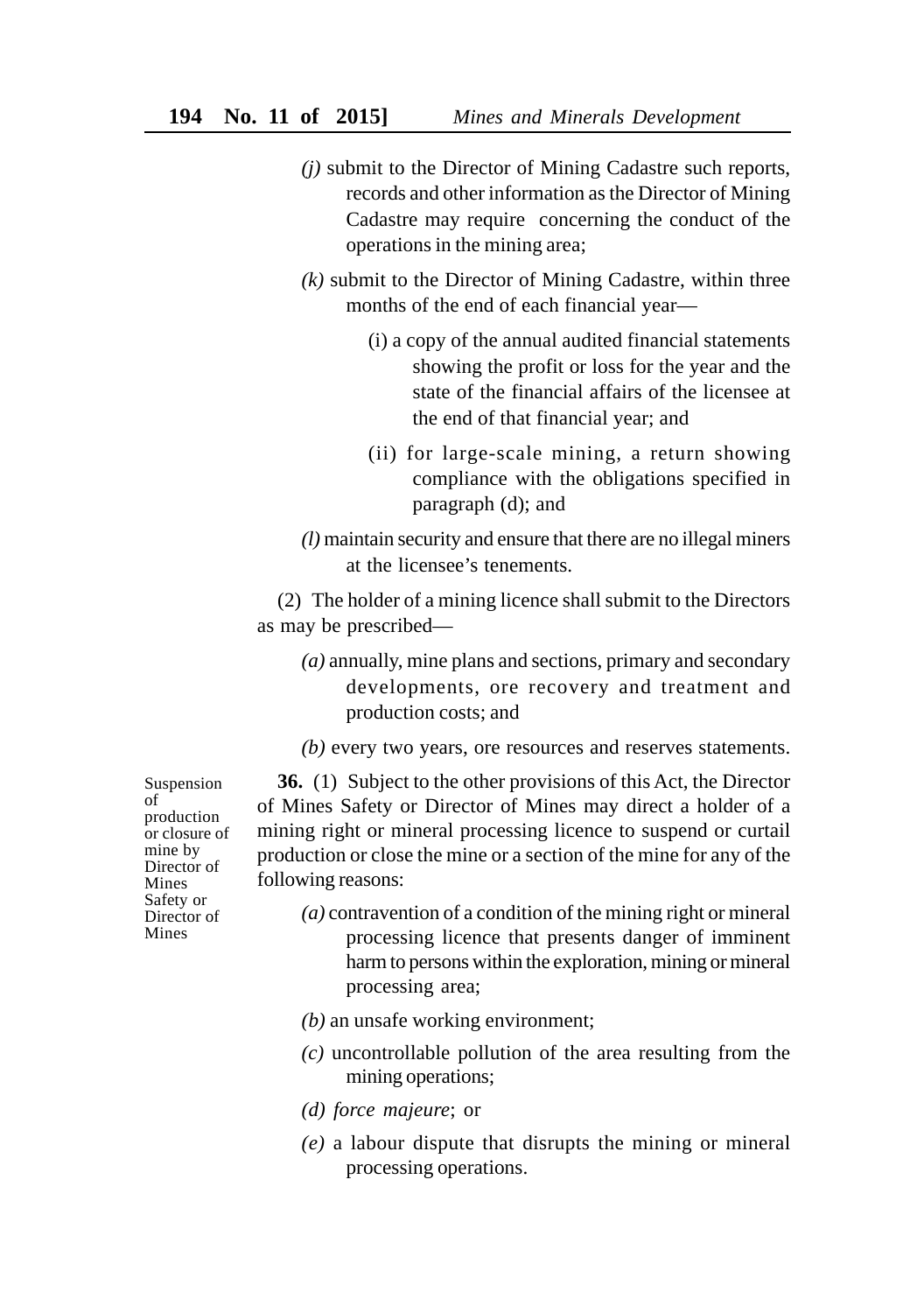(2) Where, in the course of an inspection, an authorised officer discovers a contravention of conditions of a mining licence or the existence of any of the circumstances set out in subsection (1), the authorised officer may order the suspension or curtailment of production or closure of the mine or a section of the mine.

(3) The Director of Mines Safety or Director of Mines shall, before exercising the powers conferred by subsection (1), give the holder of a mining licence a period within which the holder of the mining licence shall take remedial measures.

(4) The Director of Mines Safety or Director of Mines shall, if the holder of a mining licence fails to take remedial measures within the period specified under subsection (3), extend the suspension or curtailment of production or closure of the mine or a section of the mine for such further period as the Director of Mines Safety or Director of Mines may determine.

**37.** (1) Subject to the other provisions of this section, a holder of a mining licence or mineral processing licence may suspend or curtail production of a mine for any of the following reasons:

- *(a)* the maintenance, installation or de-commissioning of equipment;
- *(b)* an unsafe working environment;
- *(c)* uncontrolled pollution of the area resulting from the mining operations;
- *(d) force majeure*; or
- *(e)* a labour dispute that disrupts the mining operations.

(2) A holder of a mining licence or mineral processing licence who suspends or curtails production of a mine shall give notice and reasons for the suspension or curtailment of production to the Director of Mines—

- *(a)* within twenty-four hours of the suspension of production;
- *(b)* at least ninety days before the suspension or curtailment of production where the holder, without abandoning the mining licence or mineral processing licence for reasons other than those specified in paragraphs *(a)* to *(e)* of subsection (1), proposes to suspend production; and
- *(c)* at least thirty days before the curtailment of production where the holder proposes to curtail the production.

Suspension of production by holder of mining or mineral processing licence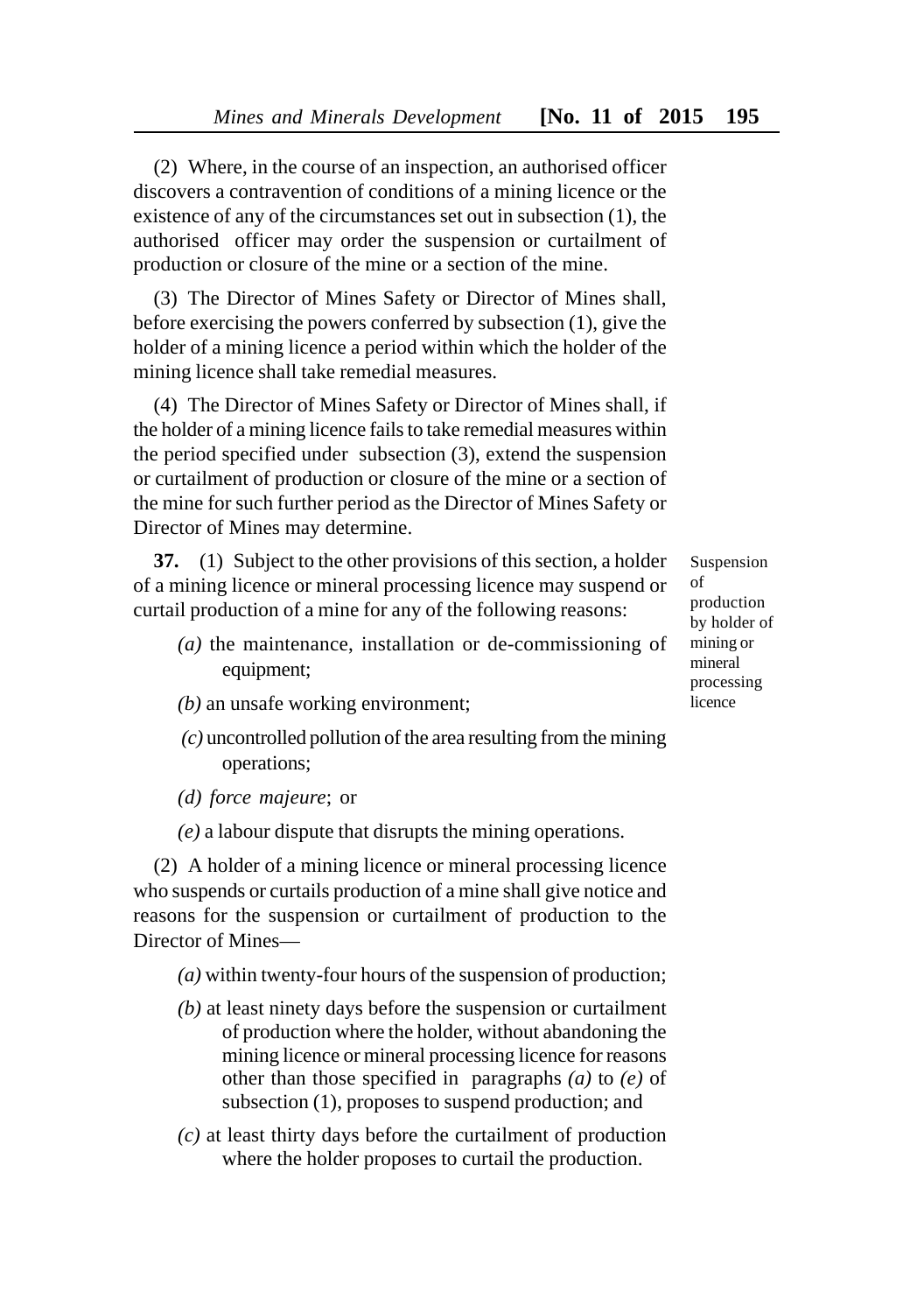(3) The Director of Mines shall, where the Director of Mines receives notice under subsection (1) or becomes aware of the suspension or curtailment of the production of a mine—

- *(a)* cause the matter to be investigated;
- *(b)* approve the suspension or curtailment of production on such terms and conditions as the Director of Mines may determine; or
- *(c)* direct the holder of the mining licence or mineral processing licence to resume full production within such period as the Director of Mines may specify.

## **Division 4 — Mineral Processing Licence**

Application for mineral processing **l**icence

**38.** (1) An application for a mineral processing licence shall be made to the Director of Mining Cadastre in the prescribed manner and form upon payment of the prescribed fee.

(2) The area of land over which the mineral processing licence is sought shall—

- *(a)* be represented by complete and contiguous cadastre units; and
- *(b)* not exceed seven thousand, four hundred and eighty-five cadastre units.

(3) The holder of a mining licence for large-scale mining or small-scale mining may construct and operate a mineral processing plant within the licence area without a mineral processing licence.

**39.** (1) The Committee shall, in considering an application made under section *thirty-eight,* take the following matters into account:

- *(a)* that the applicant has the financial resources and technical competence and the financing plan is compatible with the programme of mineral processing operations;
- *(b)* that the applicant has title to the land over which the application is made or written consent from the surface right holder or mining right holder;
- *(c)* that the proposed programme of mineral processing operations is adequate and makes proper provision for environmental protection; and
- *(d)* that the applicant has not contravened any provision of this Act or any other relevant written law.

Consideration of application for mineral processing licence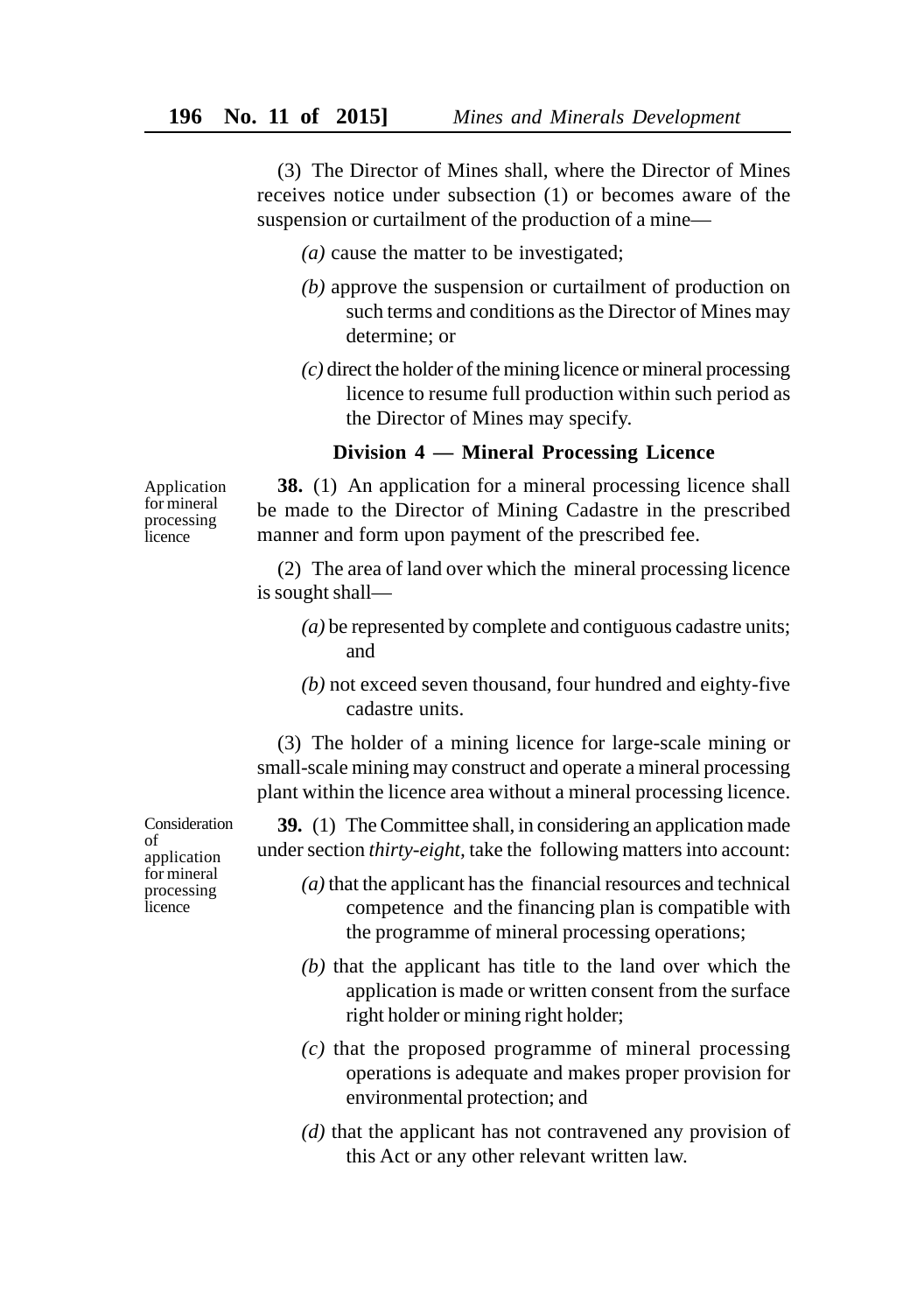(2) The Director of Mining Cadastre may cause investigations to be conducted in order to assess whether the applicant has met the criteria in subsection (1).

(3) The Committee shall reject an application for a mineral processing licence if—

*(a)* the applicant does not meet the requirements of this Act;

- *(b)* the applicant is disqualified from holding a mineral processing licence under section *fourteen;* or
- *(c)* the applicant is a holder of another mineral processing licence and is in breach of a condition of that licence or any provision of this Act.

(4) The Director of Mining Cadastre shall, where an application is rejected under subsection (3), inform the applicant of the rejection and the reasons for the rejection, in writing.

**40.** (1) The Committee shall, within sixty days of receipt of an application under section *thirty-eight*, grant to the applicant a mineral processing licence, in the prescribed form, if the application complies with the provisions of this Act.

Mineral processing licence

(2) A mineral processing licence confers on the holder of the licence exclusive rights to carry on mineral processing in the mineral processing area of the minerals specified in the licence and to do all such other acts and things as are necessary for, or reasonably incidental to, the carrying on of those operations.

(3) There shall be attached to a mineral processing licence conditions of the licence which shall include —

- *(a)* a programme of mineral processing operations as approved by the Director of Mining Cadastre, which shall form part of the conditions of the licence; and
- *(b)* the date for the commencement of operations under the licence, which shall not exceed three years from the date of grant, required by the holder of the licence to make any necessary preparation for mineral processing operations.

(4) Subject to the other provisions of this Act, a mineral processing licence is valid for a period of twenty-five years and may be renewed for a similar period.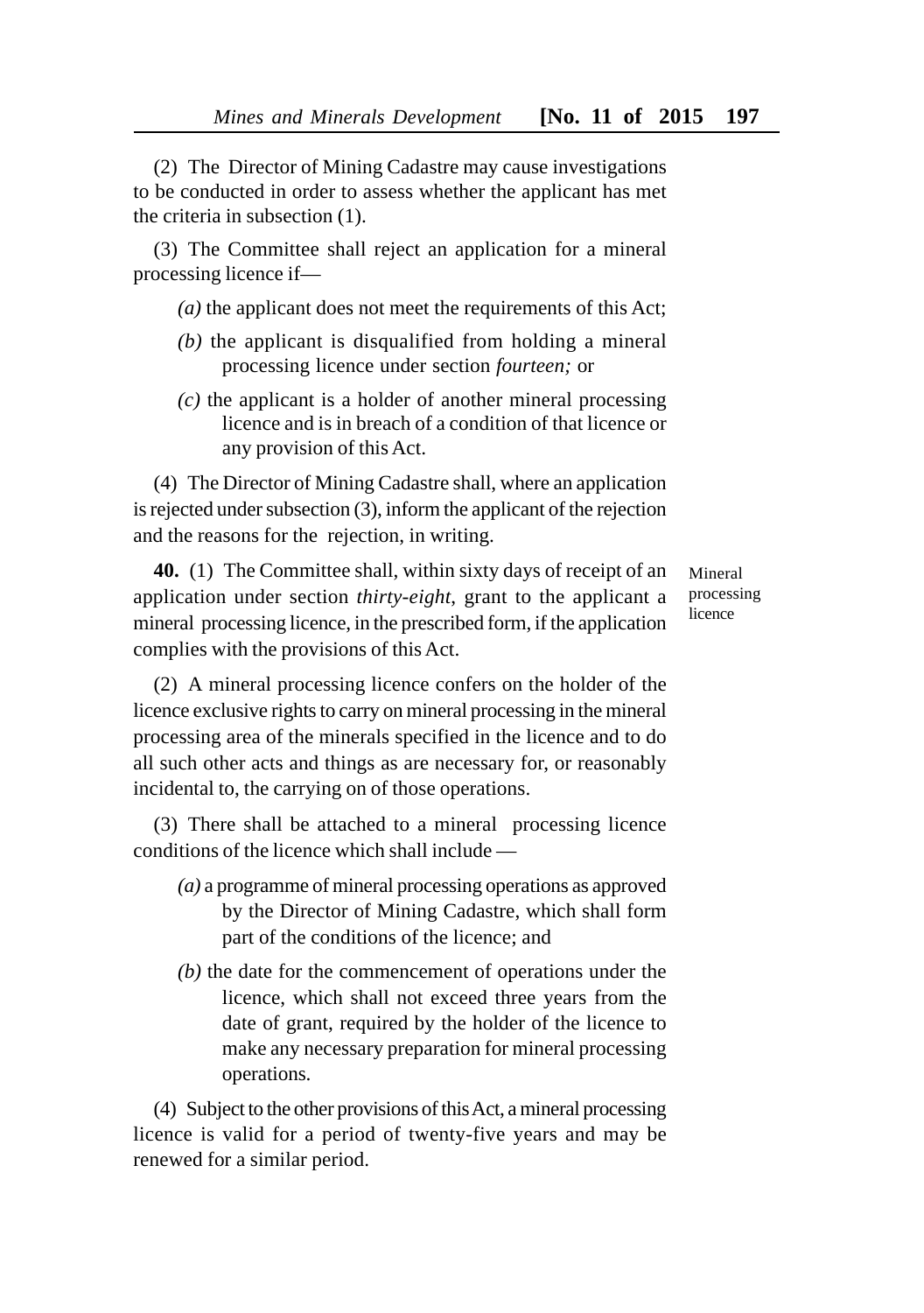**Obligations** of holder of mineral processing **l**icence

- **41.** A holder of a mineral processing licence shall—
	- *(a)* commence mineral processing operations if the holder of the mineral processing licence submits to the Mining Cadastre Office a decision letter in respect of the environmental project brief or environmental impact assessment approved by the Zambia Environmental Management Agency;
		- *(b)* carry on the mineral processing operations in accordance with the approved programme of mineral processing operations; and
		- *(c)* submit reports to the Directors on
			- (i) sources of ore, concentrates, tailings, slimes or any other mineral substances fed to the plant;
			- (ii) quantities and grade of feed to the plant;
			- (iii) compliance with safety and environmental standards;
			- (iv) labour and production returns; and
			- (v) any other records, reports and other information as the Director of Mines, Director of Mining Cadastre, Director of Geological Survey or Director of Mines Safety may require concerning the operations of the mineral processing operations.

### **Division 5— Gold Panning Certificate**

Application for and grant of gold panning certificate

**42.** (1) A citizen or a cooperative consisting only of citizens may apply to the Director of Mines for a gold panning certificate in the prescribed manner and form upon payment of the prescribed fee.

(2) The Director of Mines shall, if the applicant does not meet the requirements of this Act—

- *(a)* reject the application for a gold panning certificate; and
- *(b)* inform the applicant of the rejection, in writing, and the reasons for the rejection.

(3) The Director of Mines shall, within thirty days of receipt of an application under this section, grant to the applicant a gold panning certificate in a prescribed form, if the application meets the requirements of this Act.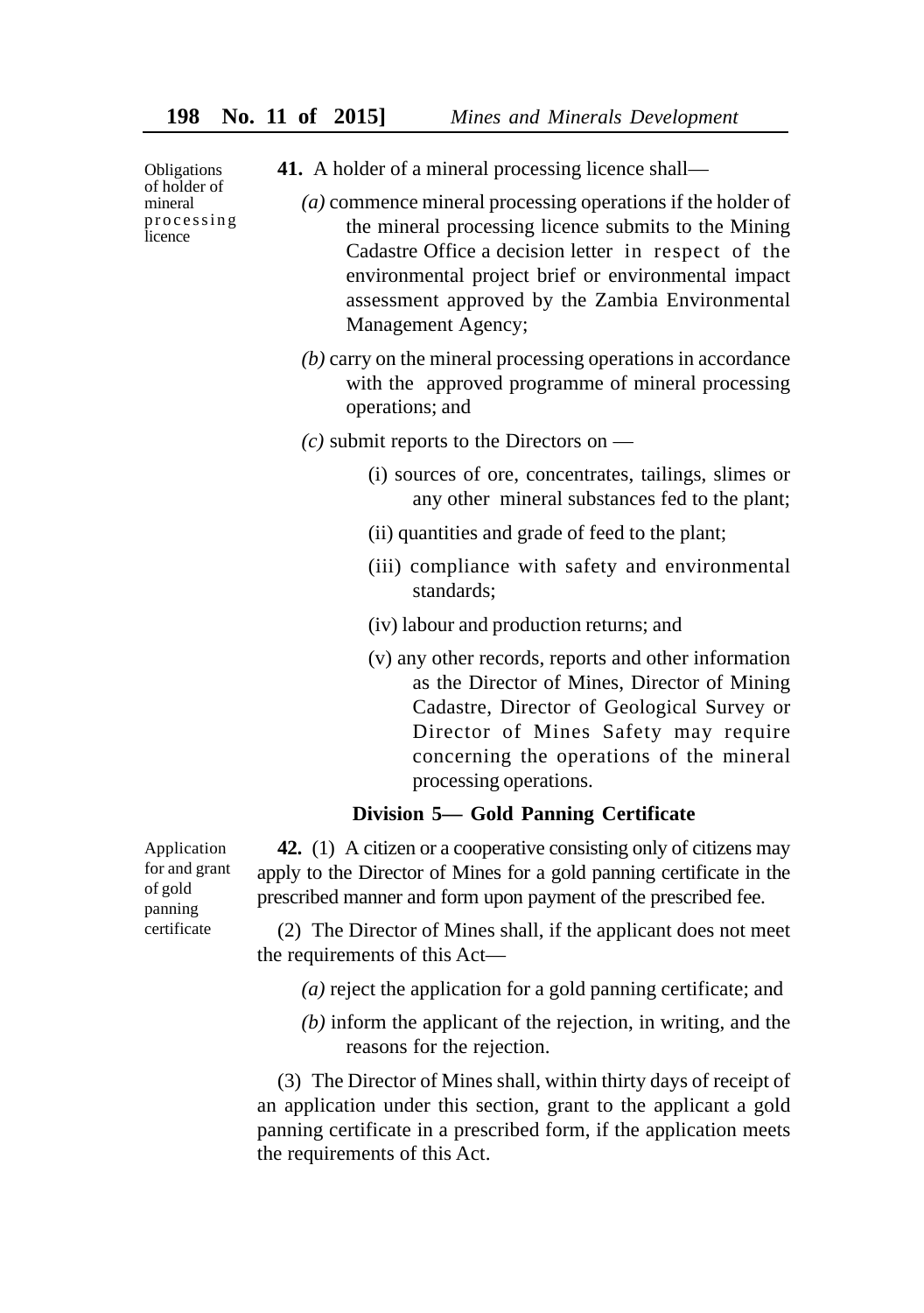(4) A gold panning certificate confers upon the holder exclusive rights to pan for gold and shall be issued only over areas specified by geographical coordinates along water courses and bodies.

(5) A gold panning certificate shall not be issued in respect of an area over which there is a subsisting mining right or mineral processing licence.

(6) A gold panning certificate shall be valid for a period of two years and is renewable for a further period of two years.

**43.** (1) A holder of a gold panning certificate shall—

- *(a)* maintain at the holder's office accurate and separate production and sales registers;
- *(b)* keep daily records of production and sales, indicating the names of buyers, their permit numbers and the amount and value of gold sold;
- *(c)* submit to the Director of Mines, on or before the fifteenth day of each month, a true and correct copy in duplicate of all the entries made in the production and sales in the preceding month;
- *(d)* make the records and minerals available, within normal working hours, for inspection by an authorised officer;
- *(e)* pay mineral royalty in accordance with this Act; and
- *(f)* maintain the panning area in accordance with the Environmental Management Act, 2011.

(2) A holder of a gold panning certificate shall not undertake any excavations.

# **Division 6 — Mineral Trading Permit**

**44.** (1) Subject to subsection (2), a person shall not trade in minerals without a mineral trading permit issued under this Part.

(2) Subsection (1) does not apply to a holder of a mining licence.

**45.** (1) A citizen, a citizen-influenced company, a citizenempowered company or a citizen-owned company may apply for a mineral trading permit to the Director of Mines in the prescribed manner and form upon payment of the prescribed fee.

(2) The Director of Mines shall, within thirty days of receipt of an application under this section grant a mineral trading permit to the applicant, in a prescribed form, if the applicant meets the requirements of this Act.

(3) A mineral trading permit confers upon the holder of the permit the exclusive rights to trade in minerals.

**Obligations** of holder of gold panning certificate

Act No. 12 of 2011

Prohibition of trading in minerals without permit Application for mineral trading permit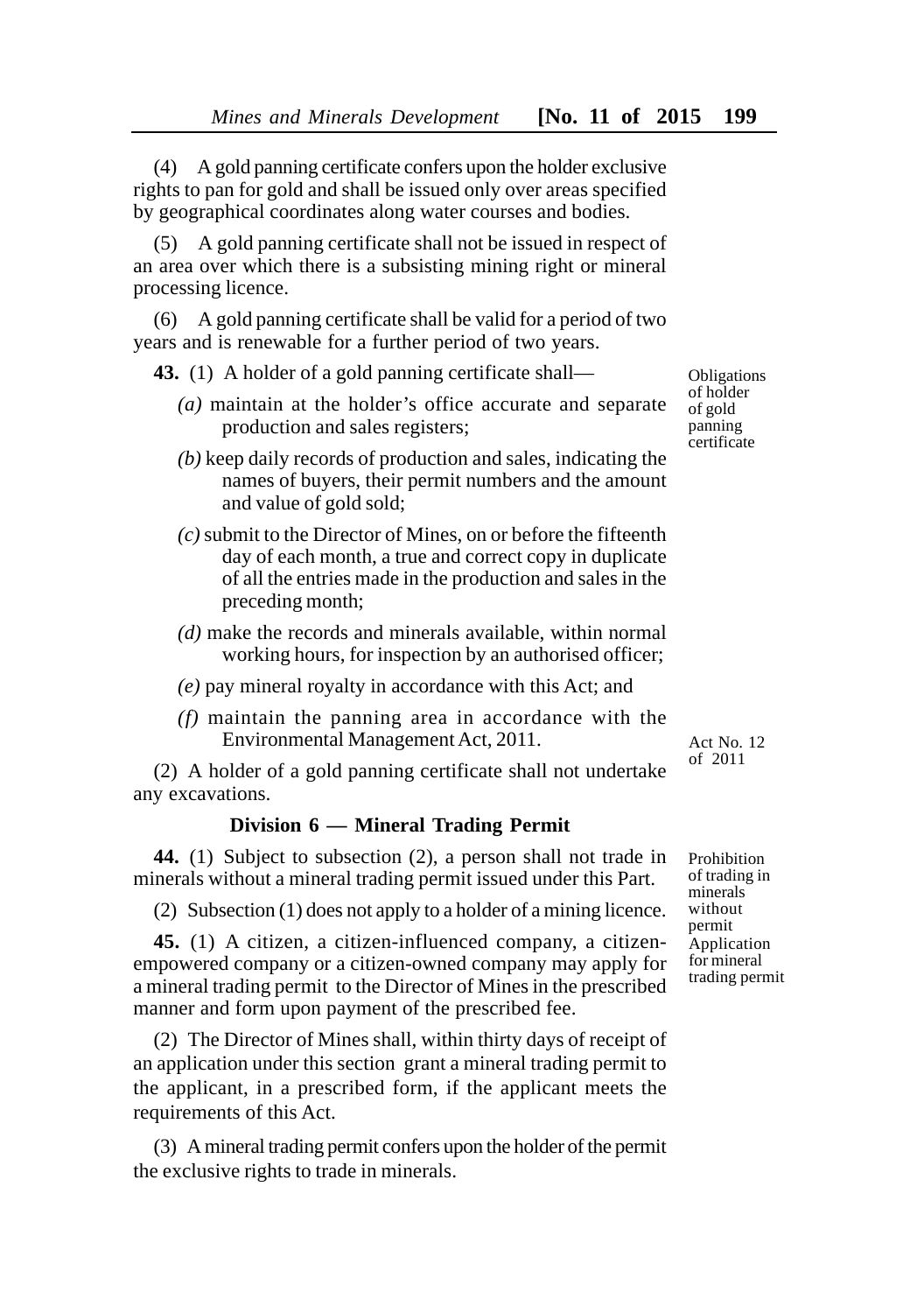(4) A mineral trading permit shall be valid for a period of three years and is renewable.

Obligations of holder of mineral trading permit

- **46.** A holder of a mineral trading permit shall—
	- *(a)* maintain at the holder's office accurate and separate mineral trading registers for the transactions for each mineral;
	- *(b)* keep daily records of buying, selling or processing, indicating the names of buyers and sellers, their licence numbers and the amount and value of minerals bought, sold, processed, exported or imported;
	- *(c)* submit to the Director of Mines, on or before the fifteenth day of each month, a true and correct copy in duplicate of all the entries made in the mineral trading register in the preceding month; and
	- *(d)* make the records and minerals available within normal working hours for inspection by an authorised officer.

# **Division 7 — Mineral Import and Mineral Export Permits**

Importation and exportation of minerals

**47.** (1) A person shall not import or export any mineral, ore or mineral product without a permit issued by the Director of Mines.

(2) A person intending to export or import any mineral, ore or mineral product shall apply for a permit to the Director of Mines in a prescribed manner and form upon payment of the prescribed fee.

(3) The Director of Mines shall consider the following in evaluating an application under this section:

- *(a)* for a mineral import permit—
	- (i) clearance by the national authority responsible for mining in the country of origin;
	- (ii) for a conflict mineral, a regional certificate as confirmation that the minerals are not from a conflict area;
- *(b)* for a mineral export permit—
	- (i) a mineral analysis and valuation certificate issued by the Director of Geological Survey;
	- (ii) a verification report from the Commissioner-General of the payment of the mineral royalty in accordance with Part VII;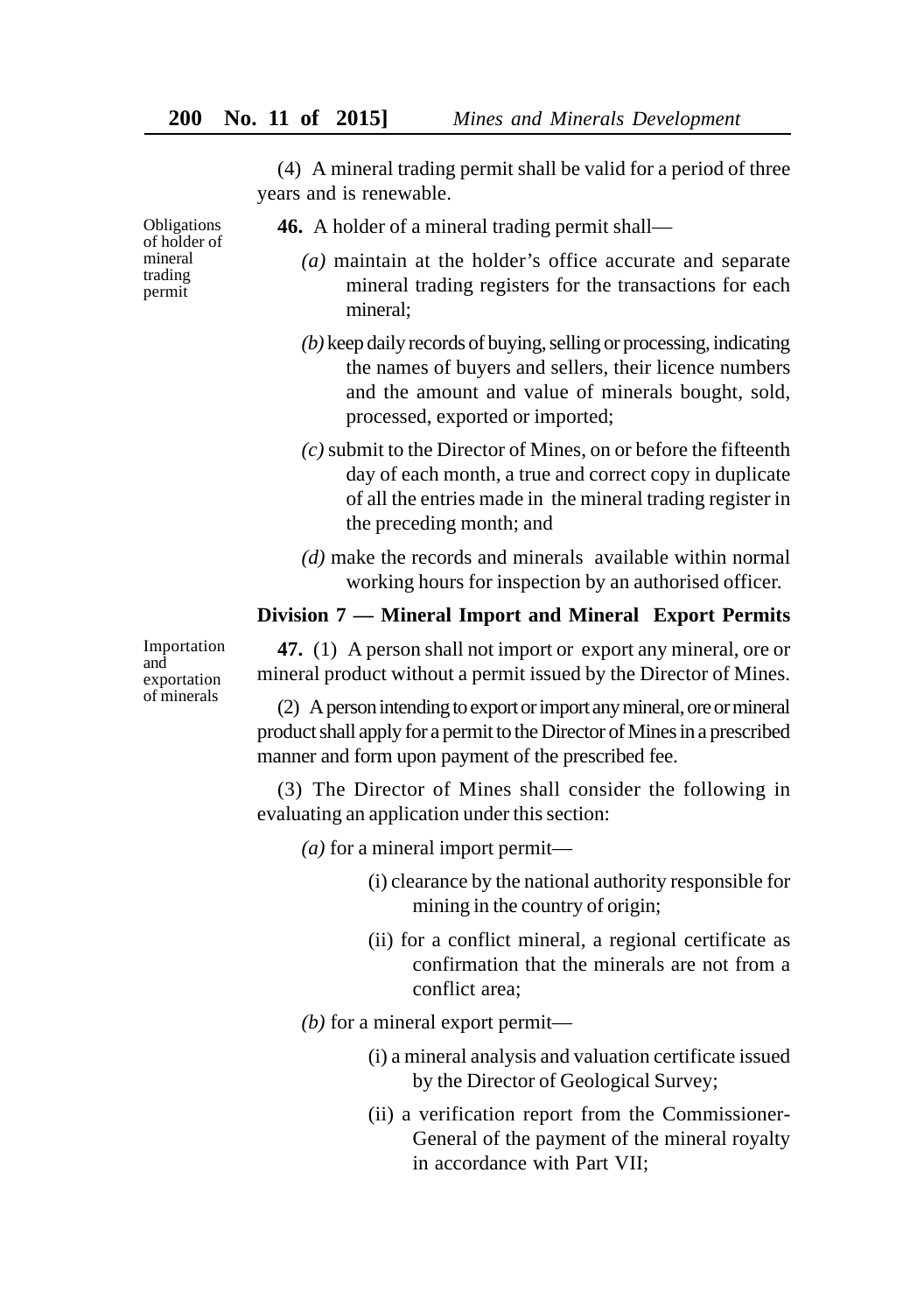- (iii) security clearance by the Police;
- (iv) the production returns made in respect of the mineral, ore and mineral products by the holder; and
- (v) the mining right or mineral processing licence which is the source of the mineral, ore or mineral product;
- *(c)* for an application for a mineral export or mineral import permit for radioactive minerals, the applicant's compliance with the requirements of the Ionising Radiation Protection Act, 2005; and
- Act No. 16 of 2005
- *(d)* such other information as may be prescribed.

(4) A holder of a mineral export or mineral import permit shall submit monthly export or import returns in the prescribed form.

**48.** A mineral export or mineral import permit—

*(a)* shall be valid for a period of one year; and

*(b)* is limited to the quantities specified on the permit.

# **Division 8— Authorisation for Radioactive Minerals and Mineral Analysis**

**49.** (1) A person shall not acquire, store, transport or sell any radioactive mineral except under and in accordance with the terms and conditions of an authorisation granted by the Minister or in accordance with a mining licence to mine radioactive minerals, and in accordance with the provisions of the Ionising Radiation Protection Act, 2005.

(2) A person who contravenes subsection (1) commits an offence and is liable, upon conviction, to a fine of one million penalty units or to imprisonment for a term not exceeding ten years, or to both.

**50.** (1) An application for authorisation to acquire, store, transport or sell radioactive minerals shall be made to the Minister in the prescribed manner and form upon payment of the prescribed fee.

(2) The Minister shall, within fourteen days of receipt of an application made under subsection (1), reject the application if the applicant does not meet the requirements of this Act and shall give the applicant the reasons for that decision.

Duration of mineral export or import permit

Prohibition of acquisition, selling, etc. of radioactive minerals Act No.16 of 2005

Application to acquire, sell, etc. radioactive minerals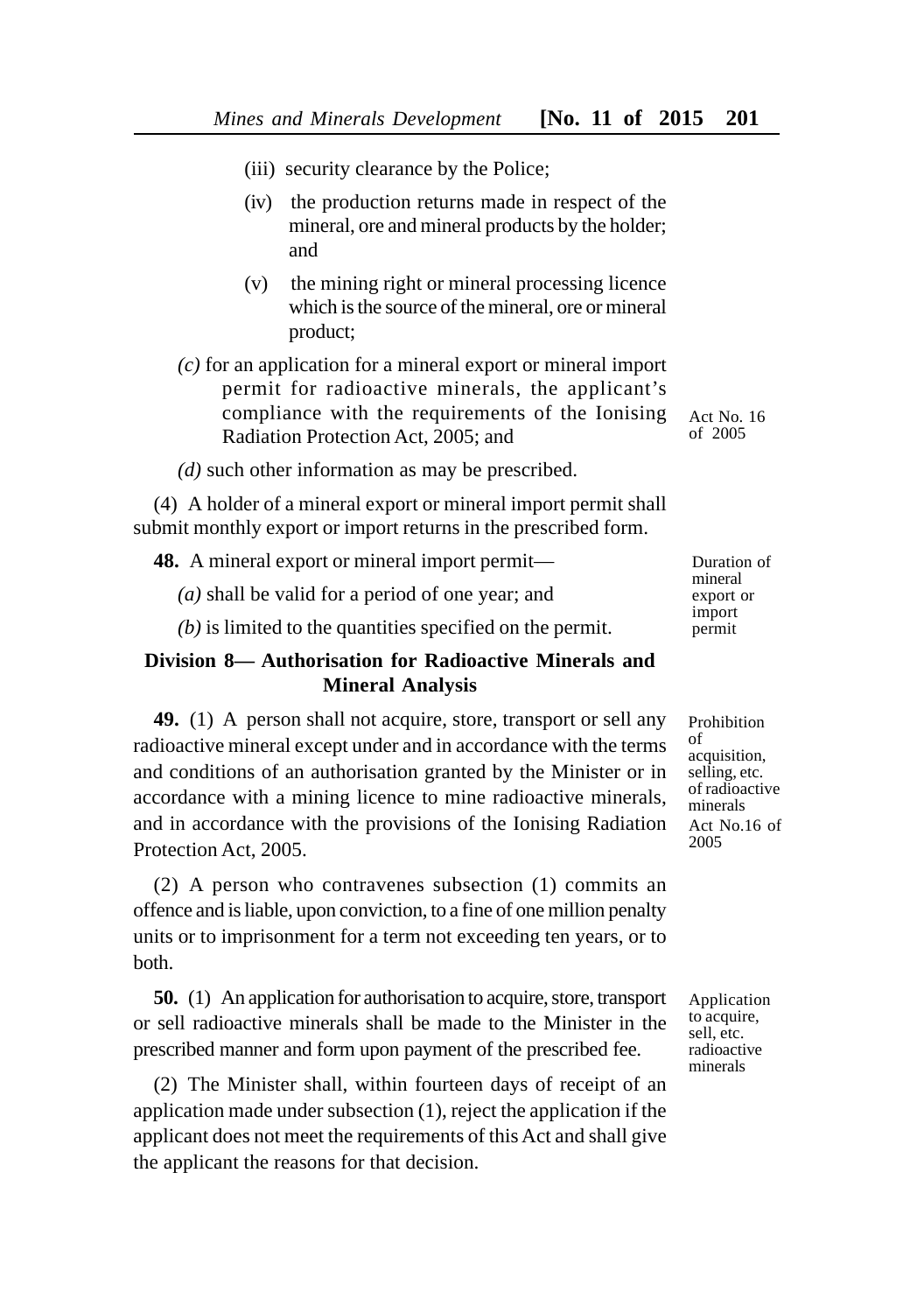(3) The Minister shall, within fourteen days of receipt of an application under sub-section (1), approve the application on such terms and conditions as the Minister may determine, if the applicant —

- *(a)* meets the requirements of this Act; and
- *(b)* is in possession of a licence issued by the Radiation Protection Authority under the Ionising Radiation Protection Act, 2005.

**51.** (1) The Director of Geological Survey shall be responsible for analysing minerals and mineral products and issuing mineral analysis certificates and valuation certificates in respect of —

- *(a)* applications for the import or export of minerals, mineral products or samples;
- *(b)* minerals or mineral products in storage or in transit within the Republic;
- *(c)* minerals which are covered by a mineral trading permit; and
- *(d)* minerals or mineral products at mines or mineral processing plants.

(2) The mineral analysis certificate issued by the Director of Geological Survey under subsection (1) is admissible as evidence in the assessment of mineral royalty and other payments due to the Government.

### PART IV

## MINING RIGHTS AND SURFACE RIGHTS

**52.** (1) A holder of a mining right or mineral processing licence shall not exercise any rights under this Act—

- *(a)* without the written consent of the appropriate authority, upon any land—
	- (i) dedicated as a place of burial, whether in use or not;
	- (ii) containing any ancient monument or national monument as defined in the National Heritage Conservation Commission Act;

Restrictions of rights of entry by holder of licence or permit

Act  $No$  16 of 2005

Mineral analysis

Cap. 173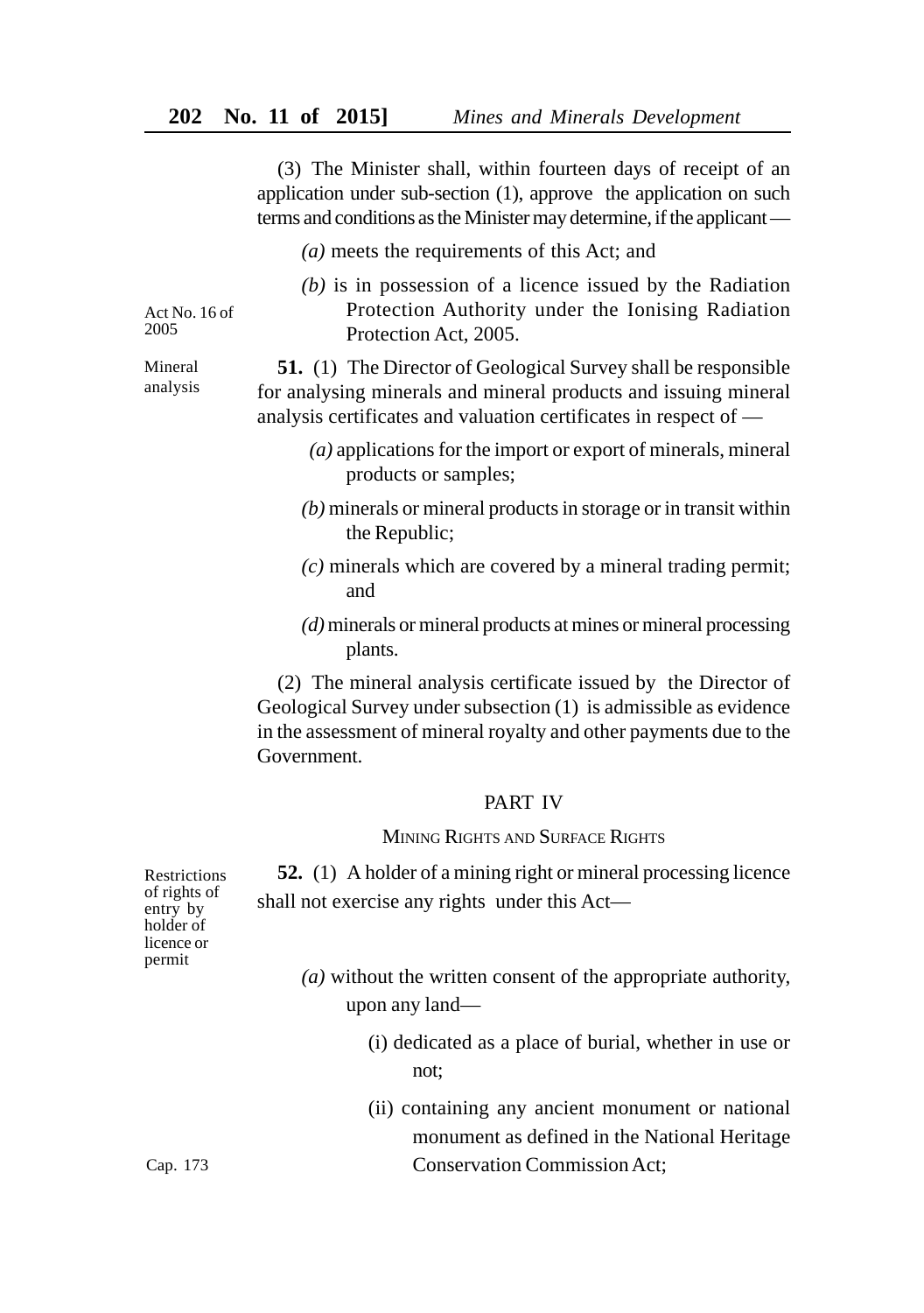- (iii) any land which is the site of, or within ninety metres of, any building or dam owned by the Republic; or
- (iv) any land forming part of a Government aerodrome as defined in the Air Navigation Regulations made under the Aviation Act;

Cap. 444

- *(b)* without the written consent of the owner or legal occupier of the land or the duly authorised agent—
	- (i) upon any land which is the site of, or which is within one hundred and eighty metres of, an inhabited, occupied or temporarily uninhabited house or building;
	- (ii) within fortyfive metres of any land which has been cleared or ploughed or otherwise prepared in good faith for growing of farm crops or upon which farm crops are growing;
	- (iii) upon any land which is the site of, or is within ninety metres of, any cattle dip tank, dam or any private water as defined in the Water Resources Management Act, 2011; or
	- (iv) upon any land forming part of an aerodrome, other than an aerodrome referred to in sub- paragraph (iv) of paragraph *(a)*;
- *(c)* upon land occupied as a village, or other land under customary tenure without the written consent of the chief and the local authority for the district in which the village is situated;
- *(d)* without the written consent of the railway administration, upon any land reserved for the purposes of any railway track or within one hundred metres of any railway track;
- *(e)* without the written consent of the appropriate authority or the local authority concerned, upon any land within, or within sixty metres, of the boundaries of any city, municipality or district for which a council is established under the provisions of the Local Government Act;
- *(f)* without
	- (i) the written consent of the appropriate authority, upon any land used as a forest nursery or plantation or as a timber depot, sawmill or other installation for working a forest; and

Cap. 281

Act No. 21 of 2011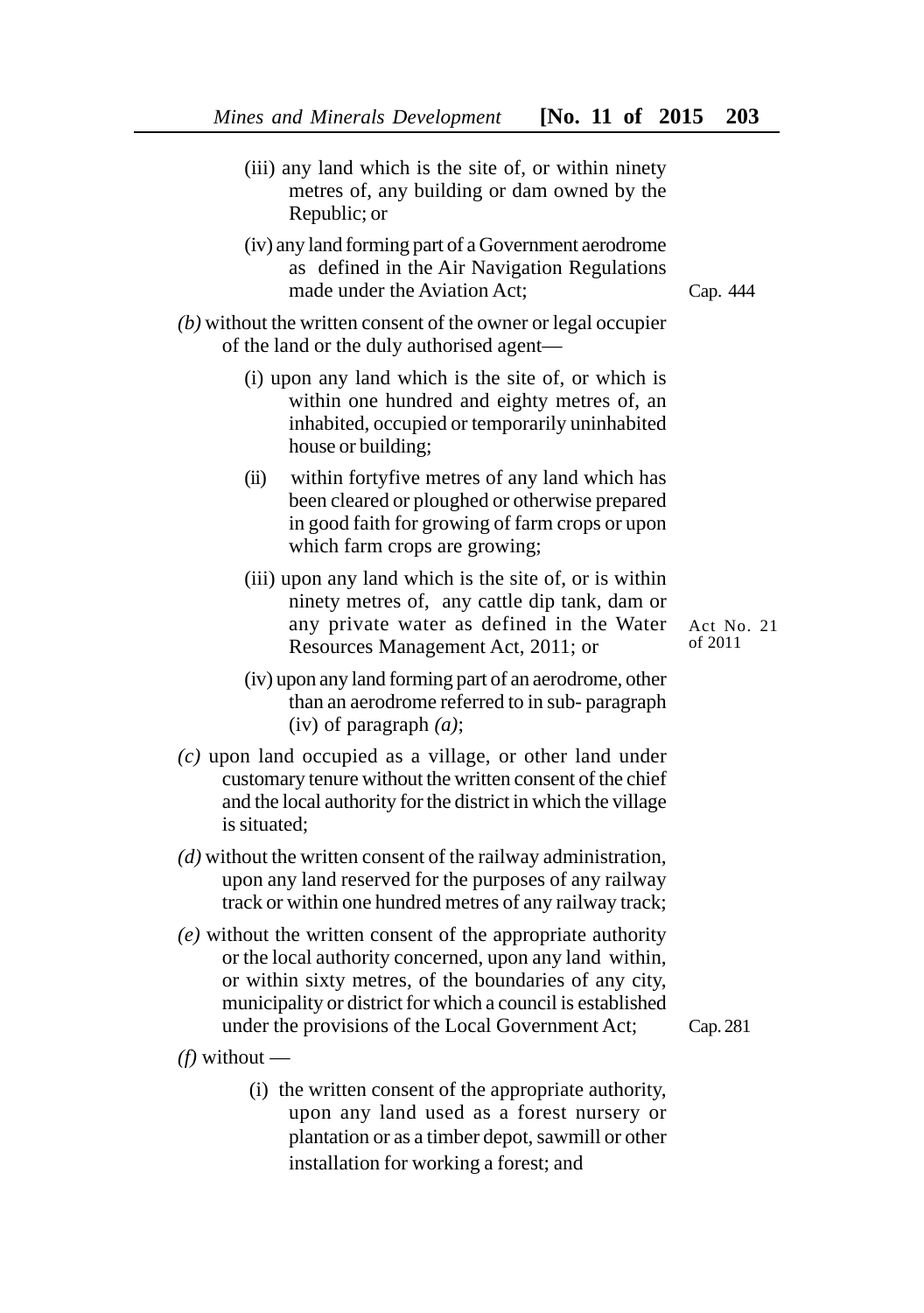| Act No. 4 of<br>2015                                  | (ii)<br>due compliance with the relevant provisions of<br>the Forests Act, 2015 upon any land declared<br>to be a National Forest, Local Forest, Botanical<br>Reserve or Private Forest, as defined in that<br>Act;                                                                                                                                                                                                                                                        |
|-------------------------------------------------------|----------------------------------------------------------------------------------------------------------------------------------------------------------------------------------------------------------------------------------------------------------------------------------------------------------------------------------------------------------------------------------------------------------------------------------------------------------------------------|
|                                                       | $(g)$ upon any street, road or highway, without the written<br>consent of the appropriate authority or the public body<br>which has the control of the street, road or highway;                                                                                                                                                                                                                                                                                            |
| Act No. 14 of<br>2015                                 | $(h)$ upon any land comprised in a National Park, Community<br>Partnership Park, Game Management Area or a bird<br>sanctuary without complying with the Zambia Wildlife<br>Act, 2015; and                                                                                                                                                                                                                                                                                  |
| Act No. 3 of<br>2015                                  | $(i)$ upon any land that, under the Urban and Regional Planning<br>Act, 2015, cannot be developed without permission,<br>unless the requisite permission is first obtained.                                                                                                                                                                                                                                                                                                |
|                                                       | (2) Any consent given for the purposes of this section by the<br>Director of Mining Cadastre or the appropriate authority may be<br>given unconditionally or subject to such conditions as are specified<br>in the terms of the written consent.                                                                                                                                                                                                                           |
|                                                       | (3) Where any consent required under this subsection is<br>unreasonably withheld, the Director of Mining Cadastre may<br>arrange for arbitration of the matter in accordance with section<br>fifty-six.                                                                                                                                                                                                                                                                    |
| Exercise of<br>rights under<br>licence or<br>permit   | 53. Subject to the terms of any access agreement, the rights<br>conferred by a mining right or mineral processing licence shall be<br>exercised reasonably and, except to the minimum extent necessary<br>for the reasonable and proper conduct of the operations, shall not<br>be exercised so as to prejudice the interest of any owner or occupier<br>of the land over which those rights extend.                                                                       |
| Right to use<br>and access<br>water or<br>graze stock | <b>54.</b> (1) Subject to the terms of an access agreement, the owner<br>or lawful occupier of any land within the area of an exploration<br>licence shall retain the right to use and access water and to graze<br>stock upon, or to cultivate the surface of, the land in so far as such<br>use, grazing or cultivation does not interfere with the proper working<br>in the area for exploration or other operations to be carried on<br>under the exploration licence. |
|                                                       | (2) An owner or lawful occupier of land subject to an exploration<br>licence shall not erect any building or structure on the land without<br>the consent of the holder of the exploration licence, except that<br>where such consent is unreasonably withheld, the Director of Mining<br>Cadastre may grant it.                                                                                                                                                           |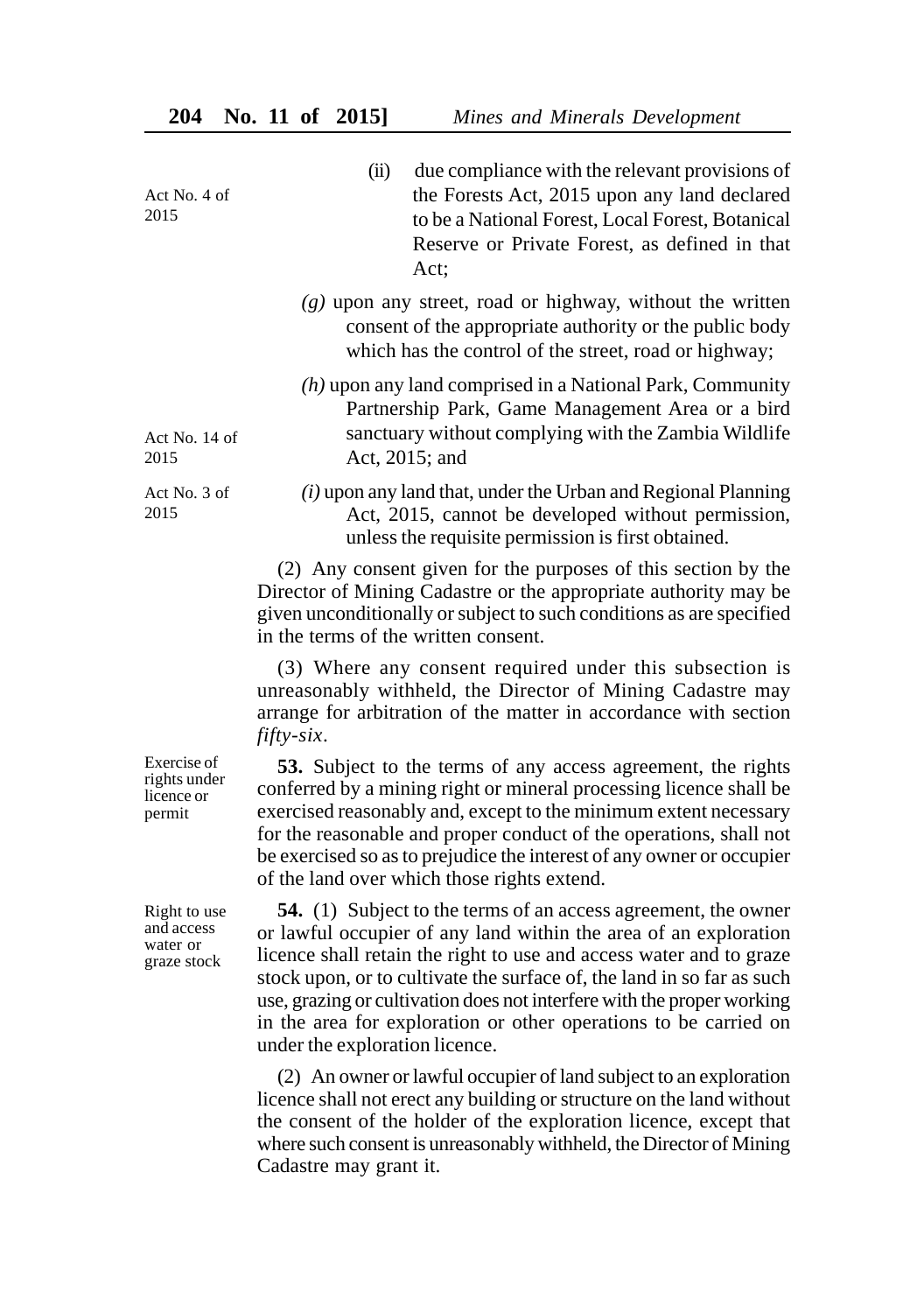**55.** (1) Subject to subsection (2), a holder of a mining right who requires the exclusive or other use of the whole or any portion of the exploration or mining area for the purpose of the mining right may, in accordance with the laws relating to such acquisition, acquire a lease of the land or other right to use the land upon such terms as may be agreed between the holder and the owner or occupier of the land.

(2) A holder of a licence shall not purchase or obtain a lease of, or other rights over, any land specified in paragraph *(a)*, or in paragraphs *(c)* to *(h)*, of subsection (1) of section *fifty-two,* except with the consent of the appropriate authorities mentioned in that section.

**56.** (1) Where there is dispute concerning—

- *(a)* whether or not paragraph *(b)* of subsection (1) of section *fifty-two* applies in respect of any land, or the withholding of any consent under that subsection;
- *(b)* the withholding of any consent under paragraph *(c)* of subsection (1) of section *fifty-two;* or
- *(c)* any other matter arising under this Part that is prescribed by the Minister by statutory instrument; a party to the dispute may, by consent of the parties, apply to the Director of Mining Cadastre to determine the dispute or the Director may require the parties to enter into a submission to arbitration within the meaning of the Arbitration Act, 2000.

(2) Subsection (1) shall have effect subject to the terms of any access agreement.

**57.** (1) A holder of a mining right or mineral processing licence shall, on demand being made by the owner or lawful occupier of any land subject to the mining right, promptly pay the owner or occupier fair and reasonable compensation for any disturbance of the rights of the owner or occupier and for any damage done to the surface of the land by the operations and shall, on demand being made by the owner of any crops, trees, buildings or works damaged during the course of the operations, pay compensation for the damage.

Acquisition of use of land by holder of mining right

Arbitration of disputes

Act No. 19 of 2000

Compensation for disturbance of rights, etc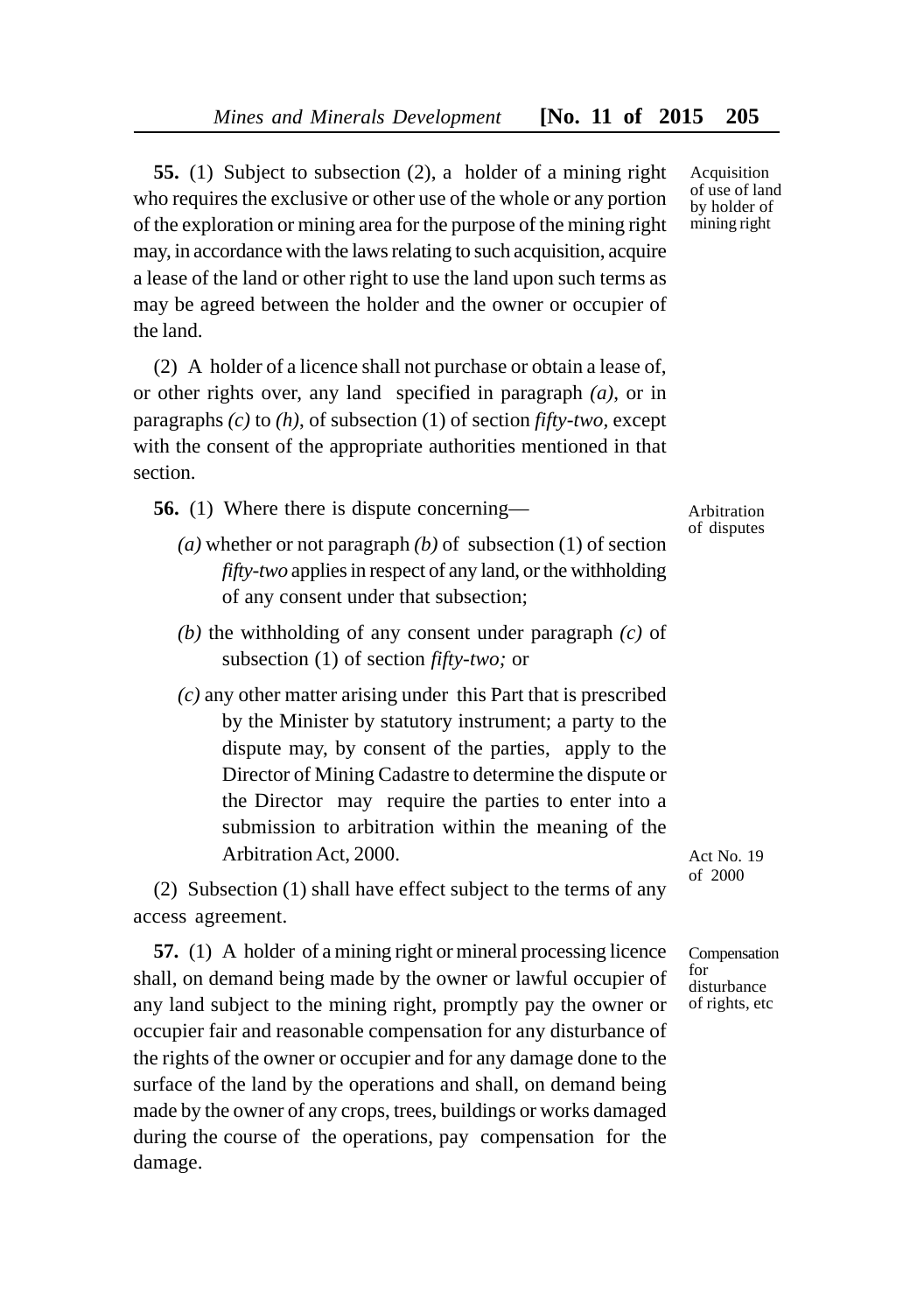(2) In assessing the compensation payable under subsection (1), account shall be taken of any improvement effected by the holder of the mining right or mineral processing licence or by the holder's predecessor in title, the benefit of which has or will ensue to the owner or lawful occupier of the land.

(3) The compensation payable for damage to the surface of any land shall be the extent to which the market value of the land, for which purpose it shall be deemed saleable, upon which the damage has occurred has been reduced by reason of such damage, but without taking into account any enhanced value due to the presence of minerals.

(4) A demand made in terms of this section shall not entitle the owner or lawful occupier to prevent or hinder the exercise by the holder of rights under the mining right pending the determination of compensation to be paid.

(5) Compensation shall not be payable under subsection (1) in respect of any indigenous wood or timber taken—

| (a) upon land that has been declared a National Forest, Local |
|---------------------------------------------------------------|
| Forest, Botanical Reserve or Private Forest under the         |
| provisions of the Forests Act, 2015; or                       |

Act No. 4 of 2015

*(b)* upon other land that has not been alienated by the President in accordance with the Lands Act.

(6) Where a holder of a mining right fails to pay the compensation demanded under this section, or where the owner or lawful occupier of any land is dissatisfied with any compensation offered, the dispute shall be determined by arbitration.

(7) A claim for compensation under subsection (1) shall be made within a period of three years from the date when that claim accrued, failing which, notwithstanding the provisions of any other written law, that claim shall not be enforceable.

**58.** (1) Except as otherwise provided under this Act, nothing in this Act shall prevent the taking by—

> *(a)* the owner or lawful occupier of any land that is not subject to a mining right, of limestone or other materials ordinarily used for building, road-making or agricultural purposes, fromthe land, where—

> > (i) the materials taken are for use on the land; and

Rights to building materials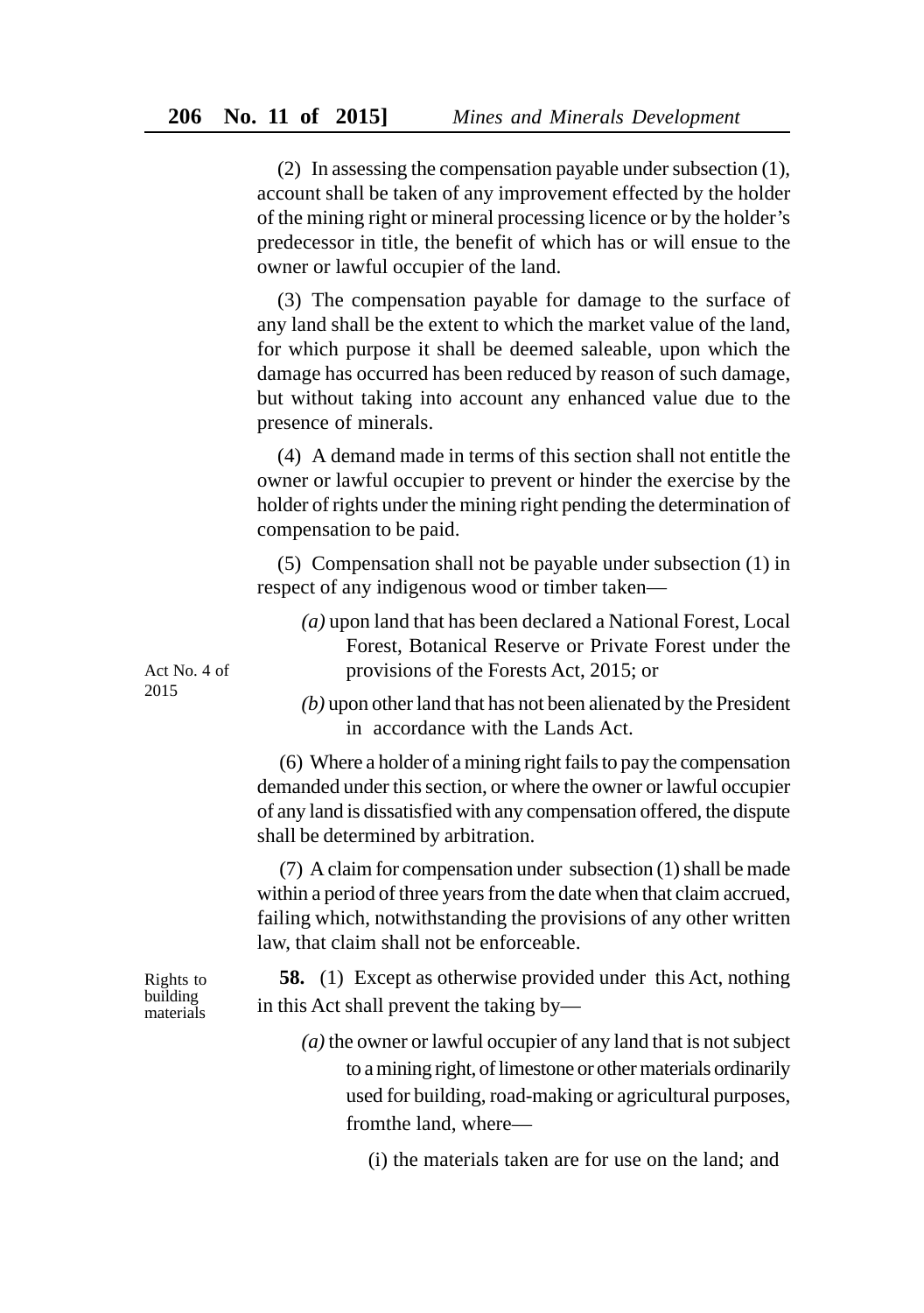- (ii) the owner or lawful occupier is the holder of a permit from the Director of Mines authorising such taking;
- *(b)* the holder of a mining right in respect of any land, of such materials from the land for use on the land;
- *(c)* the owner or lawful occupier of any land that is subject to a mining right, of such materials from the land with the consent of the holder of the mining right and for use on the land, which consent shall not be unreasonably withheld; or
- *(d)* the Republic, any local authority, a highway authority or any person duly authorised by any such authority and acting under the Public Roads Act, 2002, of such materials for public purposes.

(2) The provisions of this section shall not affect any requirement of this Act or any other law to obtain any requisite consent, in writing, from any owner or occupier of land or any public authority or other person.

### PART V

# REGULATORY PROVISIONS

**59.** (1) Subject to this Act, the Committee shall operate a single licensing system for the mining sector in accordance with the Business Regulatory Act, 2014.

(2) The Committee shall, before granting a mining right or nonmining right, consult with appropriate authorities in accordance with the Business Regulatory Act, 2014, and any other relevant written law.

(3) Where a permit, licence or certificate is obtained in accordance with the procedures specified under the Business Regulatory Act, 2014, the Committee shall endorse on the permit, licence or certificate—

- *(a)* the name of the permit, licence or certificate;
- *(b)* the nature and scope of the activity authorised under the permit, licence or certificate;
- *(c)* the conditions attached to the permit, licence or certificate; and
- *(d)* any other relevant information that the regulatory agency may request to be so endorsed.

Single licensing system Act No. 3 of 2014

Act No. 3 of 2014

Act No. 3 of 2014

Act No. 12 of 2002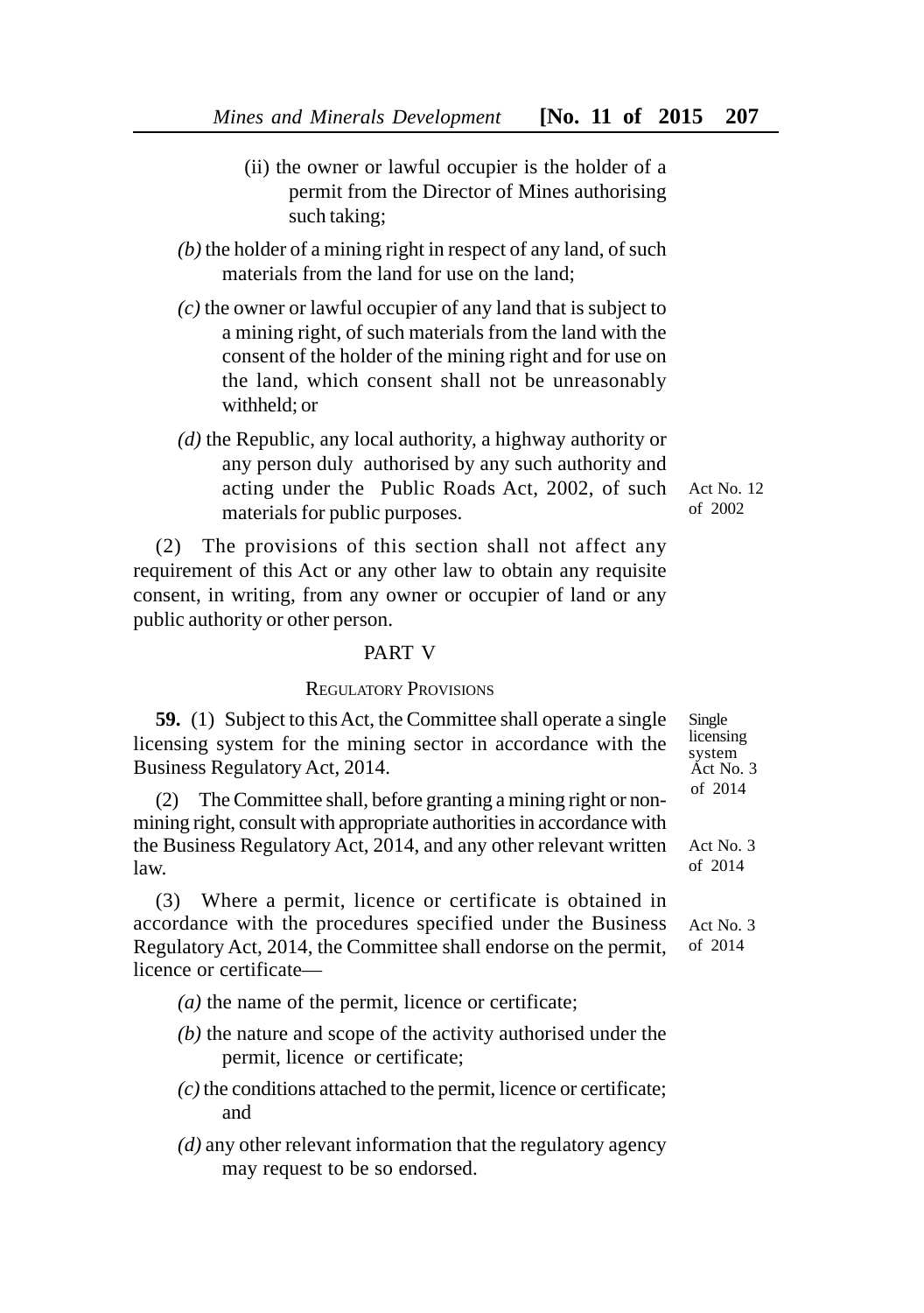**60.** (1) A holder of a mining or non-mining right in respect of a mineral that is similar to a conflict mineral or a person in possession of a conflict mineral shall obtain a regional certificate from the Minister prior to the disposal of the conflict mineral.

(2) The Minister may, by statutory instrument, declare a mineral as a conflict mineral.

(3) A person who contravenes subsection (1) commits an offence and is liable, upon conviction, to a fine not exceeding one million penalty units.

**61.** A holder of a mining or non-mining right shall, at all times, cause the mining or non-mining right to be displayed in a prominent place at the place of business.

**62.** (1) A company which is a holder of a mining right or nonmining right shall maintain a registered office in Zambia and notify the Directors of any change of the registered office.

(2) The use by an applicant or holder of a mining right or nonmining right of an office of a consultant or other agent of the applicant or holder for any purposes related to the requirements of this Act shall not be treated as a registered office for the purpose of subsection  $(1)$ .

**63.** (1) A holder of a mining right or mineral processing licence shall—

- *(a)* obtain and maintain at all times during the lifetime of the mining right or mineral processing licence and for the prescribed period thereafter; and
- *(b)* cause its contractors to obtain and maintain at all times;

insurance coverage, within the Republic, in such amounts and against such risks as may be prescribed by the Minister, by statutory instrument, and shall furnish to the Minister the certificates evidencing that such coverage is in effect and provide copies of any policies requested.

(2) A statutory instrument made under subsection (1) shall include requirements for such insurance coverage as it is internationally recognised to obtain in the mining industry in accordance with good mining industry practice.

Display of mining or non-mining right

Disposal of conflict mineral

Registered office

Insurance and indemnities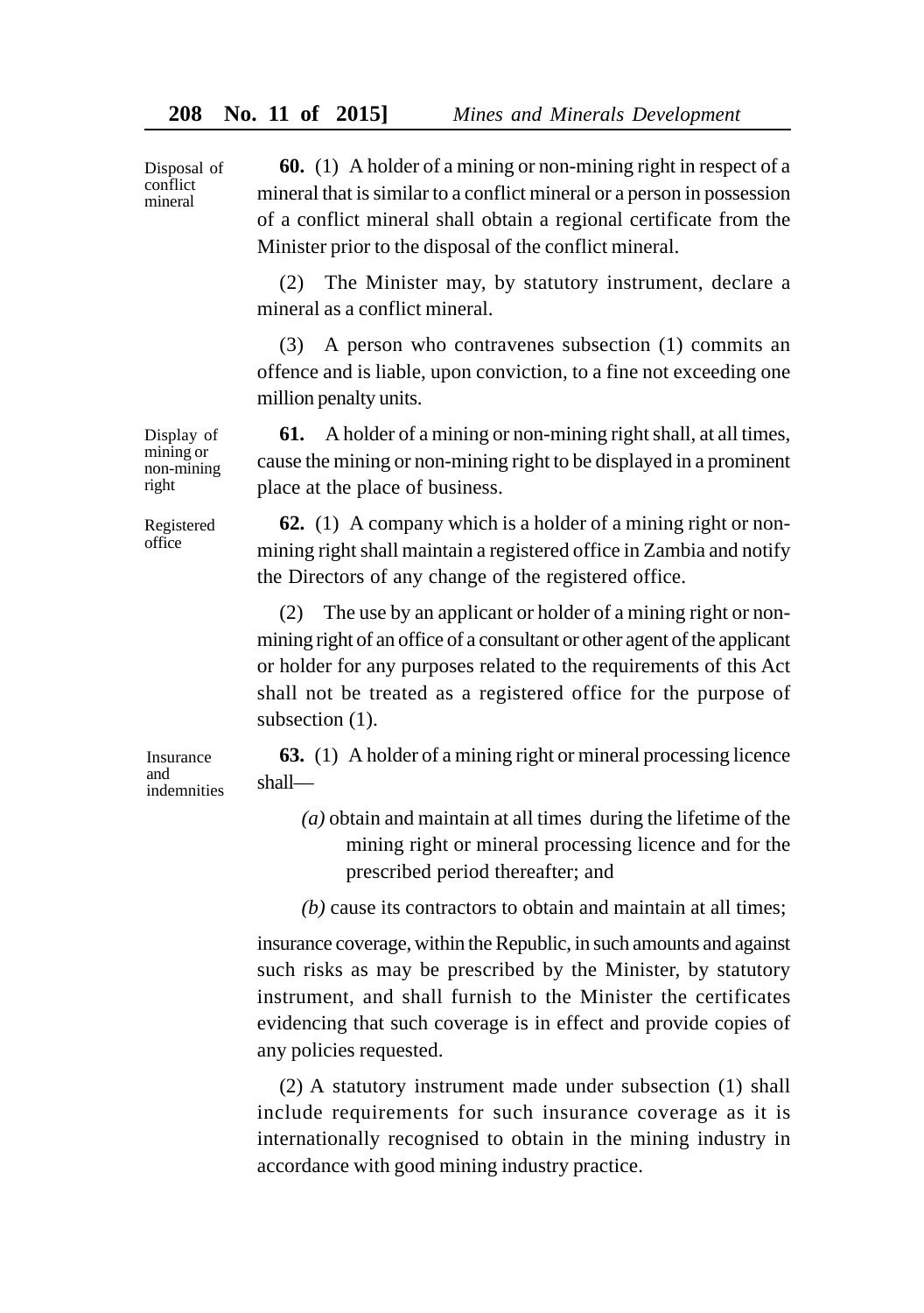(3) A holder of a mining right or mineral processing licence shall, if so directed by the Director of Mines and Director of Mines Safety by notice, in writing, obtain and maintain in force in respect of the mining operations carried on by the holder, such insurance cover as the Director of Mines and Director of Mines Safety may consider reasonably necessary in the public interest.

(4) A holder of a mining right or mineral processing licence shall indemnify, defend and hold the Republic harmless against all actions, claims, demands, injury, losses or damages of any nature, including claims for loss or damage to property or injury or death to persons, resulting from any act or omission in the conduct of mining operations or mineral processing operations by or on behalf of the holder.

(5) The indemnity referred to in subsection (4) shall not apply to the extent that an action, claim, demand, loss, damage or injury resulted from any direction given by, or wrongful act committed on behalf of, the Republic.

(6) A person who contravenes subsection (1) or (3) commits an offence and is liable, upon conviction, to a penalty of one million penalty units and to a further penalty of twenty thousand penalty units for each day the contravention continues.

**64.** A mining right or mineral processing licence, and the rights conferred by it, shall be subject to the provisions of this Act, the conditions attached to it at the time it is granted and, to the extent that the amendment of the conditions during the currency of the mining right or mineral processing licence is permitted under this Act, to the conditions as amended.

**65.** (1) A holder of a mining right shall, where the holder intends to make an amendment to the programme of exploration or mining operations, apply to the Director of Mining Cadastre for approval in the prescribed manner and form.

(2) The Director of Mining Cadastre may, within thirty days of receiving an application under subsection (1) —

- *(a)* approve the proposed amendment with or without any modification and on such terms and conditions as the Director of Mining Cadastre may determine in accordance with this Act; or
- *(b)* reject the proposed amendment and give the applicant the reasons for the rejection, in writing.

Restrictions on mining rights and mineral processing **l**icence

Amendment of programme of exploration or mining operation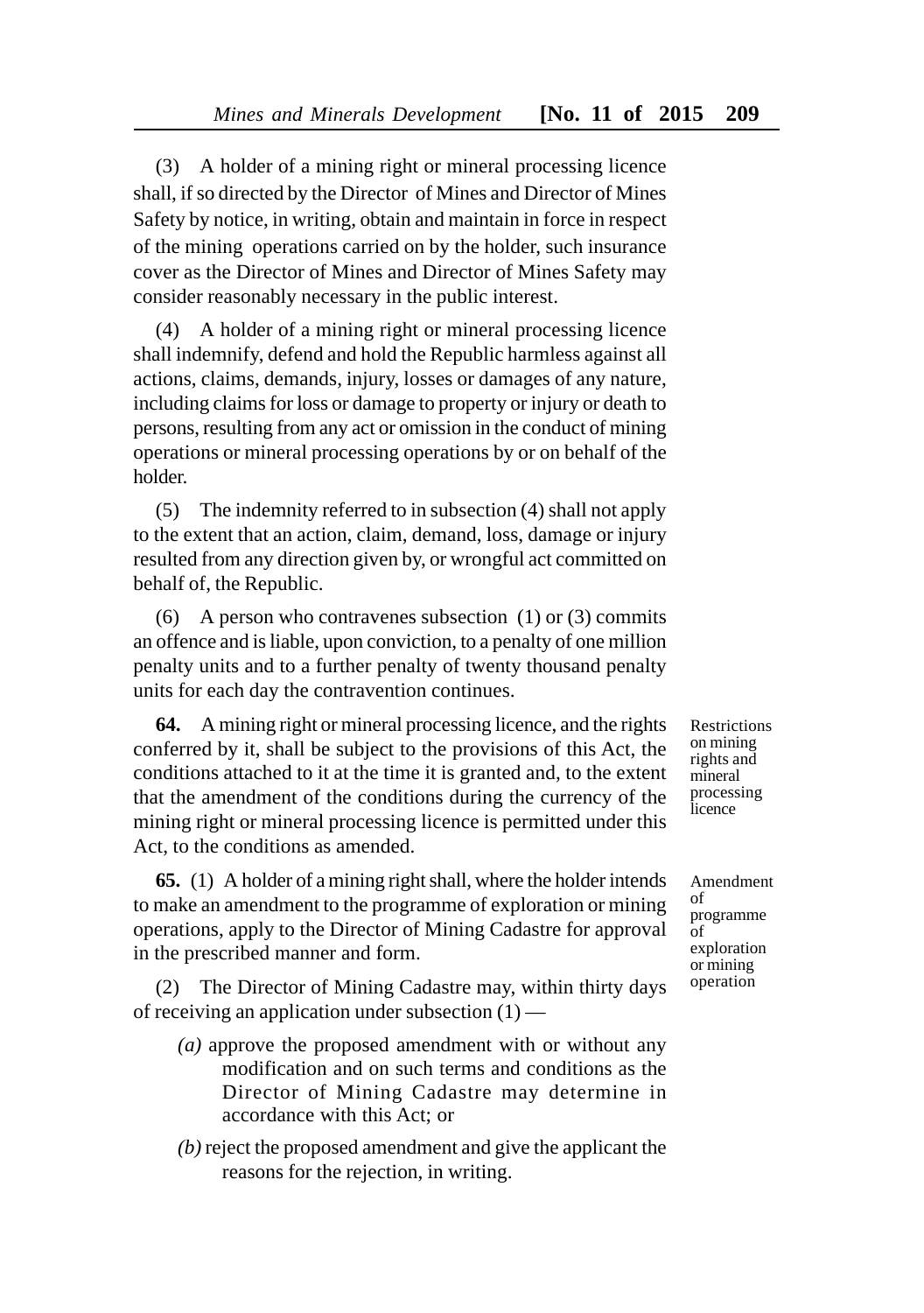Transfer of mining or mineral processing licence

**66.** (1) A person shall not transfer, assign, encumber or otherwise deal with a mining right or a mineral processing licence, or an interest in a mining right or a mineral processing licence, without the approval of the Minister and the production of a tax clearance certificate.

(2) A holder of a mining right or mineral processing licence or a person with an interest in a mining right or mineral processing licence who intends to transfer, assign, encumber or otherwise deal with the mining right or mineral processing licence or any interest therein shall apply to the Minister for approval in the prescribed manner and form upon payment of the prescribed fee.

(3) A holder of a mining right or mineral processing licence or interest in the mining right or mineral processing licence shall, in the application referred to in subsection (2), give to the Minister such details of the transferee as would be required in an application for a mining right or mineral processing licence.

(4) The Minister shall, within thirty days of the submission of an application, approve the transfer of the mining right or mineral processing licence or interest in the mining right or mineral processing licence, unless the transferee is disqualified from holding a mining right or non-mining right under the provisions of this Act.

(5) Upon the transfer of a mining right or mineral processing licence, the transferee shall assume and be responsible for all the rights, liabilities and duties of the transferor under the mining right or mineral processing licence for the unexpired period of the mining right or mineral processing licence.

(6) The Committee shall revoke any mining right or mineral processing licence which is transferred, assigned, encumbered or other wise dealt with contrary to the provisions of this Act.

Transfer of control of company

**67.** (1) A holder of a mining right or mineral processing licence shall not, after the date of the grant of the right or licence, without the prior written approval of the Minister—

- *(a)* register the transfer of any share or shares in the company to any person or that person's nominee if the effect of doing so would give that person control of the company; or
- *(b)* enter into an agreement with any person, if the effect of doing so would be to give that person control of the company.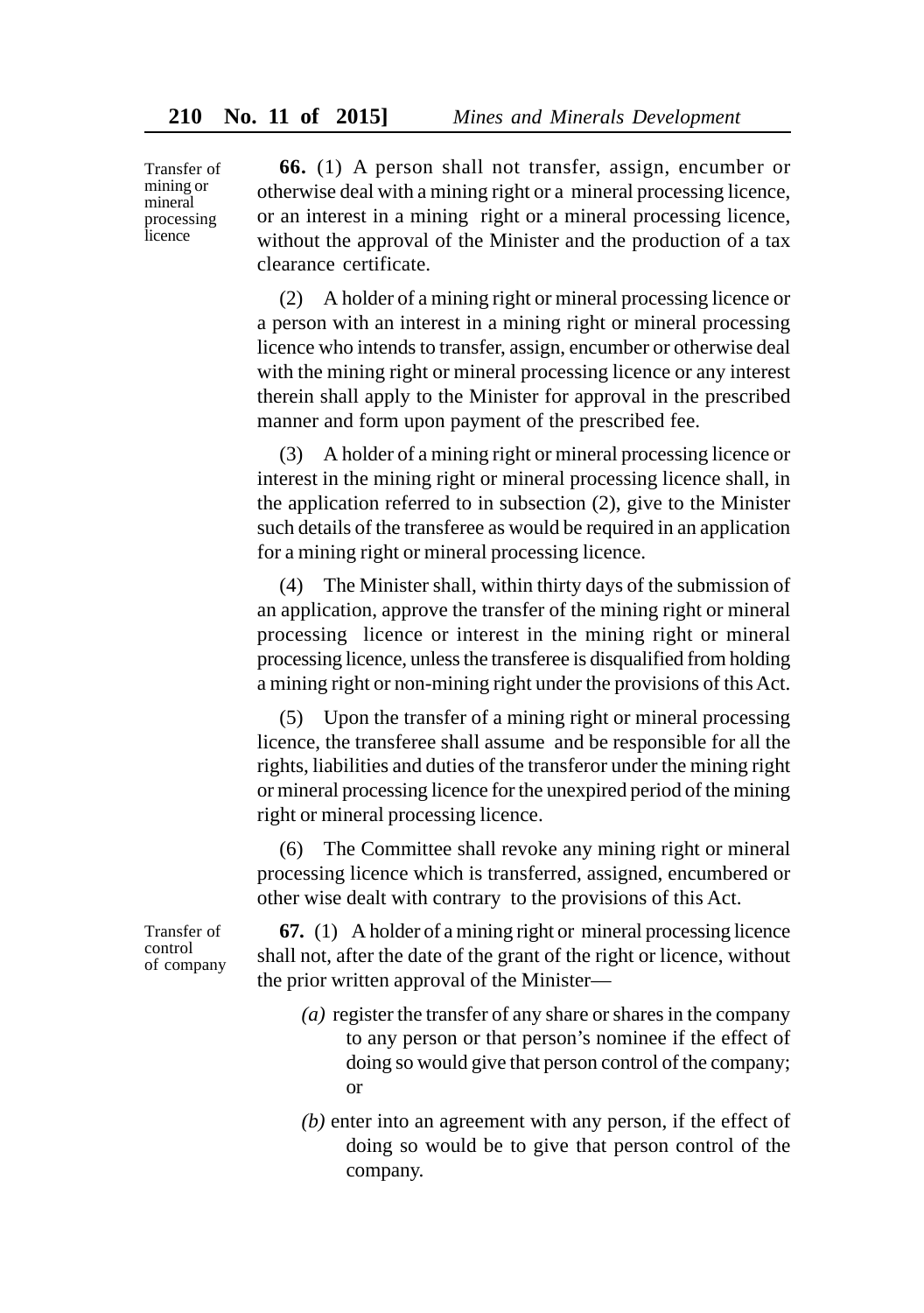(2) The Minister may, on an application for approval under this section, call for and obtain such information as is necessary for purposes of the application, but such approval shall not be unreasonably withheld.

(3) The Minister shall approve or reject an application for approval within sixty days of receipt of the application.

(4) For the purposes of this section, a person is deemed to have control of a company—

- *(a)* if the person or that person's nominee holds, or the person and that person's nominee together hold, a total of fifty percent or more of the equity shares of the company; or
- *(b)* if the person is entitled to appoint, or to prevent the appointment of, half or more than half of the number of Directors of the company.

(5) In this section, "equity shares" has the meaning assigned to it in the Companies Act.

**68.** (1) A holder of a mining right may, at any time during the currency of that right, apply for the alteration of the exploration or mining area.

(2) An application to alter an exploration or mining area shall be made to the Committee in the prescribed manner and form upon payment of the prescribed fee.

(3) An application under this section shall not be approved if the approval would prejudice a neighbouring mining right, mineral processing licence or pending application for a mining right.

(4) An alteration of an exploration or mining area shall be guided by the following principles:

- *(a)* the altered area shall not overlap an area which is covered by another mining right or a pending application;
- *(b)* the altered area shall consist of at least twenty-five percent of the land that was part of the exploration or mining area before the alteration; and
- *(c)* an alteration shall ensure safe and productive exploration or mining operations and not fall below the prescribed minimum standards.

Cap. 388

Alteration of exploration or mining area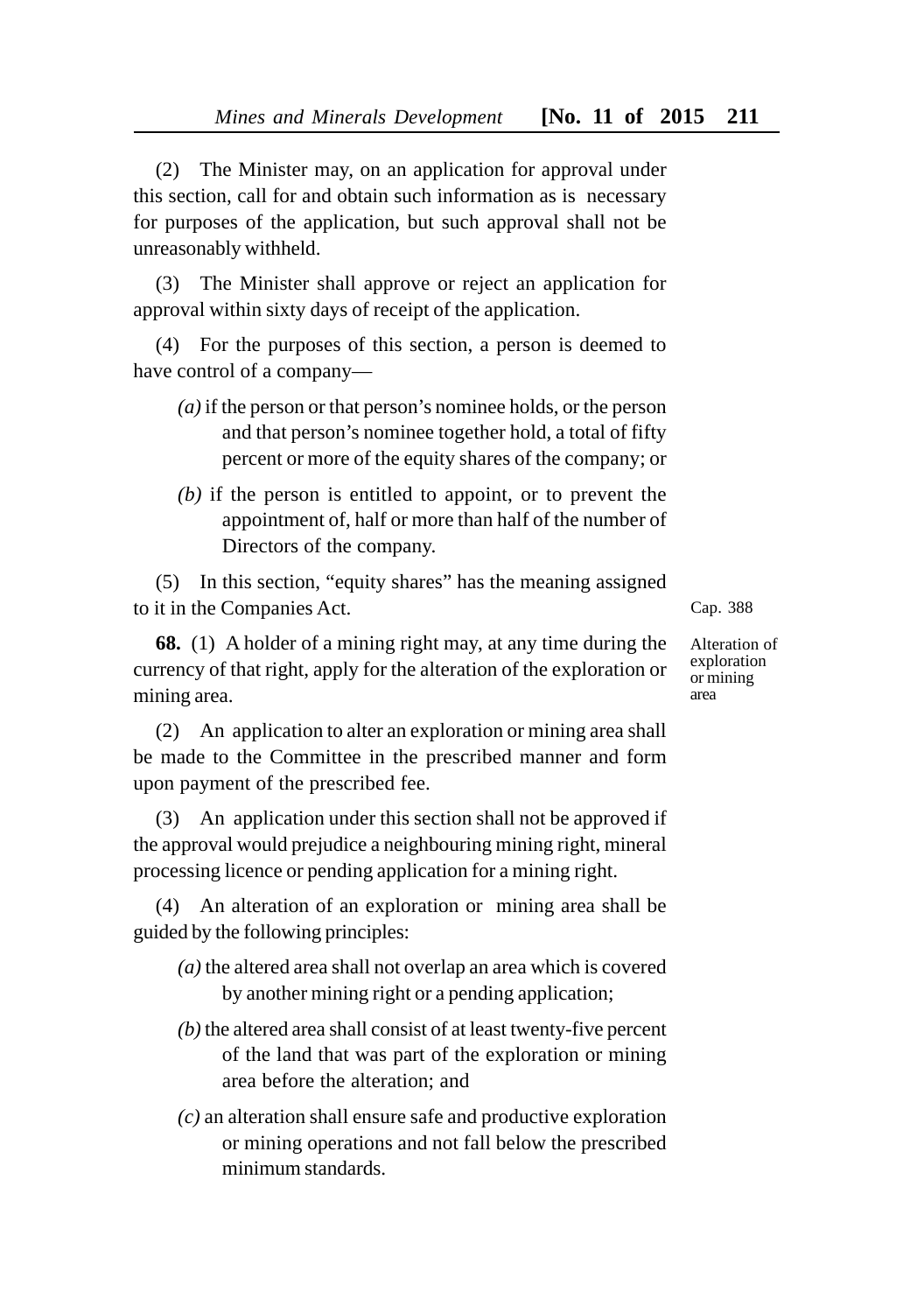(5) The Committee may approve an application for the alteration of the exploration or mining area in respect of which the application is made on such terms and conditions as the Committee may determine.

(6) An approval under this section, together with any conditions to which it is subject, shall be endorsed on the applicant's licence and the licence shall be deemed to be amended in accordance with the endorsement.

**69.** (1) If, after inquiry, the Director of Mines considers that the best interests of the Republic or of the holders of a mining licence for artisanal and small-scale mining operations, covering contiguous or neighbouring mining areas, will be served with regard to the economic exploitation of minerals by the merging or coordination of all or part of the operations of the holders, the Director of Mines may direct the holders to effect such merger or coordination within such time and on such terms as the Director of Mines shall specify and the holders shall comply with such directions.

(2) The Director of Mines shall, before giving any direction under subsection (1), afford the holders of the mining licences concerned an opportunity to make representations to the Director of Mines, in writing.

**70.** (1) A holder of a mining or non-mining right who wishes to abandon all or any part of the land subject to the mining or nonmining right shall apply to the Director of Mining Cadastre for a certificate of abandonment not later than ninety days before the date on which the holder wishes the abandonment to have effect.

- (2) An application under subsection (1) shall—
	- *(a)* identify the land to be abandoned and, if the application applies to only a part of the land subject to the mining or non-mining right, shall include a map with geographical co-ordinates clearly identifying both the part to be abandoned and the part to be retained;
	- *(b)* state the date on which the applicant wishes the abandonment to take effect;
	- *(c)* include a certificate of closure issued by the Director of Mines Safety;
	- *(d)* give particulars of the operations which have been carried on under the mining or non-mining right on the land to be abandoned; and

Mergers or co-ordination of mining operations

Abandonment of land subject to mining or non-mining right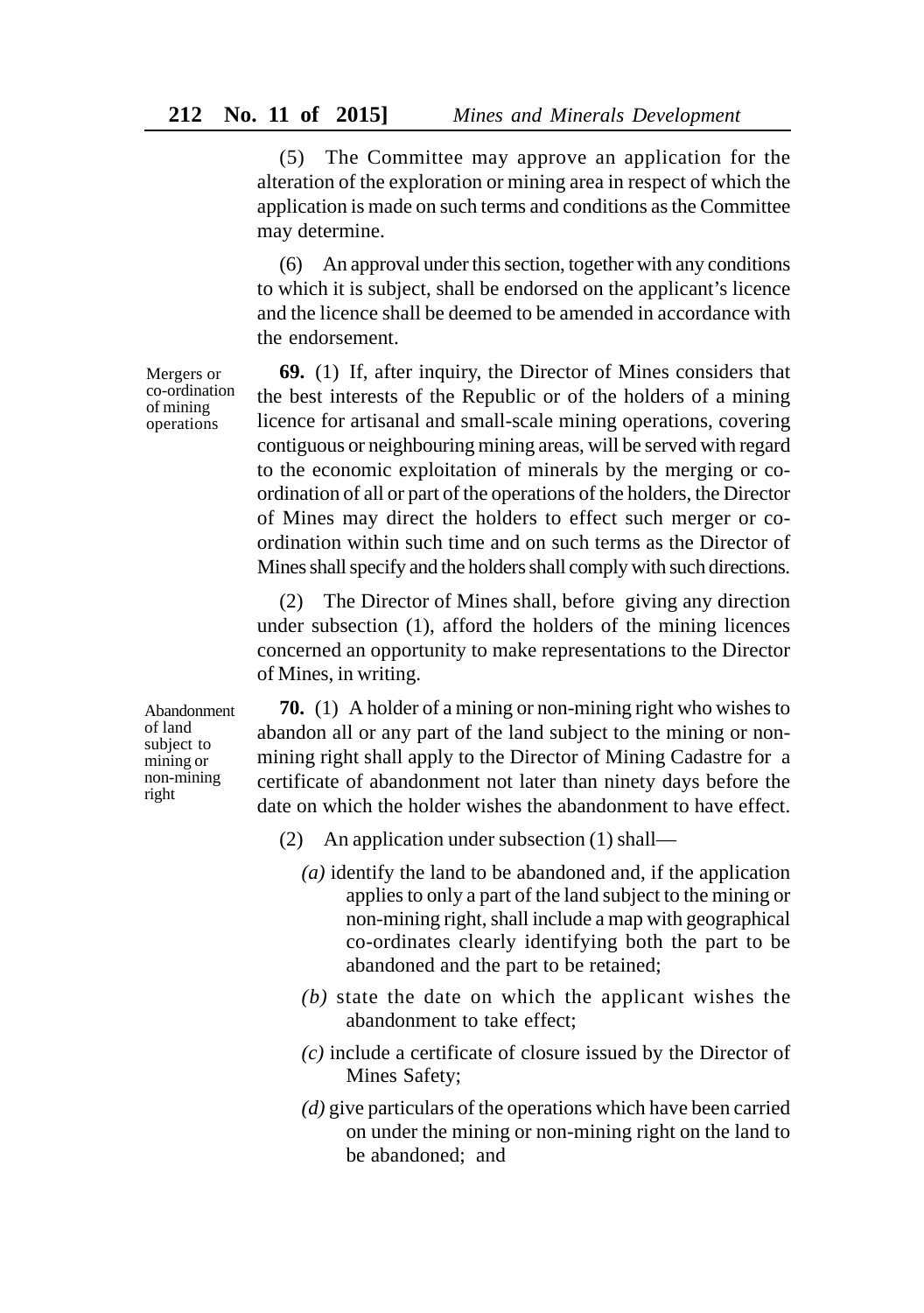*(e)* be supported by such records and reports in relation to those operations as the Director of Mining Cadastre may require.

(3) Subject to this section, the Director of Mining Cadastre shall, in consultation with the Director of Mines Safety, issue to the applicant a certificate of abandonment subject to such conditions as the Director of Mining Cadastre may determine.

(4) A certificate of abandonment shall take effect on the date on which it is granted to the applicant, and—

- *(a)* where the certificate relates to the whole of the land subject to the holder's mining or non-mining right, the mining or non-mining right shall be cancelled with effect from the same date; and
- *(b)* in any other case, the mining or non-mining right shall be amended to take account of the abandonment.

(5) The abandonment of any land does not affect any liability incurred before the date on which the abandonment has effect in respect of the land, and any legal proceedings that might have been commenced or continued in respect of any liability against the applicant for the certificate of abandonment may be commenced or continued against that applicant.

**71.** (1) A holder who decides not to continue with the activity or operations to which the mining right or mineral processing licence relates shall notify the Director of Mining Cadastre, in writing.

(2) Where a mining right or mineral processing licence is surrendered under subsection (1)—

- *(a)* the Director of Mining Cadastre shall specify the terms and conditions of the surrender of the mining right or licence; and
- *(b)* the mining right or licence shall lapse and subject to section *seventy-two,* be revoked.

**72.** (1) Subject to the other provisions of this Act, the Committee may suspend or revoke a mining or nonmining right if the holder —

- *(a)* obtained the right by fraud or submission of false information or statements;
- *(b)* contravenes this Act, any other written law relating to the right or any terms and conditions of the right;

Surrender of mining right or mineral processing Licence

Suspension or revocation of mining right or processing **L**icence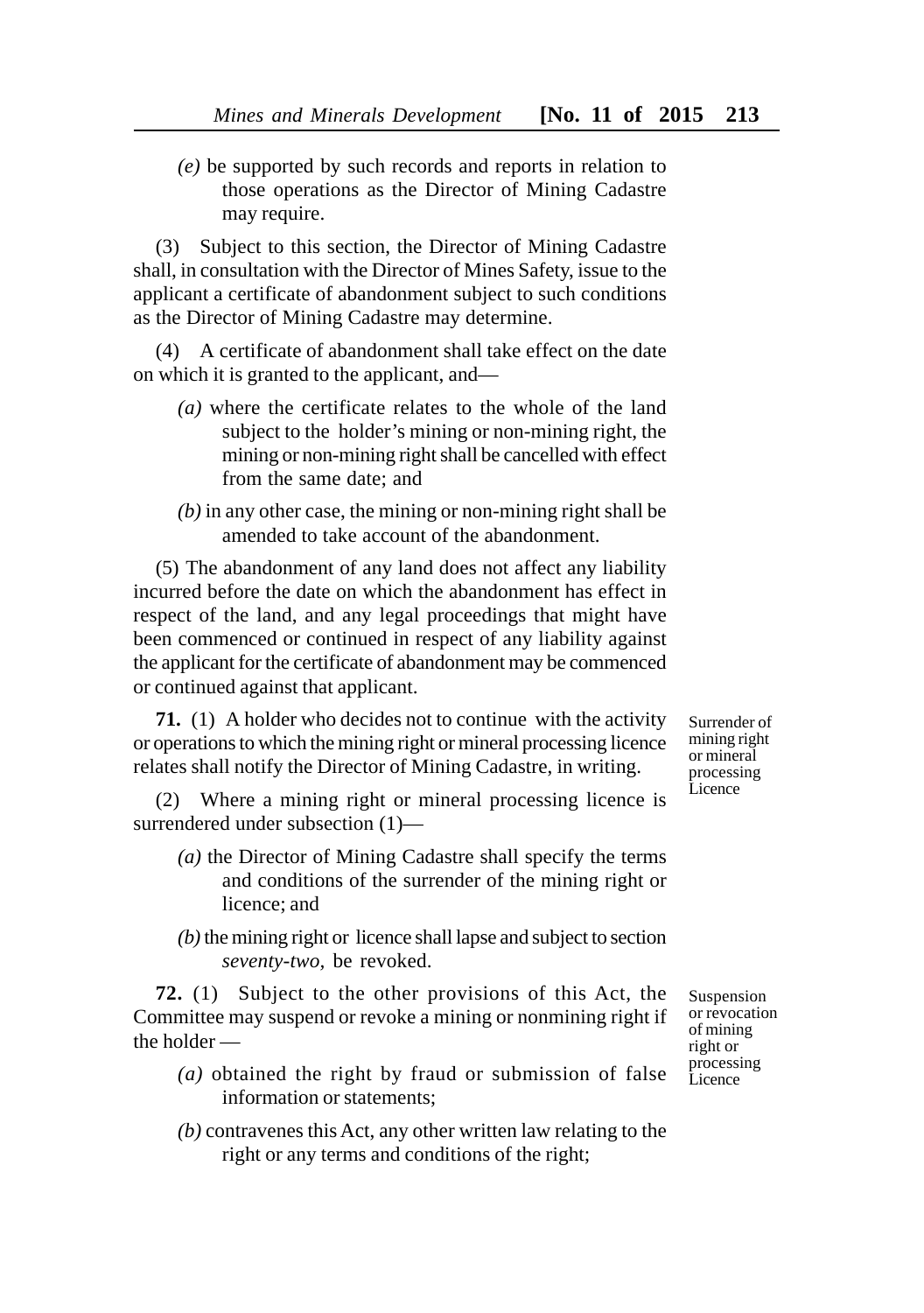- *(c)* fails to carry out mining operations in accordance with the approved plan of mining operations and the gross proceeds of sale of minerals from the mining area in any three successive years is less than half of the deemed turnover applicable to the mining licence in each of those years;
- *(d)* gives false information on the recovery of ores and mineral products, production costs or sale;
- *(e)* fails to pay annual area charges;
- *(f)* fails to pay mineral royalty;
- *(g)* fails to execute the approved exploration programme, in the case of a holder of an exploration licence;
- *(h)* has ceased to fulfil the eligibility requirements under this Act; or
- *(i)* the suspension or revocation is in the public interest.

(2) The Committee shall, before suspending or revoking a mining or non-mining right in accordance with subsection (1), give written notice to the holder of the right of the intention to suspend or revoke the mining or nonmining right and shall—

- *(a)* give the reasons for the intended suspension or revocation; and
- *(b)* require the holder to show cause, within a period of not more than sixty days, why the right should not be suspended or revoked.

(3) The Committee shall not suspend or revoke a mining or nonmining right under this section if the holder takes remedial measures to the satisfaction of the Committee within the period referred to in subsection (2).

(4) The Committee shall, in making the final determination on the suspension or revocation of a mining or non-mining right, consider the submissions made by the holder under subsection (2).

(5) The Committee may suspend or revoke a mining or nonmining right if the holder, after being notified under subsection (2), fails to show cause or does not take any remedial measures, to the satisfaction of the Committee within the time specified in that subsection.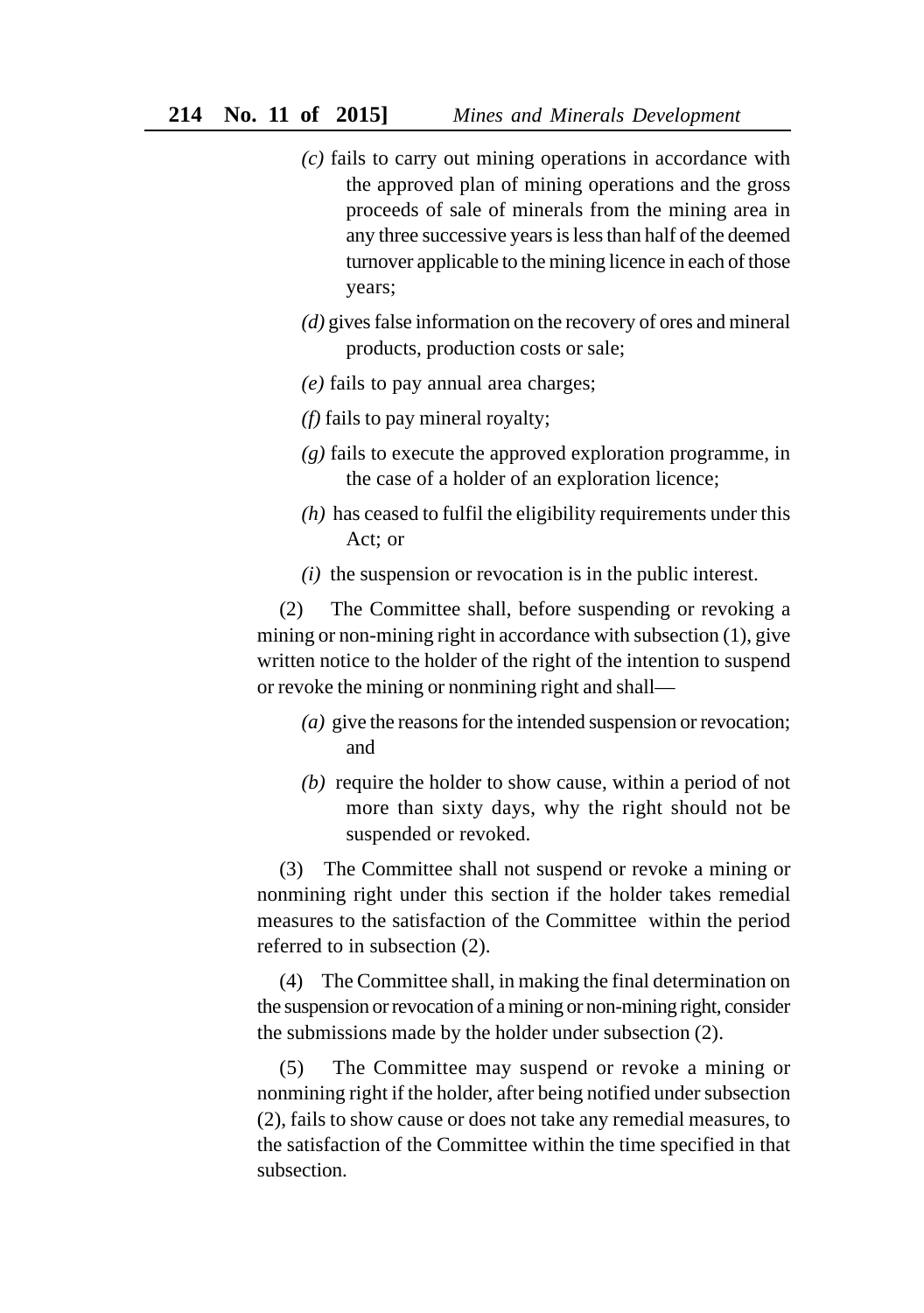(6) A holder shall, where the mining or nonmining right is suspended, cease to be entitled to the rights conferred under this Act for the period of the suspension of the mining or nonmining right.

(7) Where a mining or nonmining right is revoked, the holder of the mining or nonmining right shall cease to be entitled to the rights conferred under this Act with effect from the date of the revocation and shall return the mining or non-mining right to the Director of Mining Cadastre.

(8) The Committee shall, where a mining or non-mining right is suspended or revoked under this section, publish the suspension or revocation, as the case may be, in a daily newspaper of general circulation in Zambia.

(9) The Committee shall, by notice, in writing, to the holder of a mining right or non-mining right, revoke the mining right or nonmining right on the occurrence of an event that renders the holder ineligible to hold a mining right or non-mining right as provided by section *thirteen.*

(10) The revocation of a mining or non-mining right under this section does not affect any liability incurred by the holder of the mining or non-mining right before the revocation, and any legal proceedings commenced or continued against the holder before the revocation may be commenced or continued against that holder.

**73.**Where the holder of a mining or non-mining right terminates the mining right by abandonment, surrender of the mining or nonmining right or other action under this Act or the term of a mining or non-mining right expires, the holder shall immediately before the termination or expiration of the mining or non-mining right deliver to the Director of Mining Cadastre —

- Surrender of records on termination of mining or non-mining right
- *(a)* all records which the holder maintained under this Act with respect to the right;
- *(b)* all plans or maps of the area of land that was subject to the mining or non-mining right and which were prepared by or on the instructions of the holder; and
- *(c)* such other documents as the Director of Mining Cadastre may, by notice given to the holder, require the holder to so deliver.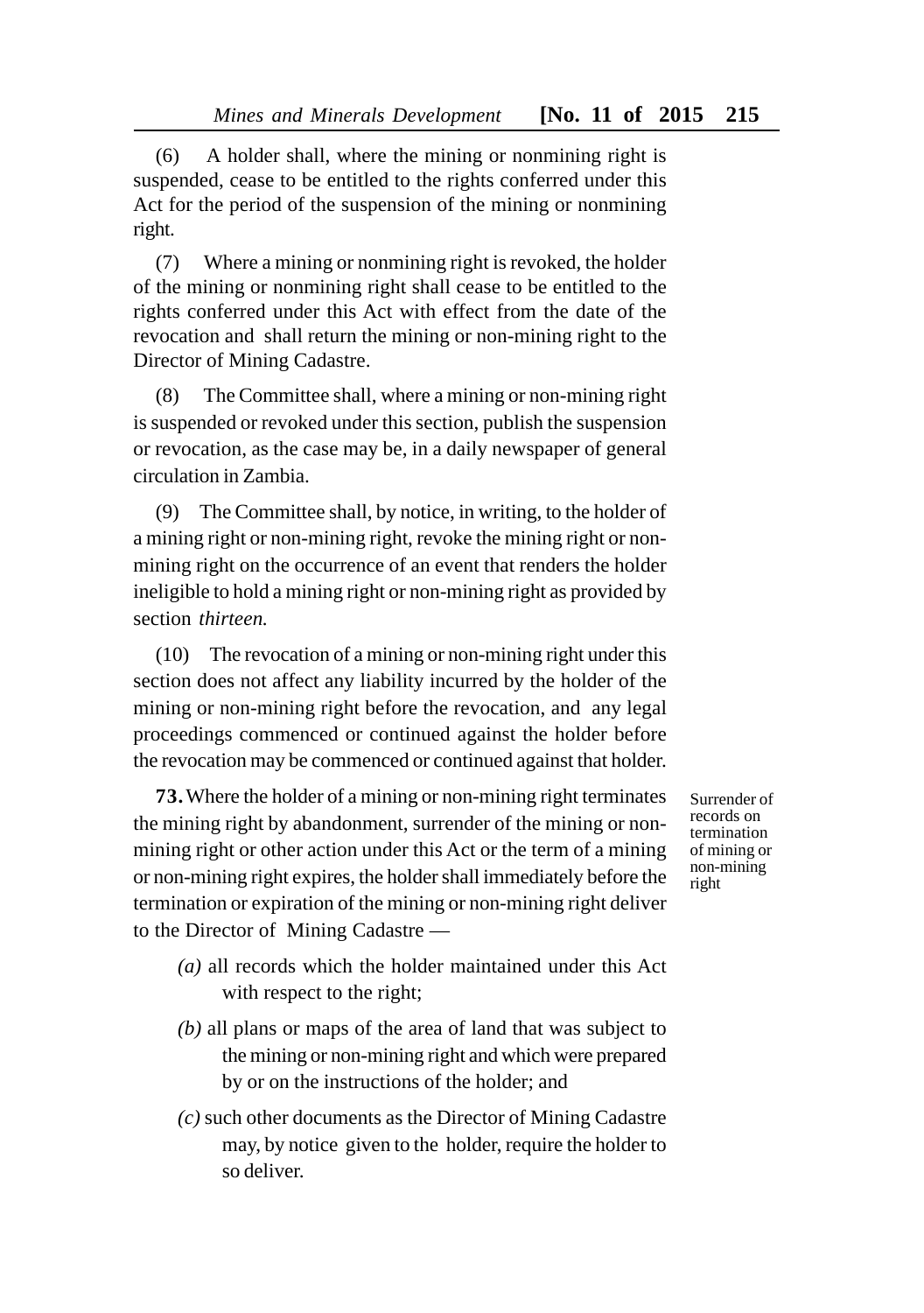Management of assets on suspension, abandonment or revocation of mining or non-mining right

**74.** (1) Where the holder of a mining or non-mining right abandons the land subject to the mining or non-mining right or the mining or non-mining right is revoked, the Director of Mines shall take the necessary measures to ensure that where an activity provided for under the mining or non-mining right can be continued before a new mining or non-mining right holder takes over the activity which is the subject of the mining or non-mining right, the activity under the licence is continued until the new holder is found.

(2) Where operations under a mining or non-mining right cease under any of the circumstances set out in this Act, the holder shall, not less than three months, or such other period as the Director of Mines may allow, before such cessation or termination, furnish to the Director of Mines —

- *(a)* a full register of assets showing those assets which the holder intends to remove and those assets which the holder intends to leave in the area of operation; and
- *(b)* details of any potentially hazardous substances, erections or excavations in the area of operation.

(3) The Director of Mines shall, upon receipt of the notice referred to in subsection (2) consultation with the Director of Mines Safety and after—

- *(a)*certify that specified items of fixed machinery are necessary for the care and maintenance of the mining or non-mining right area and such items and machinery shall not be removed from the area;
- *(b)* require that specified buildings and other items of fixed machinery be removed from the area; or
- *(c)* require that potentially hazardous substances, erections and excavations be removed or made safe in such manner as the Director of Mines may direct.

(4) Where the removal of assets which the holder has specified that the holder intends to remove is prohibited under paragraph (a) of subsection (2), the Government shall pay reasonable compensation to the holder for such assets and any person who subsequently acquires the mining or non-mining right shall reimburse the Government the sum equal to the compensation paid by the **Government**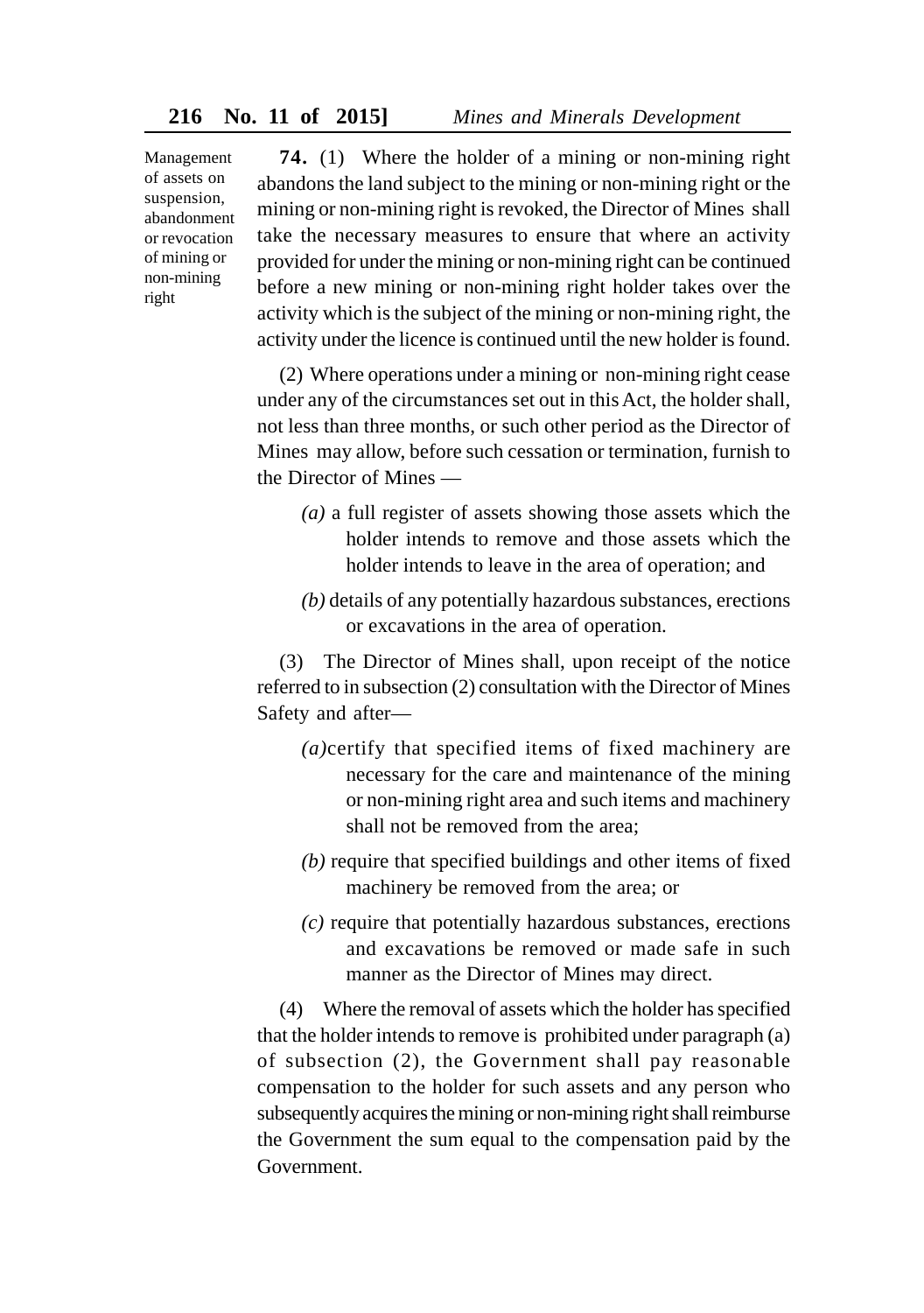(5) A mining area shall, upon cessation of mining operations by the holder of the mining right or mineral processing licence, revert to the owner of the area, except that if the Director of Mines determines that the area should be retained by the Government, the Government may retain the area subject to payment of fair compensation to the owner of the area.

**75.** (1) The Director of Mines Safety may, where the Director of Mines Safety has reasonable grounds to believe that any condition of a mining or non-mining right issued under this Act has been breached, serve a compliance order on the holder requiring the holder to remedy the breach within the period stipulated in the order.

- (2) A compliance order issued under subsection (1) may
	- *(a)* suspend the mining or non-mining right with immediate effect if the Director of Mines Safety considers that the suspension is necessary to prevent or mitigate an imminent risk to the safety of the mine or persons within the mining operation area, or to prevent adverse effects to the environment or to human health occurring; or
	- *(b)* require the holder to take specified measures to prevent or abate the risk or adverse effect referred to in paragraph (a).

(3) A person on whom a compliance order is served shall comply with the requirements of the order by the date or dates specified in the order and if no date is specified, the person shall comply with the order immediately.

(4) The Director of Mining Cadastre may, where the holder referred to in subsection (2) fails to comply with a compliance order—

- *(a)* vary the conditions of the mining or non-mining right;
- *(b)* revoke the mining or non-mining right; or
- *(c)* cause the necessary steps to be taken to execute it, and the costs thereof and incidental thereto shall be a debt due to the Republic from the person to whom the direction was given and shall be recoverable in any court of competent jurisdiction on behalf of the Republic.

Compliance order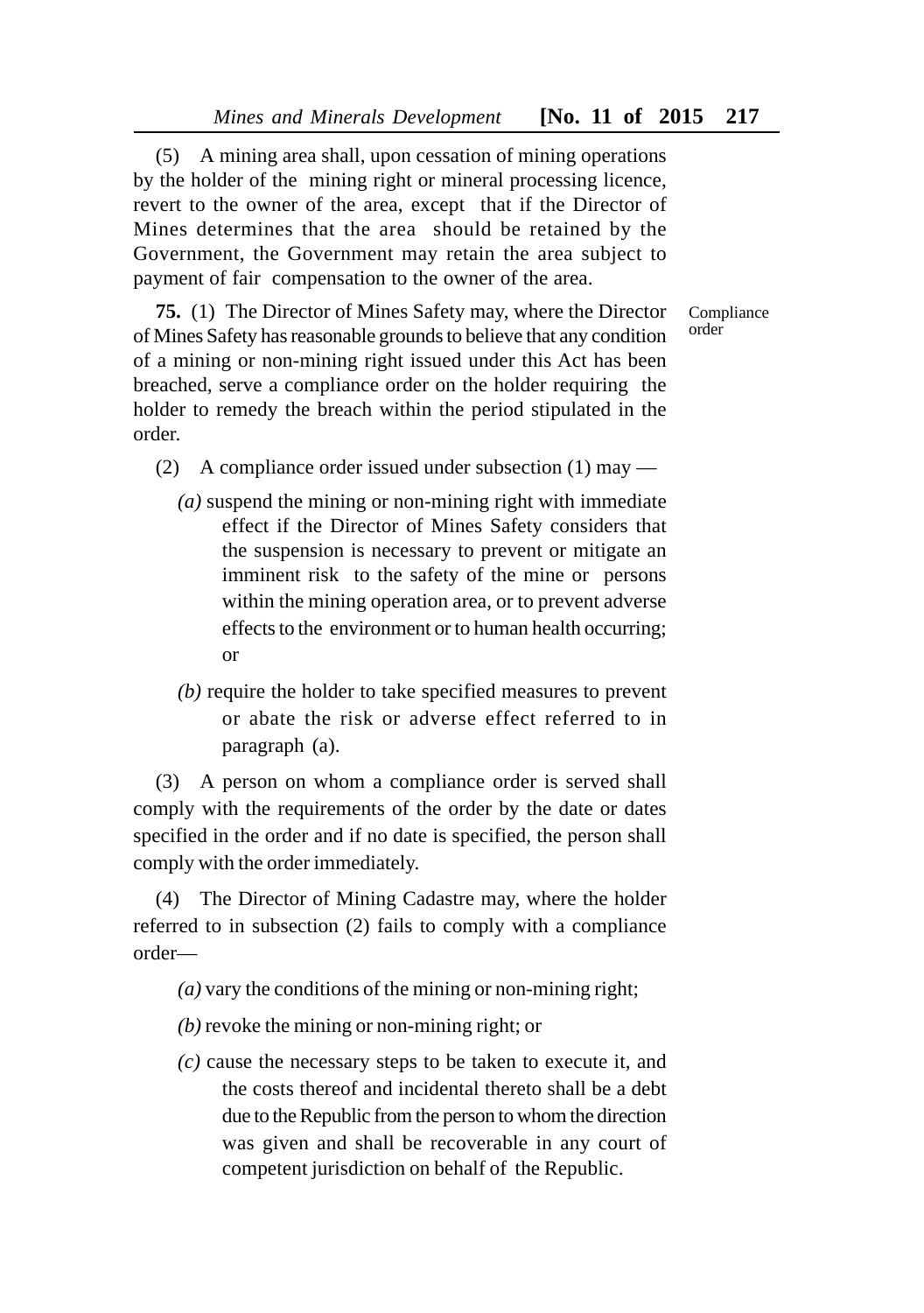(5) A certificate signed by the Director of Mines Safety stating that a specified amount is the amount of the debt due shall be admissible as evidence in all courts for the recovery of debts due to the Republic under subsection (4).

(6) A debt due to the Republic under this section is recoverable whether or not the person by whom it is due is prosecuted or convicted of an offence.

(7) A person who contravenes subsection (3) commits an offence and is liable, upon conviction, to a fine not exceeding three million penalty units or to imprisonment for a period not exceeding four years, or to both.

**76.** (1) A holder of a mining or non-mining right may apply for the renewal of the mining or non-mining right in the prescribed manner and form upon payment of the prescribed fee.

(2) A holder of an exploration licence shall relinquish at least fifty percent of the initial exploration area on the first renewal and at least fifty percent of the balance on the second renewal.

(3) Where the holder of a mining or non-mining right applies for the renewal of the mining or non-mining right, the existing mining or non-mining right shall continue in force until the date of the renewal of the application or until the application is rejected.

**77.** (1) A holder of a mining right or mineral processing licence shall pay to the Republic an annual area charge of such amount as may be prescribed, or as may be calculated in the manner prescribed, by the Minister, by statutory instrument.

(2) The annual area charge referred to in subsection (1) shall be payable on the grant of the mining right or mineral processing licence, and thereafter annually on the anniversary thereof until the termination of the mining right or mineral processing licence.

Production of information

**78.** (1) The Directors may direct a holder of a mining right, mineral processing licence, gold panning certificate or any permit issued under this Act, at a specified time and place, to make available to, or to produce for inspection by, the Directors or an authorised officer any books, accounts, vouchers, documents or records of any kind relating to the mining right, mineral processing licence, gold panning certificate or permit and the holder of the mining right, mineral processing licence, gold panning certificate or permit shall comply with the directive.

Renewal of mining or non-mining right

Annual charge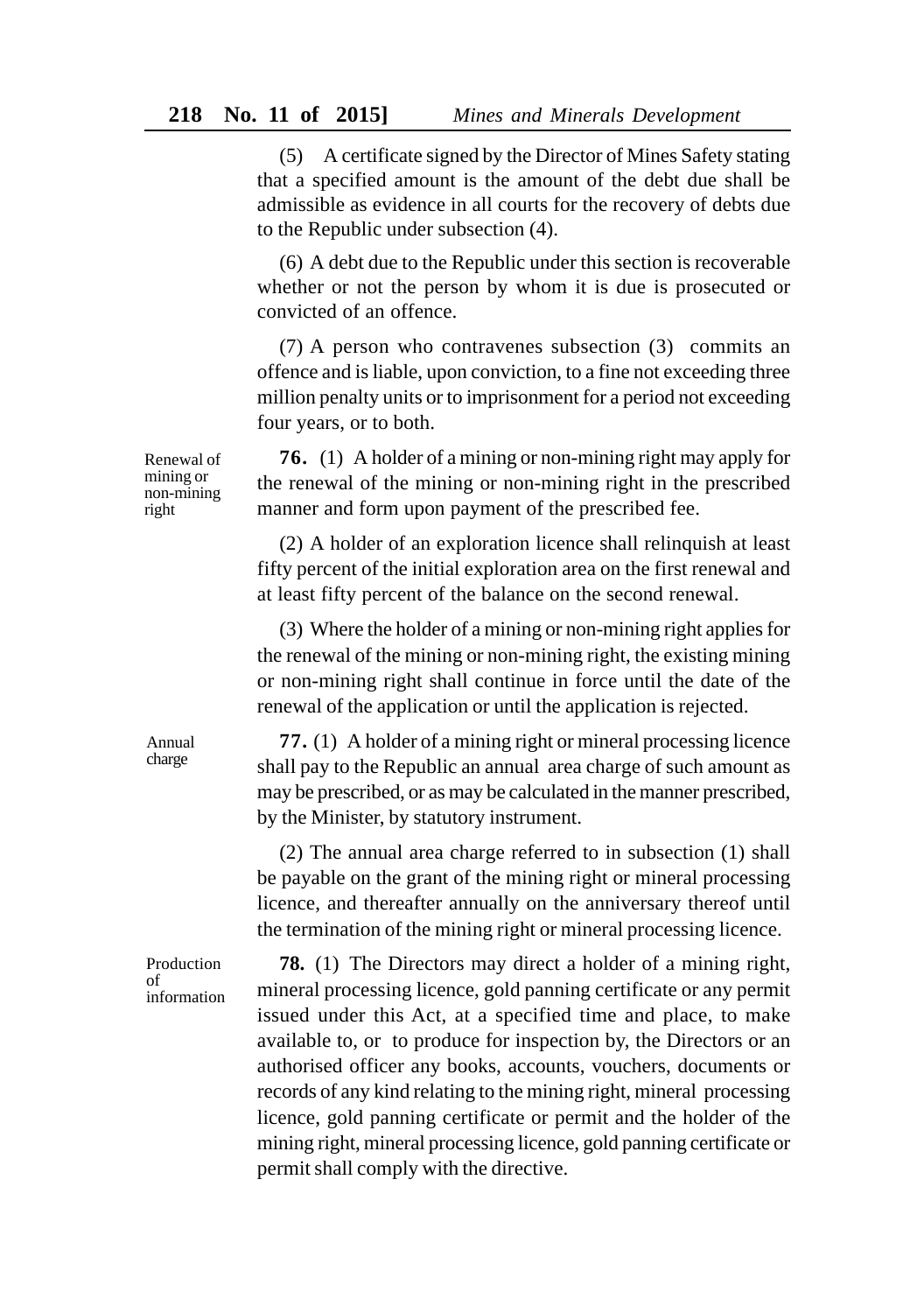(2) If the Directors have reason to believe that a person is capable of giving information or producing or making available books or documents relating to minerals obtained, or the value of minerals obtained, the Directors may, by notice, in writing, served on that person, require that person to—

- *(a)* furnish the information, in writing, within the period and in the manner specified in the notice;
- *(b)* attend before any of the Directors or a person specified in the notice, at a time and place so specified, and answer questions relating to minerals obtained or the value of the minerals obtained; or
- *(c)* make available to a person specified in the notice, at a time and place so specified, books or documents in that person's custody or power relating to the minerals obtained or the value of the minerals obtained.

(3) Where books or documents are made available as required under this section, the person to whom the books or documents are made available may make copies of, or take extracts from, the books or documents.

**79.** (1) The Director of Mining Cadastre shall maintain or cause to be maintained — Registers

- *(a)* a priority register, showing details of all new applications for mining rights and mineral processing licences;
- *(b)* a general register, showing details of application for renewal, transfer, alteration, abandonment and amendment of mining and non-mining rights under this Act; and
- *(c)* a mining cadastre register, showing—
	- (i) all mining rights and mineral processing licences granted under this Act;
	- (ii) the geographical coordinates of the areas of land over which mining rights and mineral processing licences have been granted, the areas that are vacant and can be applied for and the areas that, for environmental and other reasons, are closed to exploration, mining or mineral processing;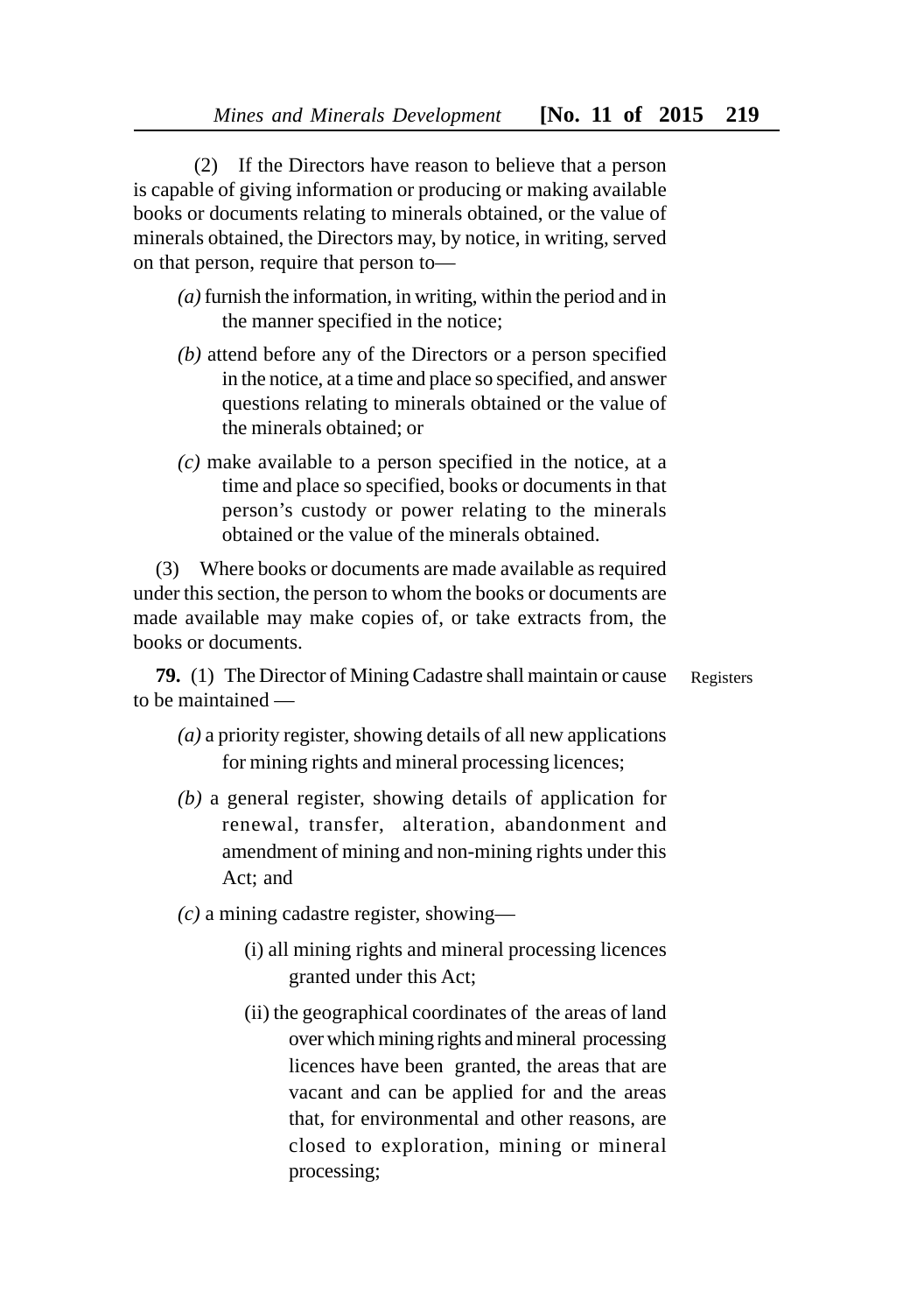- (iii) the date of issue and duration of the mining rights and mineral processing licences and the corresponding title, and copies of all the decisions rendered in connection with all the mining rights and mineral processing licences; and
- (iv) the minerals for which the mining rights and mineral processing licences are granted.

(2) Any person may, upon payment of the prescribed fee, inspect any of the registers maintained or kept under this section and may obtain certified copies of any document contained in the registers.

### PART VI

SAFETY, HEALTH AND ENVIRONMENTAL PROTECTION

**80.** (1) The Committee shall, in deciding whether or not to grant any mining right or mineral processing licence, take into account—

*(a)* the need to conserve and protect—

- (i) the air, water, soil, flora, fauna, fish, fisheries and scenic attractions; and
- (ii) the features of cultural, architectural, archaeological, historical or geological interests; and
- *(b)* the need to ensure that any mining or mineral processing activity prevents any adverse socio-economic impact or harm to human health, in or on the land over which the right or licence is sought.

(2) The Director of Mines Safety and the Zambia Environmental Management Agency may cause such environmental impact studies and other studies to be carried out as the Director of Mines Safety considers necessary to enable a decision under subsection (1) to be made.

**81.** (1) The conditions subject to which the mining right is granted or renewed shall include such conditions as may be prescribed by the Minister, by statutory instrument, or as the Minister may, in a particular case, otherwise determine, in relation to—

*(a)* the conservation and protection of—

Consideration of environment and human health when granting mining rights or mineral processing **l**icences

Conditions for protection of environment and human health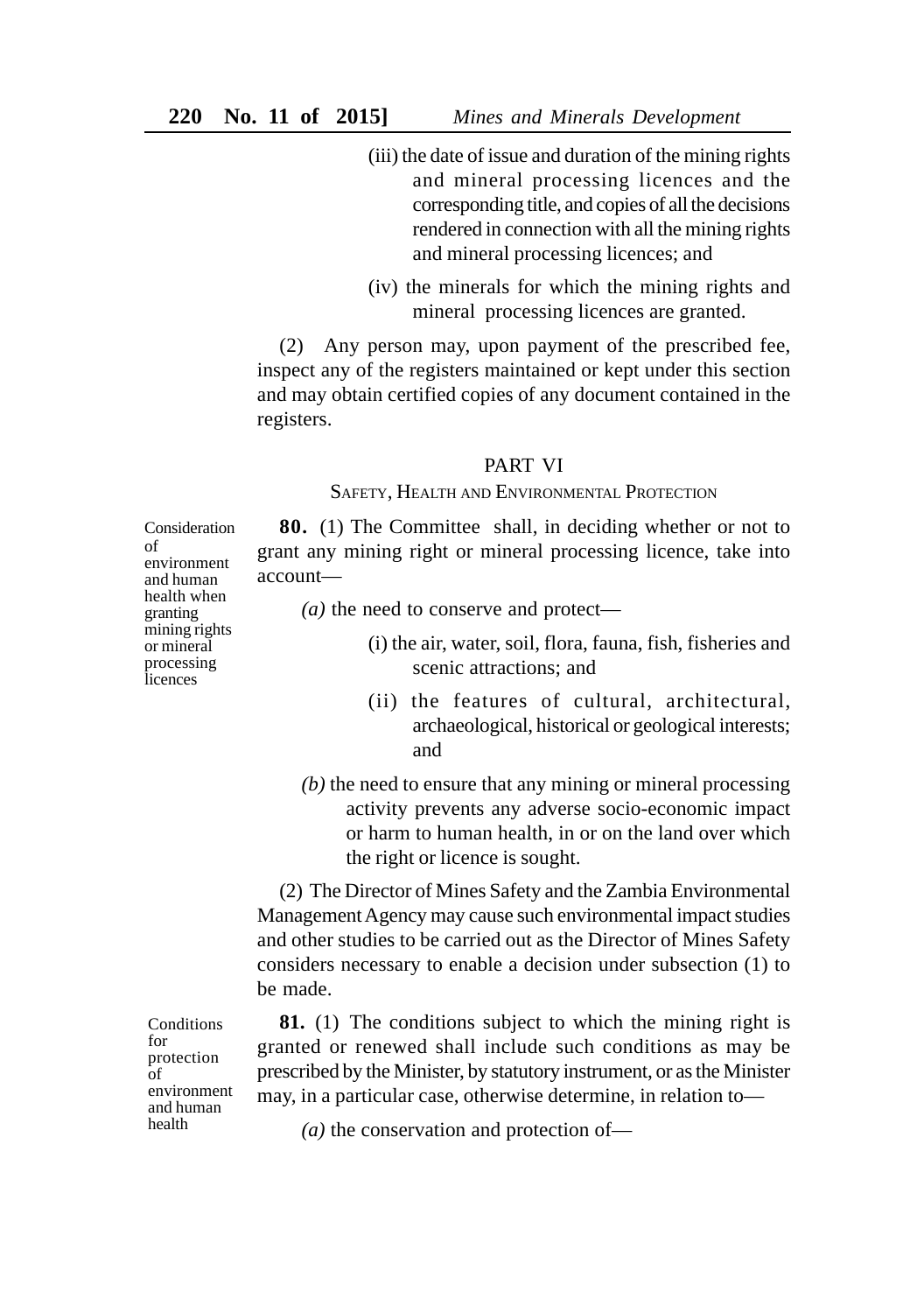- (i) the air, water, soil, flora, fauna, fish, fisheries and scenic attractions:
- (ii) the features of cultural, architectural, archaeological, historical or geological interest; and
- (iii) in or on the land subject to the right or licence;
- *(b)* the protection of human health, in consultation with the Minister responsible for health;
- *(c)* the rehabilitation, levelling, re grassing, reforesting or contouring of such part of the land over which the right or licence has effect as may have been damaged or adversely affected by exploration operations, mining operations or mineral processing operations; and
- *(d)* the filling in, sealing or fencing of excavations, shafts and tunnels.
- (2) Any conditions of the kind referred to in subsection (1)—
	- *(a)* shall conform to specifications and practices established by national standards for the management of the environment as it is affected by mining or mineral processing operations; and
	- *(b)* shall include requirements for the lodgment, by an applicant for the grant or renewal of a licence or permit, or holder of a licence, as the case may be, of one or more cash deposits for securing the performance by that applicant or holder of a licence of all or any such conditions.

**82.** (1) A holder of a mining right or mineral processing licence over land that ceases to be subject to the mining right or mineral processing licence—

- *(a)* may, within the prescribed period; and
- *(b)* shall, if directed to do so by the Director of Mines Safety by notice in writing, within the period specified in the notice;

cause to be removed from the land, on the surface or underground, any mining or mineral processing plant brought onto, or erected upon that land in the course of mining or mineral processing operations carried out under the mining right or mineral processing licence.

Clearing away of mining or mineral processing plant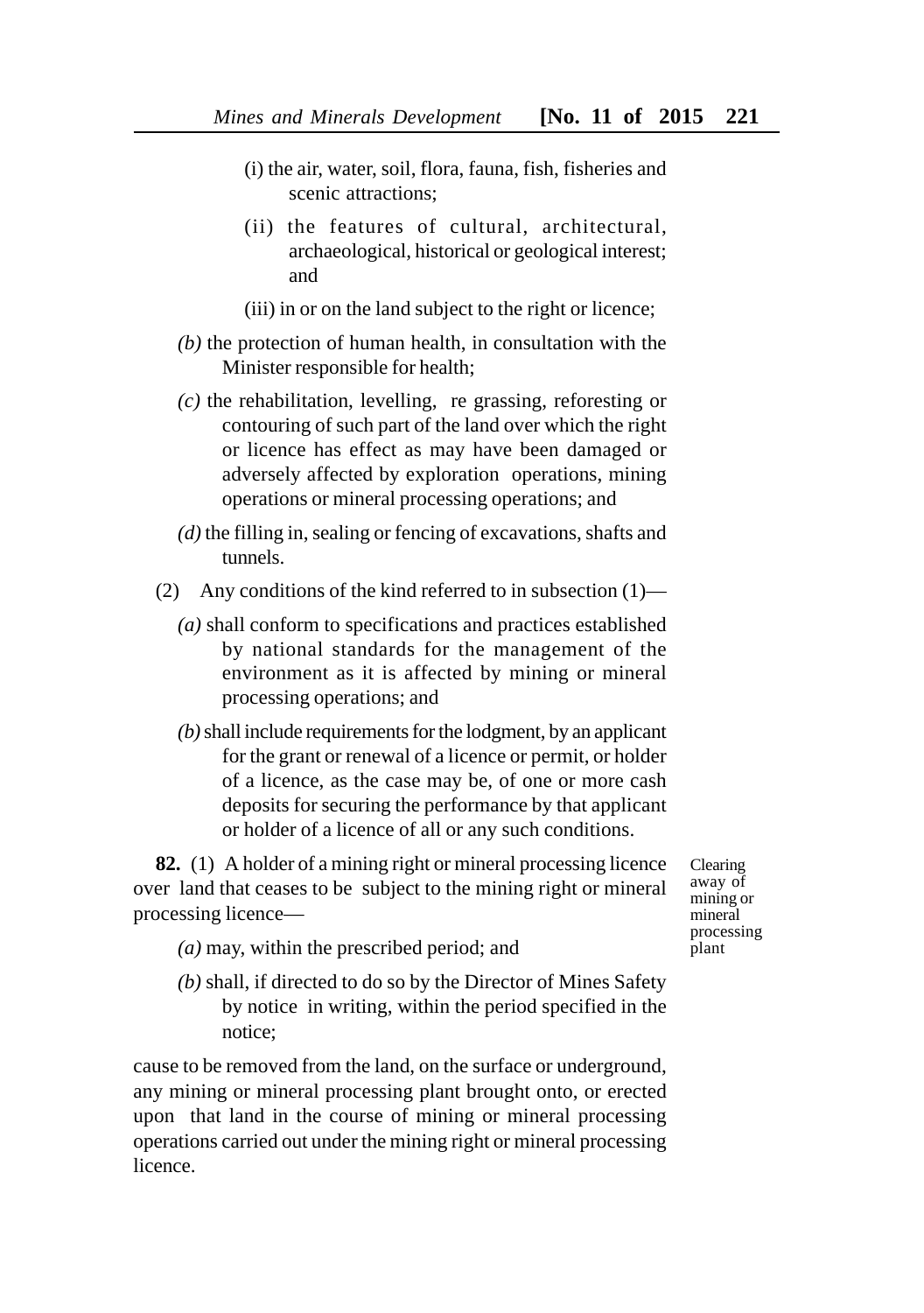(2) The Director of Mines Safety may give a direction under this section even though the prescribed period has not expired.

(3) In this section, "prescribed period" means a period of six months from the date on which the land ceased to be subject to the right or such longer period as the Director of Mines Safety may allow, in any particular case, with the consent of the Minister.

**83.** (1) The Director of Mines Safety may, where any mining or mineral processing plant is not removed under section *eightytwo,* direct that the mining or mineral processing plant be sold by public auction.

(2) Any mining or mineral processing plant remaining unsold after the public auction under subsection (1) has been held, may be sold by private treaty.

(3) The following amounts shall be deducted from the proceeds of any sale under subsection (2):

- *(a)* the costs of the sale and of any matter incidental to or connected with the sale;
- *(b)* the costs of removing from the land any mining or mineral processing plant remaining unsold after the public auction;
- *(c)* any amount owing in respect of compensation payable under Part IV; and
- *(d)* any other amount that the Director of Mines Safety certifies to be a deductible amount.

(4) Any balance remaining shall be paid to the Minister responsible for finance who shall credit the same to a trust account and may, on application, pay it to any person who is lawfully entitled to it.

(5) Where no person applies to the Minister under subsection (4) within a period of ninety days, the balance shall be paid to the revenues of the Republic.

(6) Where the proceeds of sale are less than the amounts to be deducted—

- *(a)* the shortfall shall be a debt due to the Republic from the person to whom the relevant direction was given and shall be recoverable in any court of competent jurisdiction; and
- *(b)* the proceeds of sale shall be applied in meeting those amounts in such manner as the Minister may direct.

Sale of mining or mineral processing plant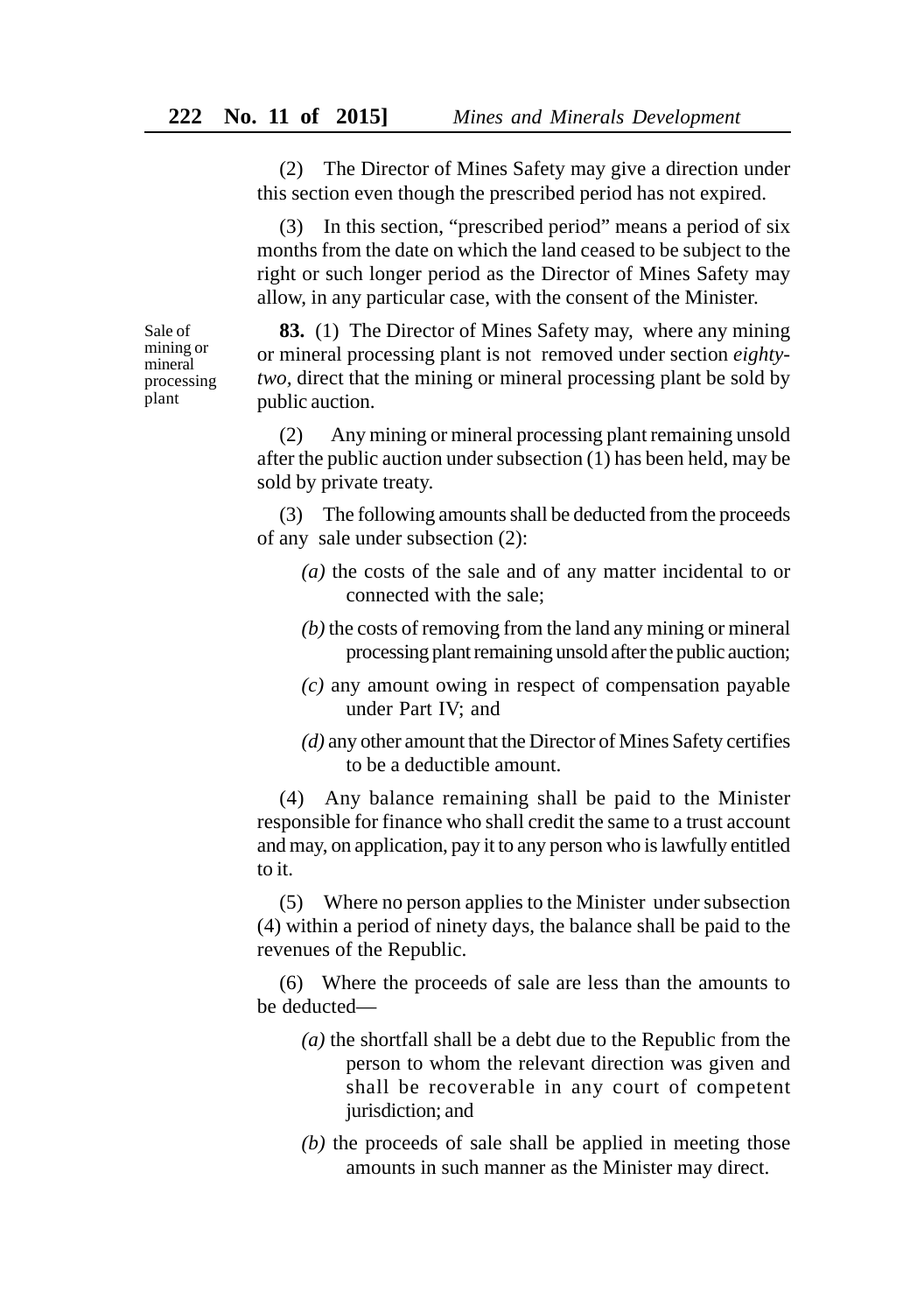(7) A debt due to the Republic under this section is recoverable whether or not the person by whom it is due is prosecuted or convicted of an offence under this Part.

**84.** (1) Where the Director of Mines or Director of Mines Safety considers that a holder of a mining licence is using wasteful mining practices, the Director of Mines or Director of Mines Safety shall—

- *(a)* give notice to the holder specifying the particulars of the wasteful mining practices;
- *(b)* request the holder to cease the wasteful mining practices and remedy any damage caused by the practices;
- *(c)* require the holder to reply, in writing, showing cause, within a time specified by the notice, why the holder's licence should not be revoked; and
- *(d)* suspend the mining operations until the holder takes remedial measures.

(2) The Committee shall cancel the licence if the holder fails to cease using the wasteful mining practices or to remedy any damage caused by the wasteful mining practice within the time specified in the notice.

**85.** A holder shall inform the Director of Mines Safety of any accident that occurs at an exploration, mining, gold panning or mineral processing area in the prescribed manner and form.

**86.** (1) There shall be an Environmental Protection Fund, which shall be administered and managed by the Environmental Protection Fund Committee appointed by the Minister.

(2) The Minister may, by statutory instrument, prescribe the rules for the management and administration of the Fund.

(3) There shall be paid into the Fund the amount of any cash deposit referred to in paragraph *(b)* of subsection (2) of section *eighty-one.*

(4) Moneys from the Fund may be applied —

*(a)* at the expiry or termination of a licence or permit by way of refund to the holder thereof of the amount of any cash deposits referred to in section *eighty-one* that were paid by the holder, to the extent that such moneys are not appropriated under paragraph *(b);* or

Notification of accidents and dangerous occurrences

Environmental Protection Fund

Wasteful mining practices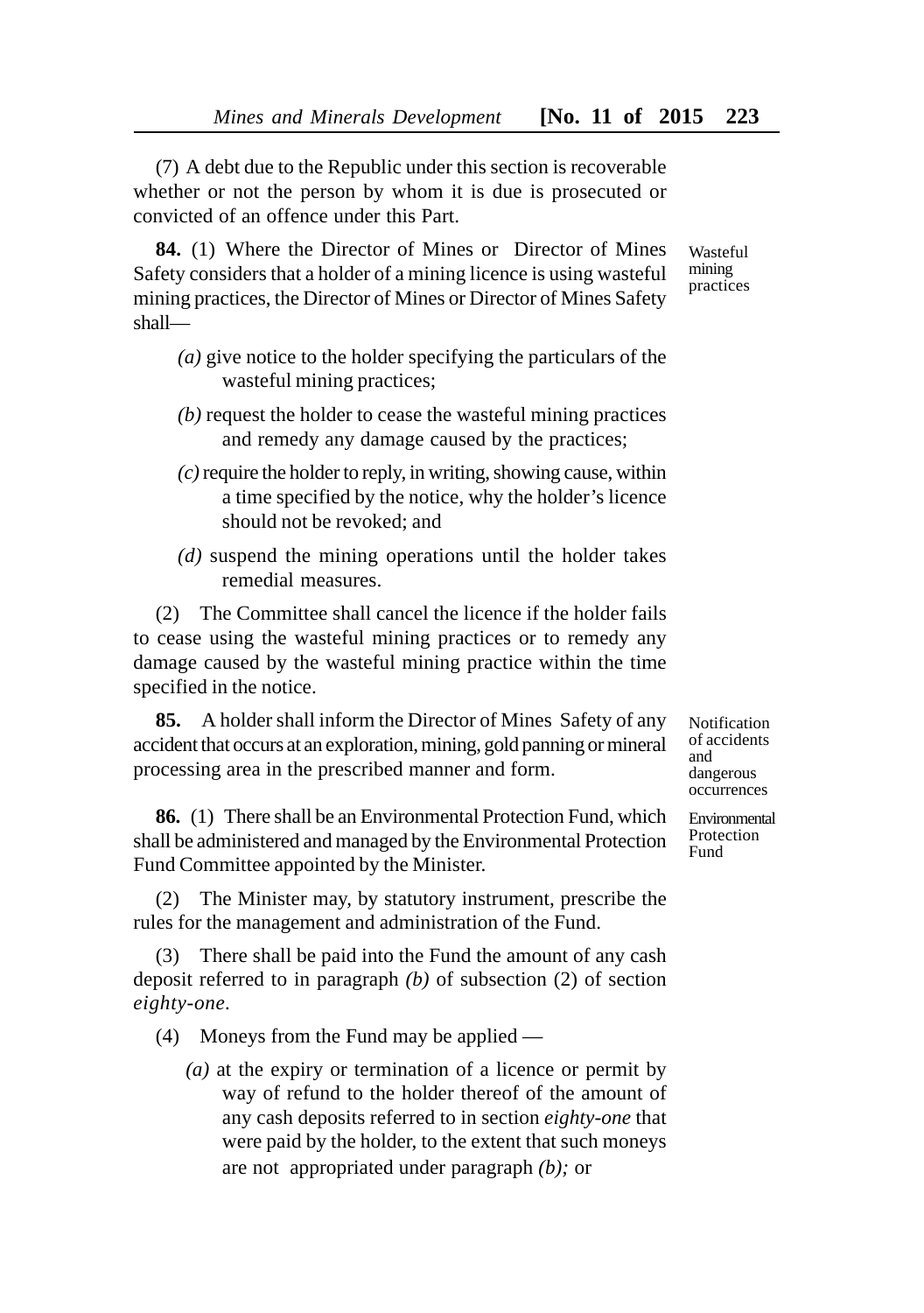*(b)* to the payment of any debt due under subsection (4) of section *seventy-five* or under subsection (6) of section *eighty-three* to the extent that the debt is not paid by or recovered from, the person from whom it is due, and regardless of whether proceedings have been taken against that person for an offence under this Part or for the recovery of the debt.

(5) In the case of any particular debtor, the amount of any moneys expended under this section for or towards the satisfaction of the person's debts shall not exceed the amount of any cash deposits referred to in section *eighty-one* that were lodged by that person.

(6) Moneys standing to the credit of the Fund that are not immediately required for the purposes of the Fund may be invested in such manner as the Environmental Protection Fund Committee, with the approval of the Minister responsible for finance, may determine.

**87.** (1) A holder shall be strictly liable for any harm or damage caused by mining operations or mineral processing operations and shall compensate any person to whom the harm or damage is caused. Liability and redress

> (2) Liability shall attach to the person who directly contributes to the act or omission which results in the harm or damage.

> (3) Where there is more than one person responsible for the harm or damage, the liability shall be joint and several.

> (4) Where any harm or damage is caused to the environment or biological diversity, compensation shall include the cost of reinstatement, rehabilitation or clean-up measures which are incurred and where applicable, the costs of preventive measures.

- (5) Liability shall extend to—
	- *(a)* any harm or damage caused directly or indirectly by the mining or mineral processing operations to the economy or social cultural conditions;
	- *(b)* any negative impact on the livelihood or indigenous knowledge systems or technologies of any community;
	- *(c)* any disruption or damage to any production or agricultural system;
	- *(d)* any reduction in yields of the local community;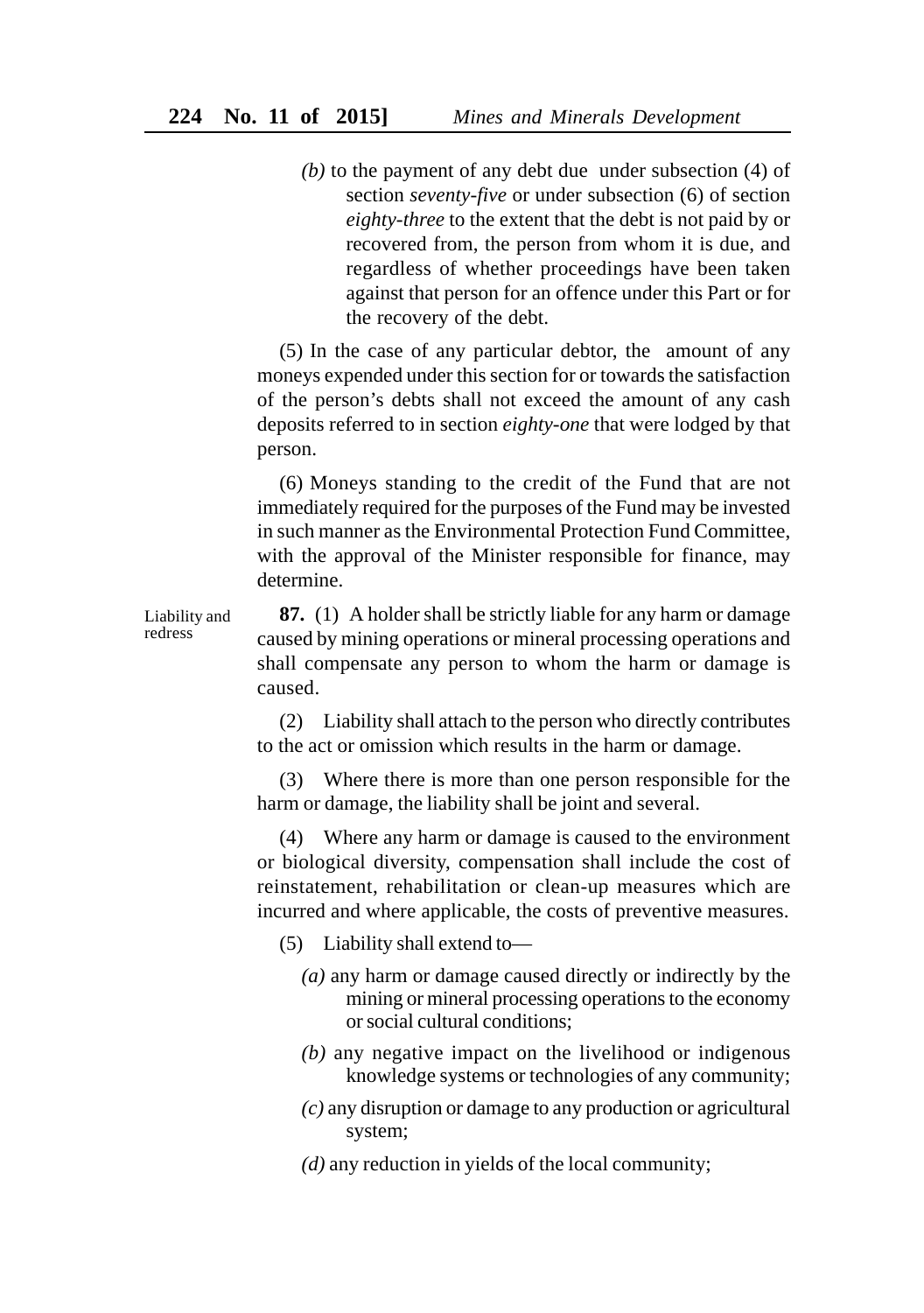- *(e)* any air, water or soil contamination or damage to biological diversity;
- *(f)* any damage to the economy of an area or community; or
- *(g)* any other consequential disorder.

(6) Notwithstanding any other law to the contrary, the right to bring any action in respect of harm caused by mining or mineral processing operations shall lapse after a reasonable period from the date on which the affected person or the community could reasonably be expected to have learned of the harm or damage, taking due account of —

- *(a)* the time the harm or damage may take to manifest itself; and
- *(b)* the time that it may take to correlate the harm with the mining or mineral processing operations, having regard to the situation or circumstance of the person or community affected.

(7) A person, group of persons or a private or State organisation may bring a claim and seek redress in respect of the breach or threatened breach of any provision relating to damage to the environment, biological diversity, human and animal health or to socio-economic conditions—

- *(a)* in that person's or group of persons' interest;
- *(b)* in the interest of or on behalf of, a person who is, for practical reasons, unable to institute such proceedings;
- *(c)* in the interest of, or on behalf of, a group or class of persons whose interests are affected;
- *(d)* in the public interest; and
- *(e)* in the interest of protecting the environment or biological diversity.

(8) Costs shall not be awarded against any of the persons specified under subsection (7) who fail in any action if the action was instituted reasonably out of concern for the public interest or the interest of protecting human health, biological diversity and in general, the environment.

(9) Where any harm or damage is caused to human and animal health by mining or mineral processing operations, compensation shall include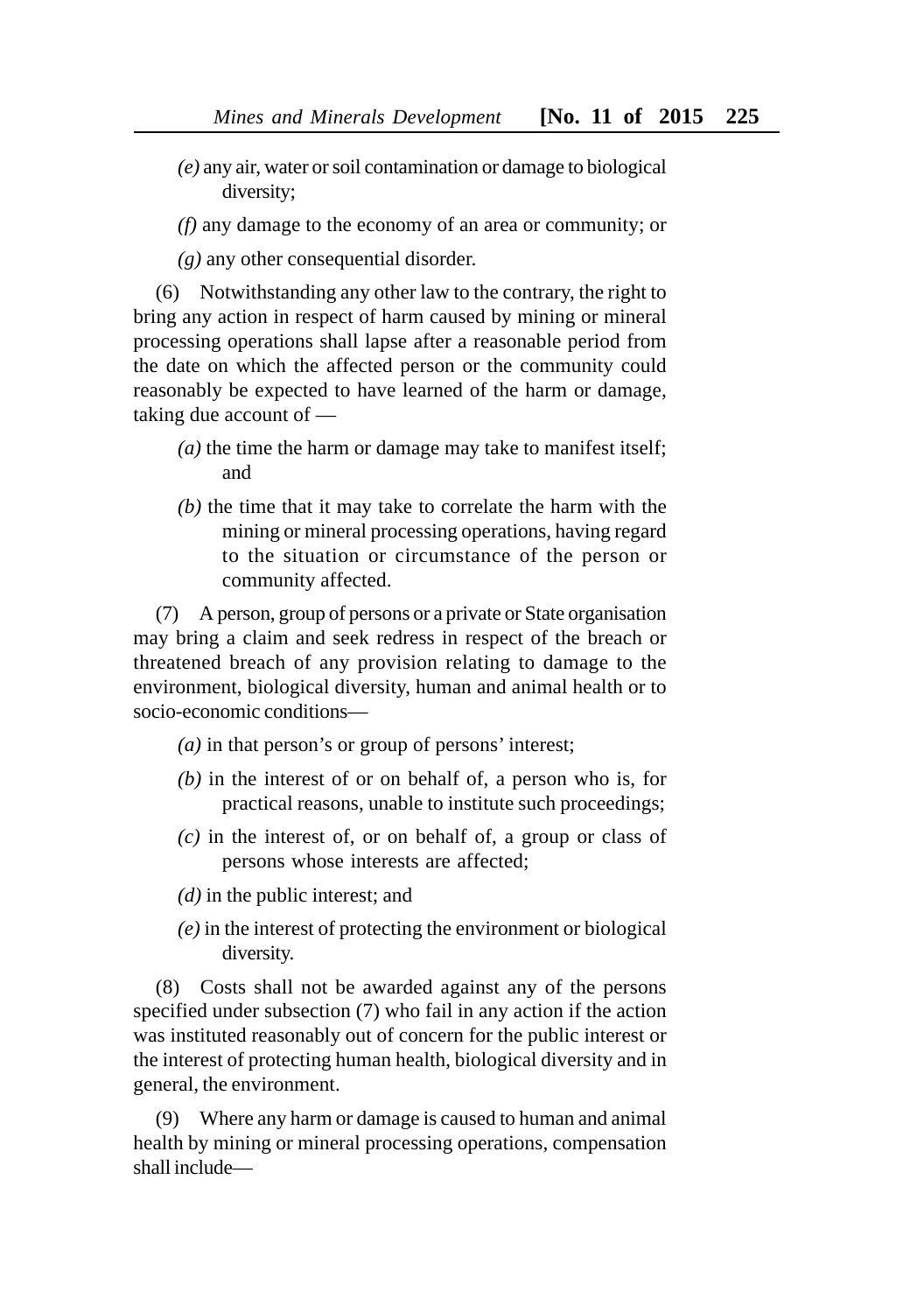*(a)* any costs and medical expenses;

*(b)* compensation for any disability suffered; and

*(c)* compensation for loss of life.

### PART VII

## MINERAL ROYALTIES AND CHARGES

**88.** (1) The Commissioner-General shall be responsible for the carrying out of the provisions of this Part in relation to mineral royalty.

(2) The Income Tax Act shall apply to the collection, assessment, enforcement of, and right of appeal with respect to, any mineral royalty imposed under this Part.

Royalties on production of minerals

Collection and assessment of mineral royalty Cap. 323

> **89.** (1) A holder of a mining licence shall pay a mineral royalty at the rate of nine percent for open cast mining operations and six percent for underground mining operations of—

- *(a)* the norm value of the base metals or precious metals produced or recoverable under the licence; and
- *(b)* the gross value of the gemstones or energy minerals produced or recoverable under the licence.

(2) The mineral royalty payable on industrial minerals shall be at six percent of the gross value of the minerals produced or recoverable under the licence.

A person who is not a holder of a mining licence and who is in possession of minerals extracted in the Republic for which mineral royalty has not been paid is liable to pay mineral royalty at the rate of —

- *(a)* nine percent of the norm value for base metals or precious metals;
- *(b)* nine percent of the gross value for gemstones or energy minerals; and
- *(c)* six percent of the gross value for industrial minerals.

(4) Where the Commissioner-General determines that the realised price does not correspond to the price that would have been paid for the minerals if they had been sold on similar terms in a transaction at arm's length, between a willing seller and a willing buyer, the Commissioner-General may give a notice to that effect to the licensee and the amount of the gross value shall be determined in accordance with the mechanism contained in sections *ninetyseven A* to *ninety-seven D* of the Income Tax Act.

Cap. 323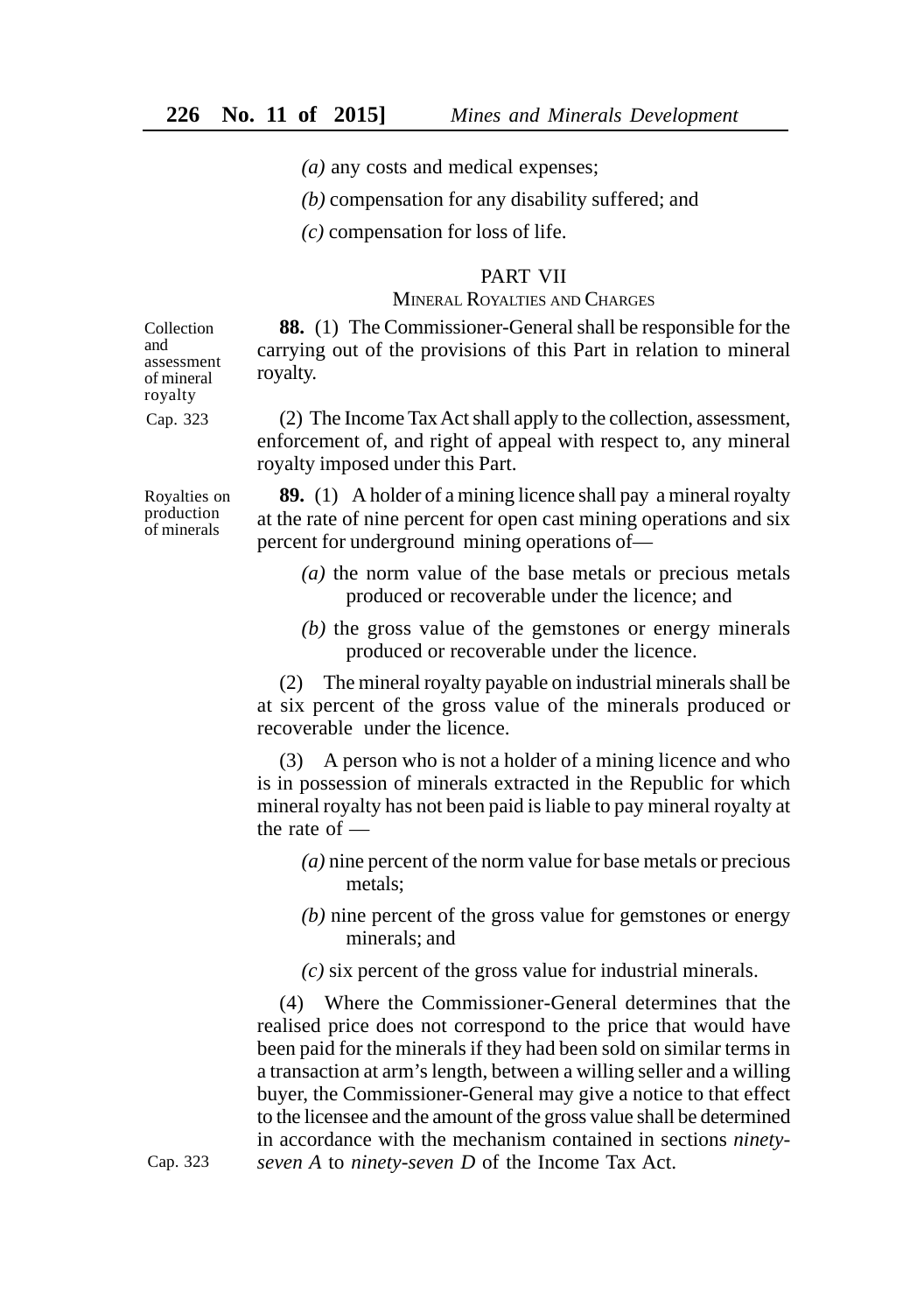- (5) In this section—
	- " gross value " means the realised price for a sale free on board at the point of export from Zambia or point of delivery within Zambia;

" norm value " means—

- *(a)* the monthly average London Metal Exchange cash price per tonne multiplied by the quantity of the metal or recoverable metal sold;
- *(b)* the monthly average Metal Bulletin cash price per tonne multiplied by the quantity of metal sold or recoverable metal sold to the extent that the metal price is not quoted on the London Metal Exchange; or
- *(c)* the monthly average cash price per tonne, at any other exchange market approved by the Commissioner-General, multiplied by the quantity of the metal or recoverable metal sold to the extent that the metal price is not quoted on the London Metal Exchange or Metal Bulletin; and
- " open cast mining operations " includes winnings from tailing dumps or similar dumps and leaching.

**90.** Subject to section *ninety-four,* the mineral royalty payable under this section is due and payable within fourteen days after the end of the month in which the sale of minerals is done.

**91.**A person required to pay mineral royalty under section *eighty-nine* shall submit monthly mineral royalty returns in the prescribed form containing such particulars as may be required by the Commissioner-General within fourteen days after the end of the month in which the sale of the minerals is done.

**92.** (1) Where, for any reason, it is impractical to assess the amount of any mineral royalty due, the CommissionerGeneral may assess, and the person required to pay mineral royalty shall be liable to pay, a provisional mineral royalty.

(2) Where a provisional mineral royalty is assessed under this section, and the amount of the mineral royalty is ascertained at the end of any period of adjustment prescribed under this Act, the person required to pay mineral royalty shall be liable for any balance or, as the case may require, shall be refunded any excess sum paid by that person on the provisional assessment.

Due date for mineral royalty

Mineral royalty returns

Provisional assessment of mineral royalty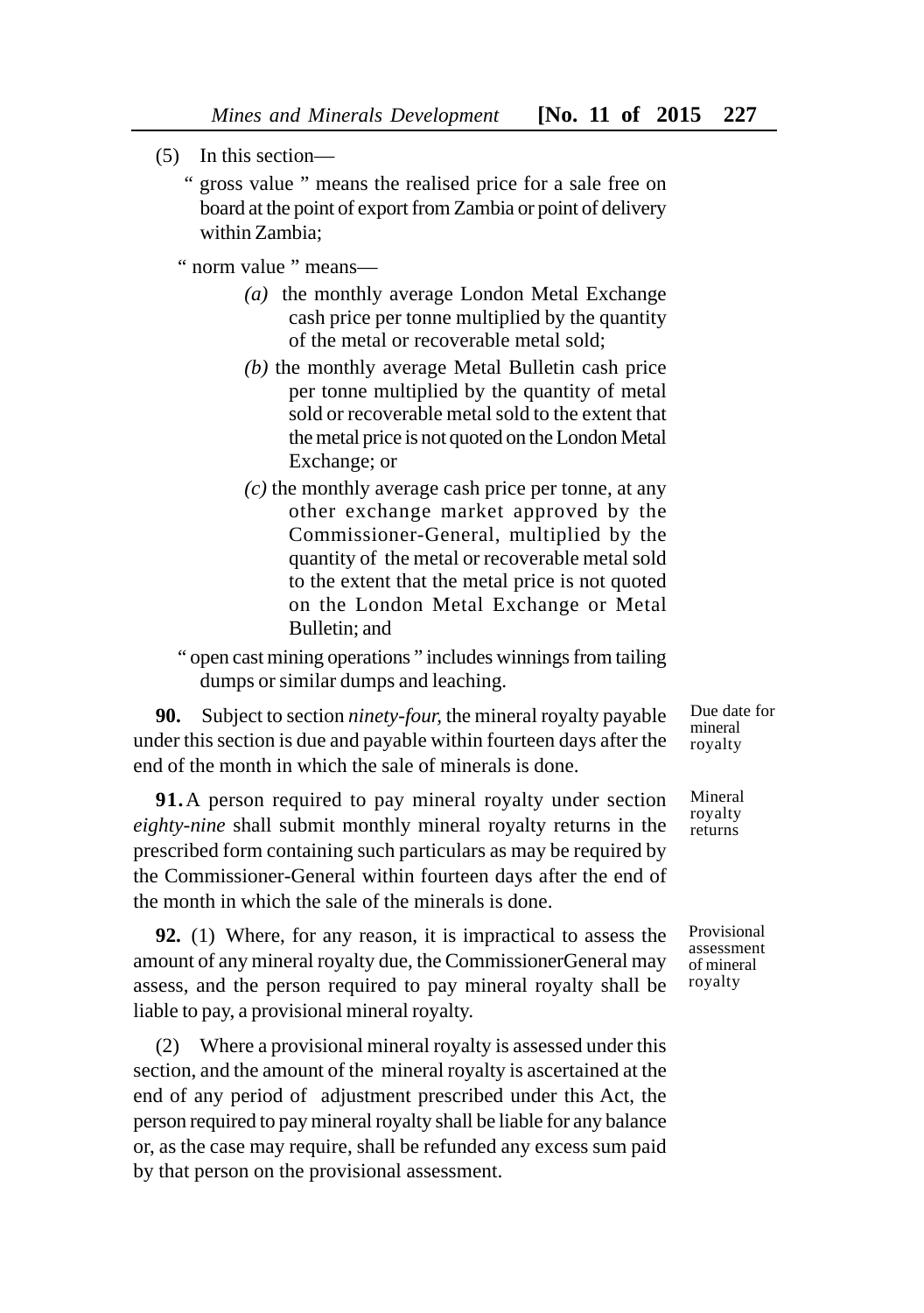Remission of mineral royalties

Deferment of mineral royalties

**93.** (1) The Minister responsible for finance may, after consultation with the Minister, remit in whole or part any mineral royalty payable on any mineral, or on any mineral obtained from a particular deposit, for such period as the Minister responsible for finance may determine, if the Minister considers it expedient in the interests of the production of the mineral to do so.

(2) The Minister may exempt from liability to pay mineral royalty any samples of minerals acquired for purposes of assay, analysis or other examination after taking into account—

*(a)* any mineral analysis certificate issued under this Act; and

*(b)* such quantity or value as may be prescribed by regulation.

**94.** (1) The Commissioner-General may, on application by a holder of a mining licence, defer payment of mineral royalty due from the holder if, during any period for which a payment of mineral royalty is due as prescribed under this Act, in this section referred to as "the mineral royalty payment period", the cash operating margin of the holder in respect of mining operations in the mining area falls below zero, and in any such case, the amount payable on account of mineral royalty in respect of that period shall be reduced to such an extent as is necessary to increase the cash operating margin to zero, and payment of the difference between the mineral royalty due in respect of that period and the reduced amount shall be deferred.

(2) Where the payment of any mineral royalty is deferred—

- *(a)* it shall be accumulated with any other deferred payment of mineral royalty which is outstanding;
- *(b)* the amount outstanding shall become payable when the mineral royalty is due in respect of the next mineral royalty payment period or periods in which, after the deduction of the mineral royalty then due, the cash operating margin is positive; and
- *(c)* the sum payable on any particular occasion under paragraph *(b)* shall not exceed that which would reduce the cash operating margin for the relevant royalty payment period below zero.
- (3) In this section—
- "cash operating margin" means the amount derived by deducting operating costs from revenue;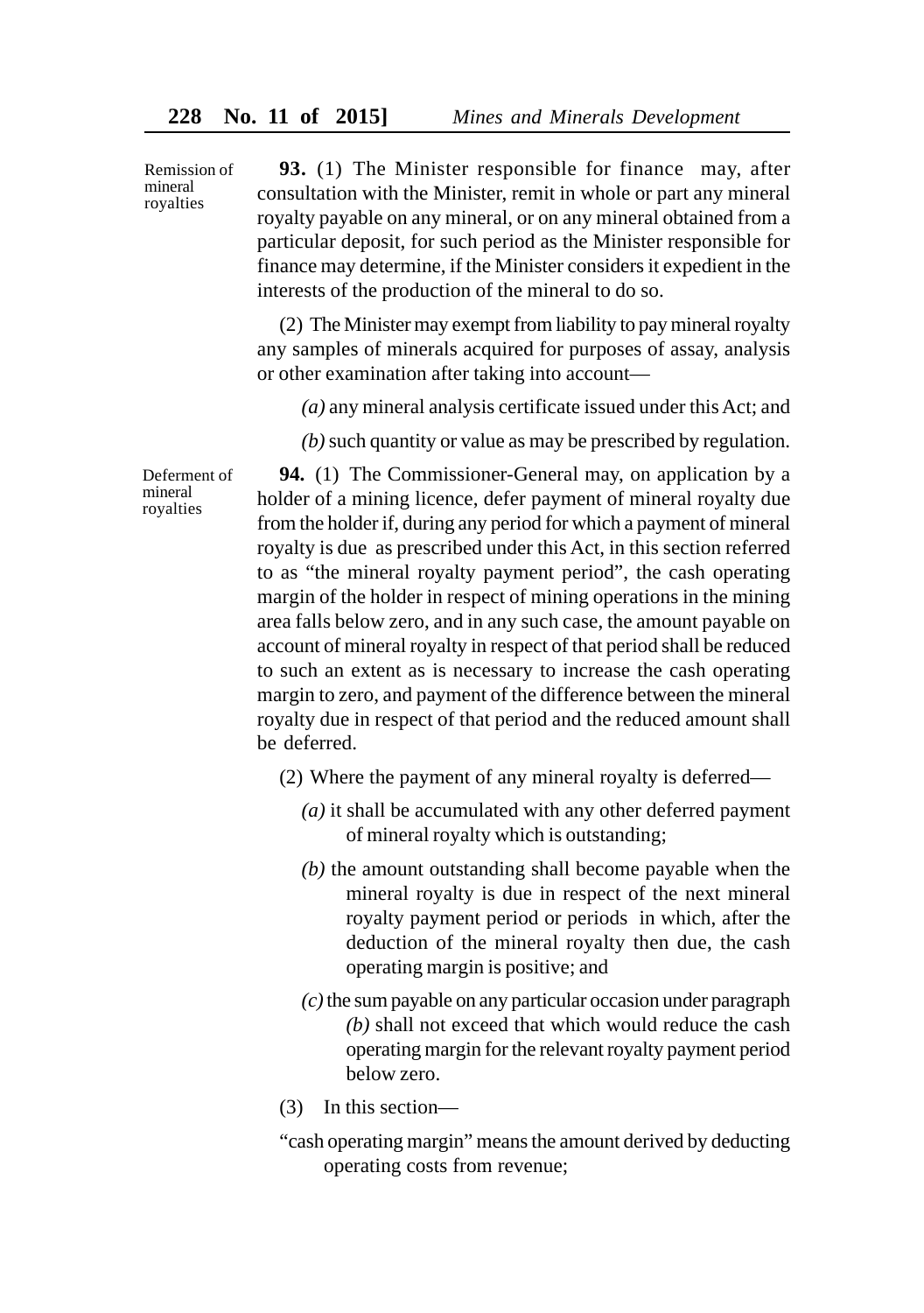- "operating costs" means cash expenditures incurred in mining operations after the commencement of production from the mining area, other than—
- *(a)* capital expenditure or any expenditure of a capital nature;
- *(b)* provision for depreciation;
- *(c)* financing charges, including interest on loans and fees and related charges in respect thereof; or
- *(d)* agency fees or any other fees or charges not directly or necessarily related to the production and disposal of minerals from the mining area; and
- " revenue " means the gross value of all sales or other disposal of minerals.

**95.** (1) Where a holder of a mining licence fails to pay any mineral royalty or provisional mineral royalty payable by the holder of the mining licence on or before the due date or any extension thereof allowed by the Commissioner-General, the Commissioner-General may, by order served on the holder, prohibit the disposal of any mineral from the mining area concerned, or from any other mining area held by that holder, until an arrangement has been made that is acceptable to the Commissioner-General for the payment of the mineral royalties.

(2) A holder of a mining licence who contravenes or fails to comply with an order given under subsection (1), and any person who, knowing of such order and contrary thereto, receives any mineral from the area, commits an offence and is liable, upon conviction—

- *(a)* in the case of an individual, to a fine not exceeding five hundred thousand penalty units or imprisonment for a term not exceeding five years, or to both; or
- *(b)* in the case of a body corporate, to a fine not exceeding one million penalty units.

# PART VIII

#### APPEALS

**96.** Whenever the Minister, the Committee, any of the Directors or an authorised officer makes a decision against which an appeal lies by virtue of a provision of this Part, the holder or applicant affected by the decision shall be informed of the decision and the reasons for the decision by notice, in writing, and the notice shall inform the person notified of that person's right of appeal.

Notification of decisions

Prohibition of disposal of minerals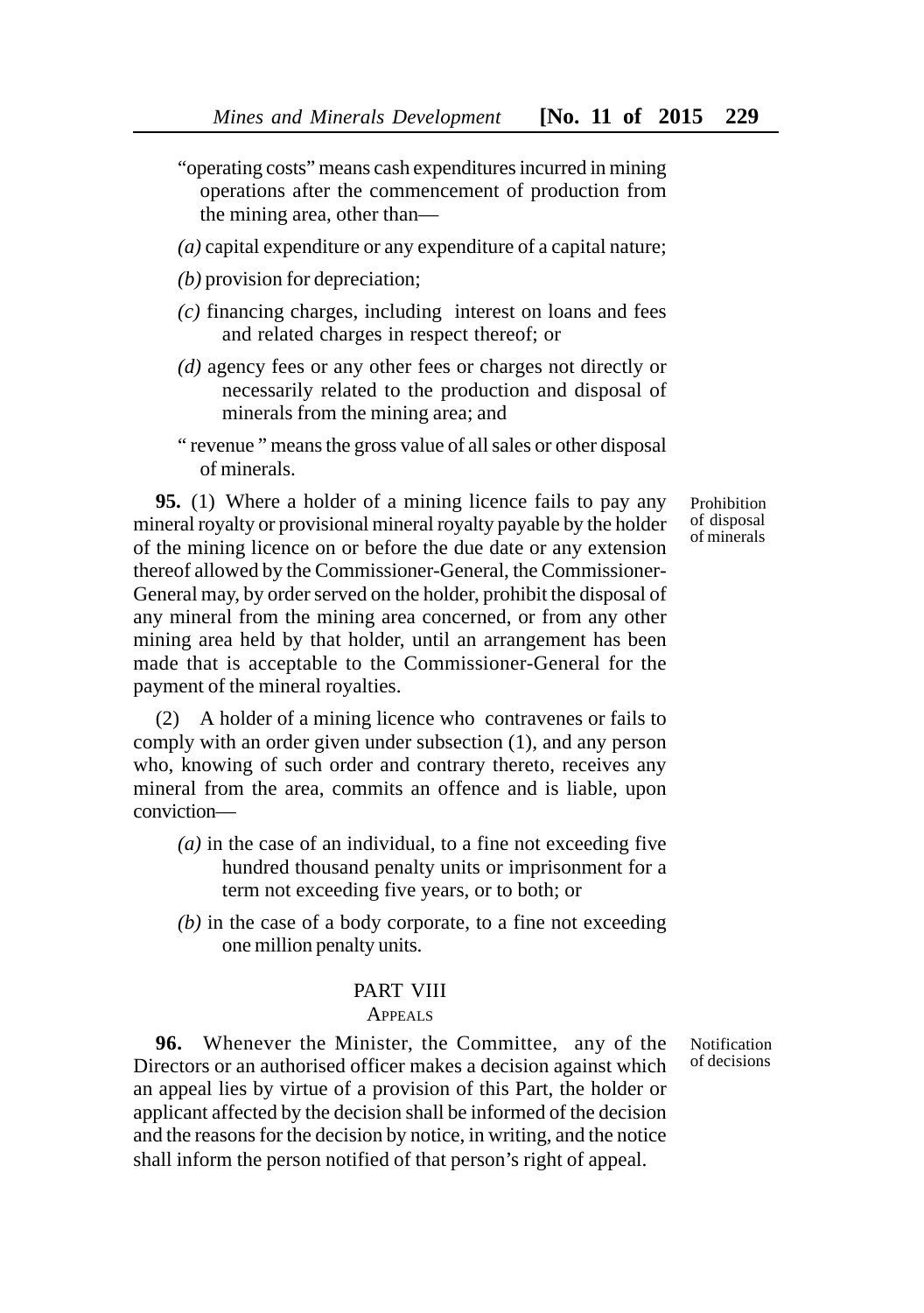Appeal against decision of Directors or Committee

**97.** (1) A person who is aggrieved by a decision of the Director of Mining Cadastre, Director of Mines Safety, Director of Mines, Director of Geological Survey or the Commitee under this Act may, within thirty days of receipt of the decision, appeal to the Minister in the prescribed manner and form.

(2) The Minister shall determine an appeal under subsection (1) in accordance with this Act and the circumstances of the case.

A determination of the Minister under this section may include such directions to the Director of Mining Cadastre, Director of Mines Safety, Director of Mines, Director of Geological Survey or the Committee as the Minister considers appropriate for the disposal of the matter, and the Director concerned or the Committee shall give effect to the directions.

(4) A person who is aggrieved with the decision of the Minister may appeal to the Tribunal within thirty days of receipt of the Minister's decision.

**98.** (1) There is established the Mining Appeals Tribunal.

(2) The Tribunal shall consist of five members appointed by the Minister as follows:

- *(a)* the Chairperson, who is a legal practitioner of at least ten years legal experience;
- *(b)* the Vice-Chairperson, who is a legal practitioner of at least ten years legal experience; and
- *(c)* three other members who are experts with not less than eight years experience and knowledge in matters relevant to mining or licensing under this Act.
- (3) The Tribunal has jurisdiction to—
	- *(a)* inquire into and make awards and decisions in any dispute relating to exploration, gold panning and mining under this Act;
	- *(b)* inquire into, and make awards and decisions relating to, any dispute of compensation to be paid under this Act;
	- *(c)* generally to inquire into and adjudicate upon any matter affecting gold panning, the mining or non-mining rights and obligations of any person or the Government under this Act, except for matters under Part VII which shall be heard and determined by the Tax Appeals Tribunal; and
	- *(d)* perform such other functions as may be prescribed under this Act or any other written law.

Mining Appeals Tribunal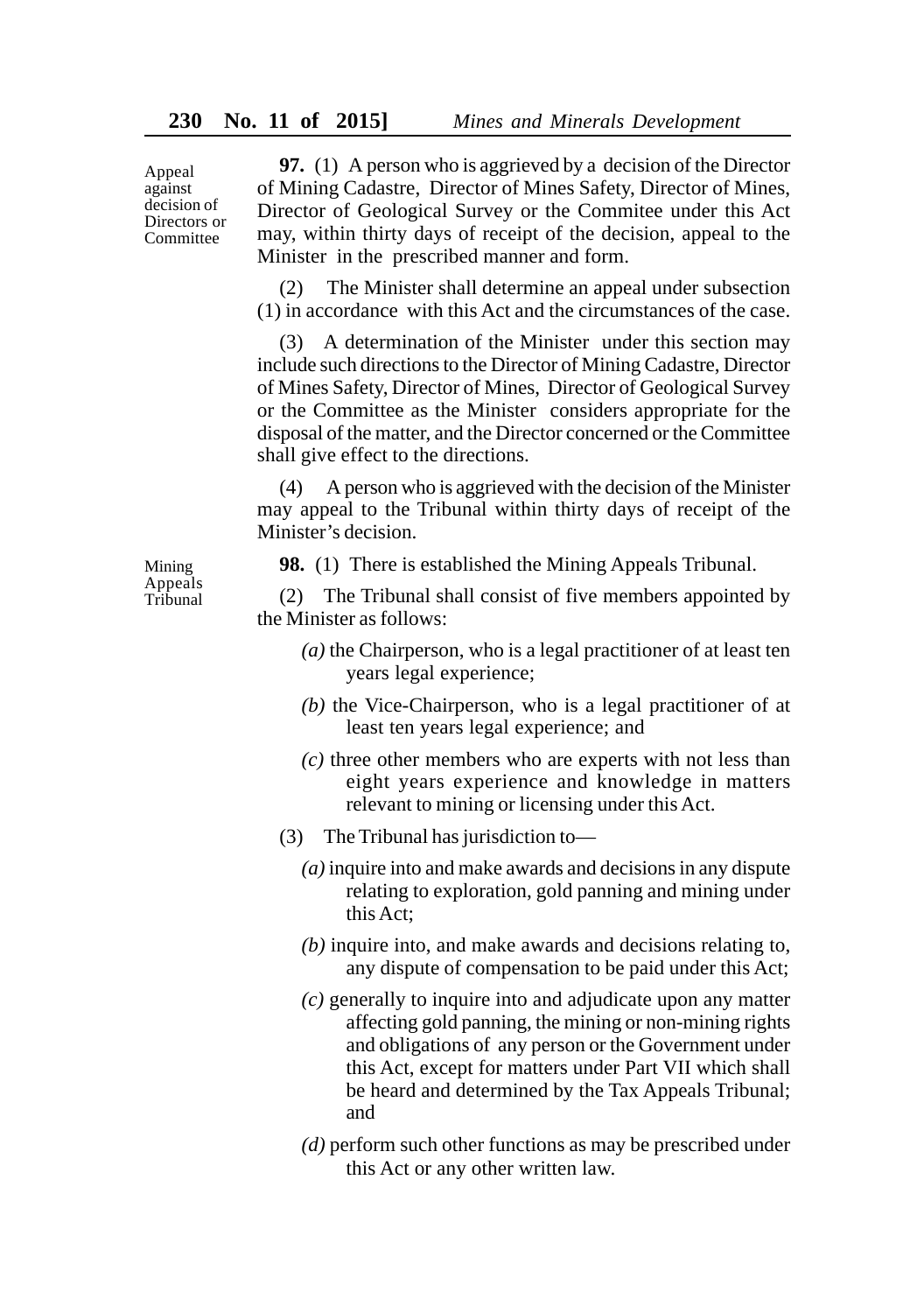(4) The powers, rights and privileges of the Tribunal shall be the same as those conferred upon Commissioners by the Inquiries Act, and the provisions of that Act shall apply in relation to the hearing and determination of an appeal by the Tribunal under this section and to a person summoned to give evidence before the Tribunal. Cap. 41

**99.** The Tribunal shall, within fourteen days of determining an appeal, inform the appellant and the Minister of its decision and the reasons therefor in writing.

**100.** A person aggrieved with a decision of the Tribunal may, within thirty days of receiving the decision, appeal to the High Court.

**101.** The Chief Justice may, by statutory instrument, make rules— Rules

*(a)* regulating the procedure of the Tribunal; and

*(b)* prescribing the procedure for the summoning and appearance of witnesses and the production of any document or other evidence before the Tribunal.

# PART IX

### **OFFENCES**

**102.** (1) A holder of a mining right or mineral processing licence shall appoint a qualified person as a manager to supervise the general operations of the mining or mineral processing activity.

(2) A holder of a mining or mineral processing licence right who fails to appoint a manager in accordance with subsection (1) commits an offence and is liable, upon conviction, to a fine not exceeding five hundred thousand penalty units or to imprisonment for a term not exceeding five years, or to both.

**103.** A holder of a mining right, mineral processing licence or gold panning certificate who wilfully fails or neglects to give notice of an accident in a mining, exploration, mineral processing or gold panning area to the Director of Mines Safety contrary to the provisions of this Act commits an offence and is liable, upon conviction, to a fine not exceeding one hundred thousand penalty units or to imprisonment for a term not exceeding one year, or to both.

Failure to appoint manager

Notice of accidents

Decision of Tribunal

Appeals to High Court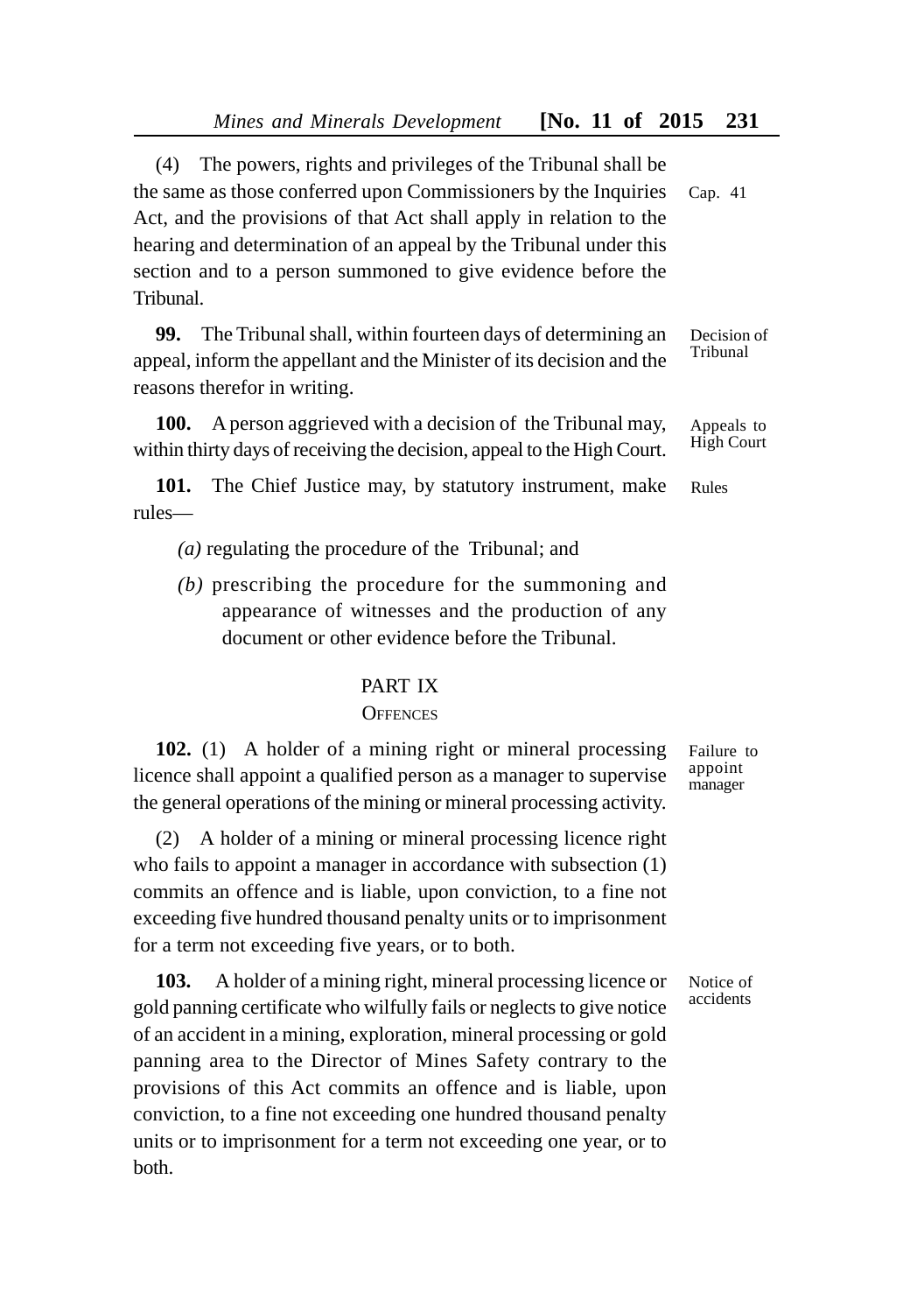Endangering safety and health of persons employed in mine

**104.** (1) A person employed in a mine or mineral processing plant shall not—

- *(a)* willfully interfere with or misuse an appliance, convenience or other thing provided in a mine for the purposes of securing the health, safety or welfare of employees;
- *(b)* willfully and without reasonable cause do anything likely to endanger the life of a person in the mine; or
- *(c)* willfully neglect to make use of any appliance or other thing provided in the mine for the purpose of securing the health or safety of the persons employed in the mine.

(2) A person who contravenes subsection (1) commits an offence and is liable, upon conviction, to a fine not exceeding one million penalty units or to imprisonment for a term not exceeding ten years, or to both.

**105.** A person who works or continues to work in a mine in contravention of an order of closure of a mine or an order to suspend the operations of a mine commits an offence and is liable, upon conviction, to a fine not exceeding five hundred thousand penalty units or to imprisonment for a term not exceeding five years, or to both.

**106.** (1) A person in a mine who conducts oneself in a manner that—

- *(a)* results in loss of life or serious bodily injury; or
- *(b)* causes injury or danger to persons employed in the mine or other persons in or about the mine;

commits an offence and is liable, upon conviction, to a fine not exceeding four hundred thousand penalty units or to imprisonment for a term not exceeding four years, or to both.

(2) A court may, in passing judgment under subsection (1), order the whole or any part of a fine recoverable to be paid as compensation to an injured person or, in the case of a fatal injury, to the deceased person's personal representative.

(3) A fine referred to in subsection (3) shall not, if imposed in a case which is subject to appeal—

- *(a)* be paid before the period allowed for filing the appeal has elapsed; or
- *(b)* if an appeal has been filed, before the determination of the appeal.

Prohibition of conduct with dangerous results

Working in suspended or closed mine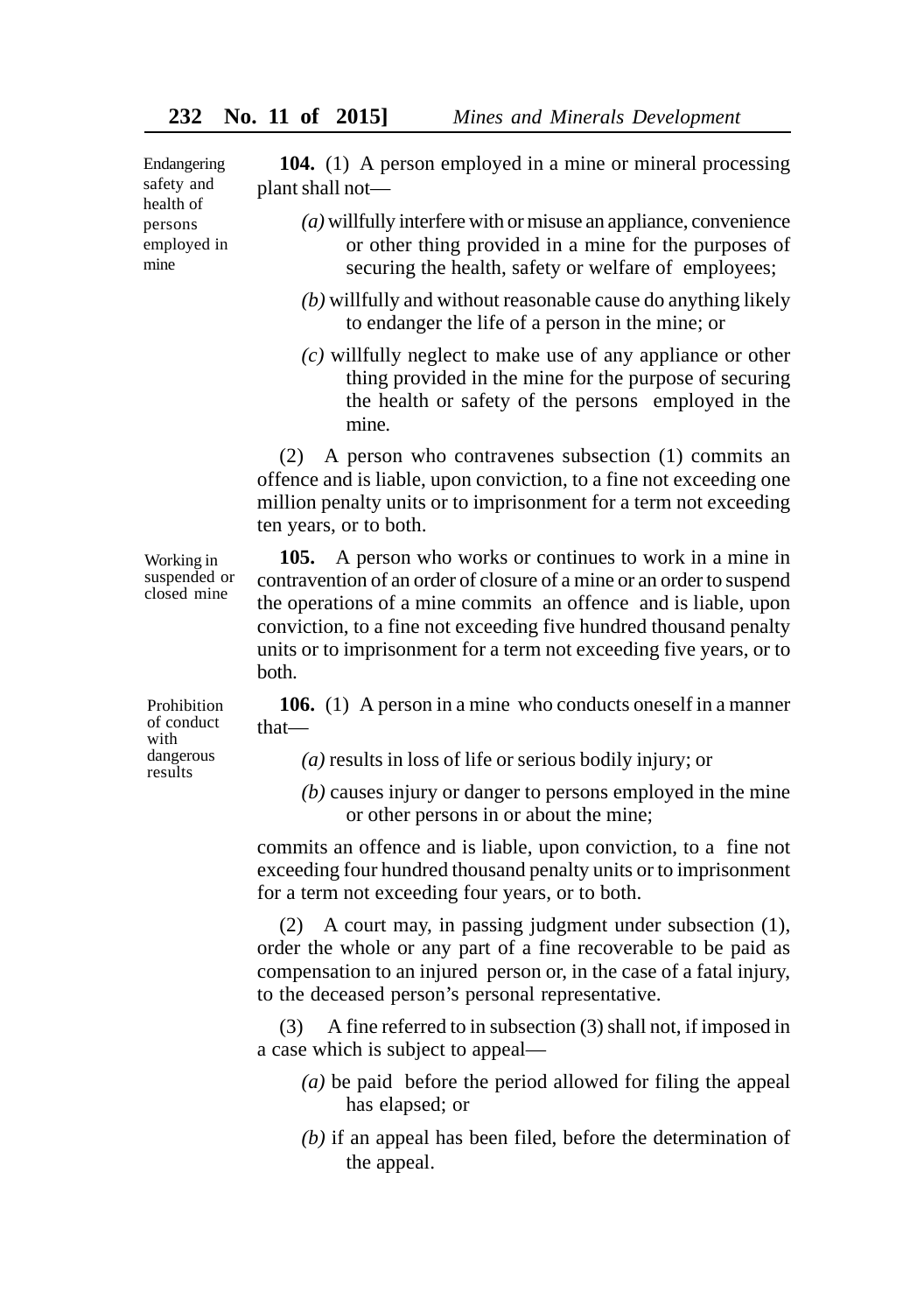**107.** A person who, without reasonable excuse, obstructs or hinders or delays a holder of a mining or non-mining right from doing any act which the holder is authorised to do by this Act commits an offence and is liable, upon conviction, to a fine not exceeding two hundred thousand penalty units or to imprisonment for a term not exceeding two years, or to both.

**108.** (1) A holder of a mining or non-mining right who—

- *(a)* fails to keep a record or information required to be kept under this Act;
- *(b)* fails to supply a record or mineral samples to the Director of Mines, Director of Geological Survey, Director of Mines Safety or Director of Mining Cadastre, as the case may be, in accordance with this Act; or
- *(c)* supplies a false or misleading record, report, plan or information required for purposes of this Act;

commits an offence and is liable, upon conviction, to a fine not exceeding two hundred thousand penalty units or to imprisonment for a period not exceeding two years, or to both.

(2) A person who, without reasonable excuse, omits to make or furnish any plan, report, return, notice, record, register or other document required by or under this Act to be made or furnished, commits an offence and is liable, upon conviction, to a fine not exceeding three hundred thousand penalty units or to imprisonment for a term not exceeding three years, or to both.

- (3) A person who—
	- *(a)* in an application under this Act;
	- *(b)* in a report, return or affidavit submitted for the purposes of this Act; or
	- *(c)* in purported compliance with a requirement under this Act to furnish any information, make a statement or answer a question;

furnishes information or makes a statement that is false or misleading in a material particular, commits an offence and is liable, upon conviction, to a fine not exceeding three hundred thousand penalty units or to imprisonment for a period not exceeding three years, or to both.

**Obstruction** of holder of mining or non-mining right

**Offences** relating to records and reports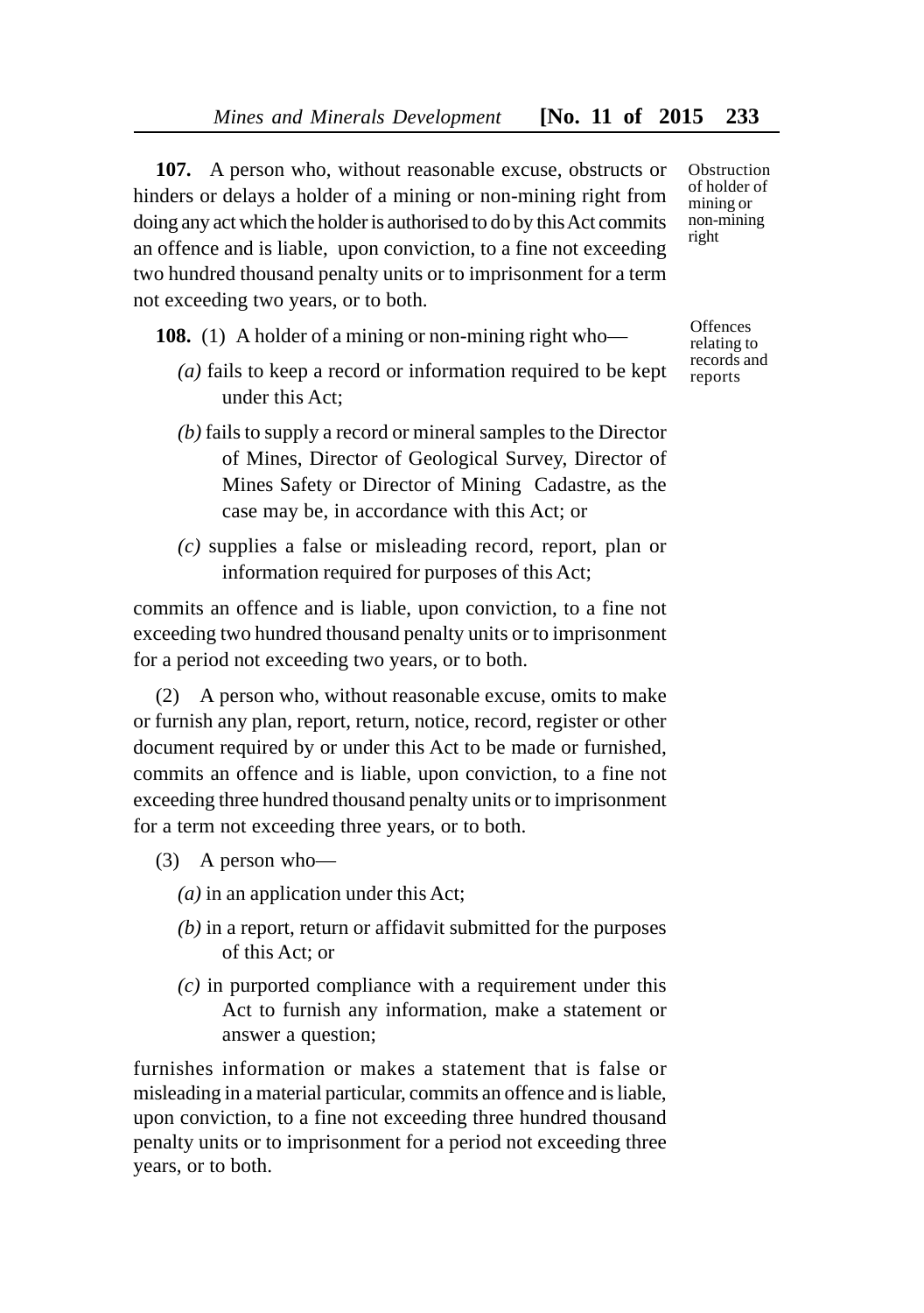(4) A person who, in pursuance of a requirement under this Act, produces or makes available a document or any books, that the person knows to be false or misleading in a material particular commits an offence.

**109.** (1) A holder of a mining or non-mining right shall not cause or permit a report required under this Act to be prepared by a person—

- *(a)* who is not qualified in the field to which the report relates; or
- *(b)* whose qualifications are not recognised by the relevant professional body for that field in the Republic.

(2) A person who contravenes subsection (1) commits an offence and is liable, upon conviction, to a fine not exceeding five hundred thousand penalty units or to imprisonment for a period not exceeding five years, or to both.

Use of false certificates

Permitting unqualified person to prepare reports

- **110.** A person who recklessly or fraudulently—
	- *(a)* uses or attempts to use a mineral analysis certificate or valuation certificate granted to another person in relation to a mineral; or
	- *(b)* allows a mineral analysis certificate or valuation certificate to be used or attempted to be used by another person;

commits an offence and is liable, upon conviction, to a fine not exceeding seven hundred thousand penalty units or to imprisonment for a term not exceeding seven years, or to both.

**Offences** related to mining

- **111.** (1) A person commits an offence who—
	- *(a)* fails, neglects or refuses to comply with any direction given under this Act;
	- *(b)* explores, retains a mineral deposit or mines otherwise than in accordance with the provisions of this Act;
	- *(c)* removes or fails to remove any buildings, fixed machinery or other movable property contrary to the provisions of this Act;
	- *(d)* removes or disposes of any mineral contrary to the provisions of this Act; or
	- *(e)* places or deposits, or is accessory to the placing or depositing of, any mineral in any place with the intention to mislead any other person regarding the mineral possibilities of such place.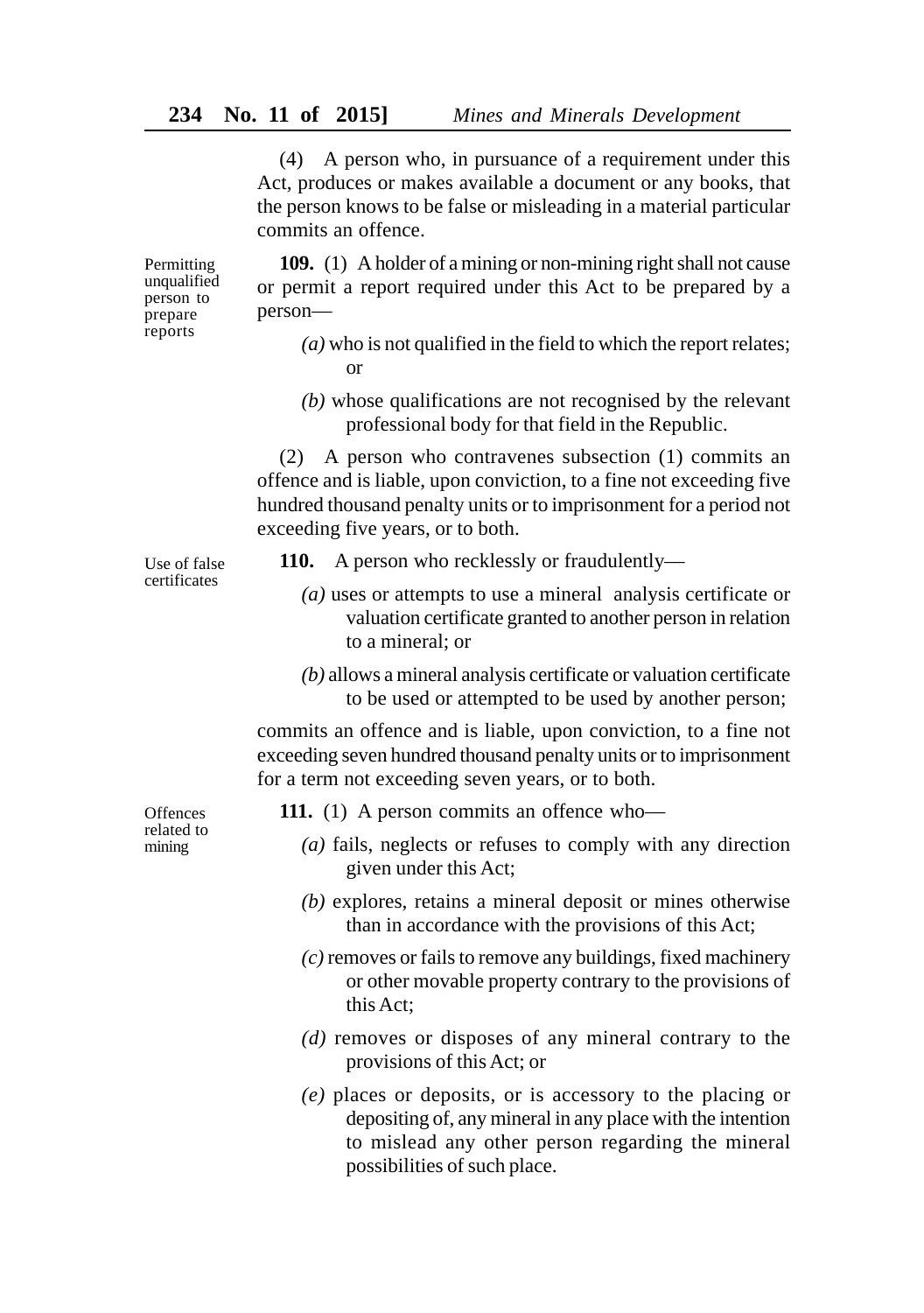- (2) A person who—
	- *(a)* exports a radioactive mineral in contravention of subsection (1) of section *fifty-nine* or fails to comply with the terms or conditions of a permit issued under that section;
	- *(b)* causes environmental damage contrary to this Act or any other written law; or
	- *(c)* fails to rehabilitate a site or deal with potentially hazardous substances, erections or excavations in accordance with directions given in accordance with this Act;

commits an offence and is liable, upon conviction, to a fine not exceeding one million penalty units or to imprisonment for a term not exceeding ten years, or to both.

**112.** A person who commits an offence under this Act for which no penalty is provided is liable, upon conviction—

- *(a)* in the case of an individual, to a penalty not exceeding five hundred thousand penalty units or to imprisonment for a term not exceeding five years, or to both; or
- *(b)* in the case of a body corporate or un-incorporate body, to a penalty not exceeding one million penalty units.

**113.** (1) A person commits an offence who, with intent to deceive—

- *(a)* places or deposits, or is accessory to the placement or deposit of, any mineral or material in any place; or
- *(b)* mingles or causes to be mingled with any sample of ore any substance which will enhance the value or in any way change the nature of the ore.

(2) A person convicted of an offence under this section is liable—

- *(a)* in the case of an individual, to a fine not exceeding five hundred thousand penalty units or to imprisonment for a term not exceeding five years, or to both; or
- *(b)* in the case of a body corporate or un-incorporate body, to a fine not exceeding one million penalty units.

**114.** If a body corporate or unincorporate body is convicted of an offence under this Act, every person who—

*(a)* is a director of, or is otherwise concerned with the management of, the body corporate or unincorporate body; and

**Offence** committed by body corporate or unincorporate body

General penalty

Mingling samples of ore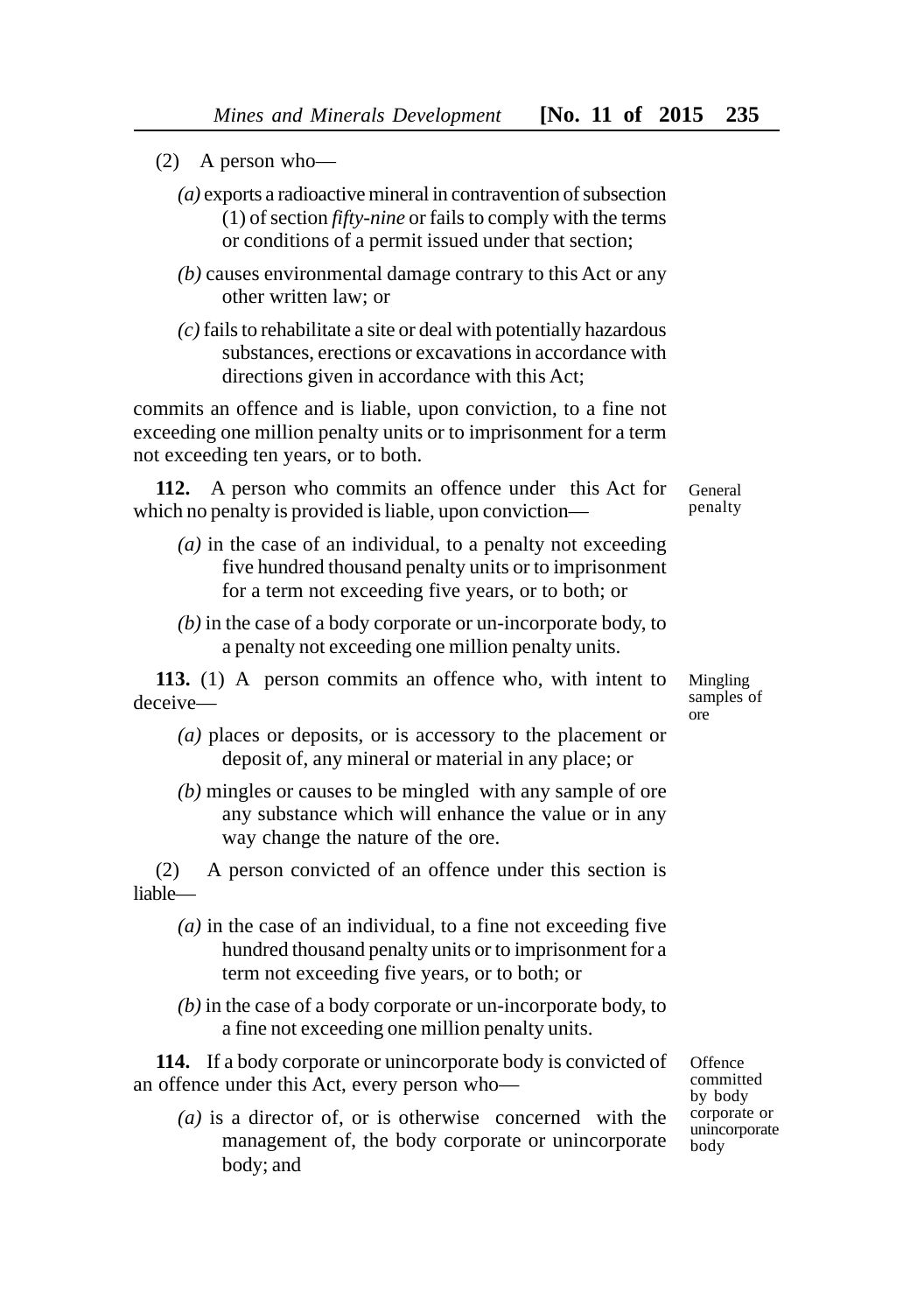*(b)* knowingly authorised or permitted the act or omission constituting the offence;

shall be deemed to have committed the same offence and may be prosecuted and punished accordingly.

### PART X

# GENERAL PROVISIONS

Summary imposition of penalties

**115.** (1) An authorised officer may, where satisfied that any person has committed an offence for which the penalty does not exceed two hundred thousand penalty units or where a person has admitted the commission of an offence under this Act for which the penalty does not exceed two hundred thousand penalty units, summarily demand from the person the payment of a fine not exceeding six thousand penalty units in respect of the offence.

(2) An authorised officer shall, where the authorised officer demands a payment under subsection (1), inform the person against whom the demand is made of the right to admit or dispute the liability.

(3) A person from whom payment of a fine has been demanded under subsection (1) may elect to admit liability and pay the fine, or dispute liability.

(4) The payment of a fine shall operate as a bar to any further criminal proceedings against the person making the payment in respect of the offence concerned.

(5) An authorised officer who receives payment of a fine shall give a receipt to the person making the payment in such form as may be prescribed.

(6) An authorised officer who receives a payment under this section and—

- *(a)* fails to issue a receipt to the person making the payment as required under subsection (5);
- *(b)* fails to account for any payment made under this section; or
- *(c)* in any manner, misuses or puts to personal use any payment made under this section;

commits an offence and is liable, upon conviction, to a fine not exceeding three hundred thousand penalty units or to imprisonment for a period not exceeding three years, or to both.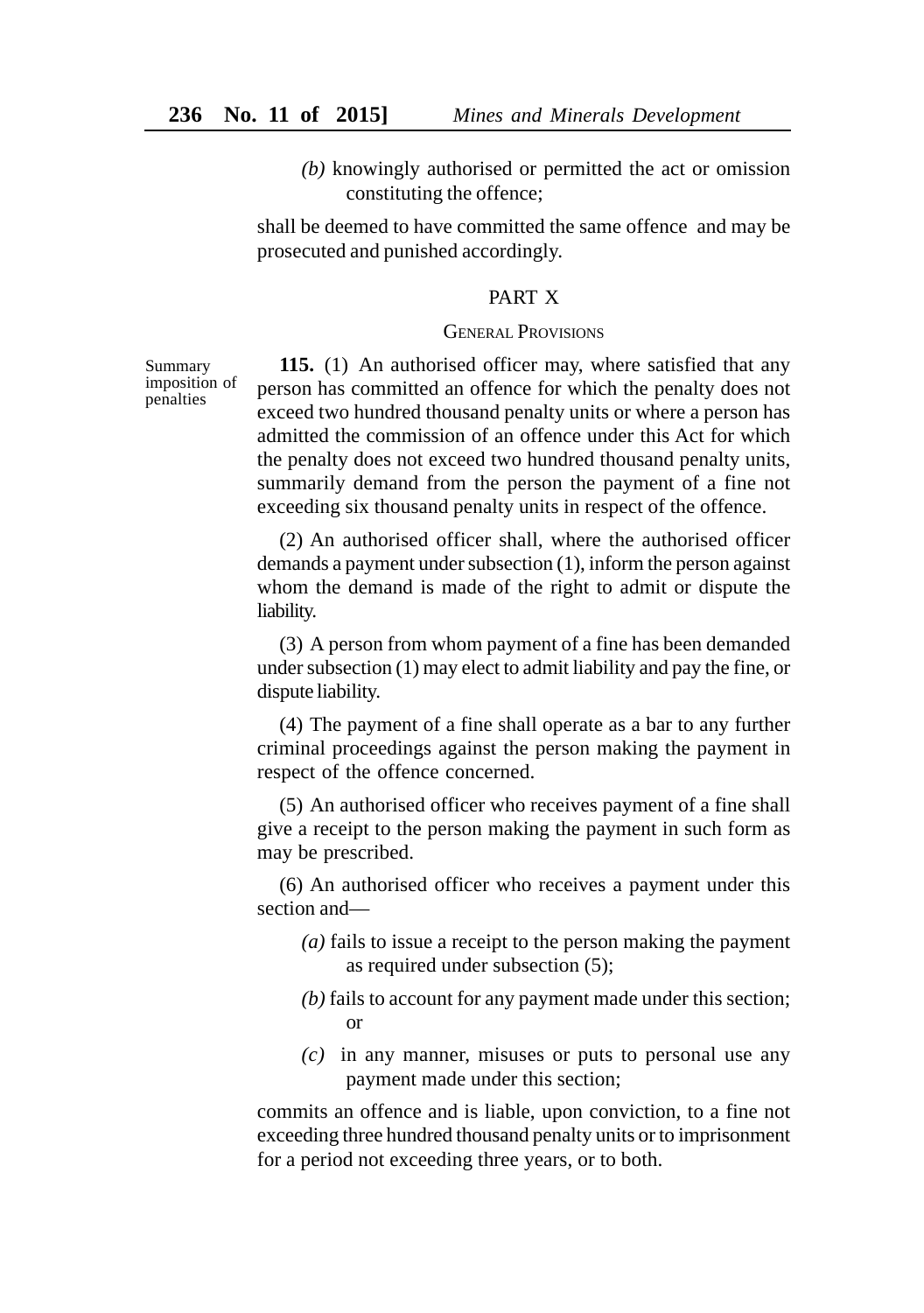**116.** The Attorney-General may demand, sue for, recover and receive all royalties, fees, dues, rents or payments which may become due in respect of any mining right or non-mining right or otherwise under the provisions of this Act.

**117.** (1) Subject to subsection (2), any information furnished or information in a report submitted to the Minister, Committee, Director of Mines, Director of Mines Safety, Director of Mining Cadastre or Director of Geological Survey or any authorised officer under or for the purposes of this Act by a holder of a mining or non-mining right shall not, for so long as the mining or non-mining right has effect over the land to which the information relates, be disclosed, except with the consent of the holder of the mining or non-mining right.

(2) Nothing in subsection (1) shall prevent the disclosure of information where the disclosure is made—

- *(a)* for or in connection with the administration of this Act;
- *(b)* for the purpose of any legal proceedings;
- *(c)* for the purpose of any investigation or inquiry conducted under this Act;
- *(d)* to any person being a consultant to the Government or public officer who is authorised by the Minister to receive such information; or
- *(e)* for, or in connection with, the preparation by or on behalf of the Government of statistics in respect of prospecting or mining, except that a disclosure authorised by this paragraph shall be no more specific in detail than is necessary for the purpose of the statistics concerned.

(3) Any person who contravenes this section commits an offence and is liable, upon conviction, to a fine not exceeding two hundred thousand penalty units or to imprisonment for a term not exceeding two years, or to both.

**118.** Where this Act requires the payment of a fee or any document, report, licence, permit, certificate of registration or submission of an application to be issued or received, the payment, issuance or receipt may be done electronically, where applicable.

**119.** (1) The Minister may, by statutory instrument, make regulations for the better carrying out of the provisions of this Act.

Electronic submissions and payments

Regulations

Recovery of fees

Disclosure  $\alpha$ f information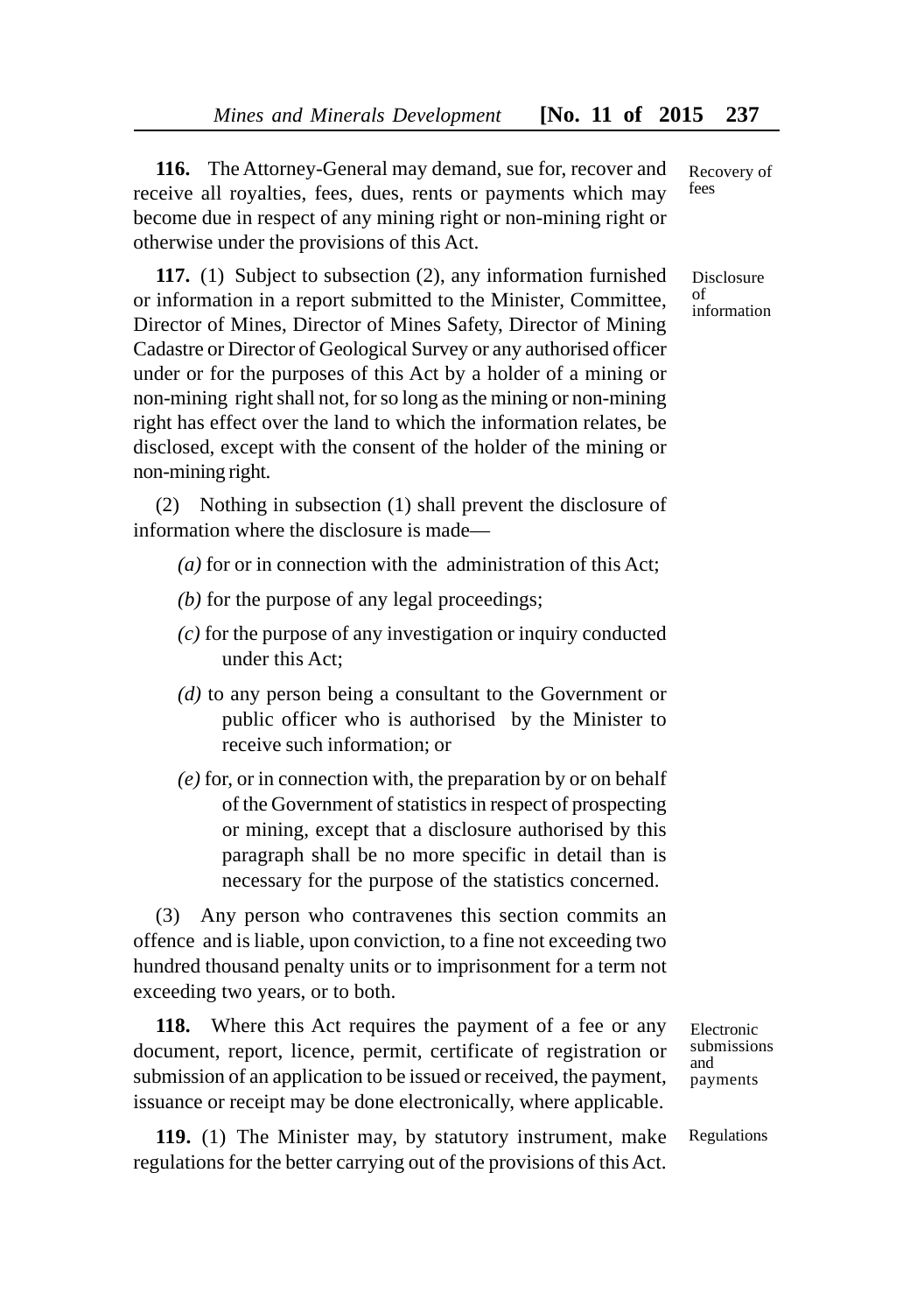(2) In particular, and without prejudice to the generality of subsection (1), regulations may provide for—

- *(a)* the classification of any mineral as a precious metal;
- *(b)* the proper and efficient working of exploration areas, mining areas and mines;
- *(c)* the avoidance of wasteful mining or metallurgical practices;
- *(d)* decommissioning and closure of mines;
- *(e)* participation by mining right and mineral processing licence holders in the development of local communities;
- *(f)* the inspection of books and documents;
- *(g)* the regulation of work and machinery connected with exploration, mining or mineral processing in so far as safety and the protection of life are concerned;
- *(h)* disclosure of the sale and purchase agreement on the transfer of mining rights;
- *(i)* the regulation of all matters relating to sanitation and health, including the establishment of cemeteries, in mining and mineral processing areas;
- *(j)* the reporting of cases of accident and death occurring on any exploration, mining, gold panning or mineral processing area;
- *(k)* the demarcation of exploration, mining and gold panning areas;
- *(l)* the circumstances and procedures for referring any matter for determination by an expert for purposes of this Act;
- *(m)* the manner of making and dealing with applications under this Act;
- $(n)$  fees to be paid by a holder of a mining or non-mining right;
- *(o)* fees and annual charges;
- *(p)* the sale, disposal, exportation and importation of minerals, ores or mineral products;
- *(q)* the development, use and retention of documents and information in electronic form; and
- *(r)* the regulation of the export of gemstones including the introduction of a sealing mechanism of gemstones and precious metals after valuation by Government officers.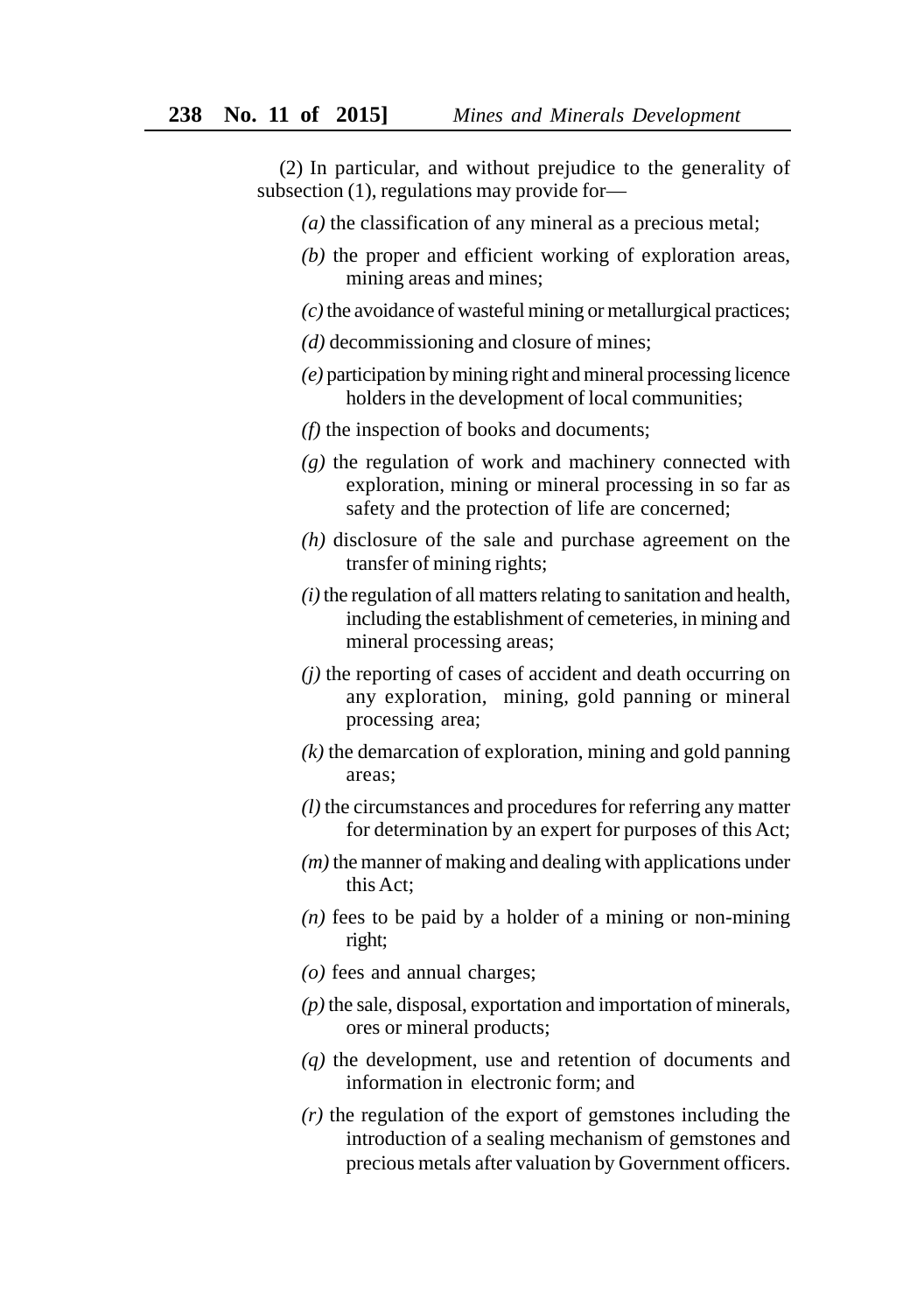(3) The Minister responsible for finance may, after consultation with the Minister, by statutory instrument, make regulations for the better carrying into effect of Part VII.

(4) Any regulations made under this Act may prescribe for any breach, a fine not exceeding five hundred thousand penalty units or imprisonment for a term not exceeding five years, or to both.

**120.** The Mines and Minerals Development Act, 2008, is repealed.

**121.** (1) Notwithstanding section *one hundred and twenty,* this section applies in relation to the savings and transitional provisions.

(2) Unincorporated holders of mining rights, except holders of artisan's mining rights, granted under the repealed Act shall incorporate companies within two years of the commencement of this Act.

(3) Large-scale mining licences, small-scale mining licences and mineral processing licences granted under the repealed Act shall remain valid under this Act for the period specified on the licence.

(4) Large-scale and small-scale gemstone licences granted under the repealed Act shall be converted to mining licences and shall remain valid under this Act for the period specified on the licence.

(5) A prospecting permit issued under the repealed Act shall remain valid under this Act for the period specified on the permit.

(6) A prospecting licence granted under the repealed Act shall convert to the following tenure under this Act:

- *(a)* a holder whose tenure is in the first or second year is eligible to apply without relinquishment and be granted an exploration licence with an additional three years tenure;
- *(b)* a holder whose tenure is in the third year is eligible to apply without relinquishment and be granted an exploration licence with an additional one year tenure;
- *(c)* a holder whose tenure is in the fourth year is eligible to apply for an exploration licence covering only fifty percent of the prospecting area held under the licence issued under the repealed Act and the exploration licence may be granted for an additional three years subject to provisions under the Act;

Repeal of Act No. 7 of 2008

Transitional provisions

Act No. 7 of 2008

Act No. 7 of 2008

Act No. 7 of 2008

Act No. 7 of 2008

Act No. 7 of 2008

Act No. 7 of 2008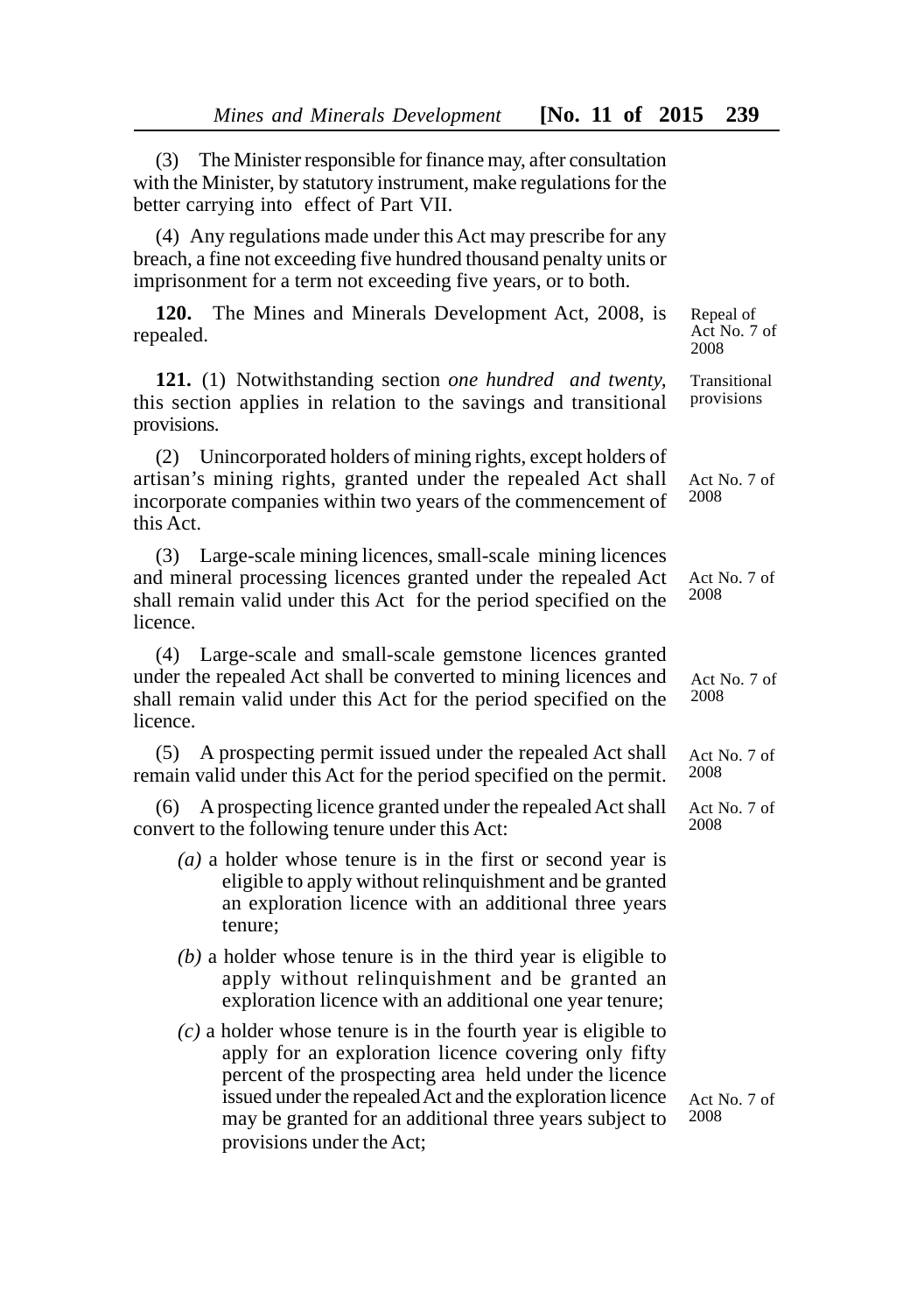- *(d)* a holder whose tenure is in the fifth year is eligible to apply without relinquishment and be granted an exploration licence with an additional two years tenure; and
- *(e)* the licence of a holder whose tenure is in the sixth or seventh year shall remain valid for the period specified in the licence.

(7) A person who, prior to the commencement of this Act, is carrying out mineral trading operations or holds a gemstone sales certificate, without a licence shall be required to apply for a mineral trading permit within ninety days of the commencement of this Act.

(8) The fees, accumulated area charges and area charges for the year following the change of tenure shall, where applicable, be paid in accordance with this Act.

### **SCHEDULE**

#### *(Section 6)*

## THE MINING LICENSING COMMITTEE

**1.** (1) The Minister shall nominate an alternate member for each of the members referred to in paragraphs *(a)* to *(d)* of subsection (2) of section *six.*

(2) The Ministries, Attorney-General, organisations and associations referred to in paragraphs *(e)* and *(f)* of subsection (2) of section *six* shall nominate an alternate member for each of their respective members.

**2.** (1) Subject to the other provisions of this Act, a member of the Committee, other than the members referred to in paragraphs *(a)* to *(d)* of subsection (2) of section *six*, shall hold office for a term of three years from the date of appointment and may be reappointed for a further term of three years.

(2) On the expiration of the term for which a member is appointed, the member shall continue to hold office until another member is appointed, but in no case shall an extension of the period exceed three months.

(3) The office of a member becomes vacant—

Alternate member

Tenure of office and vacancy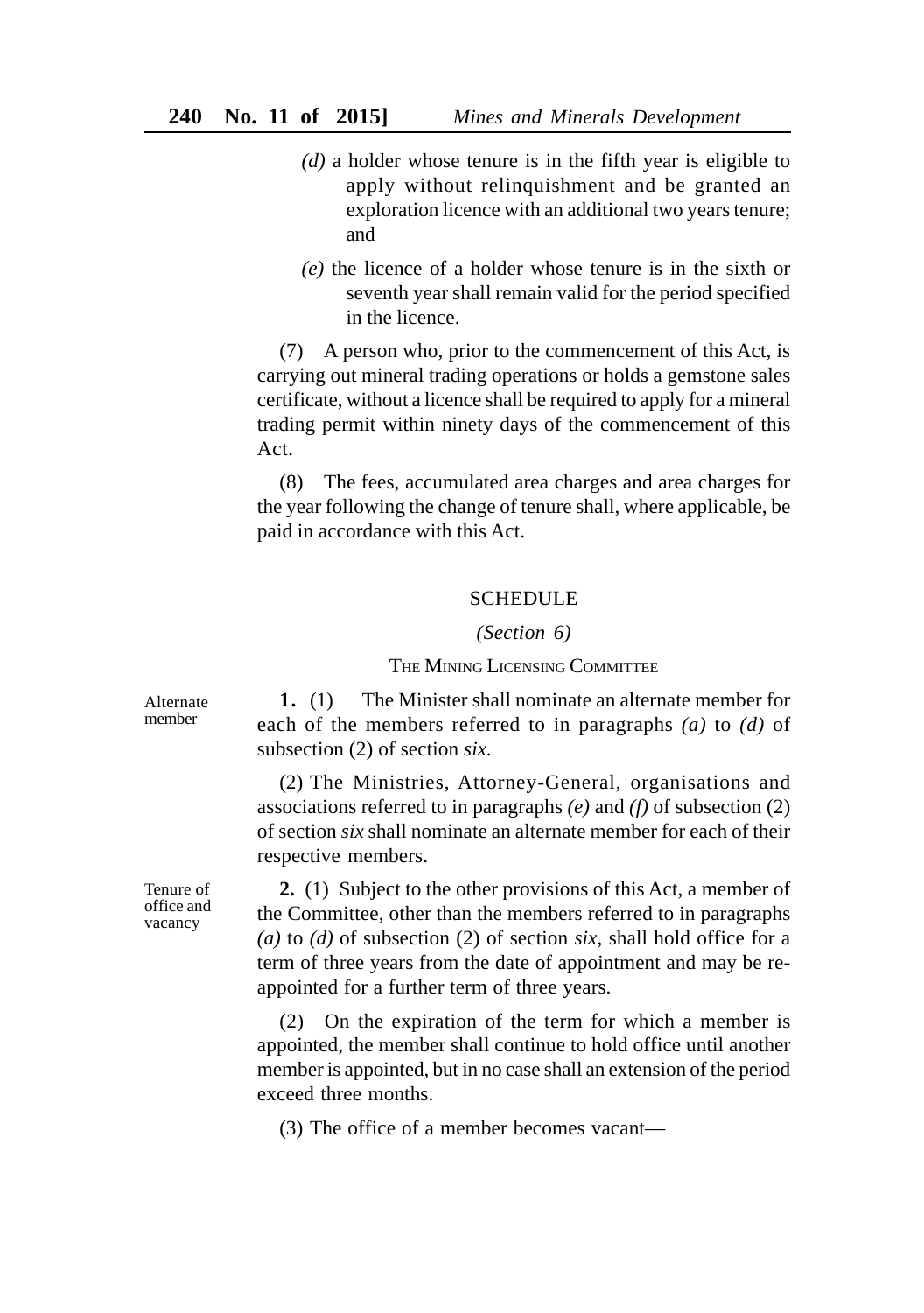- *(a)* on the member's death;
- *(b)* if the member is adjudged bankrupt:
- *(c)* if the member is absent, without reasonable excuse, from three consecutive meetings of the Committee of which the member had notice, without the prior approval of the Committee;
- *(d)* upon the expiry of one month's notice of the member's intention to resign, given by the member, in writing, to the Minister;
- *(e)* if the member becomes mentally or physically incapable of performing duties as a member of the Committee; or
- *(f)* if the member is convicted of an offence under this Act or any other written law.

**3.** The Minister may, where the office of a member becomes vacant before the expiry of the term of office, appoint another member in the place of the member who vacates office, but that member shall hold office for the unexpired part of the term.

**4.** (1) Subject to the other provisions of this Act, the Committee may regulate its own procedure.

(2) The Committee shall meet as often as is necessary to perform its functions and at such places and and times as the Chairperson may determine.

(3) The Chairperson may, upon giving notice of not less than fourteen days, call a meeting of the Committee and shall call a special meeting to be held within fourteen days of receipt of a written request to the Chairperson by at least five members of the Committee.

(4) If the urgency of any particular matter does not permit the giving of the notice required under sub-paragraph (3), a special meeting may be called by the Chairperson on giving a shorter notice.

(5) The quorum at a meeting of the Committee shall be half of the members of the Committee.

(6) There shall preside at any meeting of the Committee—

- *(a)* the Chairperson;
- *(b)* in the absence of the Chairperson, the Vice-Chairperson; and

Filling of casual vacancy

Proceedings of Committee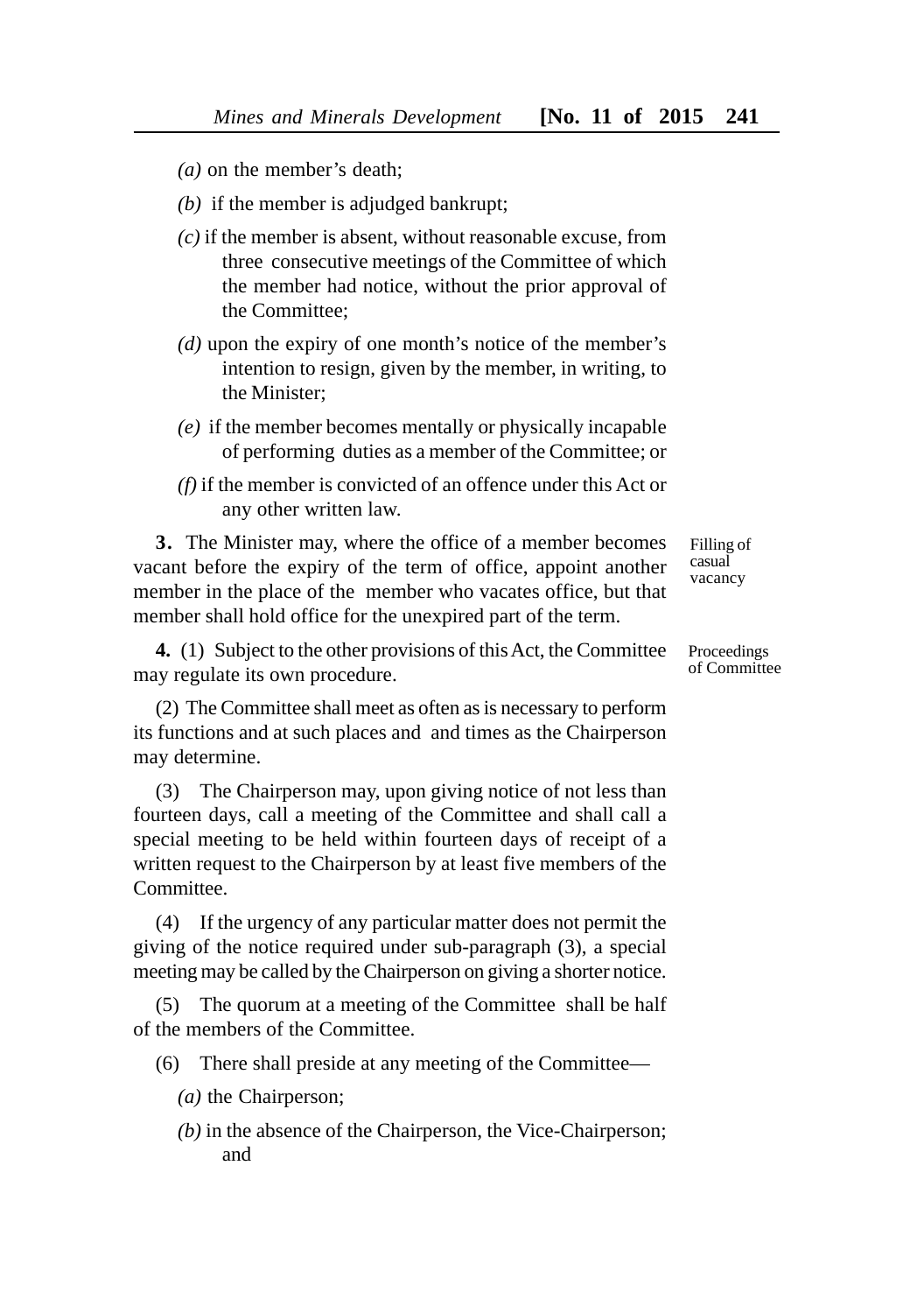*(c)* in the absence of both the Chairperson and the Vice-Chairperson, such member as the members present may elect from amongst themselves for the purpose of that meeting.

(7) A decision of the Committee on any question shall be by a majority of votes of the members present and voting at the meeting and, in the event of an equality of votes, the person presiding at the meeting shall have a casting vote, in addition to the deliberative vote.

(8) The Committee may invite any person whose presence is in its opinion desirable to attend and participate in the deliberations of a meeting of the Committee but such a person shall not have a vote.

(9) The validity of any proceedings, act or decision of the Committee shall not be affected by a vacancy in the membership of the Committee or by a defect in the appointment of any member or by reason that a person not entitled to do so, took part in the proceedings.

(10) The Committee shall cause minutes to be kept of the proceedings of every meeting of the Committee and every meeting of any sub-committee established by the Committee.

Subcommittees of **Committee** 

**5.** (1) The Committee may, for the purpose of performing the functions of the Committee constitute such sub-committees as it considers necessary for the effective performance of the functions of the Committee.

(2) The Committee may appoint, as members of a subcommittee, persons who are or are not members of the Committee, except that at least one member of the Committee shall be a member of a sub-committee.

(3) A person serving as a member of a sub-Committee shall hold office for such period as the Committee may determine.

(4) Subject to any specific or general direction of the Committee, a sub-committee may regulate its own procedure.

Allowances of members

**6.** The members of the Committee or any sub-committee of the Committee shall be paid such allowances as the Committee may, with the approval of the Minister, determine.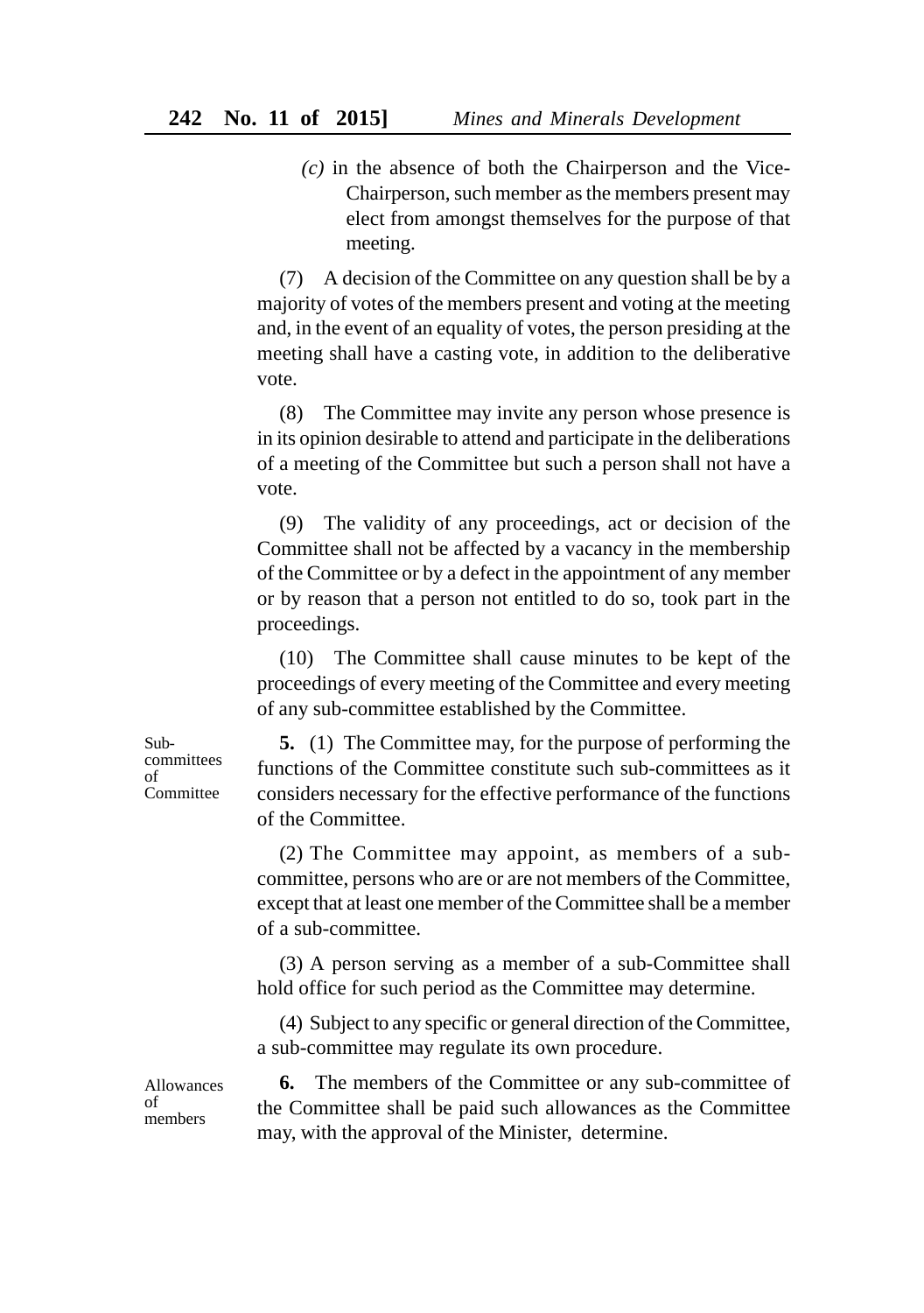**7.** (1) If a member or person who is present at a meeting of the Committee or a sub-committee of the Committee at which any matter is the subject of consideration and in which matter that member or person or the member's or that person's associate or relative, is directly or indirectly interested, in a private capacity, the member or person shall, as soon as is practicable, after the commencement of the meeting, declare such interest and shall not, unless the Committee or the sub-committee otherwise directs, take part in any consideration or discussion of, or vote on any question relating to, that matter.

(2) A declaration of interest made under this paragraph shall be recorded in the minutes of the meeting at which it is made.

(3) In this paragraph—

*(a)* associate, in relation to a person means—

- (i) a nominee or an employee of that person;
- (ii) a former spouse or conjugal partner of that person;
- (iii) a firm of which that person, or that person's nominee, is a partner or a person in charge or in control of its business or affairs;
- (iv) a company in which that person or that person's nominee, is a director or is in charge or in control of its business or affairs, or in which that person, alone or together with that person's nominee, holds a controlling interest or shares amounting to more than thirty percent of the total share capital; or
- (v) the trustee of a trust, where the trust has been created by that person or the total value of the assets contributed by that person before or after the creation of the trust, amounts at any time, to not less than twenty percent of the total value of the assets of the trust; and
- *(b)* "relative" in relation to a person, means—
	- (i) a parent, son, daughter, brother, sister, niece, uncle, aunt, grandparent or cousin of that person; or
	- (ii) that person's spouse or the spouse of a person mentioned in sub-item (i).

Disclosure of interest